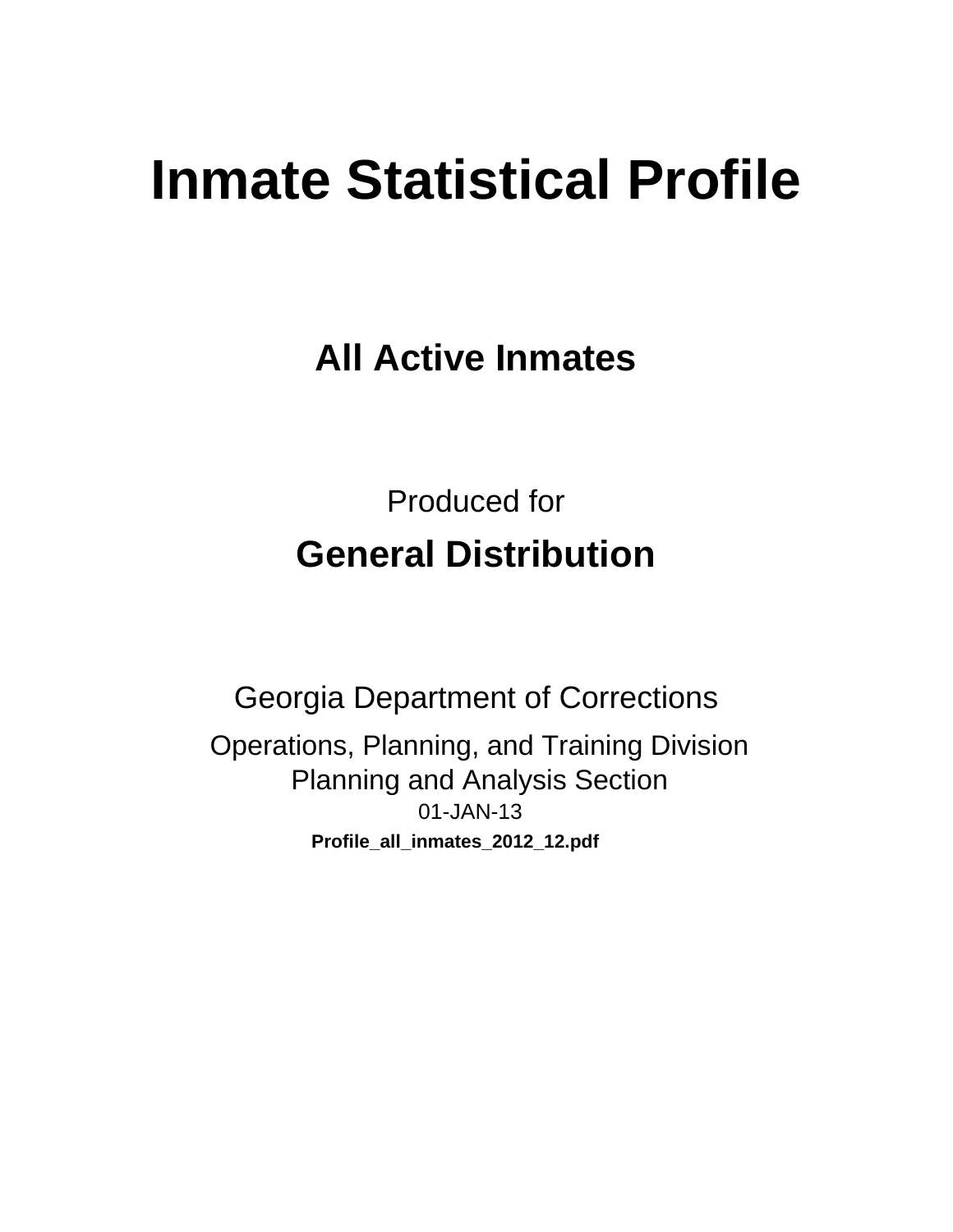# **Inmate Statistical Profile 01-JAN-13**

Contents

**All Active Inmates** 

Produced for General Distribution

# **Table of Contents**

|    | <b>Demographic information</b>                                       |
|----|----------------------------------------------------------------------|
|    | 5 Current age, broken out in ten year age groups                     |
|    | 6 Race group                                                         |
|    | 7 Marital status, self-reported at entry to prison                   |
|    | 8 Number of children, self-reported at entry to prison               |
|    | 9 Religious affiliation, self-reported at entry to prison            |
|    | 10 Home county - self-reported at entry to prison                    |
|    | 15 Socioeconomic class, self-reported at entry to prison             |
|    | 16 Environment to age 16, self-reported at entry to prison           |
|    | 17 Guardian status to age 16, self-reported at entry to prison       |
|    | 18 Employment status before prison, self-reported at entry to prison |
|    | 19 Age at admission                                                  |
|    | 21 Height, measured at entry to prison                               |
|    | 22 Weight, measured at entry to prison                               |
|    | 24 Military service                                                  |
|    | <b>Correctional information</b>                                      |
|    | 25 Type of admission to prison                                       |
|    | 26 Current / last security status                                    |
|    | 27 Current / last institution type                                   |
|    | 28 Institution type - transitional centers                           |
|    | 29 Institution type - county prisons                                 |
| 31 | Institution type - state prisons                                     |
|    | 33 Institution type - private prisons                                |
|    | 34 Institution type - pre-release centers                            |
|    | 35 Institution type - inmate boot camp                               |
|    | 36 Number of disciplinary reports                                    |
|    | 37 Number of transfers                                               |
|    | 38 Number of escapes                                                 |
|    | 40 Probable future release type of still active inmates              |
|    | 41 Time served in current (or last) institution                      |
|    | Educational, psychological and physical information                  |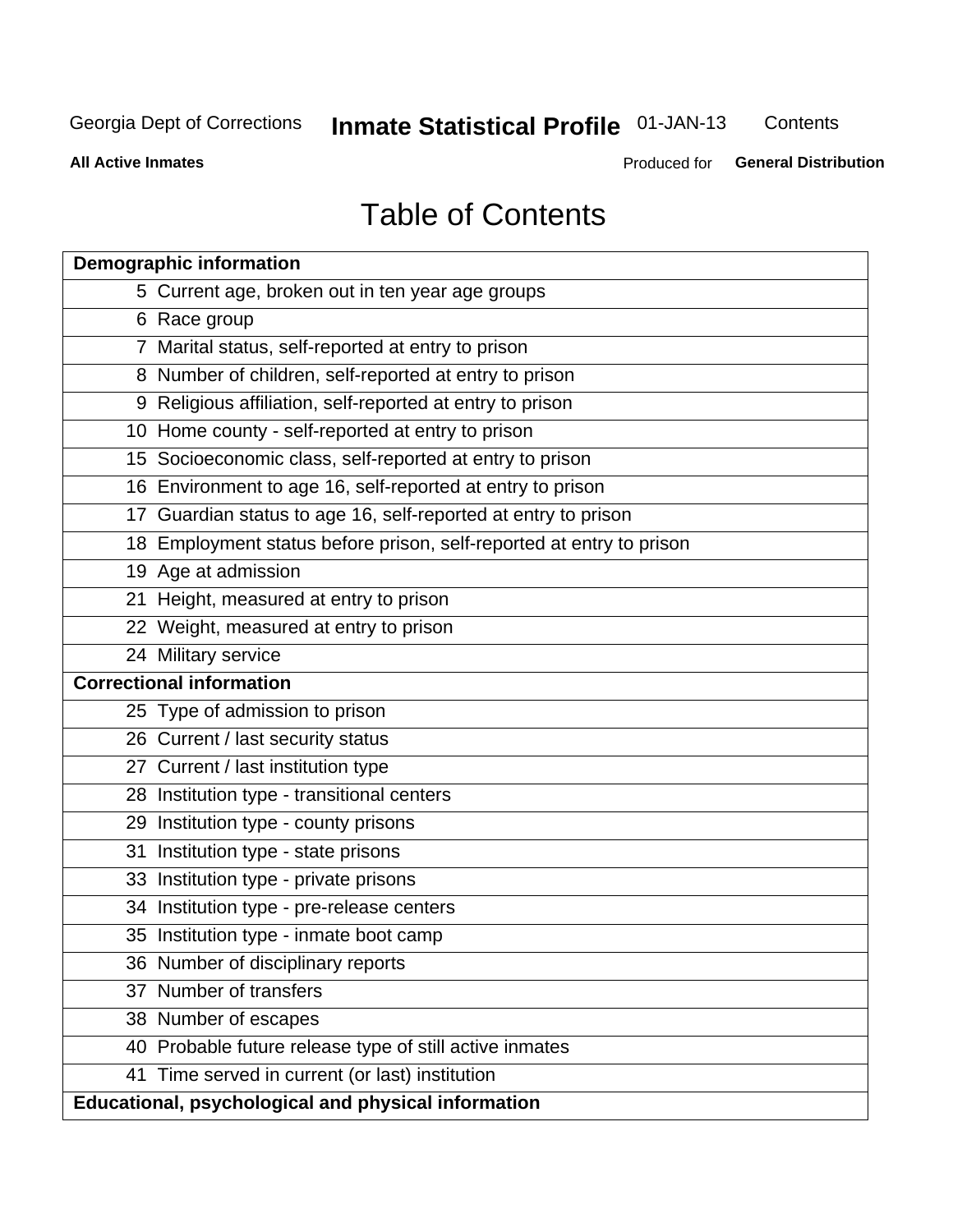# **Inmate Statistical Profile 01-JAN-13**

Contents

**All Active Inmates** 

Produced for General Distribution

# **Table of Contents**

| <b>Educational, psychological and physical information</b>       |
|------------------------------------------------------------------|
| 39 Culture fair IQ scores                                        |
| 42 Highest grade level attained                                  |
| 43 Culture fair IQ scores                                        |
| 44 Wide Range Achievement Test (WRAT) reading score              |
| 45 Wide Range Achievement Test (WRAT) math score                 |
| 46 Wide Range Achievement Test (WRAT) spelling score             |
| 47 Scope of substance abuse - summary                            |
| 48 Scope of substance abuse - detail                             |
| 49 Current / last mental health treatment level                  |
| 50 PULHESDWIT medical scale - 'P' overall condition ('P'hysical) |
| 51 PULHESDWIT medical scale - 'U' upper body                     |
| 52 PULHESDWIT medical scale - 'L' lower body                     |
| 53 PULHESDWIT medical scale - 'H' hearing                        |
| 54 PULHESDWIT medical scale - 'E' vision                         |
| 55 PULHESDWIT medical scale -'S' psychiatric                     |
| 56 PULHESDWIT medical scale - 'D' dental                         |
| 57 PULHESDWIT medical scale - 'W' work ability                   |
| 58 PULHESDWIT medical scale - 'I' impairment                     |
| 59 PULHESDWIT medical scale - 'T' transportability               |
| 60 Criminality in family, self-reported                          |
| 61 Alcoholism in family, self-reported                           |
| 62 Drug abuse in family, self-reported                           |
| 63 Subjected to frequent beatings, self-reported                 |
| 64 Father absent during inmate's childhood                       |
| 65 Mother absent during inmate's childhood                       |
| 66 Inmate diagnosed as manipulative                              |
| 67 Inmate diagnosed as assaultive                                |
| <b>Crimes and criminal history information</b>                   |
| 68 Number of prior Georgia incarcerations                        |
| 69 Prison sentence in years                                      |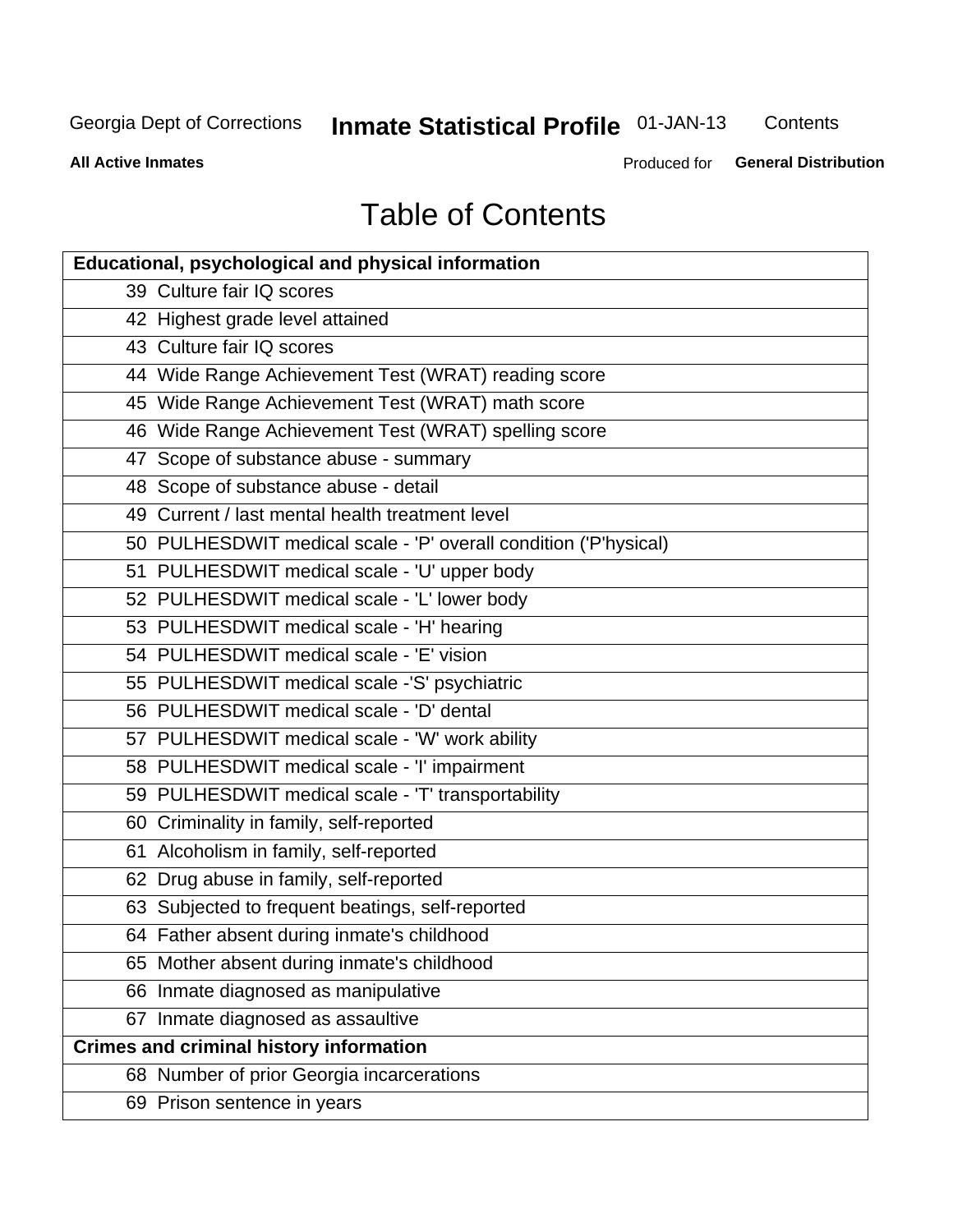# **Inmate Statistical Profile 01-JAN-13**

Contents

**All Active Inmates** 

Produced for General Distribution

# **Table of Contents**

| <b>Crimes and criminal history information</b>                 |
|----------------------------------------------------------------|
| 70 Primary offense, broken out into felonies vs misdemeanors   |
| 71 Primary offense, broken out into six broad crime categories |
| 72 Primary offense, detailed offense code                      |
| 81 County of conviction of primary offense                     |
| 86 Circuit of conviction of primary offense                    |
| 88 Years served (jail + prison) in this incarceration          |
| <b>Medical information</b>                                     |
| 89 Results of most recent HIV test                             |
| 90 Results of most recent tuberculosis test                    |
| 91 Results of most recent syphilis test                        |
| 92 Results of most recent Hepatitis-C test                     |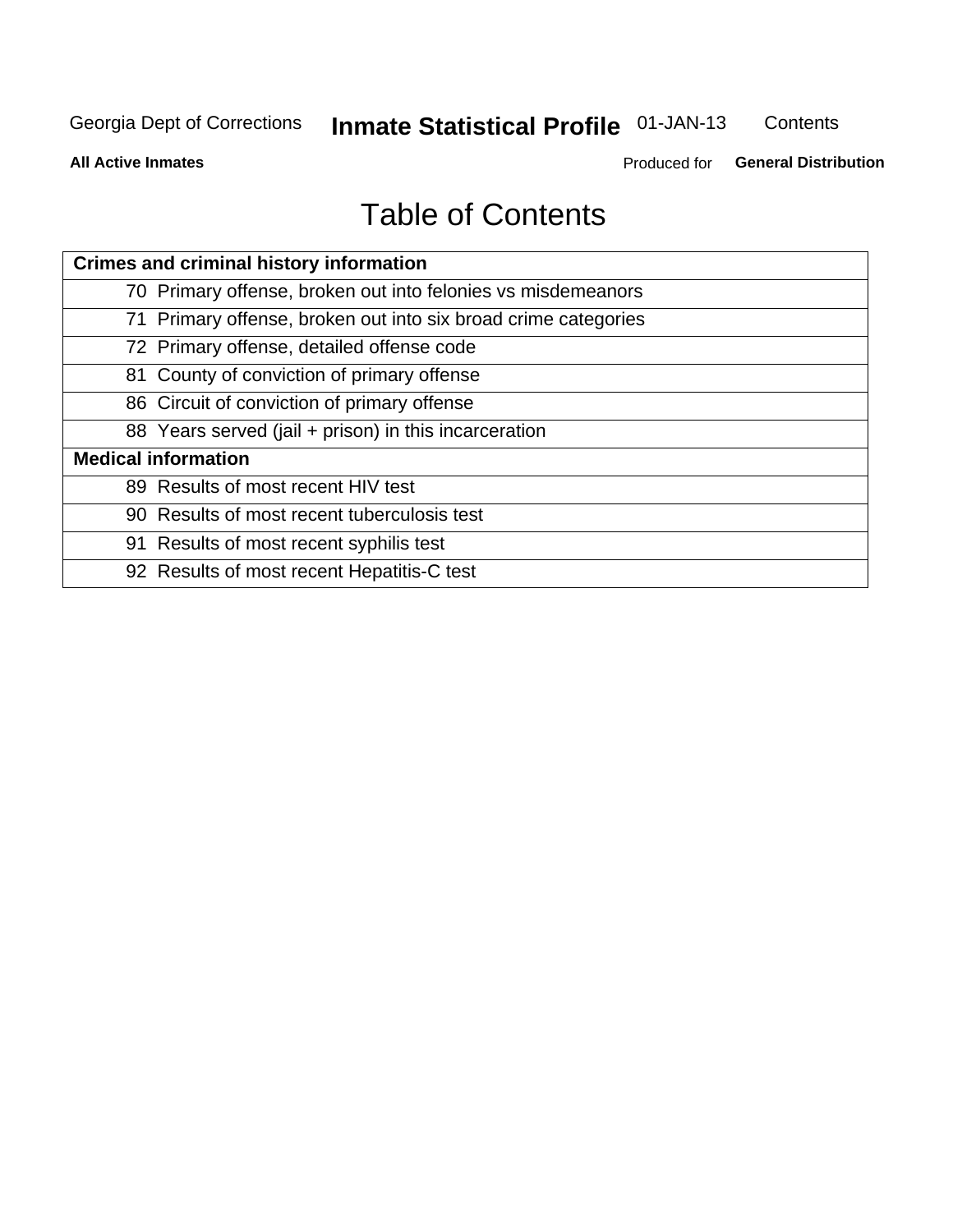### **All Active Inmates**

### Produced for General Distribution

# Current age, broken out in ten-year age groups

COL % - percent each COUNT is of its particular column

|                          |              | <b>Male</b> |        |                 | <b>Female</b> |          |              | <b>Total</b>  |
|--------------------------|--------------|-------------|--------|-----------------|---------------|----------|--------------|---------------|
| <b>Current Age</b>       | <b>Count</b> | Col %       | Row %  | <b>Count</b>    | Col %         | Row %    | <b>Total</b> | Col %         |
| <b>Teens (1-19)</b>      | 969          | 1.82%       | 97.68% | 23 <sub>1</sub> | 0.59%         | 2.32%    | 992          | 1.73%         |
| <b>Twenties (20-29)</b>  | 16,614       | 31.15%      | 94.00% | 1,060           | 27.39%        | $6.00\%$ | 17,674       | 30.90%        |
| <b>Thirties (30-39)</b>  | 15,490       | 29.05%      | 92.33% | 1,286           | 33.23%        | $7.67\%$ |              | 16,776 29.33% |
| <b>Forties (40-49)</b>   | 11,426       | 21.43%      | 92.01% | 992             | 25.63%        | 7.99%    |              | 12,418 21.71% |
| <b>Fifties (50-59)</b>   | 6,564        | 12.31%      | 93.96% | 422             | 10.90%        | 6.04%    | 6.986        | 12.21%        |
| <b>Sixties (60-69)</b>   | 1,720        | 3.23%       | 95.88% | 74              | 1.91%         | 4.12%    | 1,794        | 3.14%         |
| Seventy + (70 and above) | 547          | 1.03%       | 97.68% | 13 <sub>1</sub> | 0.34%         | $2.32\%$ | 560          | 0.98%         |
| <b>Total Reported</b>    | 53,330       | 100%        | 93.23% | 3,870           | 100%          | 6.77%    | 57,200       | 100%          |

| <b>Endered</b><br><b>NOT</b> I | ᠇᠊                 |      | 44     |
|--------------------------------|--------------------|------|--------|
| Total                          | こつ つつつ<br>JJ.J J J | 2074 | 244.7ۃ |

| <b>Mean</b><br>(average) | 36.90    | 37.00 | 36.91    |
|--------------------------|----------|-------|----------|
| Median (middle)          | つん<br>vu | 36    | 35       |
| Mode<br>(most frequent)  | n.<br>w  | 29    | 50<br>⊾ت |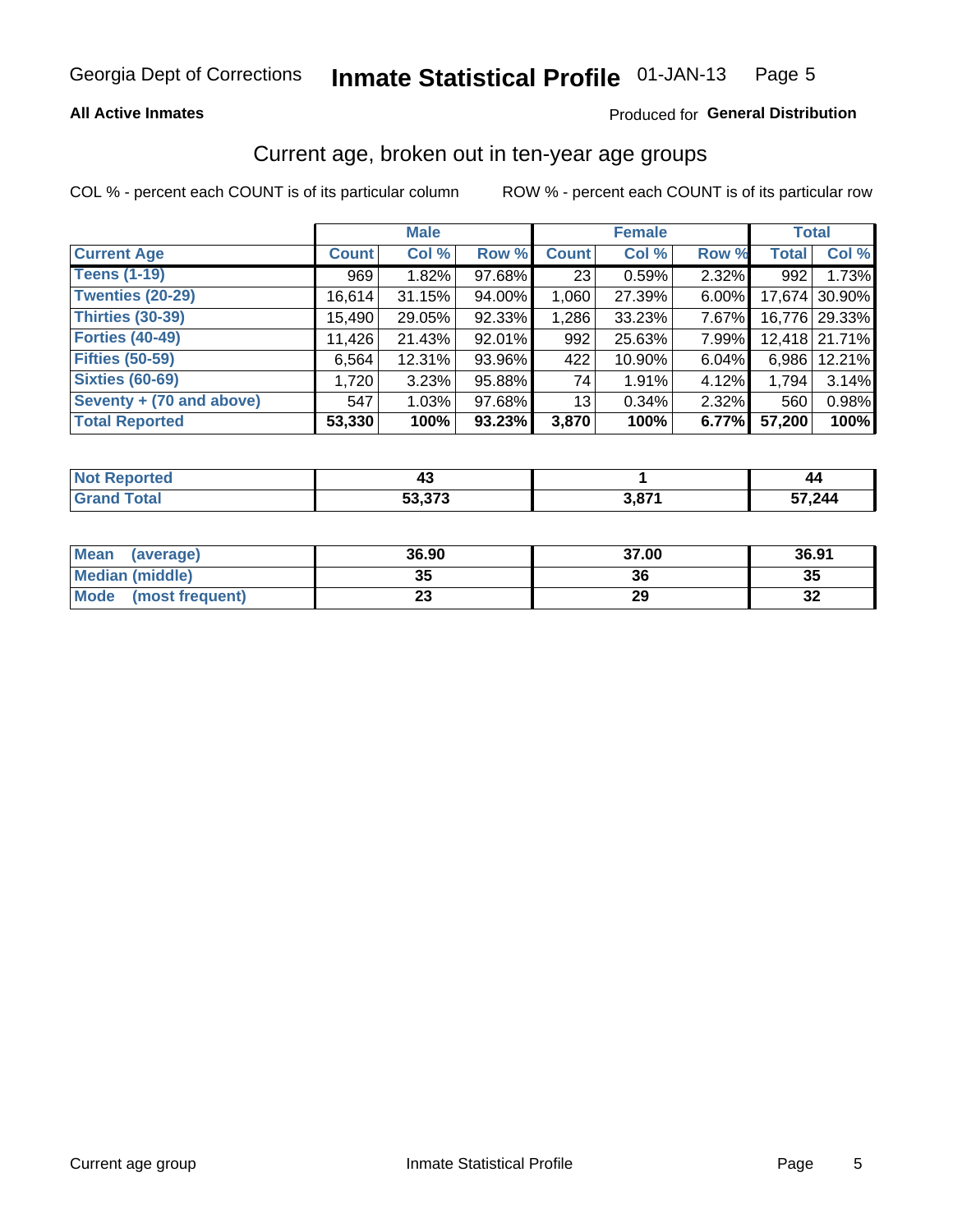#### **Inmate Statistical Profile 01-JAN-13** Page 6

### **All Active Inmates**

### **Produced for General Distribution**

# Race group

COL % - percent each COUNT is of its particular column

|                   |                        |              | <b>Male</b> |             |       | <b>Female</b> |        |              | <b>Total</b> |
|-------------------|------------------------|--------------|-------------|-------------|-------|---------------|--------|--------------|--------------|
| <b>Race Group</b> |                        | <b>Count</b> | Col %       | Row % Count |       | Col %         | Row %  | <b>Total</b> | Col %        |
|                   | <b>White</b>           | 17,234       | 32.29%      | 89.23%      | 2,080 | 53.73%        | 10.77% | 19,314       | 33.74%       |
| $\mathbf{2}$      | <b>Black</b>           | 33,542       | 62.84%      | 95.18%      | ,697  | 43.84%        | 4.82%  | 35,239       | 61.56%       |
| 5                 | <b>Other</b>           | 48           | .09%        | 88.89%      | 6     | .15%          | 11.11% | 54           | .09%         |
| 6                 | <b>Asian</b>           | 151          | .28%        | 93.79%      | 10    | .26%          | 6.21%  | 161          | .28%         |
| 9                 | <b>Unknown</b>         |              | .01%        | 100.00%     |       |               |        |              | .01%         |
| 10                | <b>Hispanic</b>        | 2,367        | 4.43%       | 96.89%      | 76    | 1.96%         | 3.11%  | 2,443        | 4.27%        |
| 12 <sub>2</sub>   | <b>Native American</b> | 30           | .06%        | 93.75%      | 2     | $.05\%$       | 6.25%  | 32           | .06%         |
|                   | <b>Total Reported</b>  | 53,373       | 100%        | 93.24%      | 3,871 | 100%          | 6.76%  | 57,244       | 100%         |

| <b>ported</b><br>N |               |             |        |
|--------------------|---------------|-------------|--------|
| `otal              | E9 979        | <b>2074</b> | 57,244 |
| 'Grano             | <u>ეა.აrა</u> | וס.כ        |        |

| <b>Mode</b><br>.<br>. . | DIACK | White | חטוע |
|-------------------------|-------|-------|------|
|                         |       |       |      |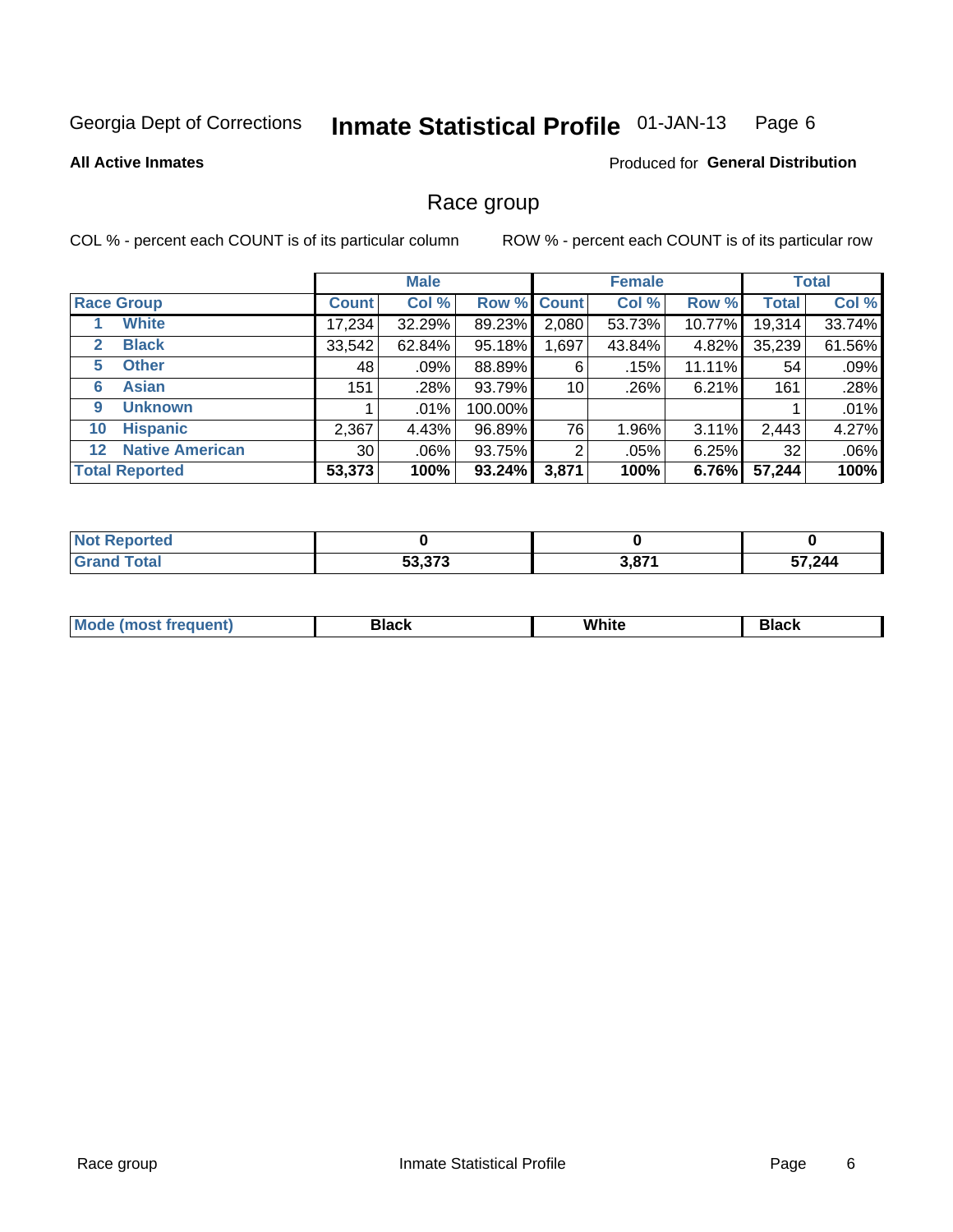#### Inmate Statistical Profile 01-JAN-13 Page 7

**All Active Inmates** 

### Produced for General Distribution

# Marital status, self-reported at entry to prison

COL % - percent each COUNT is of its particular column

|                            |              | <b>Male</b> |        |              | <b>Female</b> |        |              | <b>Total</b> |
|----------------------------|--------------|-------------|--------|--------------|---------------|--------|--------------|--------------|
| <b>Marital Status</b>      | <b>Count</b> | Col %       | Row %  | <b>Count</b> | Col %         | Row %  | <b>Total</b> | Col %        |
| <b>Unknown</b><br>$\bf{0}$ | 661          | 1.24%       | 87.32% | 96           | 2.48%         | 12.68% | 757          | 1.32%        |
| <b>Divorced</b><br>D       | 5,094        | 9.54%       | 88.45% | 665          | 17.18%        | 11.55% | 5,759        | 10.06%       |
| <b>Married</b><br>М        | 7,266        | 13.61%      | 91.82% | 647          | 16.71%        | 8.18%  | 7,913        | 13.82%       |
| <b>S</b> Separated         | 1,871        | 3.51%       | 85.55% | 316          | 8.16%         | 14.45% | 2,187        | 3.82%        |
| <b>Unmarried</b><br>U      | 38,016       | 71.23%      | 95.04% | 1,985        | 51.28%        | 4.96%  | 40,001       | 69.88%       |
| <b>Widow</b><br>W          | 465          | .87%        | 74.16% | 162          | 4.18%         | 25.84% | 627          | 1.10%        |
| <b>Total Reported</b>      | 53,373       | 100%        | 93.24% | 3,871        | 100%          | 6.76%  | 57,244       | 100%         |

| <b>Not Reported</b> |        |                     |        |
|---------------------|--------|---------------------|--------|
| Total<br>Grat       | よつ つつつ | 07'<br>ა.o <i>r</i> | 57,244 |

|--|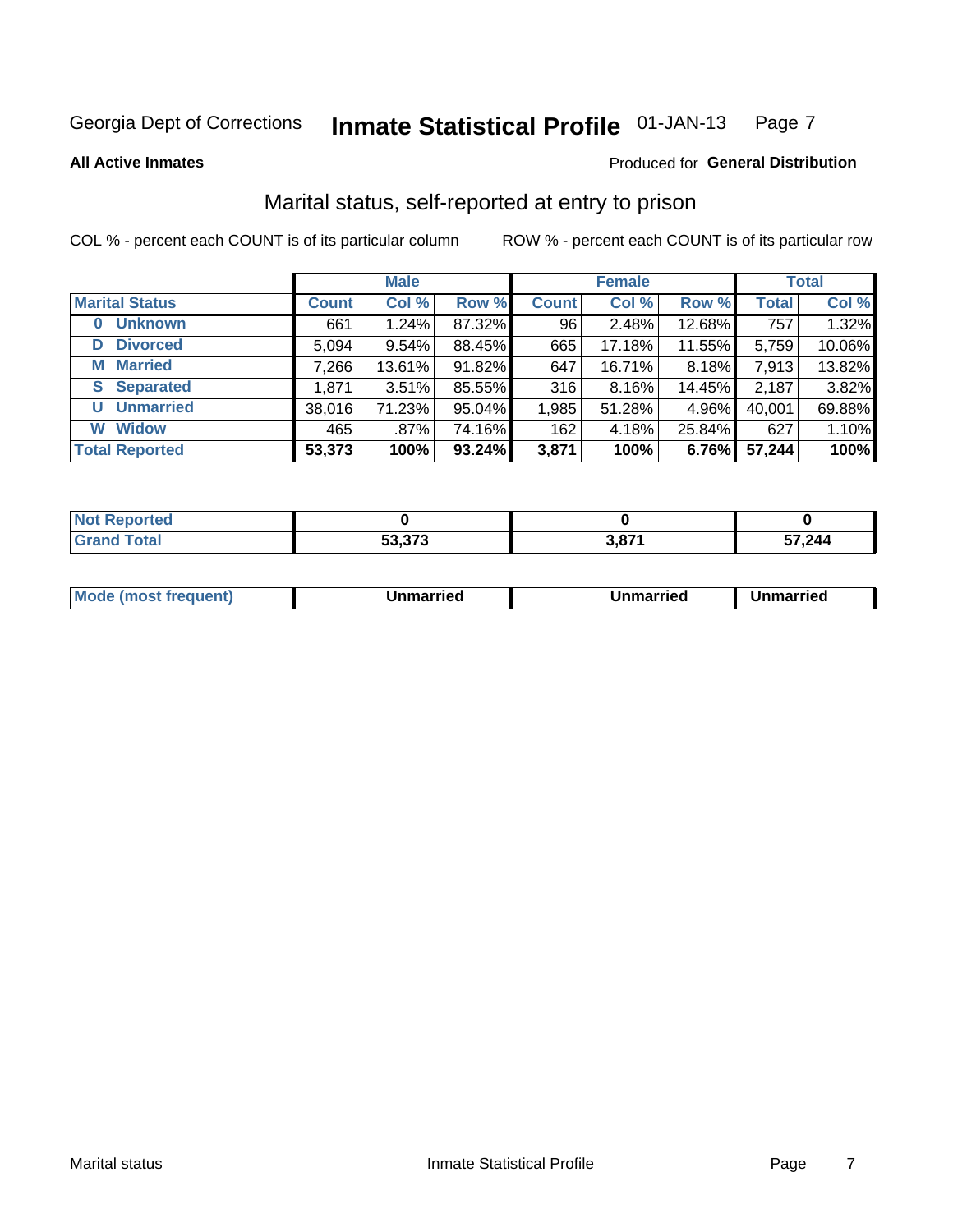#### Inmate Statistical Profile 01-JAN-13 Page 8

### **All Active Inmates**

# Produced for General Distribution

# Number of children, self reported at entry to prison

COL % - percent each COUNT is of its particular column

|                           |              | <b>Male</b> |        |              | <b>Female</b> |        | <b>Total</b> |        |
|---------------------------|--------------|-------------|--------|--------------|---------------|--------|--------------|--------|
| <b>Number of Children</b> | <b>Count</b> | Col %       | Row %  | <b>Count</b> | Col %         | Row %  | <b>Total</b> | Col %  |
| $\bf{0}$                  | 21,863       | 41.37%      | 94.90% | 1,175        | 30.39%        | 5.10%  | 23,038       | 40.62% |
|                           | 11,921       | 22.56%      | 94.19% | 736          | 19.04%        | 5.81%  | 12,657       | 22.32% |
| $\overline{2}$            | 8,694        | 16.45%      | 91.05% | 855          | 22.12%        | 8.95%  | 9,549        | 16.84% |
| 3                         | 5,131        | 9.71%       | 89.31% | 614          | 15.88%        | 10.69% | 5,745        | 10.13% |
| 4                         | 2,624        | 4.96%       | 90.26% | 283          | 7.32%         | 9.74%  | 2,907        | 5.13%  |
| 5                         | 1,279        | 2.42%       | 92.41% | 105          | 2.72%         | 7.59%  | 1,384        | 2.44%  |
| 6                         | 662          | 1.25%       | 92.46% | 54           | 1.40%         | 7.54%  | 716          | 1.26%  |
| 7                         | 281          | 0.53%       | 92.74% | 22           | 0.57%         | 7.26%  | 303          | 0.53%  |
| 8                         | 163          | 0.31%       | 92.09% | 14           | 0.36%         | 7.91%  | 177          | 0.31%  |
| $\boldsymbol{9}$          | 101          | 0.19%       | 98.06% | 2            | 0.05%         | 1.94%  | 103          | 0.18%  |
| 10                        | 59           | 0.11%       | 95.16% | 3            | 0.08%         | 4.84%  | 62           | 0.11%  |
| Over 10                   | 75           | 0.14%       | 96.15% | 3            | 0.08%         | 3.85%  | 78           | 0.14%  |
| <b>Total Reported</b>     | 52,853       | 100%        | 93.18% | 3,866        | 100%          | 6.82%  | 56,719       | 100.0% |

|      | らつの<br>◡▴◡                     |             | よつよ<br>ບ∠ບ |
|------|--------------------------------|-------------|------------|
| υιαι | $F^{\alpha}$ $\gamma^{\alpha}$ | <b>2074</b> | 57,244     |

| <b>Mean</b><br>(average) | l.35 | l.37 |
|--------------------------|------|------|
| Median (middle)          |      |      |
| Mode<br>(most frequent)  |      |      |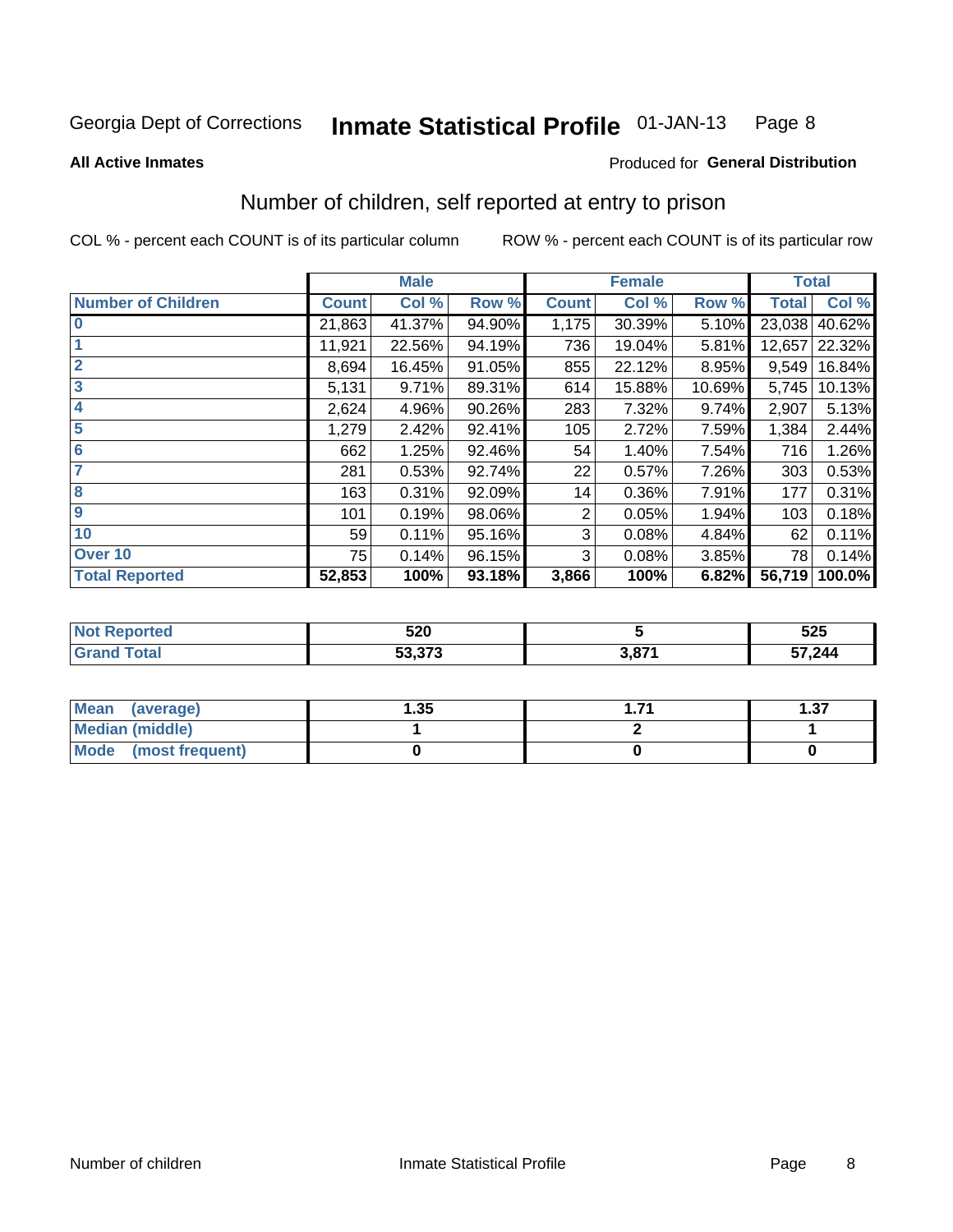#### **Inmate Statistical Profile 01-JAN-13** Page 9

### **All Active Inmates**

### Produced for General Distribution

# Religious affiliation, self-reported at entry to prison

COL % - percent each COUNT is of its particular column

|                         |                              | <b>Male</b>  |        |         | <b>Female</b> |         |        | <b>Total</b> |        |
|-------------------------|------------------------------|--------------|--------|---------|---------------|---------|--------|--------------|--------|
|                         | <b>Religious Affiliation</b> | <b>Count</b> | Col %  | Row %   | <b>Count</b>  | Col %   | Row %  | <b>Total</b> | Col %  |
| 1                       | <b>Islam</b>                 | 1,029        | 4.17%  | 97.35%  | 28            | 1.02%   | 2.65%  | 1,057        | 3.86%  |
| $\overline{2}$          | <b>Catholic</b>              | 1,249        | 5.07%  | 89.28%  | 150           | 5.48%   | 10.72% | 1,399        | 5.11%  |
| $\overline{\mathbf{3}}$ | <b>Baptist</b>               | 12,311       | 49.94% | 87.18%  | 1,810         | 66.11%  | 12.82% | 14,121       | 51.55% |
| 4                       | <b>Methodist</b>             | 525          | 2.13%  | 87.79%  | 73            | 2.67%   | 12.21% | 598          | 2.18%  |
| $\overline{5}$          | <b>EpiscopIn</b>             | 38           | .15%   | 88.37%  | 5             | .18%    | 11.63% | 43           | .16%   |
| $6\overline{6}$         | <b>Presbytrn</b>             | 77           | .31%   | 90.59%  | 8             | .29%    | 9.41%  | 85           | .31%   |
| 7                       | <b>Chc Of God</b>            | 452          | 1.83%  | 78.61%  | 123           | 4.49%   | 21.39% | 575          | 2.10%  |
| 8                       | <b>Holiness</b>              | 836          | 3.39%  | 82.12%  | 182           | 6.65%   | 17.88% | 1,018        | 3.72%  |
| $\boldsymbol{9}$        | <b>Jewish</b>                | 39           | .16%   | 95.12%  | 2             | $.07\%$ | 4.88%  | 41           | .15%   |
| 10                      | <b>Anglican</b>              | 10           | .04%   | 83.33%  | 2             | .07%    | 16.67% | 12           | .04%   |
| 11                      | <b>Grk Orthdx</b>            | 4            | .02%   | 80.00%  | 1             | .04%    | 20.00% | 5            | .02%   |
| 12                      | <b>Hindu</b>                 | 9            | .04%   | 100.00% |               |         |        | 9            | .03%   |
| 13                      | <b>Buddhist</b>              | 36           | .15%   | 76.60%  | 11            | .40%    | 23.40% | 47           | .17%   |
| 14                      | <b>Taoist</b>                | 6            | .02%   | 100.00% |               |         |        | 6            | .02%   |
| 15                      | <b>Shintoist</b>             | 3            | .01%   | 100.00% |               |         |        | 3            | .01%   |
| 16                      | <b>Seven D Ad</b>            | 84           | .34%   | 92.31%  | 7             | .26%    | 7.69%  | 91           | .33%   |
| 17                      | <b>Jehovah Wt</b>            | 300          | 1.22%  | 89.82%  | 34            | 1.24%   | 10.18% | 334          | 1.22%  |
| 18                      | <b>Latr Day S</b>            | 33           | .13%   | 91.67%  | 3             | .11%    | 8.33%  | 36           | .13%   |
| 20                      | <b>Other Prot</b>            | 3,954        | 16.04% | 93.94%  | 255           | 9.31%   | 6.06%  | 4,209        | 15.37% |
| 96                      | <b>None</b>                  | 3,658        | 14.84% | 98.81%  | 44            | 1.61%   | 1.19%  | 3,702        | 13.52% |
|                         | <b>Total Reported</b>        | 24,653       | 100%   | 90%     | 2,738         | 100%    | 10%    | 27,391       | 100%   |

| 28,720                        | 422<br>ני ו | 29,853 |
|-------------------------------|-------------|--------|
| $F_2$ $272$<br><u>აა.ა/ ა</u> | <b>2074</b> | 57,244 |

| Mode (most frequent) | <b>3aptist</b> | 3aptist | <b>Baptist</b> |
|----------------------|----------------|---------|----------------|
|                      |                |         |                |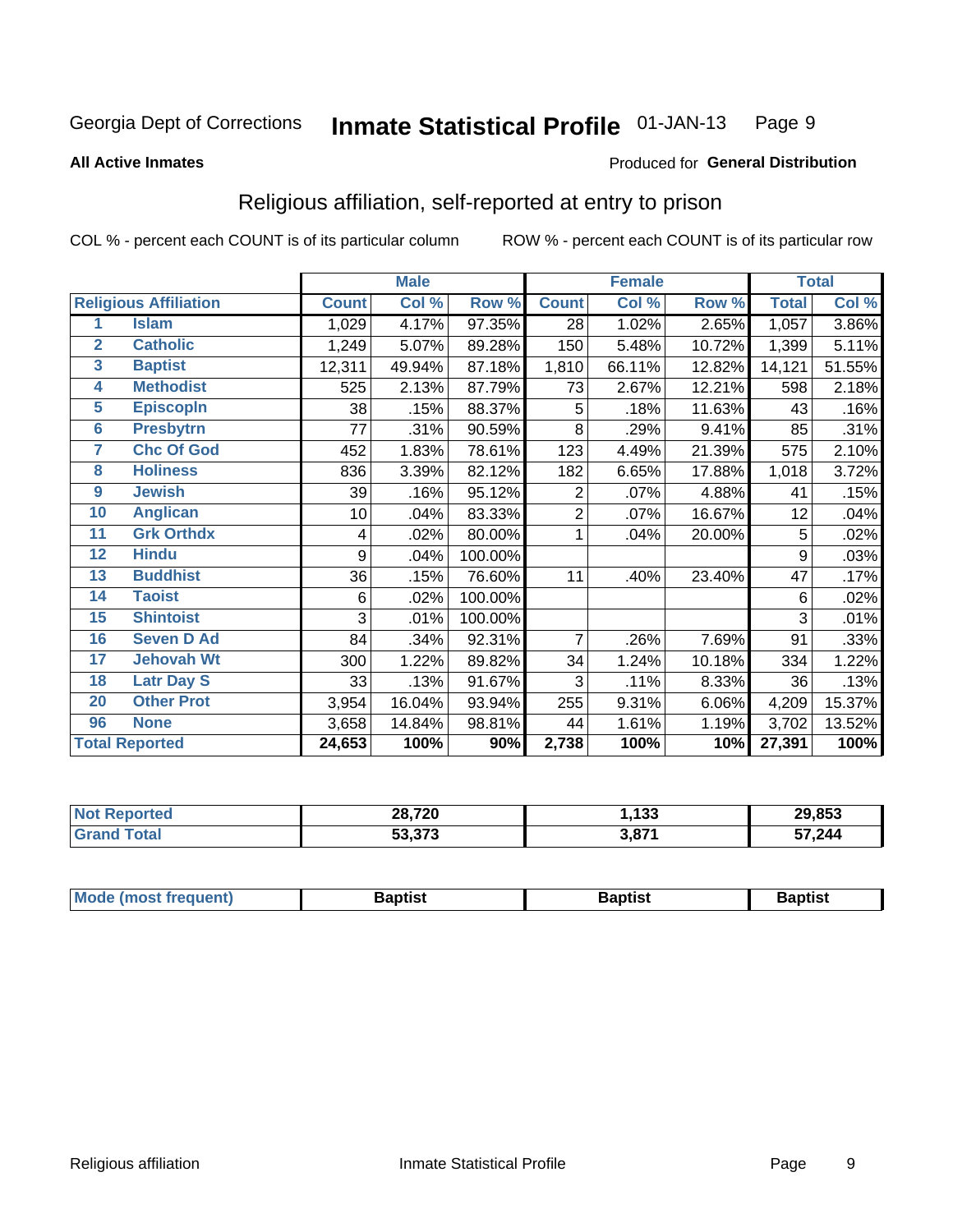#### Inmate Statistical Profile 01-JAN-13 Page 10

**All Active Inmates** 

### Produced for General Distribution

# Home county, self-reported at entry to prison

COL % - percent each COUNT is of its particular column

|     |                             |              | <b>Male</b> |         |                         | <b>Female</b> |        | <b>Total</b> |        |
|-----|-----------------------------|--------------|-------------|---------|-------------------------|---------------|--------|--------------|--------|
|     | <b>Home County</b>          | <b>Count</b> | Col %       | Row %   | <b>Count</b>            | Col %         | Row %  | <b>Total</b> | Col %  |
| 000 | <b>Unknown</b>              | 5,638        | 10.56%      | 94.44%  | 332                     | 8.58%         | 5.56%  | 5,970        | 10.43% |
| 001 | <b>Appling County</b>       | 117          | .22%        | 95.90%  | 5                       | .13%          | 4.10%  | 122          | .21%   |
| 002 | <b>Atkinson County</b>      | 43           | .08%        | 97.73%  | 1                       | .03%          | 2.27%  | 44           | .08%   |
| 003 | <b>Bacon County</b>         | 68           | .13%        | 94.44%  | 4                       | .10%          | 5.56%  | 72           | .13%   |
| 004 | <b>Baker County</b>         | 21           | .04%        | 100.00% |                         |               |        | 21           | .04%   |
| 005 | <b>Baldwin County</b>       | 287          | .54%        | 95.03%  | 15                      | .39%          | 4.97%  | 302          | .53%   |
| 006 | <b>Banks County</b>         | 45           | .08%        | 93.75%  | 3                       | .08%          | 6.25%  | 48           | .08%   |
| 007 | <b>Barrow County</b>        | 257          | .48%        | 89.55%  | 30                      | .77%          | 10.45% | 287          | .50%   |
| 008 | <b>Bartow County</b>        | 593          | 1.11%       | 88.51%  | 77                      | 1.99%         | 11.49% | 670          | 1.17%  |
| 009 | <b>Ben Hill County</b>      | 199          | .37%        | 94.31%  | 12                      | .31%          | 5.69%  | 211          | .37%   |
| 010 | <b>Berrien County</b>       | 94           | .18%        | 92.16%  | 8                       | .21%          | 7.84%  | 102          | .18%   |
| 011 | <b>Bibb County</b>          | 1,205        | 2.26%       | 95.63%  | 55                      | 1.42%         | 4.37%  | 1,260        | 2.20%  |
| 012 | <b>Bleckley County</b>      | 76           | .14%        | 92.68%  | $\,6$                   | .15%          | 7.32%  | 82           | .14%   |
| 013 | <b>Brantley County</b>      | 50           | .09%        | 81.97%  | 11                      | .28%          | 18.03% | 61           | .11%   |
| 014 | <b>Brooks County</b>        | 143          | .27%        | 97.95%  | 3                       | .08%          | 2.05%  | 146          | .26%   |
| 015 | <b>Bryan County</b>         | 136          | .25%        | 93.79%  | 9                       | .23%          | 6.21%  | 145          | .25%   |
| 016 | <b>Bulloch County</b>       | 378          | .71%        | 93.10%  | 28                      | .72%          | 6.90%  | 406          | .71%   |
| 017 | <b>Burke County</b>         | 212          | .40%        | 97.25%  | $\,6$                   | .15%          | 2.75%  | 218          | .38%   |
| 018 | <b>Butts County</b>         | 169          | .32%        | 93.37%  | 12                      | .31%          | 6.63%  | 181          | .32%   |
| 019 | <b>Calhoun County</b>       | 64           | .12%        | 95.52%  | 3                       | .08%          | 4.48%  | 67           | .12%   |
| 020 | <b>Camden County</b>        | 112          | .21%        | 89.60%  | 13                      | .34%          | 10.40% | 125          | .22%   |
| 021 | <b>Candler County</b>       | 116          | .22%        | 92.80%  | 9                       | .23%          | 7.20%  | 125          | .22%   |
| 022 | <b>Carroll County</b>       | 589          | 1.10%       | 89.65%  | 68                      | 1.76%         | 10.35% | 657          | 1.15%  |
| 023 | <b>Catoosa County</b>       | 251          | .47%        | 90.29%  | 27                      | .70%          | 9.71%  | 278          | .49%   |
| 024 | <b>Charlton County</b>      | 53           | .10%        | 96.36%  | $\overline{\mathbf{c}}$ | .05%          | 3.64%  | 55           | .10%   |
| 025 | <b>Chatham County</b>       | 2,138        | 4.01%       | 96.18%  | 85                      | 2.20%         | 3.82%  | 2,223        | 3.88%  |
| 026 | <b>Chattahoochee County</b> | 25           | .05%        | 96.15%  | 1                       | .03%          | 3.85%  | 26           | .05%   |
| 027 | <b>Chattooga County</b>     | 265          | .50%        | 88.33%  | 35                      | .90%          | 11.67% | 300          | .52%   |
| 028 | <b>Cherokee County</b>      | 425          | .80%        | 91.99%  | 37                      | .96%          | 8.01%  | 462          | .81%   |
| 029 | <b>Clarke County</b>        | 483          | .90%        | 94.34%  | 29                      | .75%          | 5.66%  | 512          | .89%   |
| 030 | <b>Clay County</b>          | 43           | .08%        | 97.73%  | 1                       | .03%          | 2.27%  | 44           | .08%   |
| 031 | <b>Clayton County</b>       | 1,542        | 2.89%       | 93.85%  | 101                     | 2.61%         | 6.15%  | 1,643        | 2.87%  |
| 032 | <b>Clinch County</b>        | 60           | .11%        | 96.77%  | $\overline{2}$          | .05%          | 3.23%  | 62           | .11%   |
| 033 | <b>Cobb County</b>          | 2,121        | 3.97%       | 91.46%  | 198                     | 5.11%         | 8.54%  | 2,319        | 4.05%  |
| 034 | <b>Coffee County</b>        | 268          | .50%        | 93.06%  | 20                      | .52%          | 6.94%  | 288          | .50%   |
| 035 | <b>Colquitt County</b>      | 246          | .46%        | 95.72%  | 11                      | .28%          | 4.28%  | 257          | .45%   |
| 036 | <b>Columbia County</b>      | 250          | .47%        | 90.58%  | 26                      | .67%          | 9.42%  | 276          | .48%   |
| 037 | <b>Cook County</b>          | 130          | .24%        | 94.89%  | $\overline{7}$          | .18%          | 5.11%  | 137          | .24%   |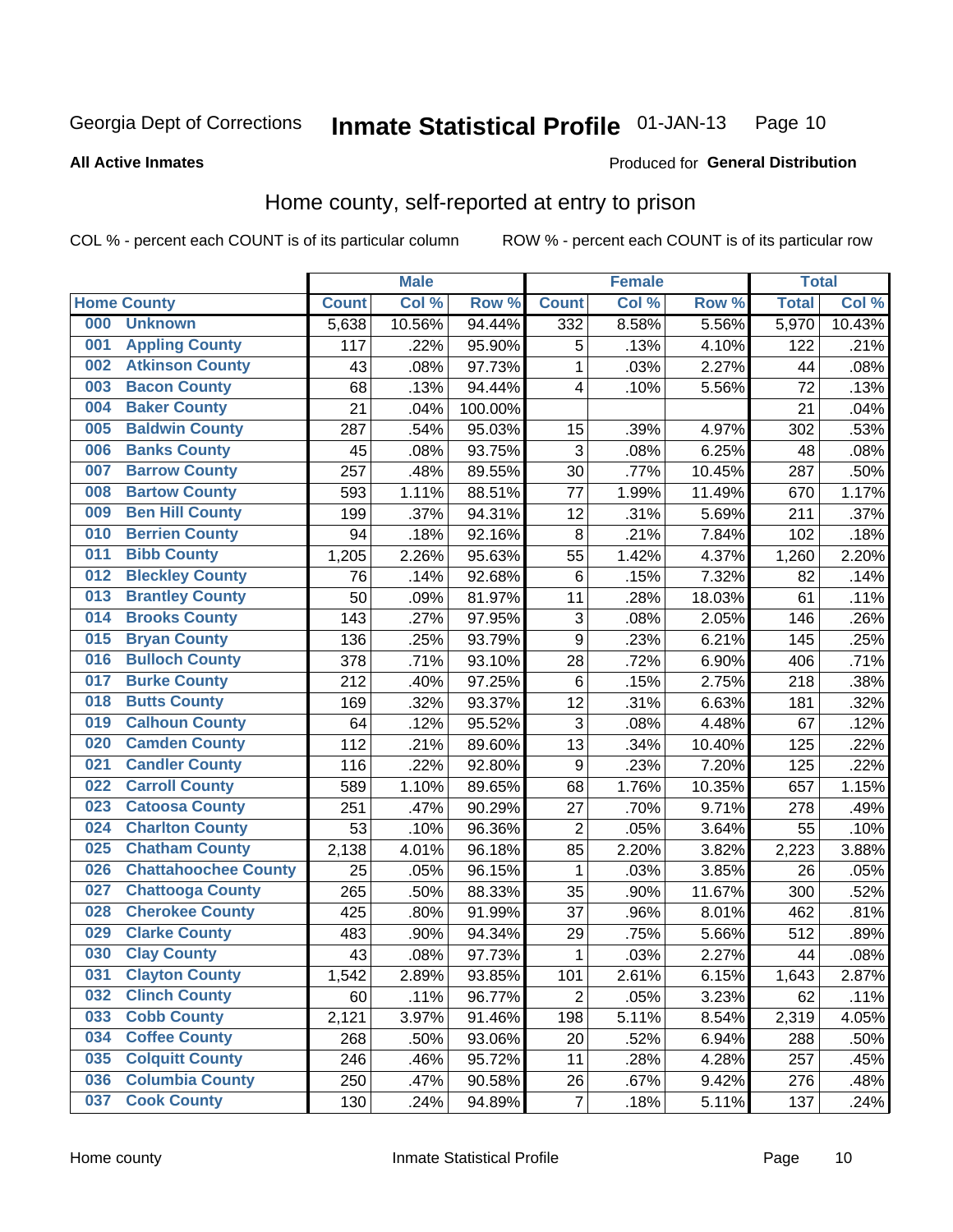#### **Inmate Statistical Profile 01-JAN-13** Page 11

**All Active Inmates** 

### Produced for General Distribution

# Home county, self-reported at entry to prison

COL % - percent each COUNT is of its particular column

|     |                         |              | <b>Male</b> |                  |                  | <b>Female</b> |                  | <b>Total</b> |        |
|-----|-------------------------|--------------|-------------|------------------|------------------|---------------|------------------|--------------|--------|
|     | <b>Home County</b>      | <b>Count</b> | Col %       | Row <sup>%</sup> | <b>Count</b>     | Col %         | Row <sup>%</sup> | <b>Total</b> | Col %  |
| 038 | <b>Coweta County</b>    | 443          | .83%        | 92.68%           | 35               | .90%          | 7.32%            | 478          | .84%   |
| 039 | <b>Crawford County</b>  | 34           | .06%        | 87.18%           | 5                | .13%          | 12.82%           | 39           | .07%   |
| 040 | <b>Crisp County</b>     | 222          | .42%        | 96.10%           | $\boldsymbol{9}$ | .23%          | 3.90%            | 231          | .40%   |
| 041 | <b>Dade County</b>      | 76           | .14%        | 90.48%           | 8                | .21%          | 9.52%            | 84           | .15%   |
| 042 | <b>Dawson County</b>    | 90           | .17%        | 90.91%           | 9                | .23%          | 9.09%            | 99           | .17%   |
| 043 | <b>Decatur County</b>   | 303          | .57%        | 92.10%           | 26               | .67%          | 7.90%            | 329          | .57%   |
| 044 | <b>Dekalb County</b>    | 3,161        | 5.92%       | 93.83%           | 208              | 5.37%         | 6.17%            | 3,369        | 5.89%  |
| 045 | <b>Dodge County</b>     | 153          | .29%        | 90.53%           | 16               | .41%          | 9.47%            | 169          | .30%   |
| 046 | <b>Dooly County</b>     | 73           | .14%        | 86.90%           | 11               | .28%          | 13.10%           | 84           | .15%   |
| 047 | <b>Dougherty County</b> | 957          | 1.79%       | 95.03%           | 50               | 1.29%         | 4.97%            | 1,007        | 1.76%  |
| 048 | <b>Douglas County</b>   | 689          | 1.29%       | 91.62%           | 63               | 1.63%         | 8.38%            | 752          | 1.31%  |
| 049 | <b>Early County</b>     | 83           | .16%        | 94.32%           | 5                | .13%          | 5.68%            | 88           | .15%   |
| 050 | <b>Echols County</b>    | 13           | .02%        | 100.00%          |                  |               |                  | 13           | .02%   |
| 051 | <b>Effingham County</b> | 206          | .39%        | 95.37%           | 10               | .26%          | 4.63%            | 216          | .38%   |
| 052 | <b>Elbert County</b>    | 145          | .27%        | 94.77%           | 8                | .21%          | 5.23%            | 153          | .27%   |
| 053 | <b>Emanuel County</b>   | 164          | .31%        | 94.25%           | 10               | .26%          | 5.75%            | 174          | .30%   |
| 054 | <b>Evans County</b>     | 82           | .15%        | 94.25%           | 5                | .13%          | 5.75%            | 87           | .15%   |
| 055 | <b>Fannin County</b>    | 88           | .16%        | 88.00%           | 12               | .31%          | 12.00%           | 100          | .17%   |
| 056 | <b>Fayette County</b>   | 183          | .34%        | 89.71%           | 21               | .54%          | 10.29%           | 204          | .36%   |
| 057 | <b>Floyd County</b>     | 680          | 1.27%       | 90.07%           | 75               | 1.94%         | 9.93%            | 755          | 1.32%  |
| 058 | <b>Forsyth County</b>   | 214          | .40%        | 87.70%           | 30               | .77%          | 12.30%           | 244          | .43%   |
| 059 | <b>Franklin County</b>  | 127          | .24%        | 93.38%           | 9                | .23%          | 6.62%            | 136          | .24%   |
| 060 | <b>Fulton County</b>    | 5,503        | 10.31%      | 94.72%           | 307              | 7.93%         | 5.28%            | 5,810        | 10.15% |
| 061 | <b>Gilmer County</b>    | 109          | .20%        | 92.37%           | 9                | .23%          | 7.63%            | 118          | .21%   |
| 062 | <b>Glascock County</b>  | 10           | .02%        | 90.91%           | $\mathbf{1}$     | .03%          | 9.09%            | 11           | .02%   |
| 063 | <b>Glynn County</b>     | 371          | .70%        | 95.13%           | 19               | .49%          | 4.87%            | 390          | .68%   |
| 064 | <b>Gordon County</b>    | 275          | .52%        | 87.86%           | 38               | .98%          | 12.14%           | 313          | .55%   |
| 065 | <b>Grady County</b>     | 187          | .35%        | 94.92%           | 10               | .26%          | 5.08%            | 197          | .34%   |
| 066 | <b>Greene County</b>    | 109          | .20%        | 91.60%           | 10               | .26%          | 8.40%            | 119          | .21%   |
| 067 | <b>Gwinnett County</b>  | 1,822        | 3.41%       | 92.11%           | 156              | 4.03%         | 7.89%            | 1,978        | 3.46%  |
| 068 | <b>Habersham County</b> | 107          | .20%        | 89.92%           | 12               | .31%          | 10.08%           | 119          | .21%   |
| 069 | <b>Hall County</b>      | 649          | 1.22%       | 91.15%           | 63               | 1.63%         | 8.85%            | 712          | 1.24%  |
| 070 | <b>Hancock County</b>   | 64           | .12%        | 94.12%           | 4                | .10%          | 5.88%            | 68           | .12%   |
| 071 | <b>Haralson County</b>  | 126          | .24%        | 91.97%           | 11               | .28%          | 8.03%            | 137          | .24%   |
| 072 | <b>Harris County</b>    | 111          | .21%        | 91.74%           | 10               | .26%          | 8.26%            | 121          | .21%   |
| 073 | <b>Hart County</b>      | 116          | .22%        | 94.31%           | $\overline{7}$   | .18%          | 5.69%            | 123          | .21%   |
| 074 | <b>Heard County</b>     | 53           | .10%        | 85.48%           | $\boldsymbol{9}$ | .23%          | 14.52%           | 62           | .11%   |
| 075 | <b>Henry County</b>     | 589          | 1.10%       | 93.34%           | 42               | 1.08%         | 6.66%            | 631          | 1.10%  |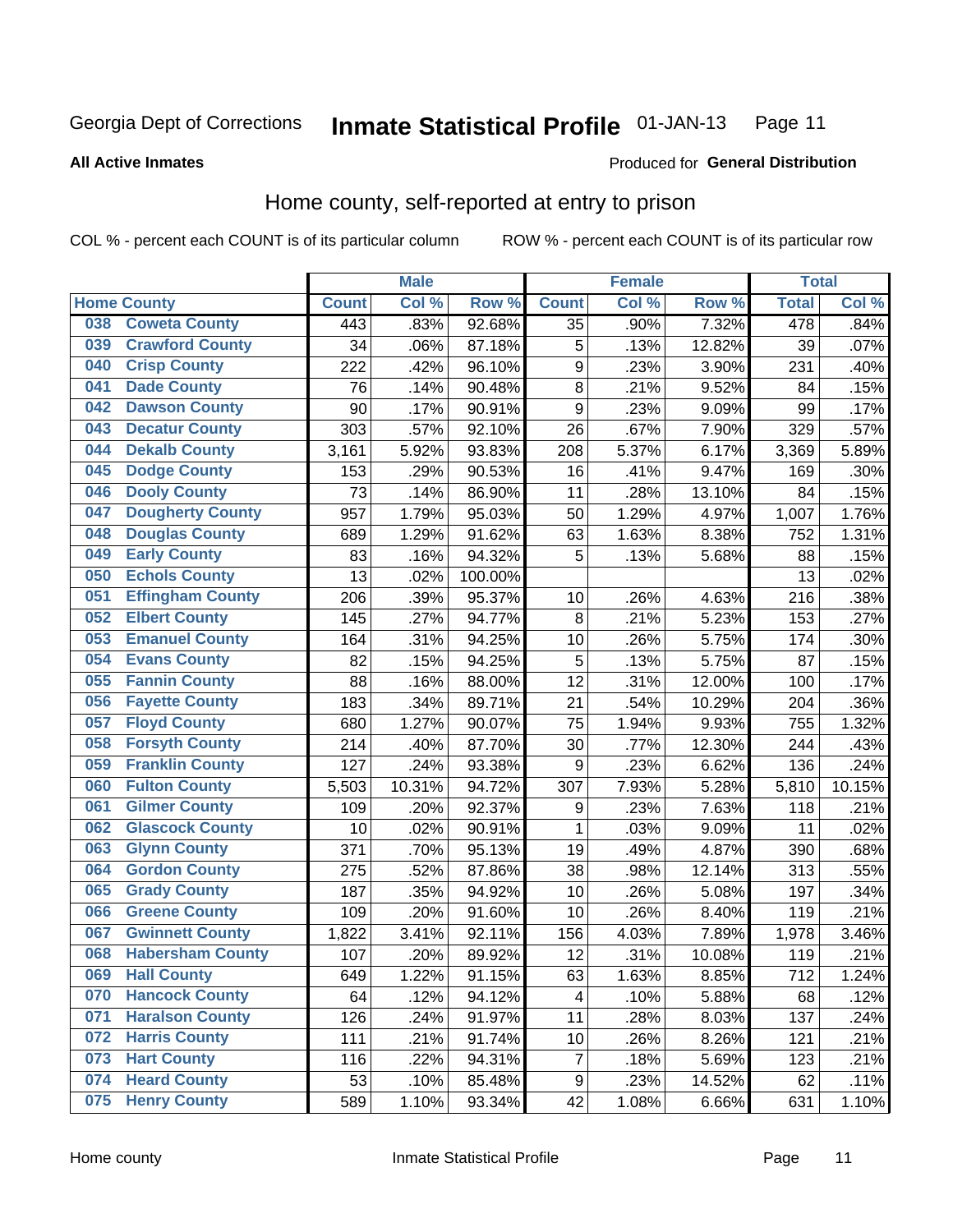#### Inmate Statistical Profile 01-JAN-13 Page 12

**All Active Inmates** 

### Produced for General Distribution

# Home county, self-reported at entry to prison

COL % - percent each COUNT is of its particular column

|                  |                          |              | <b>Male</b> |        |                  | <b>Female</b> |                  | <b>Total</b> |       |
|------------------|--------------------------|--------------|-------------|--------|------------------|---------------|------------------|--------------|-------|
|                  | <b>Home County</b>       | <b>Count</b> | Col %       | Row %  | <b>Count</b>     | Col %         | Row <sup>%</sup> | <b>Total</b> | Col % |
| 076              | <b>Houston County</b>    | 539          | 1.01%       | 91.36% | 51               | 1.32%         | 8.64%            | 590          | 1.03% |
| 077              | <b>Irwin County</b>      | 79           | .15%        | 96.34% | 3                | .08%          | 3.66%            | 82           | .14%  |
| 078              | <b>Jackson County</b>    | 224          | .42%        | 88.19% | 30               | .77%          | 11.81%           | 254          | .44%  |
| 079              | <b>Jasper County</b>     | 76           | .14%        | 92.68% | 6                | .15%          | 7.32%            | 82           | .14%  |
| 080              | <b>Jeff Davis County</b> | 69           | .13%        | 94.52% | 4                | .10%          | 5.48%            | 73           | .13%  |
| 081              | <b>Jefferson County</b>  | 193          | .36%        | 94.15% | 12               | .31%          | 5.85%            | 205          | .36%  |
| 082              | <b>Jenkins County</b>    | 74           | .14%        | 93.67% | 5                | .13%          | 6.33%            | 79           | .14%  |
| 083              | <b>Johnson County</b>    | 42           | .08%        | 91.30% | 4                | .10%          | 8.70%            | 46           | .08%  |
| 084              | <b>Jones County</b>      | 134          | .25%        | 91.78% | 12               | .31%          | 8.22%            | 146          | .26%  |
| 085              | <b>Lamar County</b>      | 60           | .11%        | 86.96% | $\boldsymbol{9}$ | .23%          | 13.04%           | 69           | .12%  |
| 086              | <b>Lanier County</b>     | 46           | .09%        | 97.87% | $\mathbf{1}$     | .03%          | 2.13%            | 47           | .08%  |
| 087              | <b>Laurens County</b>    | 307          | .58%        | 91.92% | 27               | .70%          | 8.08%            | 334          | .58%  |
| 088              | <b>Lee County</b>        | 94           | .18%        | 91.26% | 9                | .23%          | 8.74%            | 103          | .18%  |
| 089              | <b>Liberty County</b>    | 269          | .50%        | 94.72% | 15               | .39%          | 5.28%            | 284          | .50%  |
| 090              | <b>Lincoln County</b>    | 23           | .04%        | 82.14% | 5                | .13%          | 17.86%           | 28           | .05%  |
| 091              | <b>Long County</b>       | 51           | .10%        | 94.44% | 3                | .08%          | 5.56%            | 54           | .09%  |
| 092              | <b>Lowndes County</b>    | 524          | .98%        | 94.58% | 30               | .77%          | 5.42%            | 554          | .97%  |
| 093              | <b>Lumpkin County</b>    | 87           | .16%        | 94.57% | 5                | .13%          | 5.43%            | 92           | .16%  |
| 094              | <b>Macon County</b>      | 84           | .16%        | 96.55% | $\overline{3}$   | .08%          | 3.45%            | 87           | .15%  |
| 095              | <b>Madison County</b>    | 142          | .27%        | 91.61% | 13               | .34%          | 8.39%            | 155          | .27%  |
| 096              | <b>Marion County</b>     | 48           | .09%        | 90.57% | 5                | .13%          | 9.43%            | 53           | .09%  |
| 097              | <b>Mcduffie County</b>   | 182          | .34%        | 96.30% | $\overline{7}$   | .18%          | 3.70%            | 189          | .33%  |
| 098              | <b>Mcintosh County</b>   | 77           | .14%        | 97.47% | $\overline{2}$   | .05%          | 2.53%            | 79           | .14%  |
| 099              | <b>Meriwether County</b> | 186          | .35%        | 94.42% | 11               | .28%          | 5.58%            | 197          | .34%  |
| 100              | <b>Miller County</b>     | 37           | .07%        | 97.37% | 1                | .03%          | 2.63%            | 38           | .07%  |
| 101              | <b>Mitchell County</b>   | 226          | .42%        | 93.39% | 16               | .41%          | 6.61%            | 242          | .42%  |
| 102              | <b>Monroe County</b>     | 145          | .27%        | 94.77% | 8                | .21%          | 5.23%            | 153          | .27%  |
| 103              | <b>Montgomery County</b> | 73           | .14%        | 93.59% | 5                | .13%          | 6.41%            | 78           | .14%  |
| 104              | <b>Morgan County</b>     | 119          | .22%        | 92.25% | 10               | .26%          | 7.75%            | 129          | .23%  |
| 105              | <b>Murray County</b>     | 183          | .34%        | 87.14% | 27               | .70%          | 12.86%           | 210          | .37%  |
| 106              | <b>Muscogee County</b>   | 1,309        | 2.45%       | 94.99% | 69               | 1.78%         | 5.01%            | 1,378        | 2.41% |
| 107              | <b>Newton County</b>     | 620          | 1.16%       | 91.18% | 60               | 1.55%         | 8.82%            | 680          | 1.19% |
| 108              | <b>Oconee County</b>     | 49           | .09%        | 92.45% | 4                | .10%          | 7.55%            | 53           | .09%  |
| 109              | <b>Oglethorpe County</b> | 68           | .13%        | 90.67% | $\overline{7}$   | .18%          | 9.33%            | 75           | .13%  |
| 110              | <b>Paulding County</b>   | 336          | .63%        | 90.81% | 34               | .88%          | 9.19%            | 370          | .65%  |
| 111              | <b>Peach County</b>      | 125          | .23%        | 96.90% | 4                | .10%          | 3.10%            | 129          | .23%  |
| $\overline{112}$ | <b>Pickens County</b>    | 113          | .21%        | 87.60% | 16               | .41%          | 12.40%           | 129          | .23%  |
| 113              | <b>Pierce County</b>     | 72           | .13%        | 88.89% | $\boldsymbol{9}$ | .23%          | 11.11%           | 81           | .14%  |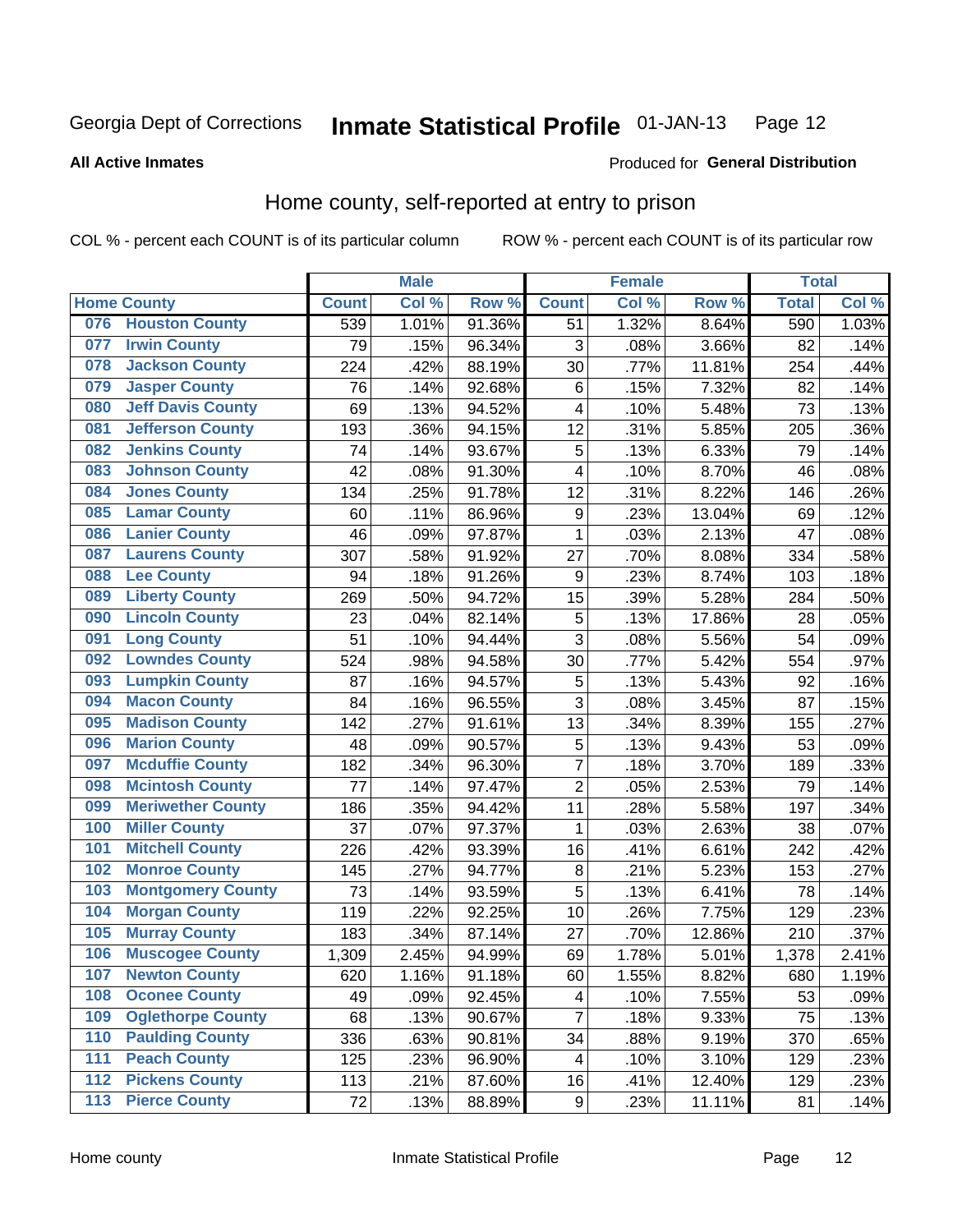#### Inmate Statistical Profile 01-JAN-13 Page 13

### **All Active Inmates**

### Produced for General Distribution

# Home county, self-reported at entry to prison

COL % - percent each COUNT is of its particular column

|                  |                          |              | <b>Male</b> |                  |                  | <b>Female</b> |        | <b>Total</b>    |       |
|------------------|--------------------------|--------------|-------------|------------------|------------------|---------------|--------|-----------------|-------|
|                  | <b>Home County</b>       | <b>Count</b> | Col %       | Row <sup>%</sup> | <b>Count</b>     | Col %         | Row %  | <b>Total</b>    | Col % |
| 114              | <b>Pike County</b>       | 54           | .10%        | 94.74%           | 3                | .08%          | 5.26%  | $\overline{57}$ | .10%  |
| 115              | <b>Polk County</b>       | 258          | .48%        | 89.27%           | 31               | .80%          | 10.73% | 289             | .50%  |
| 116              | <b>Pulaski County</b>    | 74           | .14%        | 88.10%           | 10               | .26%          | 11.90% | 84              | .15%  |
| 117              | <b>Putnam County</b>     | 160          | .30%        | 93.02%           | 12               | .31%          | 6.98%  | 172             | .30%  |
| 118              | <b>Quitman County</b>    | 20           | .04%        | 100.00%          |                  |               |        | 20              | .03%  |
| 119              | <b>Rabun County</b>      | 47           | .09%        | 85.45%           | $\bf 8$          | .21%          | 14.55% | 55              | .10%  |
| 120              | <b>Randolph County</b>   | 78           | .15%        | 93.98%           | 5                | .13%          | 6.02%  | 83              | .14%  |
| 121              | <b>Richmond County</b>   | 1,754        | 3.29%       | 94.71%           | 98               | 2.53%         | 5.29%  | 1,852           | 3.24% |
| 122              | <b>Rockdale County</b>   | 372          | .70%        | 91.85%           | 33               | .85%          | 8.15%  | 405             | .71%  |
| 123              | <b>Schley County</b>     | 23           | .04%        | 95.83%           | 1                | .03%          | 4.17%  | 24              | .04%  |
| 124              | <b>Screven County</b>    | 140          | .26%        | 92.72%           | 11               | .28%          | 7.28%  | 151             | .26%  |
| 125              | <b>Seminole County</b>   | 64           | .12%        | 86.49%           | 10               | .26%          | 13.51% | 74              | .13%  |
| 126              | <b>Spalding County</b>   | 529          | .99%        | 92.00%           | 46               | 1.19%         | 8.00%  | 575             | 1.00% |
| 127              | <b>Stephens County</b>   | 137          | .26%        | 93.84%           | 9                | .23%          | 6.16%  | 146             | .26%  |
| 128              | <b>Stewart County</b>    | 38           | .07%        | 100.00%          |                  |               |        | 38              | .07%  |
| 129              | <b>Sumter County</b>     | 236          | .44%        | 95.55%           | 11               | .28%          | 4.45%  | 247             | .43%  |
| 130              | <b>Talbot County</b>     | 64           | .12%        | 95.52%           | 3                | .08%          | 4.48%  | 67              | .12%  |
| 131              | <b>Taliaferro County</b> | 10           | .02%        | 90.91%           | $\mathbf{1}$     | .03%          | 9.09%  | 11              | .02%  |
| 132              | <b>Tattnall County</b>   | 162          | .30%        | 95.29%           | $\bf 8$          | .21%          | 4.71%  | 170             | .30%  |
| 133              | <b>Taylor County</b>     | 78           | .15%        | 92.86%           | $\,6$            | .15%          | 7.14%  | 84              | .15%  |
| 134              | <b>Telfair County</b>    | 112          | .21%        | 94.12%           | $\overline{7}$   | .18%          | 5.88%  | 119             | .21%  |
| 135              | <b>Terrell County</b>    | 79           | .15%        | 95.18%           | 4                | .10%          | 4.82%  | 83              | .14%  |
| 136              | <b>Thomas County</b>     | 230          | .43%        | 95.04%           | 12               | .31%          | 4.96%  | 242             | .42%  |
| 137              | <b>Tift County</b>       | 254          | .48%        | 96.58%           | 9                | .23%          | 3.42%  | 263             | .46%  |
| 138              | <b>Toombs County</b>     | 318          | .60%        | 90.60%           | 33               | .85%          | 9.40%  | 351             | .61%  |
| 139              | <b>Towns County</b>      | 29           | .05%        | 85.29%           | 5                | .13%          | 14.71% | 34              | .06%  |
| 140              | <b>Treutlen County</b>   | 69           | .13%        | 86.25%           | 11               | .28%          | 13.75% | 80              | .14%  |
| 141              | <b>Troup County</b>      | 546          | 1.02%       | 93.49%           | 38               | .98%          | 6.51%  | 584             | 1.02% |
| $\overline{142}$ | <b>Turner County</b>     | 75           | .14%        | 96.15%           | 3                | .08%          | 3.85%  | 78              | .14%  |
| 143              | <b>Twiggs County</b>     | 65           | .12%        | 91.55%           | $\,6$            | .15%          | 8.45%  | 71              | .12%  |
| 144              | <b>Union County</b>      | 61           | .11%        | 82.43%           | 13               | .34%          | 17.57% | 74              | .13%  |
| 145              | <b>Upson County</b>      | 154          | .29%        | 94.48%           | $\boldsymbol{9}$ | .23%          | 5.52%  | 163             | .28%  |
| 146              | <b>Walker County</b>     | 361          | .68%        | 90.48%           | 38               | .98%          | 9.52%  | 399             | .70%  |
| 147              | <b>Walton County</b>     | 452          | .85%        | 92.06%           | 39               | 1.01%         | 7.94%  | 491             | .86%  |
| 148              | <b>Ware County</b>       | 295          | .55%        | 95.16%           | 15               | .39%          | 4.84%  | 310             | .54%  |
| 149              | <b>Warren County</b>     | 39           | .07%        | 90.70%           | 4                | .10%          | 9.30%  | 43              | .08%  |
| 150              | <b>Washington County</b> | 197          | .37%        | 90.78%           | 20               | .52%          | 9.22%  | 217             | .38%  |
| 151              | <b>Wayne County</b>      | 144          | .27%        | 92.90%           | 11               | .28%          | 7.10%  | 155             | .27%  |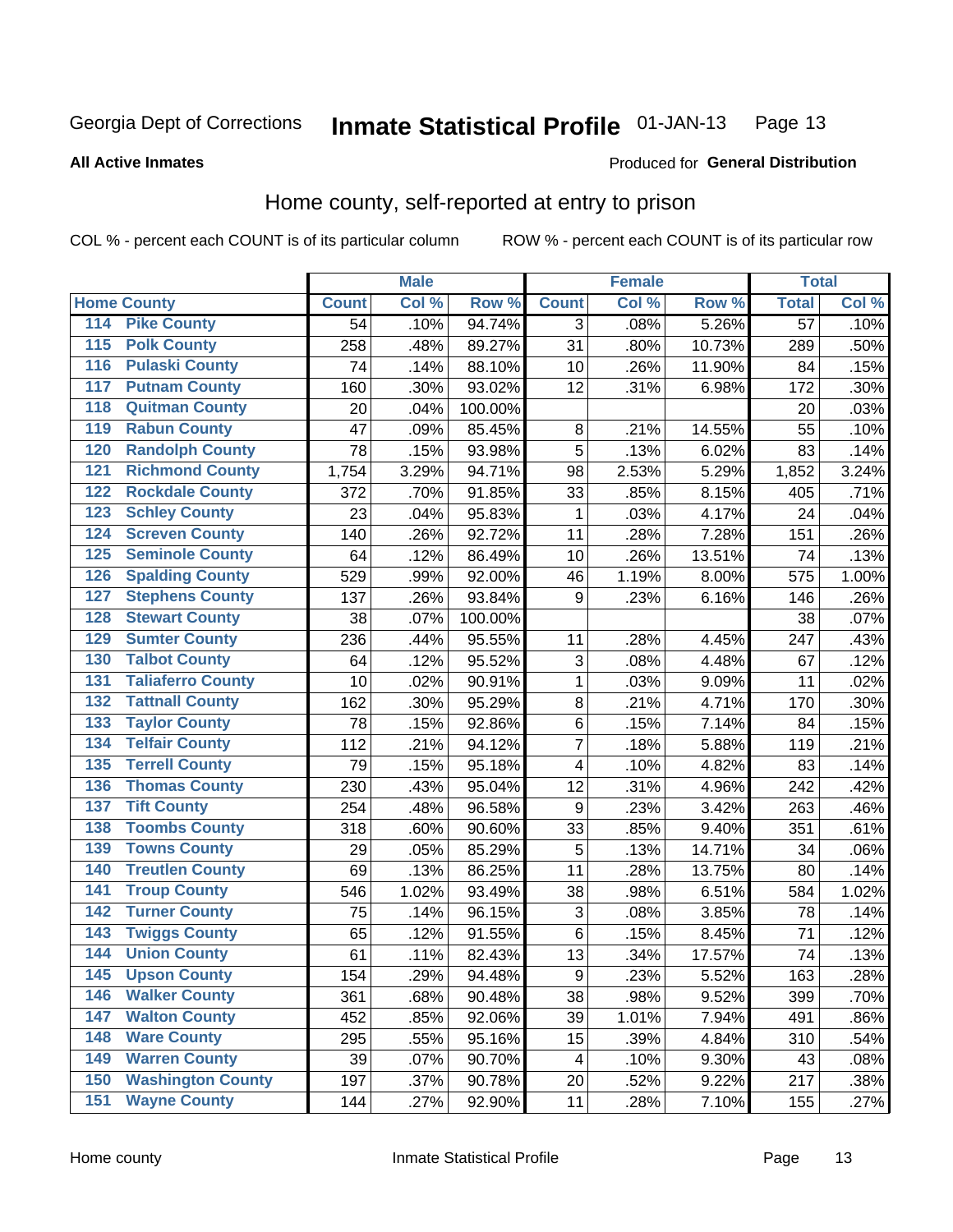#### Inmate Statistical Profile 01-JAN-13 Page 14

**All Active Inmates** 

### Produced for General Distribution

# Home county, self-reported at entry to prison

COL % - percent each COUNT is of its particular column

|     |                             |              | <b>Male</b> |           |              | <b>Female</b> |          | <b>Total</b> |       |
|-----|-----------------------------|--------------|-------------|-----------|--------------|---------------|----------|--------------|-------|
|     | <b>Home County</b>          | <b>Count</b> | Col %       | Row %     | <b>Count</b> | Col %         | Row %    | <b>Total</b> | Col % |
| 152 | <b>Webster County</b>       | 12           | .02%        | 100.00%   |              |               |          | 12           | .02%  |
| 153 | <b>Wheeler County</b>       | 29           | .05%        | 87.88%    | 4            | .10%          | 12.12%   | 33           | .06%  |
| 154 | <b>White County</b>         | 88           | .16%        | 91.67%    | 8            | .21%          | 8.33%    | 96           | .17%  |
| 155 | <b>Whitfield County</b>     | 544          | 1.02%       | $90.07\%$ | 60           | 1.55%         | 9.93%    | 604          | 1.06% |
| 156 | <b>Wilcox County</b>        | 59           | .11%        | 88.06%    | 8            | .21%          | 11.94%   | 67           | .12%  |
| 157 | <b>Wilkes County</b>        | 55           | .10%        | 88.71%    | 7            | .18%          | 11.29%   | 62           | .11%  |
| 158 | <b>Wilkinson County</b>     | 57           | $.11\%$     | 98.28%    |              | .03%          | 1.72%    | 58           | .10%  |
| 159 | <b>Worth County</b>         | 101          | .19%        | 93.52%    | 7            | .18%          | 6.48%    | 108          | .19%  |
| 999 | <b>Other Custody/Out Of</b> | 266          | .50%        | 91.10%    | 26           | .67%          | $8.90\%$ | 292          | .51%  |
|     | <b>State</b>                |              |             |           |              |               |          |              |       |
|     | <b>Total Rported</b>        | 53,373       | 100%        | 93.24%    | 3,871        | 100%          | 6.76%    | 57,244       | 100%  |

| ueo |       |     |        |
|-----|-------|-----|--------|
|     | E2222 | 074 | 57,244 |

| Mode<br><b>Tequent)</b><br>ns | nown | mown | เทown |
|-------------------------------|------|------|-------|
|                               |      |      |       |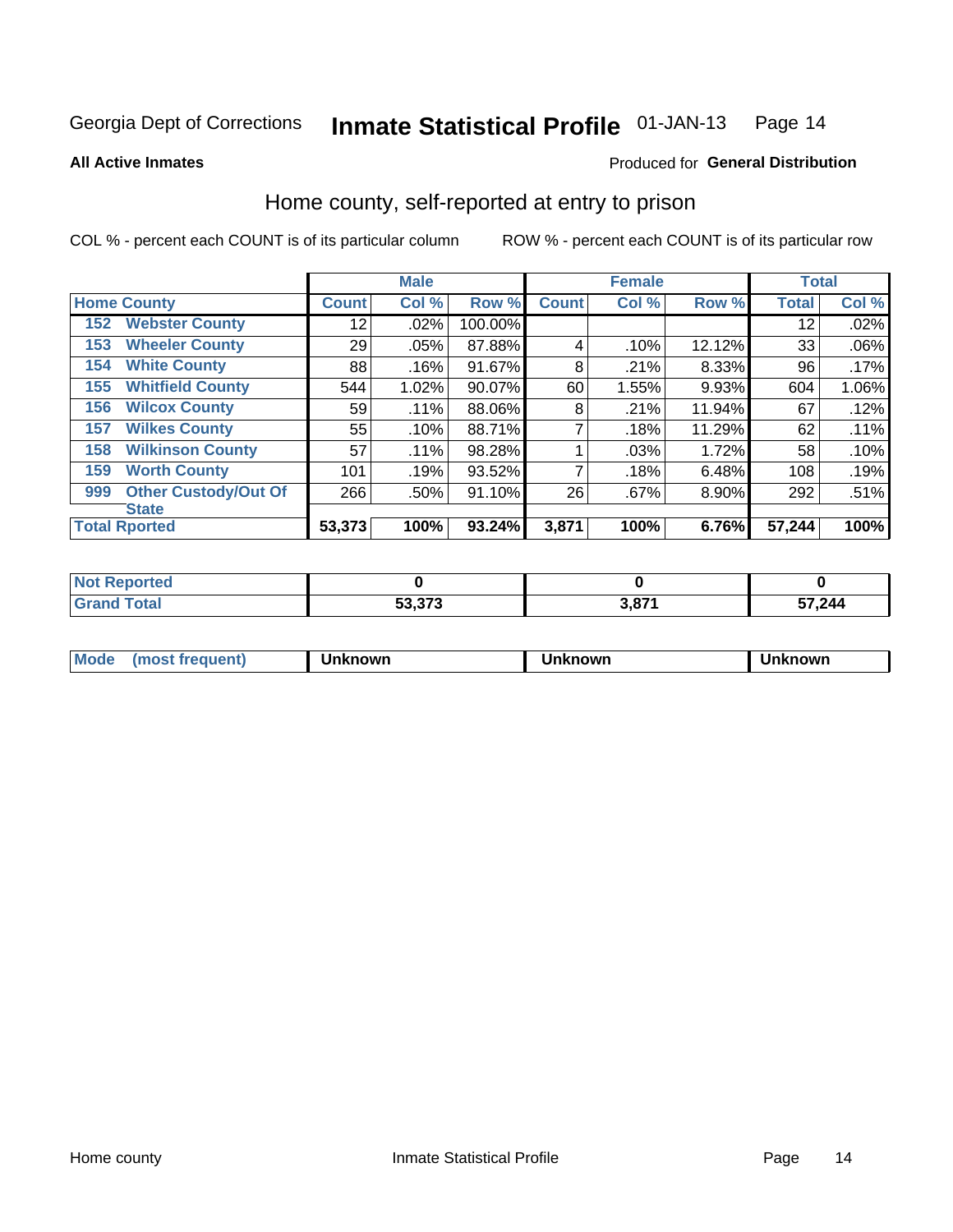#### Inmate Statistical Profile 01-JAN-13 Page 15

**All Active Inmates** 

### **Produced for General Distribution**

# Socioeconomic class, self-reported at entry to prison

COL % - percent each COUNT is of its particular column

|                            |                | <b>Male</b> |        |              | <b>Female</b> |          |        | <b>Total</b> |
|----------------------------|----------------|-------------|--------|--------------|---------------|----------|--------|--------------|
| <b>Socioeconomic Class</b> | <b>Count</b> l | Col %       | Row %  | <b>Count</b> | Col %         | Row %    | Total  | Col %        |
| <b>Welfare</b>             | .994           | 9.76%       | 95.41% | 96           | 10.51%        | $4.59\%$ | 2,090  | 9.79%        |
| <b>Occ Employ</b>          | 836            | $4.09\%$    | 99.29% | 6            | .66%          | .71%     | 842    | 3.95%        |
| <b>Minimum Std</b>         | 8,452          | 41.38%      | 96.70% | 288          | 31.54%        | $3.30\%$ | 8,740  | 40.96%       |
| <b>Middle</b><br>4         | 9,144          | 44.77%      | 94.59% | 523          | 57.28%        | 5.41%    | 9,667  | 45.30%       |
| <b>Total Reported</b>      | 20,426         | 100%        | 95.72% | 913          | 100%          | 4.28%    | 21,339 | 100%         |

| <b>Not Reported</b> | 32,947 | 2,958        | 35,905 |
|---------------------|--------|--------------|--------|
| $\tau$ otal         | 53,373 | 074<br>.ა.ი∍ | 57,244 |

| ____<br>____ |
|--------------|
|--------------|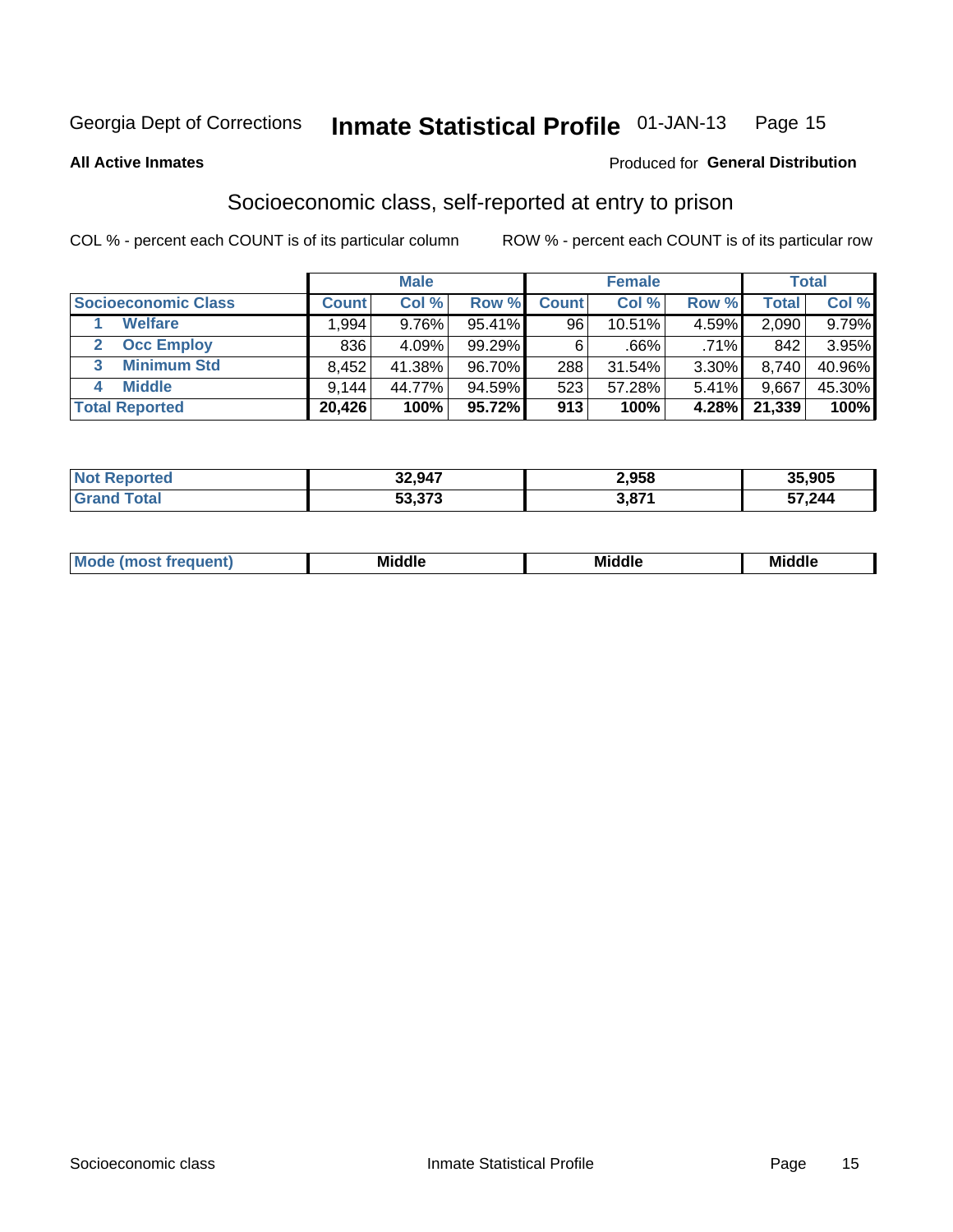#### Inmate Statistical Profile 01-JAN-13 Page 16

**All Active Inmates** 

### Produced for General Distribution

# Environment to age 16, self-reported at entry to prison

COL % - percent each COUNT is of its particular column

|                                    |              | <b>Male</b> |        |                 | <b>Female</b> |       |        | <b>Total</b> |
|------------------------------------|--------------|-------------|--------|-----------------|---------------|-------|--------|--------------|
| <b>Environment to age 16</b>       | <b>Count</b> | Col %       | Row %  | <b>Count</b>    | Col %         | Row % | Total  | Col %        |
| <b>Rural/Farm</b>                  | 753          | 3.65%       | 96.29% | 29 <sub>1</sub> | 3.17%         | 3.71% | 782    | 3.63%        |
| <b>Rural/Nfarm</b><br>$\mathbf{2}$ | 1,101        | $5.34\%$    | 91.37% | 104             | 11.35%        | 8.63% | 1,205  | 5.60%        |
| 3 S.M.S.A                          | 7,512        | 36.45%      | 97.65% | 181             | 19.76%        | 2.35% | 7,693  | 35.74%       |
| <b>Urban</b><br>4                  | 4,559        | 22.12%      | 93.21% | 332             | 36.24%        | 6.79% | 4,891  | 22.72%       |
| <b>Small Town</b><br>5             | 6,682        | 32.43%      | 96.12% | 270             | 29.48%        | 3.88% | 6,952  | 32.30%       |
| <b>Total Reported</b>              | 20,607       | 100%        | 95.74% | 916             | 100%          | 4.26% | 21,523 | 100%         |

| <b>Not Reported</b> | 32,766 | 2,955 | 35,721 |
|---------------------|--------|-------|--------|
|                     | 53,373 | 3,871 | 57,244 |

| Mo<br>m<br>$\cdots$ | <b>MS</b> | Jrban<br>_____ | м s<br>◡.┌ |
|---------------------|-----------|----------------|------------|
|                     |           |                |            |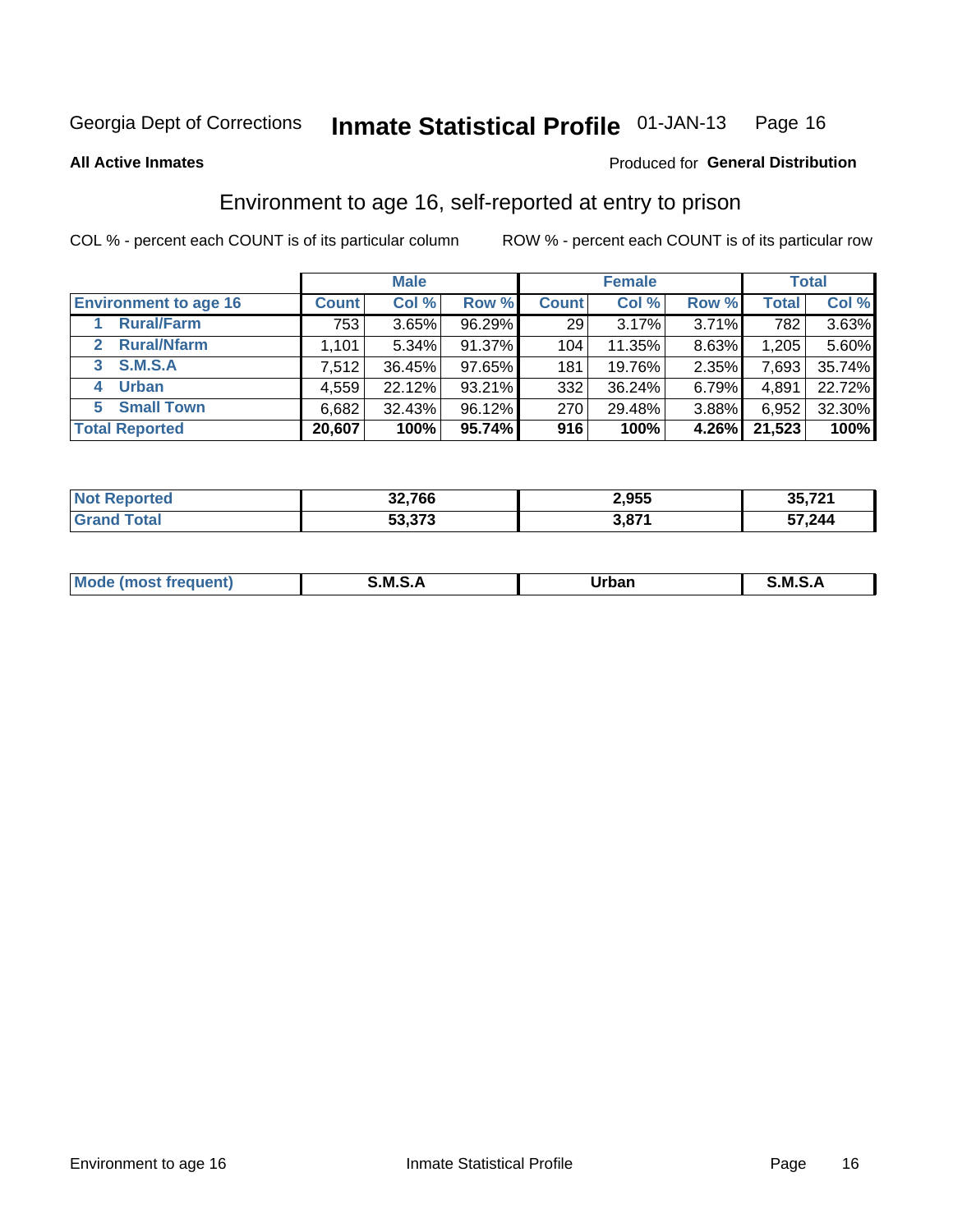#### Inmate Statistical Profile 01-JAN-13 Page 17

### **All Active Inmates**

### Produced for General Distribution

# Guardian status to age 16, self-reported at entry to prison

COL % - percent each COUNT is of its particular column

|                                  |              | <b>Male</b> |         |                 | <b>Female</b> |         |                 | <b>Total</b> |
|----------------------------------|--------------|-------------|---------|-----------------|---------------|---------|-----------------|--------------|
| <b>Guardian Status To Age 16</b> | <b>Count</b> | Col %       | Row %   | <b>Count</b>    | Col %         | Row %   | <b>Total</b>    | Col %        |
| 1 Orphanage                      | 12           | $.07\%$     | 100.00% |                 |               |         | 12 <sup>°</sup> | $.07\%$      |
| 2 Father Only                    | 553          | 3.07%       | 97.88%  | 12 <sub>1</sub> | 2.67%         | 2.12%   | 565             | 3.06%        |
| <b>3 Both Parents</b>            | 7,004        | 38.90%      | 97.30%  | 194             | 43.21%        | 2.70%   | 7,198           | 39.01%       |
| 4 Mother Only                    | 7,891        | 43.83%      | 98.01%  | 160             | 35.63%        | 1.99%   | 8,051           | 43.63%       |
| <b>6 Oth Female</b>              | 468          | 2.60%       | 98.11%  | 9               | 2.00%         | 1.89%   | 477             | 2.58%        |
| <b>7 Oth Male</b>                | 80           | .44%        | 98.77%  |                 | .22%          | 1.23%   | 81              | .44%         |
| 8 Step-Parents                   | 179          | .99%        | 99.44%  |                 | $.22\%$       | $.56\%$ | 180             | .98%         |
| <b>9 Foster Home</b>             | 303          | 1.68%       | 97.12%  | 9               | $2.00\%$      | 2.88%   | 312             | 1.69%        |
| <b>10 Grand Parents</b>          | 1,514        | 8.41%       | 96.01%  | 63              | 14.03%        | 3.99%   | 1,577           | 8.55%        |
| <b>Total Reported</b>            | 18,004       | 100%        | 97.57%  | 449             | 100%          | 2.43%   | 18,453          | 100%         |

| <b>orteg</b><br>NO) | 35,369 | 3,422 | 38,791 |
|---------------------|--------|-------|--------|
| . Gr                | 53,373 | 3,871 | 57,244 |

| <b>Mode (most frequent)</b> | วทIv<br>- -<br>MΩ | <b>Roth</b><br>ີ <sup>ລ</sup> າrents | l Mc<br>Only<br>- - |
|-----------------------------|-------------------|--------------------------------------|---------------------|
|                             |                   |                                      |                     |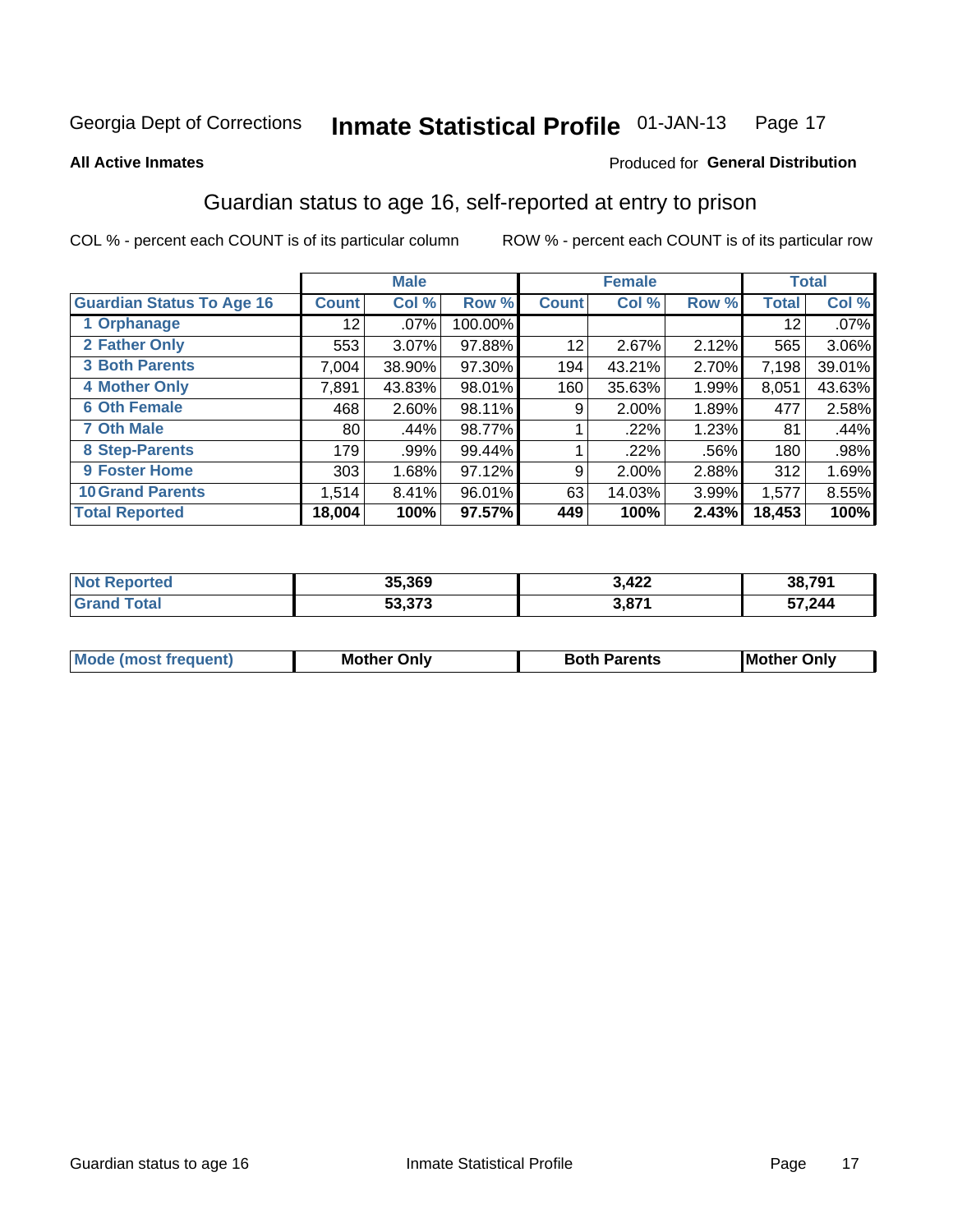#### Inmate Statistical Profile 01-JAN-13 Page 18

### **All Active Inmates**

### Produced for General Distribution

# Employment status before prison, self-reported at entry to prison

COL % - percent each COUNT is of its particular column

|                                  |         | <b>Male</b> |        |              | <b>Female</b> |        |        | <b>Total</b> |
|----------------------------------|---------|-------------|--------|--------------|---------------|--------|--------|--------------|
| <b>Employment Status</b>         | Count l | Col %       | Row %  | <b>Count</b> | Col %         | Row %  | Total  | Col %        |
| <b>Full Time</b>                 | 21,181  | 48.58%      | 96.50% | 768          | 26.10%        | 3.50%  | 21,949 | 47.16%       |
| <b>Part Time</b><br>$\mathbf{2}$ | 4,348   | $9.97\%$    | 96.07% | 178          | 6.05%         | 3.93%  | 4,526  | 9.72%        |
| Unempl $<$ 6m<br>3               | 3,344   | 7.67%       | 97.12% | 99           | 3.36%         | 2.88%  | 3,443  | 7.40%        |
| Unempl > 6m<br>4                 | 7,233   | 16.59%      | 84.33% | 1,344        | 45.67%        | 15.67% | 8,577  | 18.43%       |
| <b>Never Workd</b><br>5          | 4,530   | 10.39%      | 96.42% | 168          | 5.71%         | 3.58%  | 4,698  | 10.09%       |
| <b>Student</b><br>6              | 1,022   | $2.34\%$    | 92.32% | 85           | 2.89%         | 7.68%  | 1,107  | 2.38%        |
| <b>Incapable</b>                 | 1,939   | 4.45%       | 86.56% | 301          | 10.23%        | 13.44% | 2,240  | 4.81%        |
| <b>Total Reported</b>            | 43,597  | 100%        | 93.68% | 2,943        | 100%          | 6.32%  | 46,540 | 100%         |

| orted<br><b>NOT</b> | 77 <sub>C</sub><br>70 | 928          | 10,704 |
|---------------------|-----------------------|--------------|--------|
| $\sim$ 10           | よつ つつつ                | <b>2 074</b> | 57,244 |
| .Grs                | 33.373                |              |        |

| <b>Mou</b><br>זווניווו<br>$\cdots$ | 6m<br>____ | ∙ull<br>⊓mε<br>the contract of the contract of the contract of the contract of the contract of the contract of the contract of |
|------------------------------------|------------|--------------------------------------------------------------------------------------------------------------------------------|
|                                    |            |                                                                                                                                |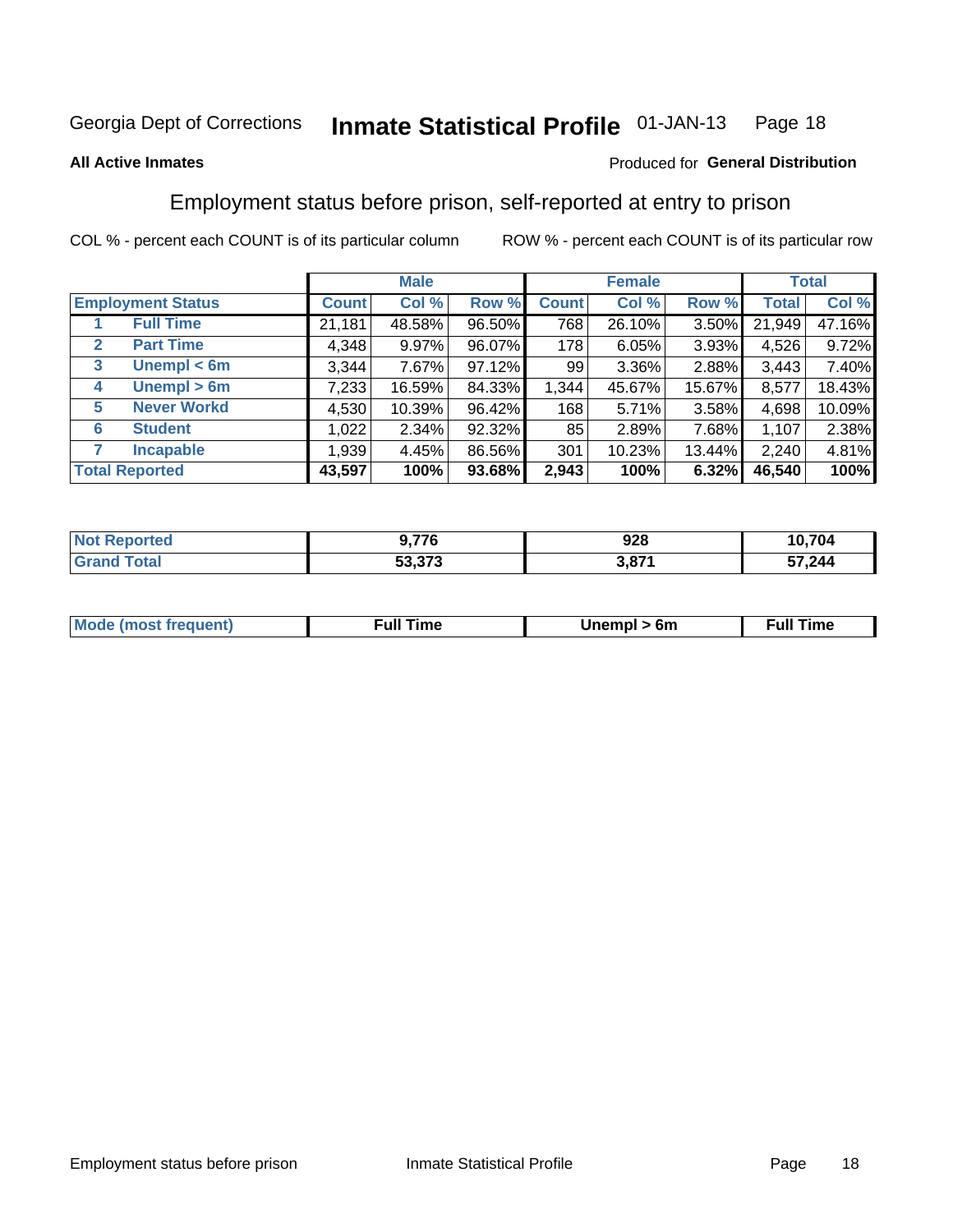### **All Active Inmates**

Produced for General Distribution

# Age at admission

COL % - percent each COUNT is of its particular column

|                         |              | <b>Male</b> |        |              | <b>Female</b> |        |              | <b>Total</b> |
|-------------------------|--------------|-------------|--------|--------------|---------------|--------|--------------|--------------|
| <b>Age At Admission</b> | <b>Count</b> | Col %       | Row %  | <b>Count</b> | Col %         | Row %  | <b>Total</b> | Col %        |
| 14                      | 19           | 0.04%       | 95.00% | 1            | 0.03%         | 5.00%  | 20           | 0.03%        |
| 15                      | 64           | 0.12%       | 98.46% | 1            | 0.03%         | 1.54%  | 65           | 0.11%        |
| 16                      | 192          | 0.36%       | 96.00% | 8            | 0.21%         | 4.00%  | 200          | 0.35%        |
| $\overline{17}$         | 735          | 1.38%       | 96.84% | 24           | 0.62%         | 3.16%  | 759          | 1.33%        |
| $\overline{18}$         | 1,554        | 2.91%       | 97.31% | 43           | 1.11%         | 2.69%  | 1,597        | 2.79%        |
| 19                      | 2,223        | 4.17%       | 97.16% | 65           | 1.68%         | 2.84%  | 2,288        | 4.00%        |
| 20                      | 2,425        | 4.54%       | 95.32% | 119          | 3.07%         | 4.68%  | 2,544        | 4.44%        |
| $\overline{21}$         | 2,425        | 4.54%       | 95.21% | 122          | 3.15%         | 4.79%  | 2,547        | 4.45%        |
| $\overline{22}$         | 2,445        | 4.58%       | 94.73% | 136          | 3.51%         | 5.27%  | 2,581        | 4.51%        |
| 23                      | 2,178        | 4.08%       | 94.04% | 138          | 3.57%         | 5.96%  | 2,316        | 4.05%        |
| 24                      | 2,108        | 3.95%       | 93.98% | 135          | 3.49%         | 6.02%  | 2,243        | 3.92%        |
| $\overline{25}$         | 2,037        | 3.82%       | 94.04% | 129          | 3.33%         | 5.96%  | 2,166        | 3.78%        |
| $\overline{26}$         | 1,938        | 3.63%       | 94.40% | 115          | 2.97%         | 5.60%  | 2,053        | 3.59%        |
| $\overline{27}$         | 1,894        | 3.55%       | 93.53% | 131          | 3.39%         | 6.47%  | 2,025        | 3.54%        |
| 28                      | 1,840        | 3.45%       | 92.79% | 143          | 3.70%         | 7.21%  | 1,983        | 3.46%        |
| 29                      | 1,757        | 3.29%       | 92.62% | 140          | 3.62%         | 7.38%  | 1,897        | 3.31%        |
| 30                      | 1,784        | 3.34%       | 93.21% | 130          | 3.36%         | 6.79%  | 1,914        | 3.34%        |
| 31                      | 1,707        | 3.20%       | 92.92% | 130          | 3.36%         | 7.08%  | 1,837        | 3.21%        |
| 32                      | 1,602        | 3.00%       | 92.02% | 139          | 3.59%         | 7.98%  | 1,741        | 3.04%        |
| 33                      | 1,479        | 2.77%       | 92.38% | 122          | 3.15%         | 7.62%  | 1,601        | 2.80%        |
| 34                      | 1,392        | 2.61%       | 91.34% | 132          | 3.41%         | 8.66%  | 1,524        | 2.66%        |
| 35                      | 1,315        | 2.46%       | 92.15% | 112          | 2.89%         | 7.85%  | 1,427        | 2.49%        |
| 36                      | 1,302        | 2.44%       | 91.30% | 124          | 3.20%         | 8.70%  | 1,426        | 2.49%        |
| $\overline{37}$         | 1,234        | 2.31%       | 91.88% | 109          | 2.82%         | 8.12%  | 1,343        | 2.35%        |
| 38                      | 1,180        | 2.21%       | 93.35% | 84           | 2.17%         | 6.65%  | 1,264        | 2.21%        |
| 39                      | 1,140        | 2.14%       | 91.49% | 106          | 2.74%         | 8.51%  | 1,246        | 2.18%        |
| 40                      | 1,117        | 2.09%       | 90.74% | 114          | 2.95%         | 9.26%  | 1,231        | 2.15%        |
| 41                      | 1,083        | 2.03%       | 91.24% | 104          | 2.69%         | 8.76%  | 1,187        | 2.07%        |
| 42                      | 1,020        | 1.91%       | 90.67% | 105          | 2.71%         | 9.33%  | 1,125        | 1.97%        |
| 43                      | 945          | 1.77%       | 91.39% | 89           | 2.30%         | 8.61%  | 1,034        | 1.81%        |
| 44                      | 955          | 1.79%       | 90.52% | 100          | 2.58%         | 9.48%  | 1,055        | 1.84%        |
| 45                      | 883          | 1.65%       | 91.31% | 84           | 2.17%         | 8.69%  | 967          | 1.69%        |
| 46                      | 829          | 1.55%       | 90.21% | 90           | 2.33%         | 9.79%  | 919          | 1.61%        |
| 47                      | 786          | 1.47%       | 90.34% | 84           | 2.17%         | 9.66%  | 870          | 1.52%        |
| 48                      | 757          | 1.42%       | 91.31% | 72           | 1.86%         | 8.69%  | 829          | 1.45%        |
| 49                      | 668          | 1.25%       | 92.65% | 53           | 1.37%         | 7.35%  | 721          | 1.26%        |
| 50                      | 620          | 1.16%       | 91.58% | 57           | 1.47%         | 8.42%  | 677          | 1.18%        |
| 51                      | 528          | 0.99%       | 91.99% | 46           | 1.19%         | 8.01%  | 574          | 1.00%        |
| 52                      | 481          | 0.90%       | 89.74% | 55           | 1.42%         | 10.26% | 536          | 0.94%        |
| 53                      | 448          | 0.84%       | 91.24% | 43           | 1.11%         | 8.76%  | 491          | 0.86%        |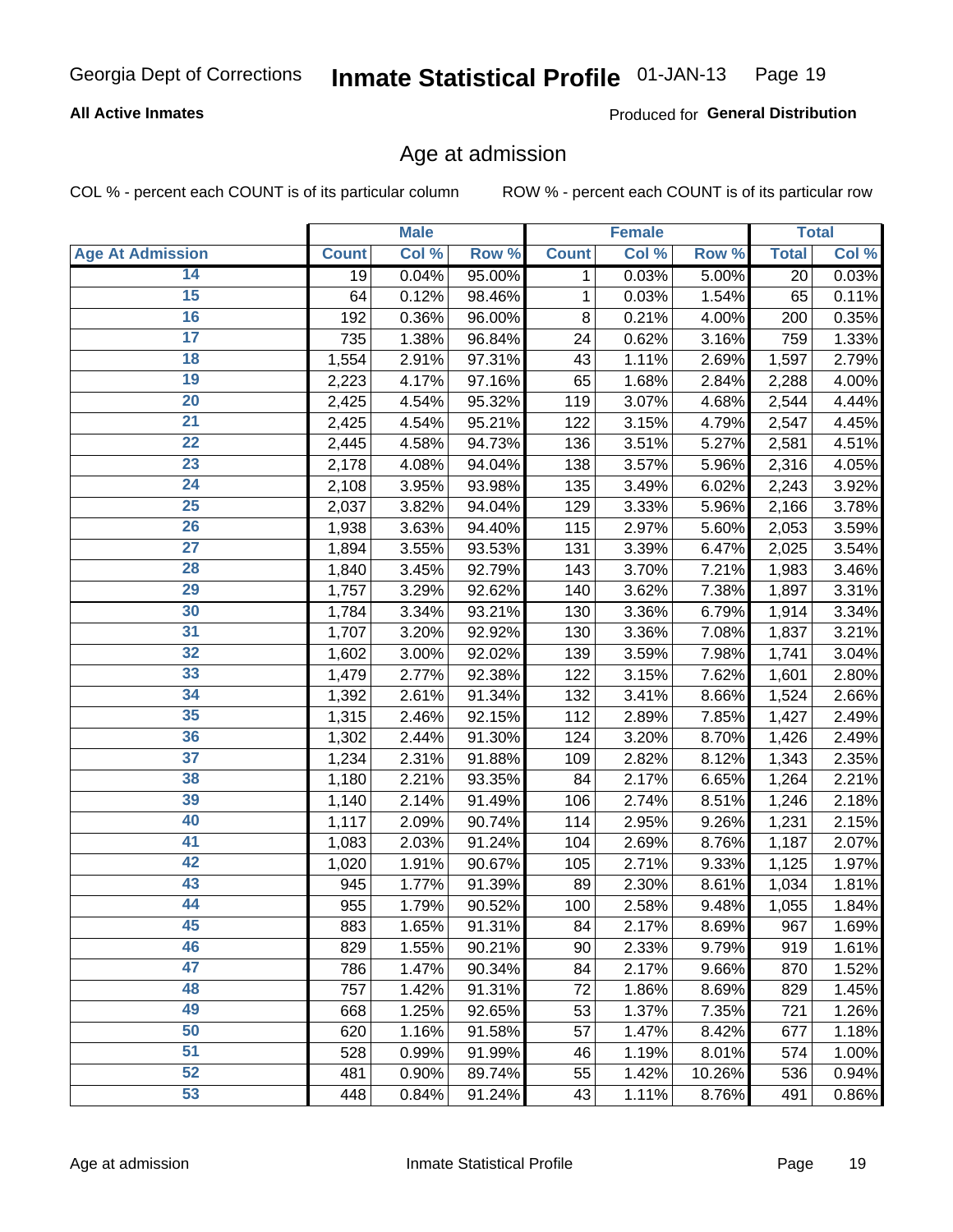### **All Active Inmates**

Produced for General Distribution

# Age at admission

COL % - percent each COUNT is of its particular column

|                         |                | <b>Male</b> |                  |                | <b>Female</b> |        |                | <b>Total</b> |
|-------------------------|----------------|-------------|------------------|----------------|---------------|--------|----------------|--------------|
| <b>Age At Admission</b> | <b>Count</b>   | Col %       | Row <sup>%</sup> | <b>Count</b>   | Col %         | Row %  | <b>Total</b>   | Col %        |
| 54                      | 370            | 0.69%       | 93.67%           | 25             | 0.65%         | 6.33%  | 395            | 0.69%        |
| 55                      | 314            | 0.59%       | 92.90%           | 24             | 0.62%         | 7.10%  | 338            | 0.59%        |
| 56                      | 271            | 0.51%       | 93.45%           | 19             | 0.49%         | 6.55%  | 290            | 0.51%        |
| $\overline{57}$         | 235            | 0.44%       | 95.92%           | 10             | 0.26%         | 4.08%  | 245            | 0.43%        |
| 58                      | 186            | 0.35%       | 94.42%           | 11             | 0.28%         | 5.58%  | 197            | 0.34%        |
| 59                      | 160            | 0.30%       | 93.02%           | 12             | 0.31%         | 6.98%  | 172            | 0.30%        |
| 60                      | 117            | 0.22%       | 94.35%           | $\overline{7}$ | 0.18%         | 5.65%  | 124            | 0.22%        |
| 61                      | 122            | 0.23%       | 93.85%           | 8              | 0.21%         | 6.15%  | 130            | 0.23%        |
| 62                      | 95             | 0.18%       | 95.96%           | 4              | 0.10%         | 4.04%  | 99             | 0.17%        |
| 63                      | 75             | 0.14%       | 100.00%          |                |               |        | 75             | 0.13%        |
| 64                      | 66             | 0.12%       | 95.65%           | 3              | 0.08%         | 4.35%  | 69             | 0.12%        |
| 65                      | 47             | 0.09%       | 94.00%           | 3              | 0.08%         | 6.00%  | 50             | 0.09%        |
| 66                      | 33             | 0.06%       | 89.19%           | 4              | 0.10%         | 10.81% | 37             | 0.06%        |
| 67                      | 39             | 0.07%       | 100.00%          |                |               |        | 39             | 0.07%        |
| 68                      | 30             | 0.06%       | 96.77%           | $\mathbf 1$    | 0.03%         | 3.23%  | 31             | 0.05%        |
| 69                      | 34             | 0.06%       | 100.00%          |                |               |        | 34             | 0.06%        |
| 70                      | 21             | 0.04%       | 87.50%           | 3              | 0.08%         | 12.50% | 24             | 0.04%        |
| $\overline{71}$         | 10             | 0.02%       | 100.00%          |                |               |        | 10             | 0.02%        |
| $\overline{72}$         | 13             | 0.02%       | 92.86%           | 1              | 0.03%         | 7.14%  | 14             | 0.02%        |
| 73                      | 11             | 0.02%       | 100.00%          |                |               |        | 11             | 0.02%        |
| $\overline{74}$         | 8              | 0.01%       | 100.00%          |                |               |        | 8              | 0.01%        |
| $\overline{75}$         | 6              | 0.01%       | 100.00%          |                |               |        | $6\phantom{1}$ | 0.01%        |
| 76                      | $\overline{7}$ | 0.01%       | 100.00%          |                |               |        | $\overline{7}$ | 0.01%        |
| $\overline{77}$         | 5              | 0.01%       | 100.00%          |                |               |        | $\overline{5}$ | 0.01%        |
| 78                      | $\overline{4}$ | 0.01%       | 100.00%          |                |               |        | 4              | 0.01%        |
| 79                      | $\mathbf 1$    | 0.01%       | 50.00%           | $\mathbf{1}$   | 0.03%         | 50.00% | $\overline{2}$ | 0.01%        |
| $\overline{82}$         | $\overline{2}$ | 0.01%       | 100.00%          |                |               |        | $\overline{2}$ | 0.01%        |
| 84                      | 1              | 0.01%       | 100.00%          |                |               |        | $\mathbf{1}$   | 0.01%        |
| <b>Total Reported</b>   | 53,372         | 100%        | 93.24%           | 3,870          | 100%          | 6.76%  | 57,242         | 100%         |

| m |                                          |      |        |
|---|------------------------------------------|------|--------|
|   | $F^{\alpha}$ $\gamma^{\alpha}$<br>JJ.JIJ | 2074 | 57,244 |

| <b>Mean</b><br>(average) | 22.47<br>34. LI | 34.36   | 32.31     |
|--------------------------|-----------------|---------|-----------|
| Median (middle)          | 30              | ົ<br>აა | 30        |
| Mode<br>(most frequent)  | ∸∸              | 28      | ne.<br>LL |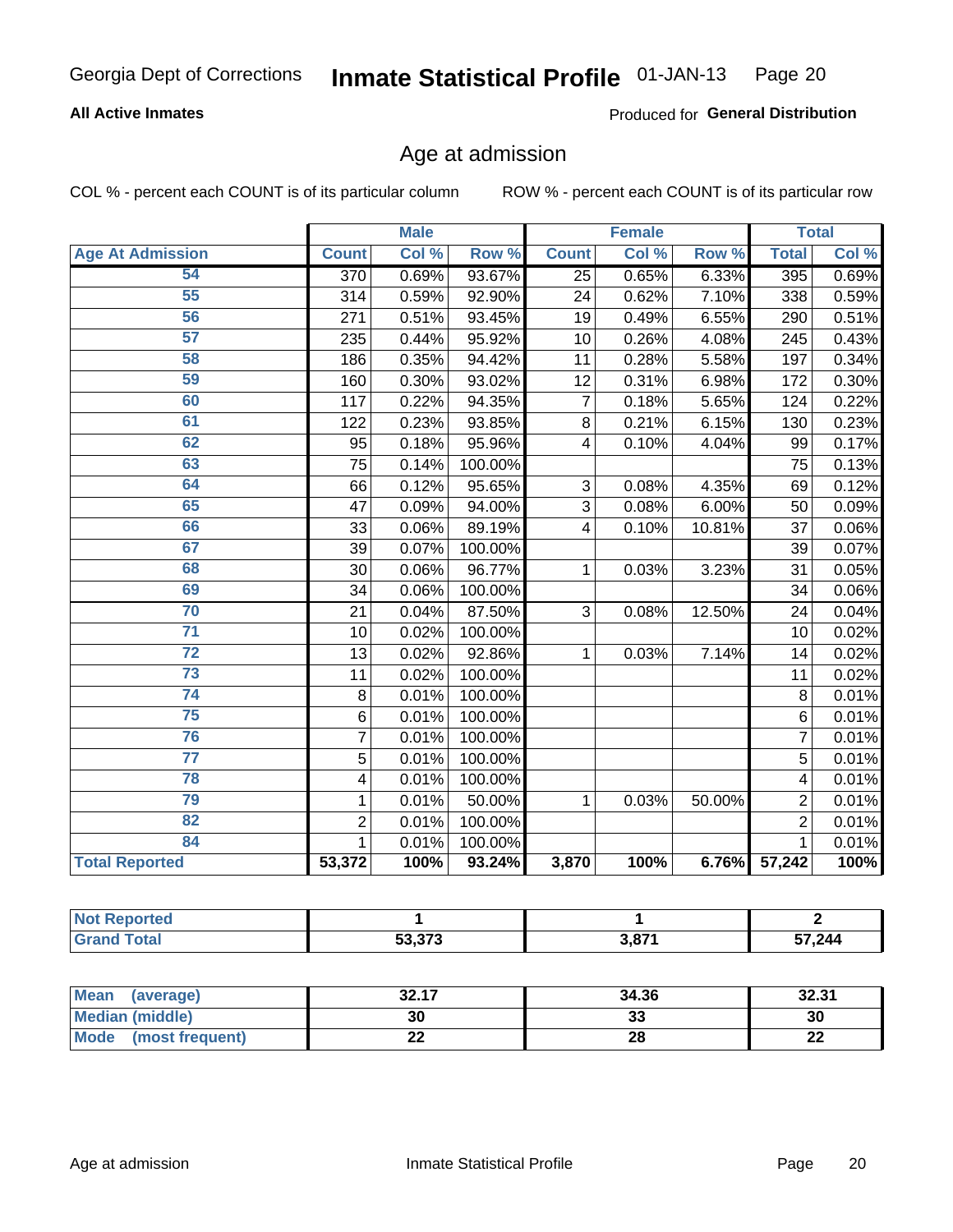### **All Active Inmates**

### Produced for General Distribution

# Height, measured at entry to prison

COL % - percent each COUNT is of its particular column

|                       | <b>Male</b>      |        |         | <b>Female</b> |        |        | <b>Total</b>   |        |
|-----------------------|------------------|--------|---------|---------------|--------|--------|----------------|--------|
| <b>Height</b>         | <b>Count</b>     | Col %  | Row %   | <b>Count</b>  | Col %  | Row %  | <b>Total</b>   | Col %  |
| 4'10"                 | 4                | 0.03%  | 19.05%  | 17            | 8.25%  | 80.95% | 21             | 0.17%  |
| 4'11''                | 13               | 0.10%  | 16.67%  | 65            | 31.55% | 83.33% | 78             | 0.61%  |
| 5'02"                 | $\sqrt{2}$       | 0.02%  | 66.67%  | 1             | 0.49%  | 33.33% | 3              | 0.02%  |
| 5'03''                | $\overline{c}$   | 0.02%  | 100.00% |               |        |        | $\overline{2}$ | 0.02%  |
| 5'05''                | $\boldsymbol{9}$ | 0.07%  | 100.00% |               |        |        | 9              | 0.07%  |
| 5'06''                | 9                | 0.07%  | 100.00% |               |        |        | 9              | 0.07%  |
| 5'07''                | 13               | 0.10%  | 100.00% |               |        |        | 13             | 0.10%  |
| 5'08''                | 15               | 0.12%  | 100.00% |               |        |        | 15             | 0.12%  |
| 5'09''                | 15               | 0.12%  | 100.00% |               |        |        | 15             | 0.12%  |
| 5'10''                | 6,070            | 48.65% | 98.88%  | 69            | 33.50% | 1.12%  | 6,139          | 48.40% |
| 5'11''                | 6,273            | 50.28% | 99.15%  | 54            | 26.21% | 0.85%  | 6,327          | 49.89% |
| 6'00''                | 13               | 0.10%  | 100.00% |               |        |        | 13             | 0.10%  |
| 6'01''                | 8                | 0.06%  | 100.00% |               |        |        | 8              | 0.06%  |
| 6'02''                | 6                | 0.05%  | 100.00% |               |        |        | 6              | 0.05%  |
| 6'03''                | 1                | 0.01%  | 100.00% |               |        |        | 1              | 0.01%  |
| 6'04''                | $\overline{2}$   | 0.02%  | 100.00% |               |        |        | $\overline{2}$ | 0.02%  |
| 6'05''                | $\mathbf 2$      | 0.02%  | 100.00% |               |        |        | $\overline{2}$ | 0.02%  |
| 6'10''                | 7                | 0.06%  | 100.00% |               |        |        | 7              | 0.06%  |
| 6'11''                | 12               | 0.10%  | 100.00% |               |        |        | 12             | 0.09%  |
| Seven feet +          | 1                | 0.01%  | 100.00% |               |        |        | 1              | 0.01%  |
| <b>Total Reported</b> | 12,477           | 100%   | 98.38%  | 206           | 100%   | 1.62%  | 12,683         | 100%   |

| <b>Not</b><br>Reported | 40,896 | 3,665 | 44,561 |
|------------------------|--------|-------|--------|
| `otal                  | 53.373 | 2074  | 57,244 |

| <b>Mean</b><br>(average)       | <b>5'14"</b> | 5'06" | 5'10" |
|--------------------------------|--------------|-------|-------|
| Median (middle)                | 544"         | 5'10" | 5'11" |
| <b>Mode</b><br>(most frequent) | 544 "        | 5'10" | 544"  |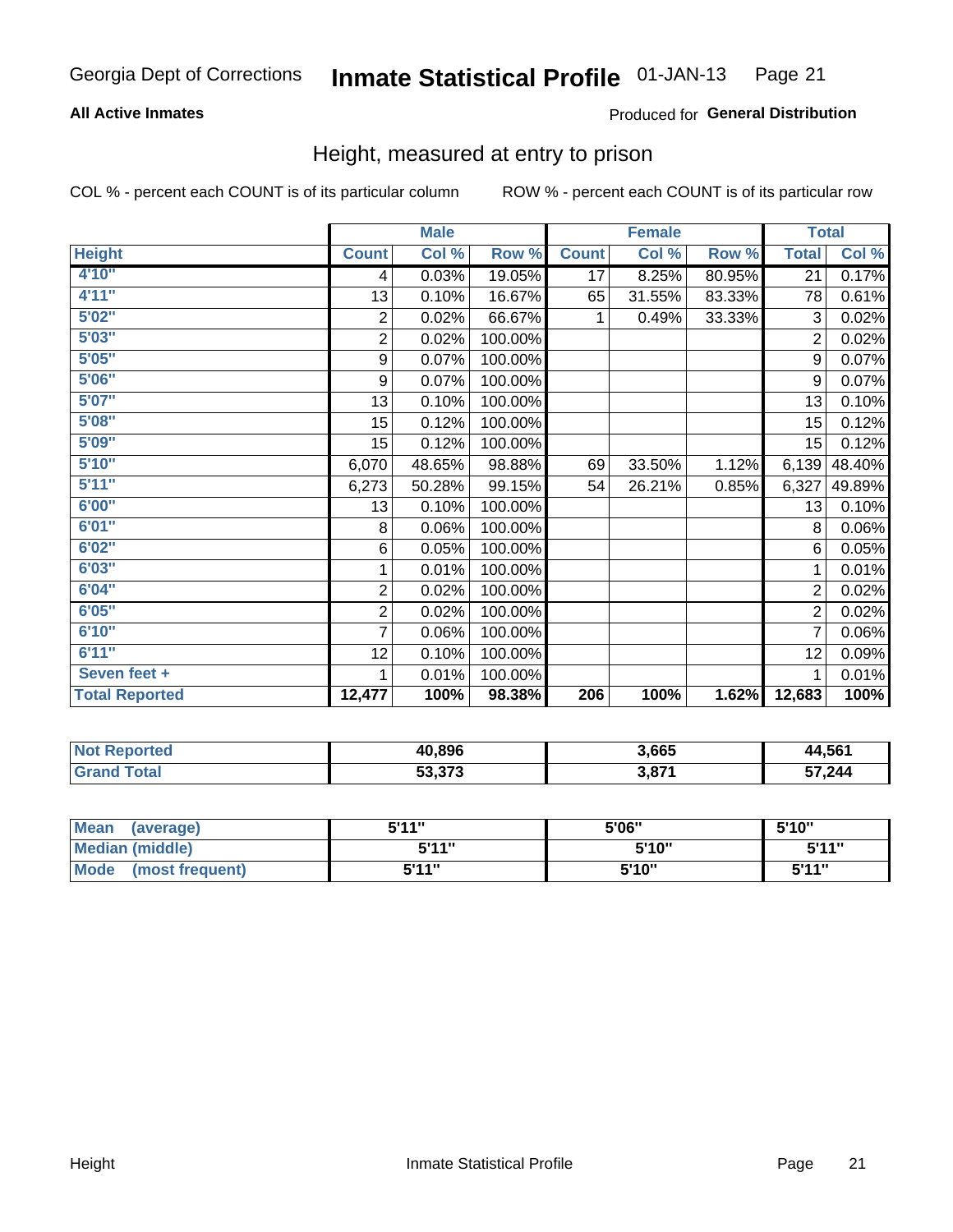### **All Active Inmates**

### Produced for General Distribution

# Weight, measured at entry to prison

COL % - percent each COUNT is of its particular column

|                        |                | <b>Male</b> |                  |                         | <b>Female</b> |        | <b>Total</b>    |        |
|------------------------|----------------|-------------|------------------|-------------------------|---------------|--------|-----------------|--------|
| <b>Weight</b>          | <b>Count</b>   | Col %       | Row <sup>%</sup> | <b>Count</b>            | Col%          | Row %  | <b>Total</b>    | Col %  |
| <b>Under 80 pounds</b> | 21             | 0.04%       | 95.45%           | $\mathbf 1$             | 0.03%         | 4.55%  | $\overline{22}$ | 0.04%  |
| 80 - 89 pounds         | 3              | 0.01%       | 75.00%           | $\mathbf{1}$            | 0.03%         | 25.00% | $\overline{4}$  | 0.01%  |
| 90 - 99 pounds         | $\overline{3}$ | 0.01%       | 30.00%           | $\overline{7}$          | 0.18%         | 70.00% | 10              | 0.02%  |
| 100 - 109 pounds       | 22             | 0.04%       | 40.74%           | 32                      | 0.83%         | 59.26% | 54              | 0.10%  |
| 110 - 119 pounds       | 91             | 0.17%       | 43.96%           | 116                     | 3.02%         | 56.04% | 207             | 0.37%  |
| 120 - 129 pounds       | 450            | 0.85%       | 64.84%           | 244                     | 6.36%         | 35.16% | 694             | 1.23%  |
| 130 - 139 pounds       | 1,443          | 2.74%       | 79.90%           | 363                     | 9.47%         | 20.10% | 1,806           | 3.20%  |
| 140 - 149 pounds       | 3,233          | 6.14%       | 88.45%           | 422                     | 11.00%        | 11.55% | 3,655           | 6.47%  |
| 150 - 159 pounds       | 5,184          | 9.85%       | 92.74%           | 406                     | 10.59%        | 7.26%  | 5,590           | 9.90%  |
| 160 - 169 pounds       | 7,026          | 13.34%      | 93.67%           | 475                     | 12.39%        | 6.33%  | 7,501           | 13.28% |
| 170 - 179 pounds       | 6,720          | 12.76%      | 95.04%           | 351                     | 9.15%         | 4.96%  | 7,071           | 12.52% |
| 180 - 189 pounds       | 7,075          | 13.44%      | 95.29%           | 350                     | 9.13%         | 4.71%  | 7,425           | 13.14% |
| 190 - 199 pounds       | 4,898          | 9.30%       | 95.78%           | 216                     | 5.63%         | 4.22%  | 5,114           | 9.05%  |
| 200 - 209 pounds       | 4,293          | 8.15%       | 95.42%           | 206                     | 5.37%         | 4.58%  | 4,499           | 7.96%  |
| 210 - 219 pounds       | 3,239          | 6.15%       | 95.83%           | 141                     | 3.68%         | 4.17%  | 3,380           | 5.98%  |
| 220 - 229 pounds       | 2,618          | 4.97%       | 95.41%           | 126                     | 3.29%         | 4.59%  | 2,744           | 4.86%  |
| 230 - 239 pounds       | 1,838          | 3.49%       | 95.09%           | 95                      | 2.48%         | 4.91%  | 1,933           | 3.42%  |
| 240 - 249 pounds       | 1,411          | 2.68%       | 94.26%           | 86                      | 2.24%         | 5.74%  | 1,497           | 2.65%  |
| 250 - 259 pounds       | 930            | 1.77%       | 93.84%           | 61                      | 1.59%         | 6.16%  | 991             | 1.75%  |
| 260 - 269 pounds       | 685            | 1.30%       | 94.09%           | 43                      | 1.12%         | 5.91%  | 728             | 1.29%  |
| 270 - 279 pounds       | 443            | 0.84%       | 96.72%           | 15                      | 0.39%         | 3.28%  | 458             | 0.81%  |
| 280 - 289 pounds       | 316            | 0.60%       | 91.33%           | 30                      | 0.78%         | 8.67%  | 346             | 0.61%  |
| 290 - 299 pounds       | 185            | 0.35%       | 92.50%           | 15                      | 0.39%         | 7.50%  | 200             | 0.35%  |
| 300 - 309 pounds       | 168            | 0.32%       | 90.32%           | 18                      | 0.47%         | 9.68%  | 186             | 0.33%  |
| 310 - 319 pounds       | 92             | 0.17%       | 98.92%           | 1                       | 0.03%         | 1.08%  | 93              | 0.16%  |
| 320 - 329 pounds       | 90             | 0.17%       | 98.90%           | 1                       | 0.03%         | 1.10%  | 91              | 0.16%  |
| 330 - 339 pounds       | 39             | 0.07%       | 90.70%           | 4                       | 0.10%         | 9.30%  | 43              | 0.08%  |
| 340 - 349 pounds       | 36             | 0.07%       | 97.30%           | $\mathbf{1}$            | 0.03%         | 2.70%  | 37              | 0.07%  |
| 350 - 359 pounds       | 40             | 0.08%       | 97.56%           | 1                       | 0.03%         | 2.44%  | 41              | 0.07%  |
| 360 - 369 pounds       | 15             | 0.03%       | 78.95%           | $\overline{\mathbf{4}}$ | 0.10%         | 21.05% | 19              | 0.03%  |
| 370 - 379 pounds       | 11             | 0.02%       | 100.00%          |                         |               |        | 11              | 0.02%  |
| 380 - 389 pounds       | 6              | 0.01%       | 100.00%          |                         |               |        | $6\phantom{1}6$ | 0.01%  |
| 390 - 399 pounds       | 5              | 0.01%       | 100.00%          |                         |               |        | 5               | 0.01%  |
| 400 pounds and over    | 26             | 0.05%       | 89.66%           | 3                       | 0.08%         | 10.34% | 29              | 0.05%  |
| <b>Total Reported</b>  | 52,655         | 100%        | 93.21%           | 3,835                   | 100%          | 6.79%  | 56,490          | 100%   |

| Reported<br><b>NOT</b> | <b>740</b><br>ı a       | 36   | 754    |
|------------------------|-------------------------|------|--------|
| <b>Total</b><br>. Gr   | こつ つつつ<br><b>JJ,J/J</b> | 2074 | 57,244 |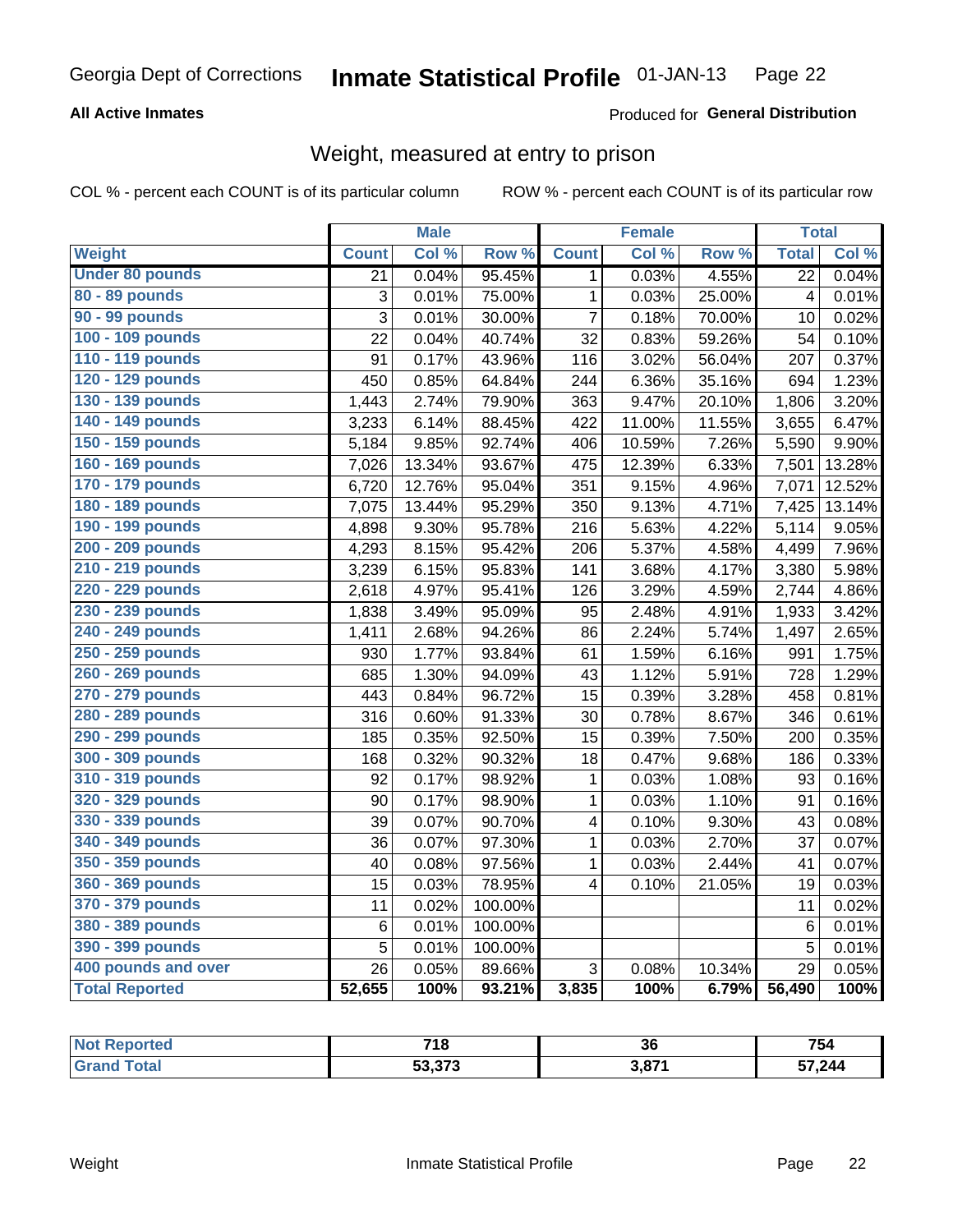### **All Active Inmates**

### Produced for General Distribution

# Weight, measured at entry to prison

COL % - percent each COUNT is of its particular column

|                                | <b>Male</b> | <b>Female</b> | Total |
|--------------------------------|-------------|---------------|-------|
| Mean<br>(average)              | 186         | 172           | 185   |
| <b>Median (middle)</b>         | 180         | 165           | 180   |
| <b>Mode</b><br>(most frequent) | 180         | 160           | 180   |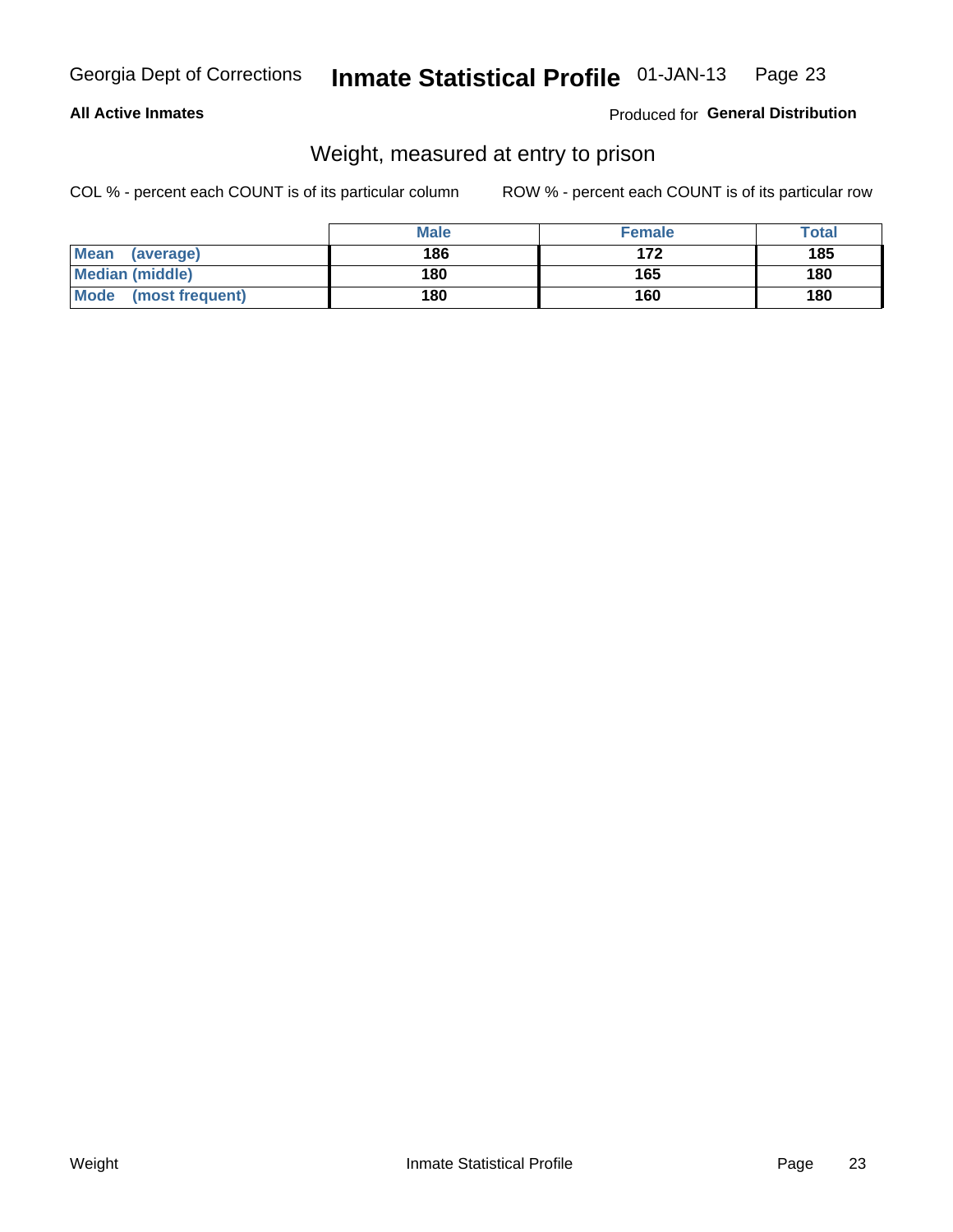#### Inmate Statistical Profile 01-JAN-13 Page 24

**All Active Inmates** 

**Produced for General Distribution** 

# Military service

COL % - percent each COUNT is of its particular column

|                          | <b>Male</b>  |         |             | <b>Female</b>   |        |          | <b>Total</b> |        |
|--------------------------|--------------|---------|-------------|-----------------|--------|----------|--------------|--------|
| <b>Military service</b>  | <b>Count</b> | Col %   | Row % Count |                 | Col %  | Row %    | <b>Total</b> | Col %  |
| <b>Air Force</b>         | 1,612        | 58.96%  | 98.17%      | 30 <sub>1</sub> | 75.00% | 1.83%    | .642         | 59.19% |
| <b>Army</b>              | 216          | 7.90%   | 98.18%      |                 | 10.00% | 1.82%    | 220          | 7.93%  |
| <b>Navy</b><br>3         | 529          | 19.35%  | 98.88%      | 6               | 15.00% | $1.12\%$ | 535          | 19.29% |
| <b>Marines</b><br>4      | 221          | $.80\%$ | 100.00%     |                 |        |          | 22           | .79%   |
| <b>Coast Guard</b><br>5. | 355          | 12.98%  | 100.00%     |                 |        |          | 355          | 12.80% |
| <b>Total Reported</b>    | 2,734        | 100%    | 98.56%      | 40              | 100%   | 1.44%    | 2,774        | 100%   |

| <b>Not Reported</b>       | 50,639 | 3,831 | 54,470 |
|---------------------------|--------|-------|--------|
| $\mathop{\mathsf{Total}}$ | 53,373 | 3,871 | 57,244 |

| Mo | <br>ъc | . |
|----|--------|---|
|    |        |   |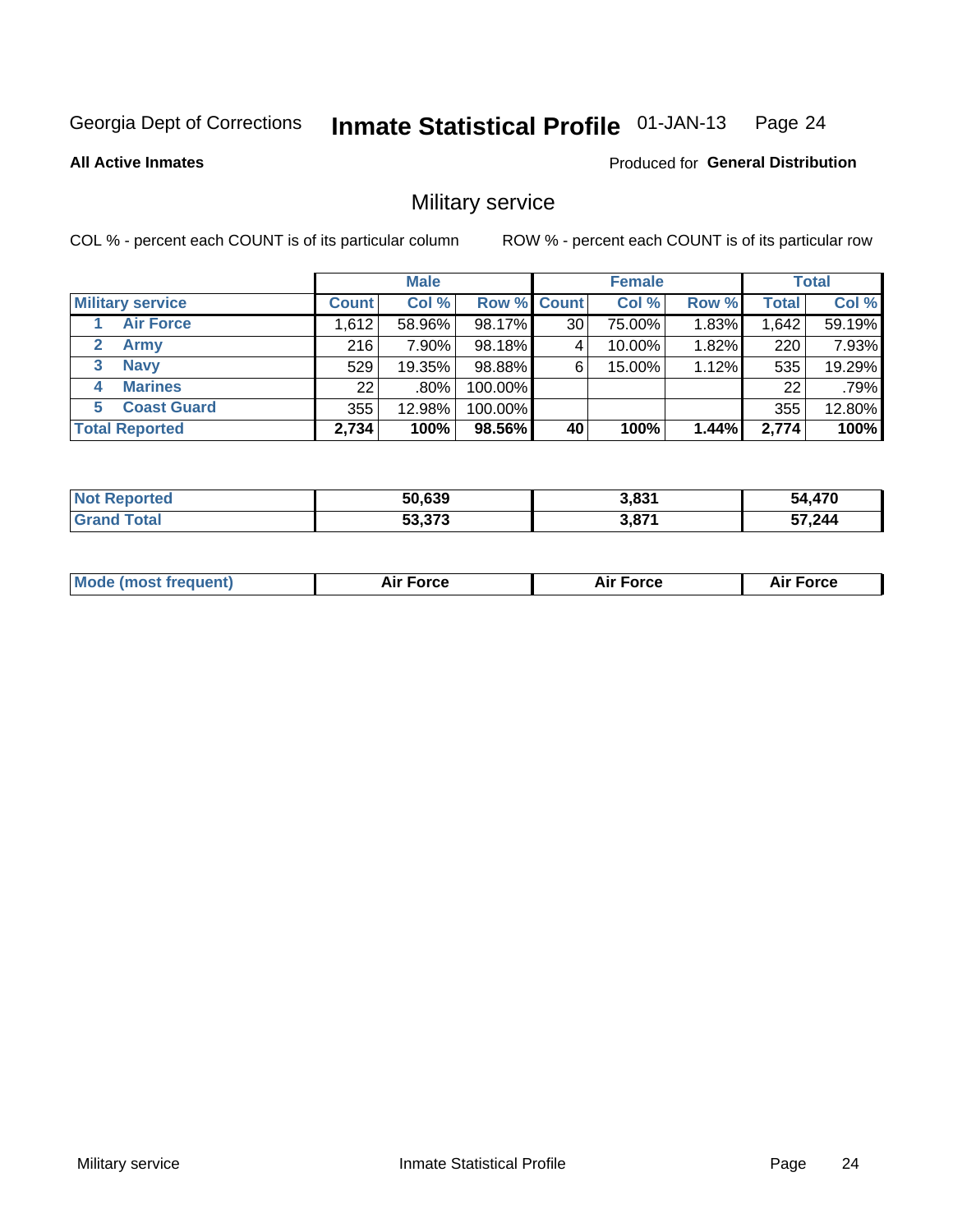#### Inmate Statistical Profile 01-JAN-13 Page 25

### **All Active Inmates**

### **Produced for General Distribution**

# Type of admission to prison

COL % - percent each COUNT is of its particular column

|    |                                |              | <b>Male</b> |                    |     | <b>Female</b> | <b>Total</b> |                |         |
|----|--------------------------------|--------------|-------------|--------------------|-----|---------------|--------------|----------------|---------|
|    | <b>Type of Admission</b>       | <b>Count</b> | Col %       | <b>Row % Count</b> |     | Col %         | Row %        | <b>Total</b>   | Col %   |
| 52 | <b>New Sentence</b>            | 43,623       | 81.79%      | 93.45% 3,058       |     | 79.04%        | 6.55%        | 46,681         | 81.61%  |
| 53 | <b>Probation Rev Partial</b>   | 2,188        | 4.10%       | 88.69%             | 279 | 7.21%         | 11.31%       | 2,467          | 4.31%   |
| 54 | <b>Probation Rev Remainder</b> | 3,060        | 5.74%       | 89.89%             | 344 | 8.89%         | 10.11%       | 3,404          | 5.95%   |
| 55 | <b>Parole Rev New Sentence</b> | 2,993        | 5.61%       | 95.81%             | 131 | 3.39%         | 4.19%        | 3,124          | 5.46%   |
| 56 | <b>Parole Rev No New</b>       | 1,381        | 2.59%       | 96.10%             | 56  | 1.45%         | 3.90%        | 1,437          | 2.51%   |
|    | <b>Sentence</b>                |              |             |                    |     |               |              |                |         |
| 57 | <b>Released In Error</b>       | 16           | .03%        | 94.12%             |     | .03%          | 5.88%        | 17             | .03%    |
| 65 | <b>Return Appeal/Bond</b>      | 2            | .01%        | 100.00%            |     |               |              | 2              | $.01\%$ |
| 66 | <b>Prob Viol/Total Rev</b>     |              | .01%        | 100.00%            |     |               |              |                | .01%    |
| 67 | <b>Admit Fm Other Cust</b>     | 8            | .01%        | 100.00%            |     |               |              | 8              | .01%    |
| 69 | <b>New Sent/Par Rev Pnd</b>    | 8            | .01%        | 100.00%            |     |               |              | 8              | .01%    |
| 70 | <b>Life W/O Parole</b>         | 15           | .03%        | 100.00%            |     |               |              | 15             | .03%    |
| 72 | <b>Par Rev/Rsn Unknown</b>     | 33           | .06%        | 100.00%            |     |               |              | 33             | .06%    |
| 74 | <b>Pb Parole Rescinded</b>     | 2            | .01%        | 100.00%            |     |               |              | 2              | .01%    |
| 75 | <b>Prob Revoc/Spec Cond</b>    | 2            | .01%        | 100.00%            |     |               |              | $\overline{2}$ | .01%    |
| 76 | <b>Par Rev/Revoc Center</b>    | 2            | .01%        | 100.00%            |     |               |              | 2              | .01%    |
|    | <b>Total Reported</b>          | 53,334       | 100%        | 93.24% 3,869       |     | 100%          | 6.76%        | 57,203         | 100%    |

| m.<br>erred. | $\sim$<br>JJ |             | . .                               |
|--------------|--------------|-------------|-----------------------------------|
| <b>C</b> r   | $E_2 272$    | <b>2074</b> | 7,244<br>$\overline{\phantom{a}}$ |

| <b>Mode (most frequent)</b> | <b>New Sentence</b> | <b>New Sentence</b> | <b>New Sentence</b> |
|-----------------------------|---------------------|---------------------|---------------------|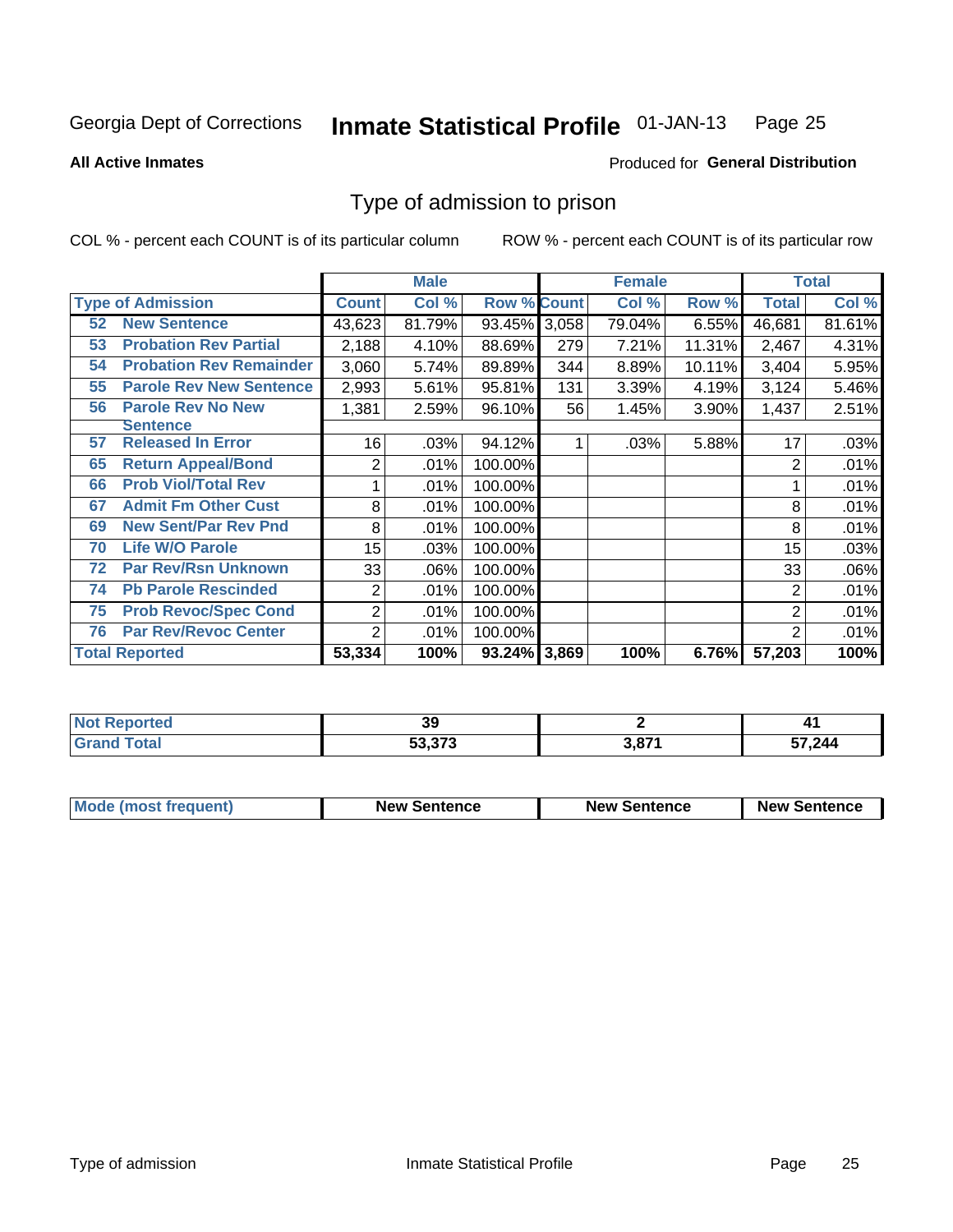#### Inmate Statistical Profile 01-JAN-13 Page 26

**All Active Inmates** 

# **Produced for General Distribution**

# Current / last security status

COL % - percent each COUNT is of its particular column

|                        | <b>Male</b>  |         |                    | <b>Female</b> |         |        | <b>Total</b> |        |
|------------------------|--------------|---------|--------------------|---------------|---------|--------|--------------|--------|
| <b>Security Status</b> | <b>Count</b> | Col %   | <b>Row % Count</b> |               | Col %   | Row %  | <b>Total</b> | Col %  |
| 1 Wrk Releas           | 2            | $.01\%$ | 66.67%             |               | .03%    | 33.33% | 3            | .01%   |
| 2 Trusty               |              | .01%    | 100.00%            |               | $.00\%$ |        |              | .01%   |
| 3 Minimum              | 10,986       | 21.79%  | 87.45%             | 1,577         | 48.33%  | 12.55% | 12,563       | 23.40% |
| 4 Medium               | 30,790       | 61.06%  | 95.34%             | .505          | 46.12%  | 4.66%  | 32,295       | 60.15% |
| 5 Close                | 8,554        | 16.96%  | 97.94%             | 180           | 5.52%   | 2.06%  | 8,734        | 16.27% |
| <b>6 Maximum</b>       | 89           | .18%    | 100.00%            |               | .00%    |        | 89           | .17%   |
| <b>Total Reported</b>  | 50,425       | 100%    | 93.92%             | 3,263         | 100%    | 6.08%  | 53,688       | 100%   |

| <b>Still being diagnosed</b> |        |       |        |
|------------------------------|--------|-------|--------|
| <b>Not Reported</b>          | 2,948  | 608   | 3,556  |
| <b>Grand Total</b>           | 53,373 | 3,871 | 57,244 |

| M<br>. .<br>. | M.<br>------- | .<br>านm | - -<br><br>Me <sup>r</sup> |
|---------------|---------------|----------|----------------------------|
|               |               |          |                            |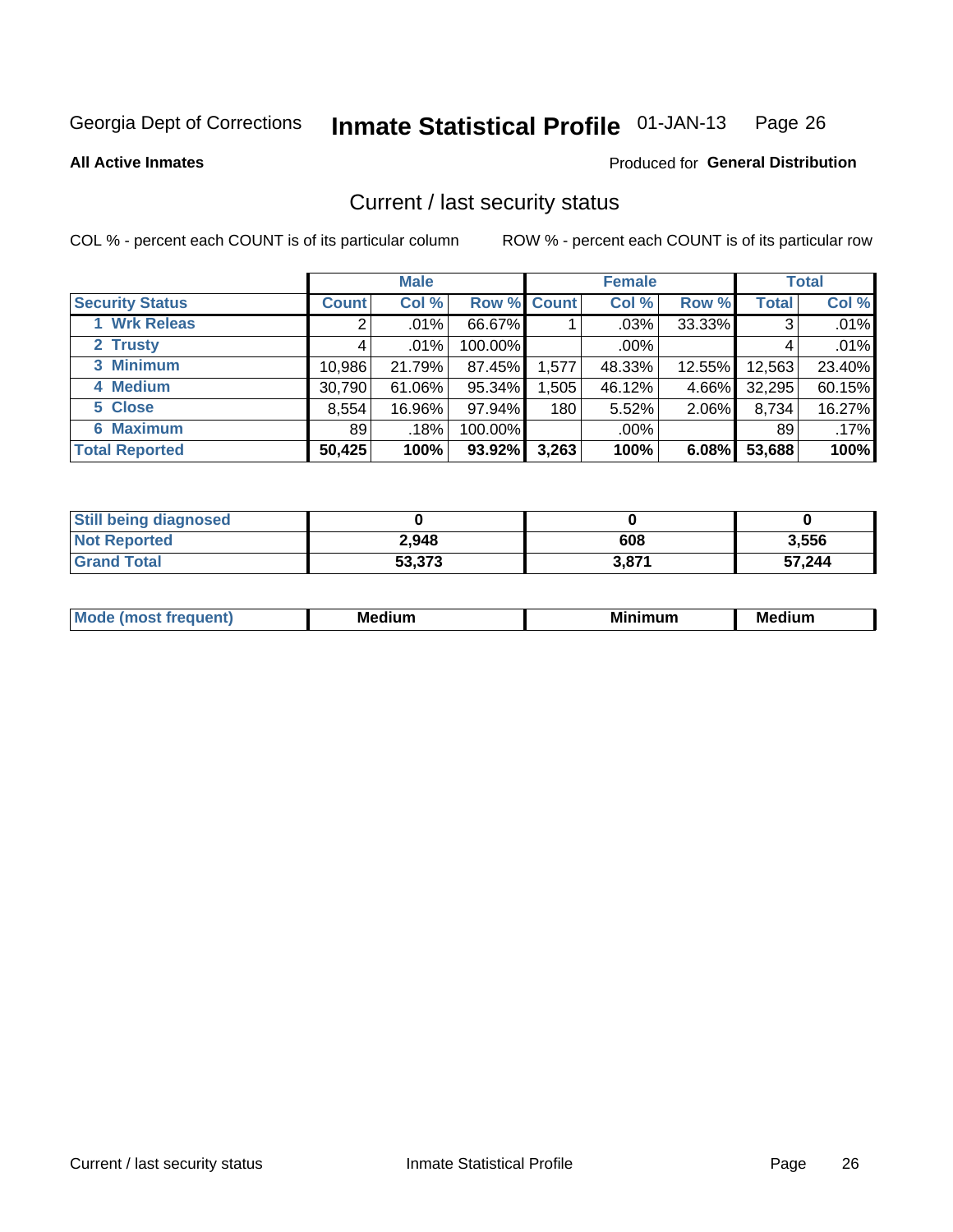#### Inmate Statistical Profile 01-JAN-13 Page 27

**All Active Inmates** 

# Produced for General Distribution

# Current / last type of institution

COL % - percent each COUNT is of its particular column

|                                   |              | <b>Male</b> |           |                | <b>Female</b> |           |              | <b>Total</b> |
|-----------------------------------|--------------|-------------|-----------|----------------|---------------|-----------|--------------|--------------|
| <b>Type of Institution</b>        | <b>Count</b> | Col %       |           | Row % Count    | Col %         | Row %     | <b>Total</b> | Col %        |
| <b>County Ci</b>                  | 5,034        | 9.46%       | 99.98%    |                | .03%          | $.02\%$   | 5,035        | 8.82%        |
| <b>Probation Detention Center</b> | 3            | .01%        | 75.00%    |                | .03%          | 25.00%    | 4            | .01%         |
| <b>State Prison</b>               | 38,108       | 71.64%      | 91.38%    | 3,597          | $92.97\%$     | 8.62%     | 41,705       | 73.08%       |
| <b>Transitional Center</b>        | 1,978        | 3.72%       | 89.34%    | 236            | 6.10%         | $10.66\%$ | 2,214        | 3.88%        |
| <b>Private Prison</b>             | 7,971        | 14.98%      | 100.00%   |                |               |           | 7,971        | 13.97%       |
| <b>Parole Revocation Center</b>   | 22           | .04%        | 100.00%   |                |               |           | 22           | .04%         |
| <b>County Jail</b>                | 28           | .05%        | 93.33%    | $\overline{2}$ | .05%          | $6.67\%$  | 30           | .05%         |
| <b>Rsat - Center</b>              | 48           | $.09\%$     | 60.76%    | 31             | .80%          | 39.24%    | 79           | .14%         |
| <b>State Hospital</b>             | 3            | .01%        | 75.00%    |                | $.03\%$       | 25.00%    | 4            | .01%         |
| <b>Total Reported</b>             | 53,195       | 100%        | $93.22\%$ | 3,869          | 100%          | 6.78%     | 57,064       | 100%         |

| ported<br>' NOT |        |       |        |
|-----------------|--------|-------|--------|
| 'otal           | 53,195 | 3,869 | 57,064 |

| <b>Mode (most frequent)</b> | <b>State Prison</b> | <b>State Prison</b> | <b>State Prison</b> |
|-----------------------------|---------------------|---------------------|---------------------|
|                             |                     |                     |                     |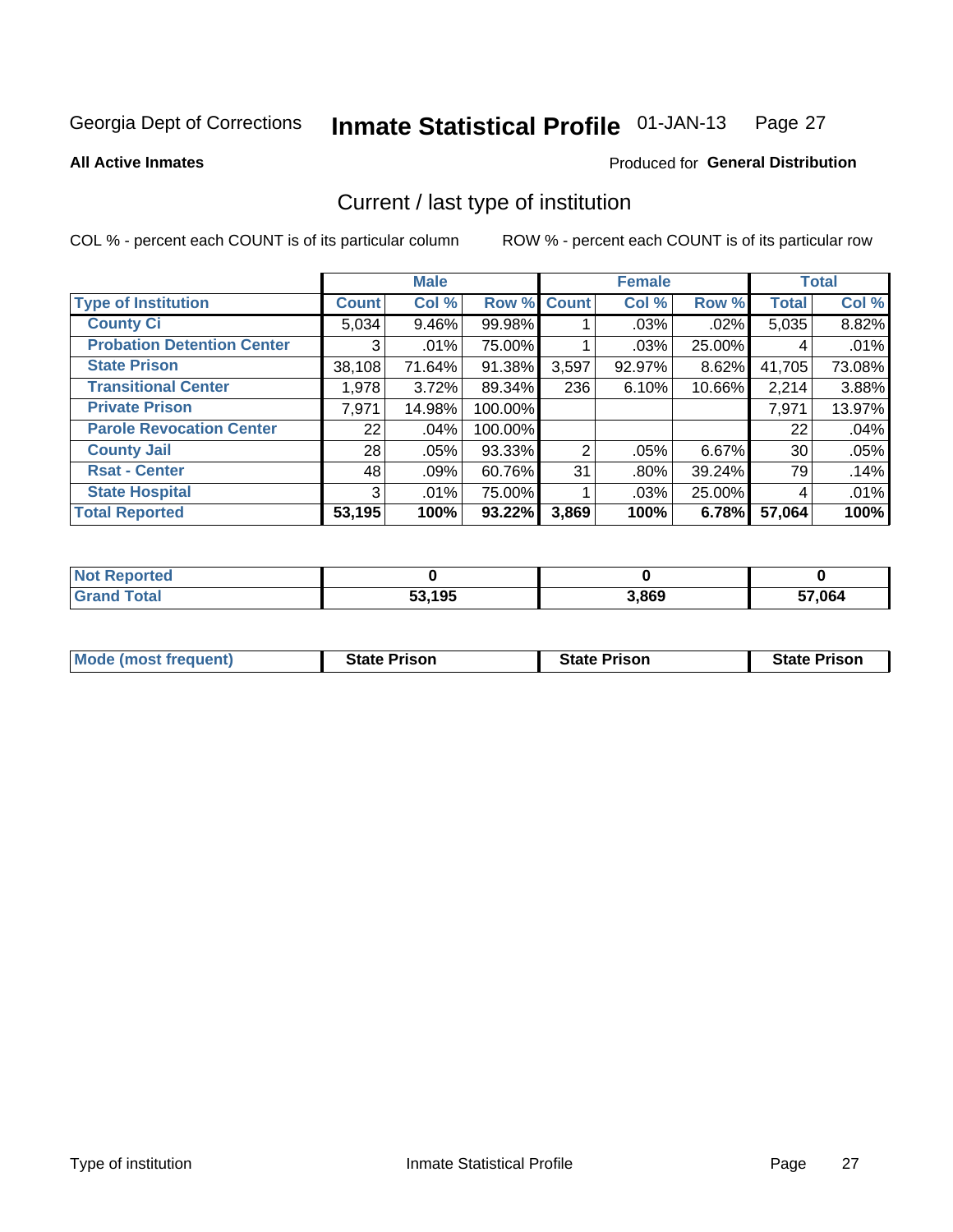#### Inmate Statistical Profile 01-JAN-13 Page 28

**All Active Inmates** 

### Produced for General Distribution

# Institution type - transitional centers

COL % - percent each COUNT is of its particular column

|                                          |              | <b>Male</b> |         |              | <b>Female</b> |         |              | <b>Total</b> |
|------------------------------------------|--------------|-------------|---------|--------------|---------------|---------|--------------|--------------|
| <b>Institution Type - Trans. Centers</b> | <b>Count</b> | Col %       | Row %   | <b>Count</b> | Col %         | Row %   | <b>Total</b> | Col %        |
| <b>Albany Transitional Ct</b>            | 150          | 6.62%       | 100.00% |              |               |         | 150          | 5.74%        |
| <b>Arrendale State Prison</b>            |              |             |         | 110          | 31.79%        | 100.00% | 110          | 4.21%        |
| <b>Atl. Transitional Ctr (M)</b>         | 247          | 10.91%      | 100.00% |              |               |         | 247          | 9.46%        |
| <b>Augusta Tc</b>                        | 195          | 8.61%       | 100.00% |              |               |         | 195          | 7.47%        |
| <b>Clayton Tc</b>                        | 352          | 15.54%      | 100.00% |              |               |         | 352          | 13.48%       |
| <b>Coastal Tc</b>                        | 251          | 11.08%      | 100.00% |              |               |         | 251          | 9.61%        |
| <b>Columbus Tc</b>                       | 179          | 7.90%       | 100.00% |              |               |         | 179          | 6.86%        |
| <b>Lagrange Tc</b>                       | 153          | 6.75%       | 100.00% |              |               |         | 153          | 5.86%        |
| <b>Macon Transitional Ctr (M)</b>        | 152          | 6.71%       | 100.00% |              |               |         | 152          | 5.82%        |
| <b>Macon Womens Transit Ctr</b>          |              |             |         | 3            | .87%          | 100.00% | 3            | .11%         |
| <b>Metro Transitional Ctr</b>            |              |             |         | 233          | 67.34%        | 100.00% | 233          | 8.92%        |
| <b>Phillips State Prison</b>             | 287          | 12.67%      | 100.00% |              |               |         | 287          | 10.99%       |
| Smith T.C                                | 200          | 8.83%       | 100.00% |              |               |         | 200          | 7.66%        |
| <b>Valdosta Tc</b>                       | 99           | 4.37%       | 100.00% |              |               |         | 99           | 3.79%        |
| <b>Total Reported</b>                    | 2,265        | 100%        | 86.75%  | 346          | 100%          | 13.25%  | 2,611        | 100%         |

| orted<br>$\sim$ |       |     |            |
|-----------------|-------|-----|------------|
| <b>ota</b>      | 2,265 | 346 | <b>C44</b> |

| Mode (most frequent) | <b>Phillips State Prison</b> | Arrendale State Prison | <b>Phillips State</b><br><b>Prison</b> |
|----------------------|------------------------------|------------------------|----------------------------------------|
|                      |                              |                        |                                        |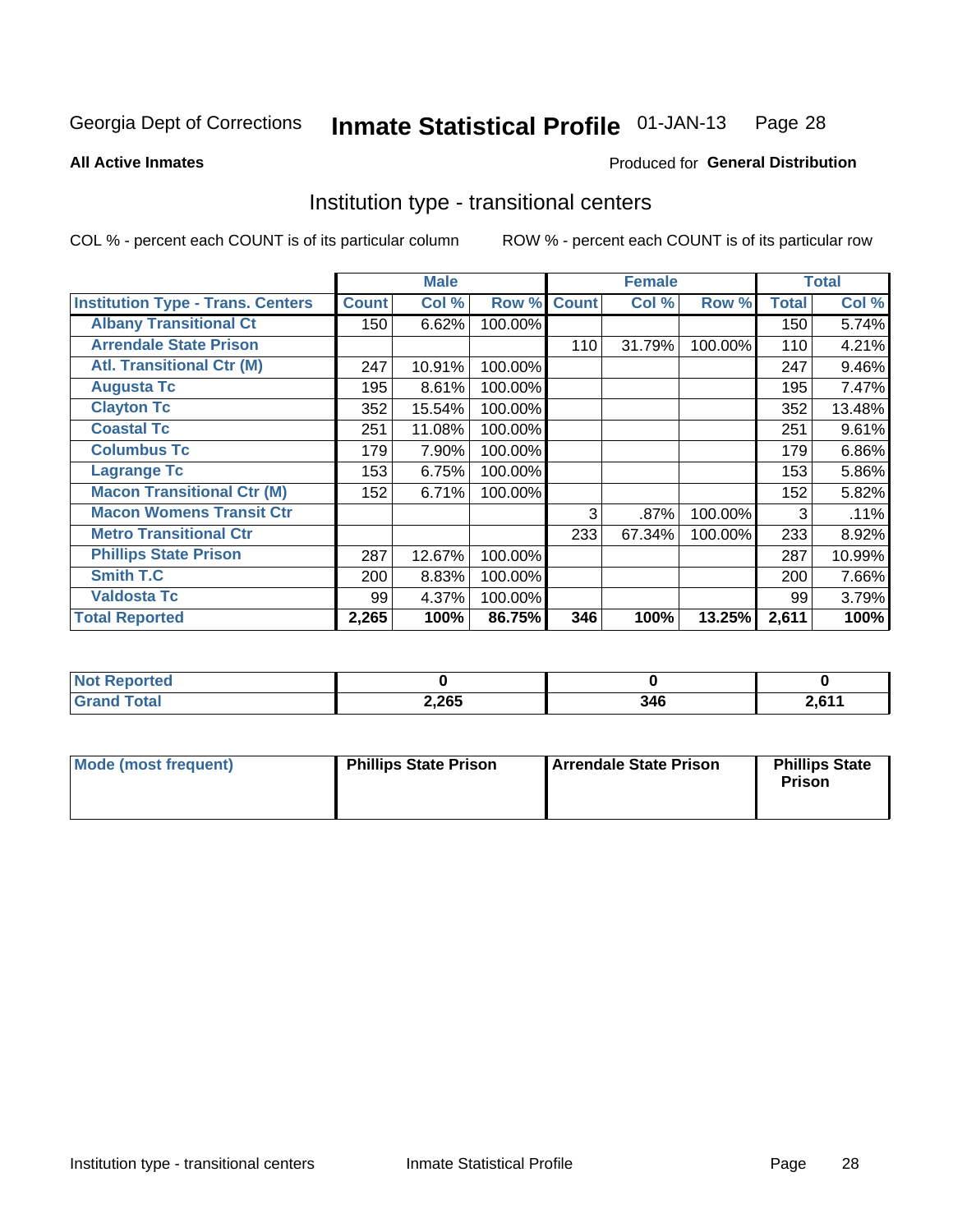#### Inmate Statistical Profile 01-JAN-13 Page 29

### **All Active Inmates**

# Produced for General Distribution

# Institution type - county prisons

COL % - percent each COUNT is of its particular column

|                                          |                | <b>Male</b> |         |              | <b>Female</b> |       |                | <b>Total</b> |
|------------------------------------------|----------------|-------------|---------|--------------|---------------|-------|----------------|--------------|
| <b>Institution Type - County Prisons</b> | <b>Count</b>   | Col %       | Row %   | <b>Count</b> | Col %         | Row % | <b>Total</b>   | Col %        |
| <b>Baldwin County Ci</b>                 | $\overline{2}$ | .04%        | 100.00% |              |               |       | $\overline{2}$ | .04%         |
| <b>Bulloch County Ci</b>                 | 135            | 2.68%       | 100.00% |              |               |       | 135            | 2.68%        |
| <b>Carroll County Ci</b>                 | 239            | 4.75%       | 100.00% |              |               |       | 239            | 4.75%        |
| <b>Clarke County Ci</b>                  | 103            | 2.05%       | 100.00% |              |               |       | 103            | 2.05%        |
| <b>Clayton County Ci</b>                 | 231            | 4.59%       | 100.00% |              |               |       | 231            | 4.59%        |
| <b>Colquitt County Ci</b>                | 181            | 3.60%       | 100.00% |              |               |       | 181            | 3.59%        |
| <b>Cook County Ci</b>                    | 1              | .02%        | 100.00% |              |               |       | 1              | .02%         |
| <b>Coweta County Ci</b>                  | 200            | 3.97%       | 100.00% |              |               |       | 200            | 3.97%        |
| <b>Decatur County Ci</b>                 | 217            | 4.31%       | 100.00% |              |               |       | 217            | 4.31%        |
| <b>Dougherty County Ci</b>               | 2              | .04%        | 100.00% |              |               |       | 2              | .04%         |
| <b>Effingham County Ci</b>               | 186            | 3.69%       | 100.00% |              |               |       | 186            | 3.69%        |
| <b>Fayette County Ci</b>                 | 1              | .02%        | 100.00% |              |               |       | 1              | .02%         |
| <b>Floyd County Ci</b>                   | 424            | 8.42%       | 100.00% |              |               |       | 424            | 8.42%        |
| <b>Fulton County Ci</b>                  | 9              | .18%        | 100.00% |              |               |       | 9              | .18%         |
| <b>Gilmer County Ci</b>                  | 6              | .12%        | 100.00% |              |               |       | 6              | .12%         |
| <b>Grady County Ci</b>                   | $\overline{2}$ | .04%        | 100.00% |              |               |       | 2              | .04%         |
| <b>Gwinnett County Ci</b>                | 119            | 2.36%       | 100.00% |              |               |       | 119            | 2.36%        |
| <b>Hall County Ci</b>                    | 215            | 4.27%       | 100.00% |              |               |       | 215            | 4.27%        |
| <b>Hancock County Ci</b>                 | 1              | .02%        | 100.00% |              |               |       | 1              | .02%         |
| <b>Harris County Ci</b>                  | 113            | 2.24%       | 100.00% |              |               |       | 113            | 2.24%        |
| <b>Hart County Ci</b>                    | 5              | .10%        | 100.00% |              |               |       | 5              | .10%         |
| <b>Henry County Ci</b>                   | 1              | .02%        | 100.00% |              |               |       | 1              | .02%         |
| <b>Jackson County Ci</b>                 | 150            | 2.98%       | 100.00% |              |               |       | 150            | 2.98%        |
| <b>Jefferson County Ci</b>               | 186            | 3.69%       | 100.00% |              |               |       | 186            | 3.69%        |
| <b>Meriwether County Ci</b>              | 3              | .06%        | 100.00% |              |               |       | 3              | .06%         |
| <b>Miller County Ci</b>                  | 1              | .02%        | 100.00% |              |               |       | 1              | .02%         |
| <b>Mitchell County Ci</b>                | 94             | 1.87%       | 100.00% |              |               |       | 94             | 1.87%        |
| <b>Morgan County Ci</b>                  | 1              | .02%        | 100.00% |              |               |       | 1              | .02%         |
| <b>Muscogee County Ci</b>                | 523            | 10.39%      | 100.00% |              |               |       | 523            | 10.39%       |
| <b>Richmond County Ci</b>                | 223            | 4.43%       | 100.00% |              |               |       | 223            | 4.43%        |
| <b>Screven County Ci</b>                 | 137            | 2.72%       | 100.00% |              |               |       | 137            | 2.72%        |
| <b>Spalding County Ci</b>                | 378            | 7.51%       | 100.00% |              |               |       | 378            | 7.51%        |
| <b>Stewart County Ci</b>                 | $\overline{2}$ | .04%        | 100.00% |              |               |       | $\overline{2}$ | .04%         |
| <b>Sumter County Ci</b>                  | 345            | 6.85%       | 100.00% |              |               |       | 345            | 6.85%        |
| <b>Terrell County Ci</b>                 | 138            | 2.74%       | 100.00% |              |               |       | 138            | 2.74%        |
| <b>Thomas County Ci</b>                  | 181            | 3.60%       | 100.00% |              |               |       | 181            | 3.59%        |
| <b>Tift County Ci</b>                    | 1              | .02%        | 100.00% |              |               |       | 1              | .02%         |
| <b>Troup County Ci</b>                   | 267            | 5.30%       | 100.00% |              |               |       | 267            | 5.30%        |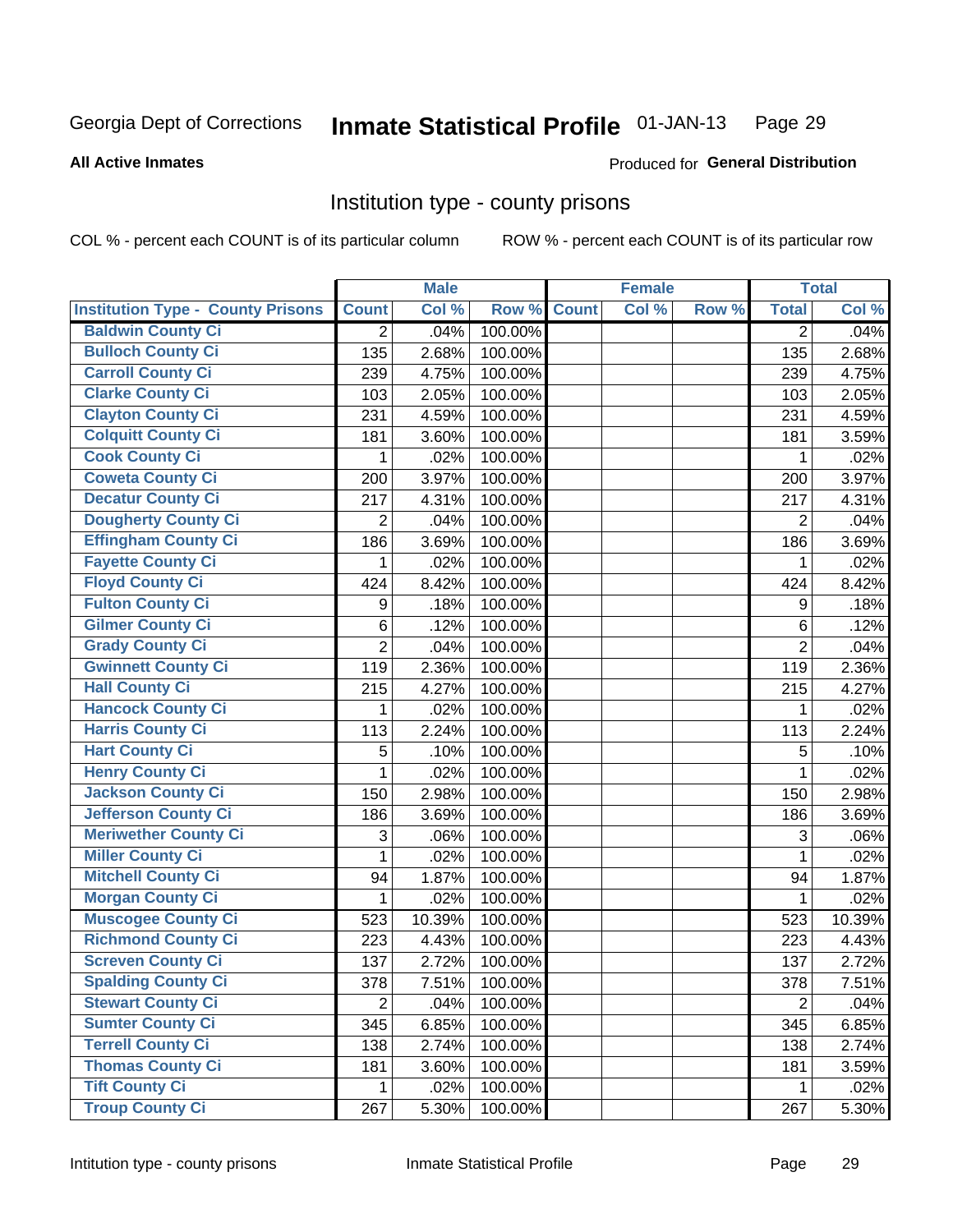#### Inmate Statistical Profile 01-JAN-13 Page 30

### **All Active Inmates**

# Produced for General Distribution

# Institution type - county prisons

COL % - percent each COUNT is of its particular column

|                                          |              | <b>Male</b> |             | <b>Female</b> |         |              | <b>Total</b> |
|------------------------------------------|--------------|-------------|-------------|---------------|---------|--------------|--------------|
| <b>Institution Type - County Prisons</b> | <b>Count</b> | Col %       | Row % Count | Col %         | Row %   | <b>Total</b> | Col %        |
| <b>Turner County Ci</b>                  |              | .02%        | 100.00%     |               |         |              | .02%         |
| <b>Upson County Ci</b>                   | 2            | .04%        | 100.00%     |               |         | 2            | .04%         |
| <b>Walker County Ci</b>                  | 3            | $.06\%$     | 100.00%     |               |         | 3            | .06%         |
| <b>Walton County Ci</b>                  | 3            | .06%        | 100.00%     |               |         | 3            | .06%         |
| <b>Wilkes County Ci</b>                  |              | $.02\%$     | 100.00%     |               |         |              | .02%         |
| <b>Womens Ci</b>                         |              |             |             | 100.00%       | 100.00% |              | .02%         |
| <b>Worth County Ci</b>                   |              | .02%        | 100.00%     |               |         |              | .02%         |
| <b>Total Reported</b>                    | 5,034        | 100%        | 99.98%      | 100%          | .02%    | 5,035        | 100%         |

| <b>Reported</b> |       |       |
|-----------------|-------|-------|
| <b>Total</b>    | 5,034 | 5,035 |

| <b>Mode (most frequent)</b> | Muscogee County Ci | <b>Womens Ci</b> | Muscogee County |
|-----------------------------|--------------------|------------------|-----------------|
|-----------------------------|--------------------|------------------|-----------------|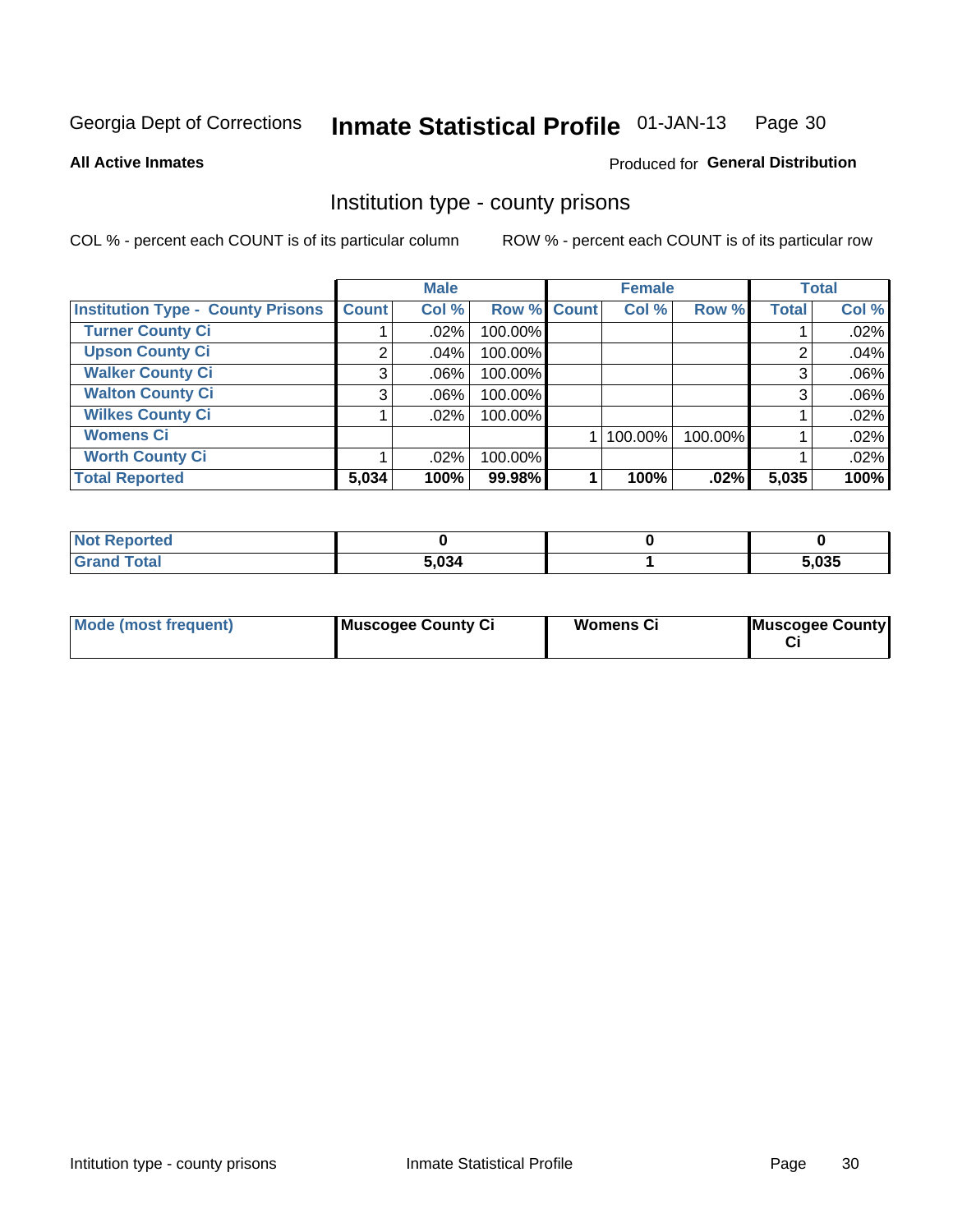#### Inmate Statistical Profile 01-JAN-13 Page 31

### **All Active Inmates**

# Produced for General Distribution

# Institution type - state prisons

COL % - percent each COUNT is of its particular column

|                                         |                           | <b>Male</b> |         |              | <b>Female</b> |         | <b>Total</b>   |       |
|-----------------------------------------|---------------------------|-------------|---------|--------------|---------------|---------|----------------|-------|
| <b>Institution Type - State Prisons</b> | <b>Count</b>              | Col %       | Row %   | <b>Count</b> | Col %         | Row %   | <b>Total</b>   | Col % |
| <b>Arrendale State Prison</b>           |                           |             |         | 1,841        | 51.18%        | 100.00% | 1,841          | 4.41% |
| <b>Augusta State Med. Prison</b>        | 1,275                     | 3.35%       | 99.61%  | 5            | .14%          | .39%    | 1,280          | 3.07% |
| <b>Autry State Prison</b>               | 1,688                     | 4.43%       | 100.00% |              |               |         | 1,688          | 4.05% |
| <b>Baldwin State Prison</b>             | 918                       | 2.41%       | 100.00% |              |               |         | 918            | 2.20% |
| <b>Burrus Corr Trn Cntr</b>             | 691                       | 1.81%       | 100.00% |              |               |         | 691            | 1.66% |
| <b>Calhoun State Prison</b>             | 1,667                     | 4.37%       | 100.00% |              |               |         | 1,667          | 4.00% |
| <b>Central State Prison</b>             | 1,119                     | 2.94%       | 100.00% |              |               |         | 1,119          | 2.68% |
| <b>Chatham State Prison</b>             | 6                         | .02%        | 100.00% |              |               |         | 6              | .01%  |
| <b>Coastal State Prison</b>             | 1,818                     | 4.77%       | 100.00% |              |               |         | 1,818          | 4.36% |
| <b>Dodge State Prison</b>               | 1,223                     | 3.21%       | 100.00% |              |               |         | 1,223          | 2.93% |
| <b>Dooly State Prison</b>               | 1,697                     | 4.45%       | 100.00% |              |               |         | 1,697          | 4.07% |
| <b>Emanuel - Swainsboro</b>             |                           |             |         | 553          | 15.37%        | 100.00% | 553            | 1.33% |
| <b>Ga Diag Class Prison</b>             | 4,153                     | 10.90%      | 99.93%  | 3            | .08%          | .07%    | 4,156          | 9.97% |
| <b>Ga State Prison</b>                  | 1,429                     | 3.75%       | 100.00% |              |               |         | 1,429          | 3.43% |
| <b>Hancock State Prison</b>             | 1,253                     | 3.29%       | 100.00% |              |               |         | 1,253          | 3.00% |
| <b>Hays State Prison</b>                | 1,649                     | 4.33%       | 100.00% |              |               |         | 1,649          | 3.95% |
| <b>Helms Facility</b>                   | 14                        | .04%        | 60.87%  | 9            | .25%          | 39.13%  | 23             | .06%  |
| <b>Johnson State Prison</b>             | 1,587                     | 4.16%       | 100.00% |              |               |         | 1,587          | 3.81% |
| <b>Lee State Prison</b>                 | 757                       | 1.99%       | 100.00% |              |               |         | 757            | 1.82% |
| Long                                    | 221                       | .58%        | 100.00% |              |               |         | 221            | .53%  |
| <b>Lowndes Unit</b>                     | 6                         | .02%        | 100.00% |              |               |         | 6              | .01%  |
| <b>Macon State Prison</b>               | 1,765                     | 4.63%       | 100.00% |              |               |         | 1,765          | 4.23% |
| <b>Metro State Prison (W)</b>           |                           |             |         | $\mathbf 1$  | .03%          | 100.00% | 1              | .01%  |
| <b>Montgomery State Prison</b>          | 405                       | 1.06%       | 100.00% |              |               |         | 405            | .97%  |
| <b>Phillips State Prison</b>            | 1,164                     | 3.05%       | 100.00% |              |               |         | 1,164          | 2.79% |
| <b>Pulaski State Prison</b>             |                           |             |         | 1,185        | 32.94%        | 100.00% | 1,185          | 2.84% |
| <b>Putnam State Prison</b>              | $\ensuremath{\mathsf{3}}$ | .01%        | 100.00% |              |               |         | 3              | .01%  |
| <b>Rivers State Prison</b>              | 1                         | .01%        | 100.00% |              |               |         | $\mathbf{1}$   | .01%  |
| <b>Rogers State Prison</b>              | 1,469                     | 3.85%       | 100.00% |              |               |         | 1,469          | 3.52% |
| <b>Rutledge State Prison</b>            | 628                       | 1.65%       | 100.00% |              |               |         | 628            | 1.51% |
| <b>Smith State Prison</b>               | 1,621                     | 4.25%       | 100.00% |              |               |         | 1,621          | 3.89% |
| <b>Telfair State Prison</b>             | 1,334                     | 3.50%       | 100.00% |              |               |         | 1,334          | 3.20% |
| <b>Valdosta Sp</b>                      | 1,395                     | 3.66%       | 100.00% |              |               |         | 1,395          | 3.34% |
| <b>Walker State Prison</b>              | 413                       | 1.08%       | 100.00% |              |               |         | 413            | .99%  |
| <b>Ware State Prison</b>                | 1,549                     | 4.06%       | 100.00% |              |               |         | 1,549          | 3.71% |
| <b>Washington State Prison</b>          | 1,326                     | 3.48%       | 100.00% |              |               |         | 1,326          | 3.18% |
| <b>Wayne State Prison</b>               | $\overline{2}$            | .01%        | 100.00% |              |               |         | $\overline{2}$ | .01%  |
| <b>Wilcox State Prison</b>              | 1,862                     | 4.89%       | 100.00% |              |               |         | 1,862          | 4.46% |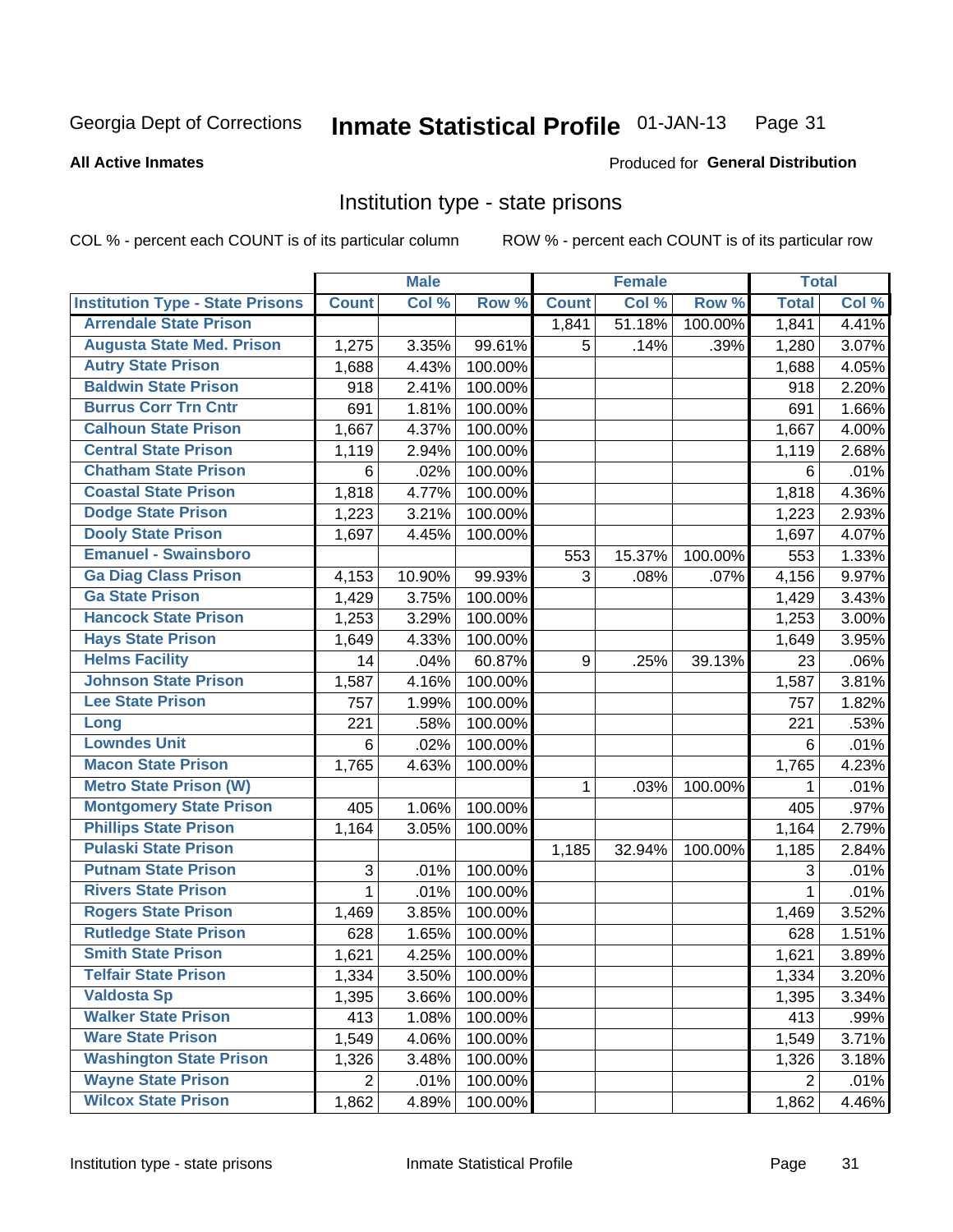#### Inmate Statistical Profile 01-JAN-13 Page 32

**All Active Inmates** 

**Produced for General Distribution** 

# Institution type - state prisons

COL % - percent each COUNT is of its particular column

|                                                   |        | <b>Male</b> |                    | <b>Female</b> |       | Total           |         |
|---------------------------------------------------|--------|-------------|--------------------|---------------|-------|-----------------|---------|
| <b>Institution Type - State Prisons   Count  </b> |        | Col %       | <b>Row % Count</b> | Col %         | Row % | <b>Total</b>    | Col %   |
| <b>Total Reported</b>                             | 38,108 | 100%        | 91.38% 3.597       | 100%          |       | $8.62\%$ 41,705 | $100\%$ |
|                                                   |        | $\sim$      |                    |               |       | $\sim$          |         |

| <b>Not Reported</b>  |                             |                               |                                       |
|----------------------|-----------------------------|-------------------------------|---------------------------------------|
| <b>Grand Total</b>   | 38,108                      | 3.597                         | 41.705                                |
| Mode (most frequent) | <b>Ga Diag Class Prison</b> | <b>Arrendale State Prison</b> | <b>Ga Diag Class</b><br><b>Prison</b> |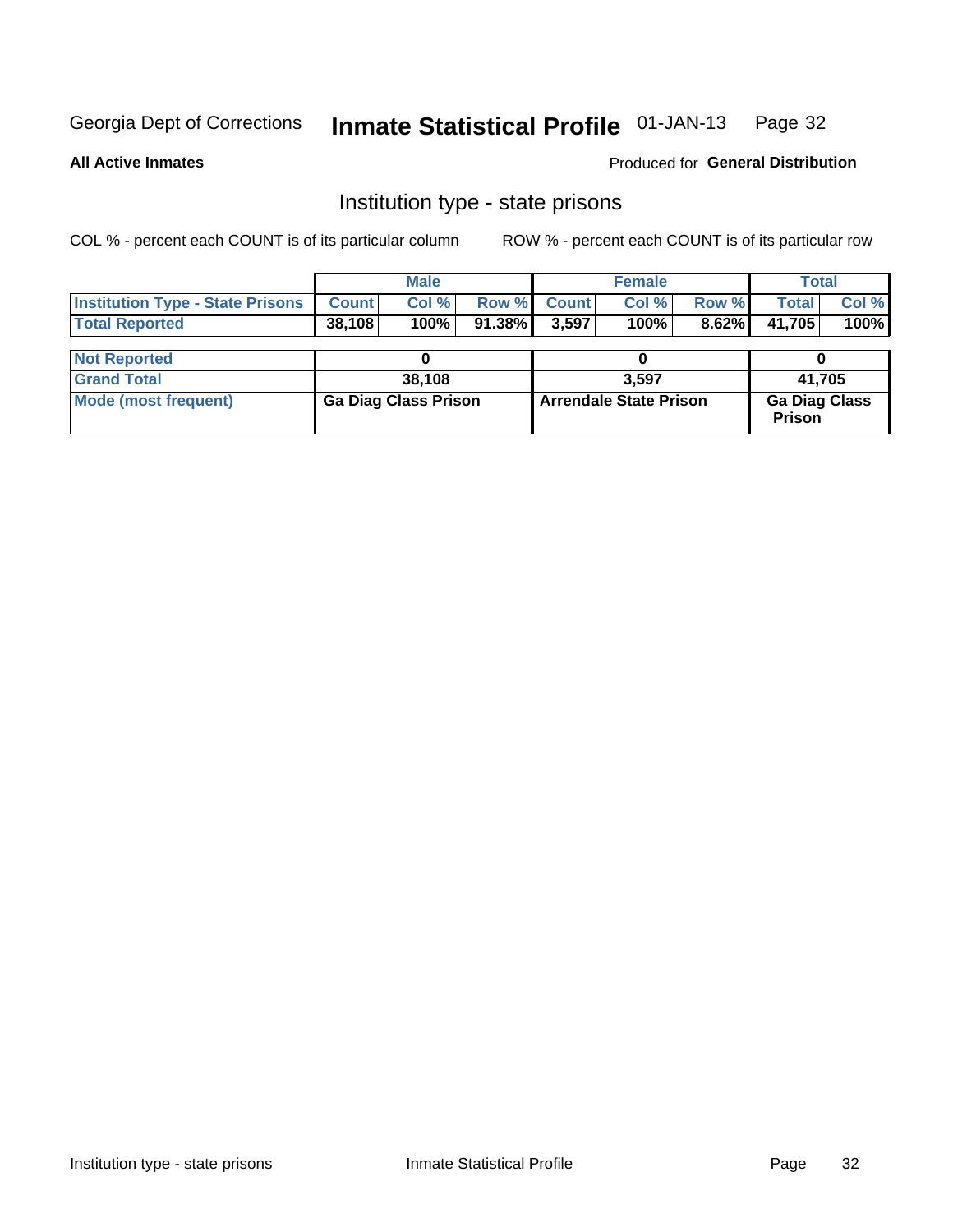#### Inmate Statistical Profile 01-JAN-13 Page 33

**All Active Inmates** 

### Produced for General Distribution

# Institution type - private prisons

COL % - percent each COUNT is of its particular column

|                                           |              | <b>Male</b> |                    | <b>Female</b> |       |       | <b>Total</b> |
|-------------------------------------------|--------------|-------------|--------------------|---------------|-------|-------|--------------|
| <b>Institution Type - Private Prisons</b> | <b>Count</b> | Col %       | <b>Row % Count</b> | Col %         | Row % | Total | Col %        |
| <b>Coffee Corr Facility</b>               | 2.636        | 33.07%      | 100.00%            |               |       | 2,636 | 33.07%       |
| <b>Jenkins Corr Facility</b>              | .152         | 14.45%      | 100.00%            |               |       | 1,152 | 14.45%       |
| <b>Riverbend Corr Facility</b>            | 1.474        | 18.49%      | 100.00%            |               |       | 1.474 | 18.49%       |
| <b>Wheeler Corr Facility</b>              | 2.709        | 33.99%      | 100.00%            |               |       | 2,709 | 33.99%       |
| <b>Total Reported</b>                     | 7,971        | 100%        | $100\%$            |               | %     | 7,971 | 100%         |

| Reported    |       |          |
|-------------|-------|----------|
| <b>otal</b> | 7.074 | 7.074    |
|             | ו ופ, | . ו כ, י |

| Mode (most frequent) | <b>Wheeler Corr Facility</b> | <b>Null</b> | <b>Wheeler Corr</b><br><b>Facility</b> |
|----------------------|------------------------------|-------------|----------------------------------------|
|----------------------|------------------------------|-------------|----------------------------------------|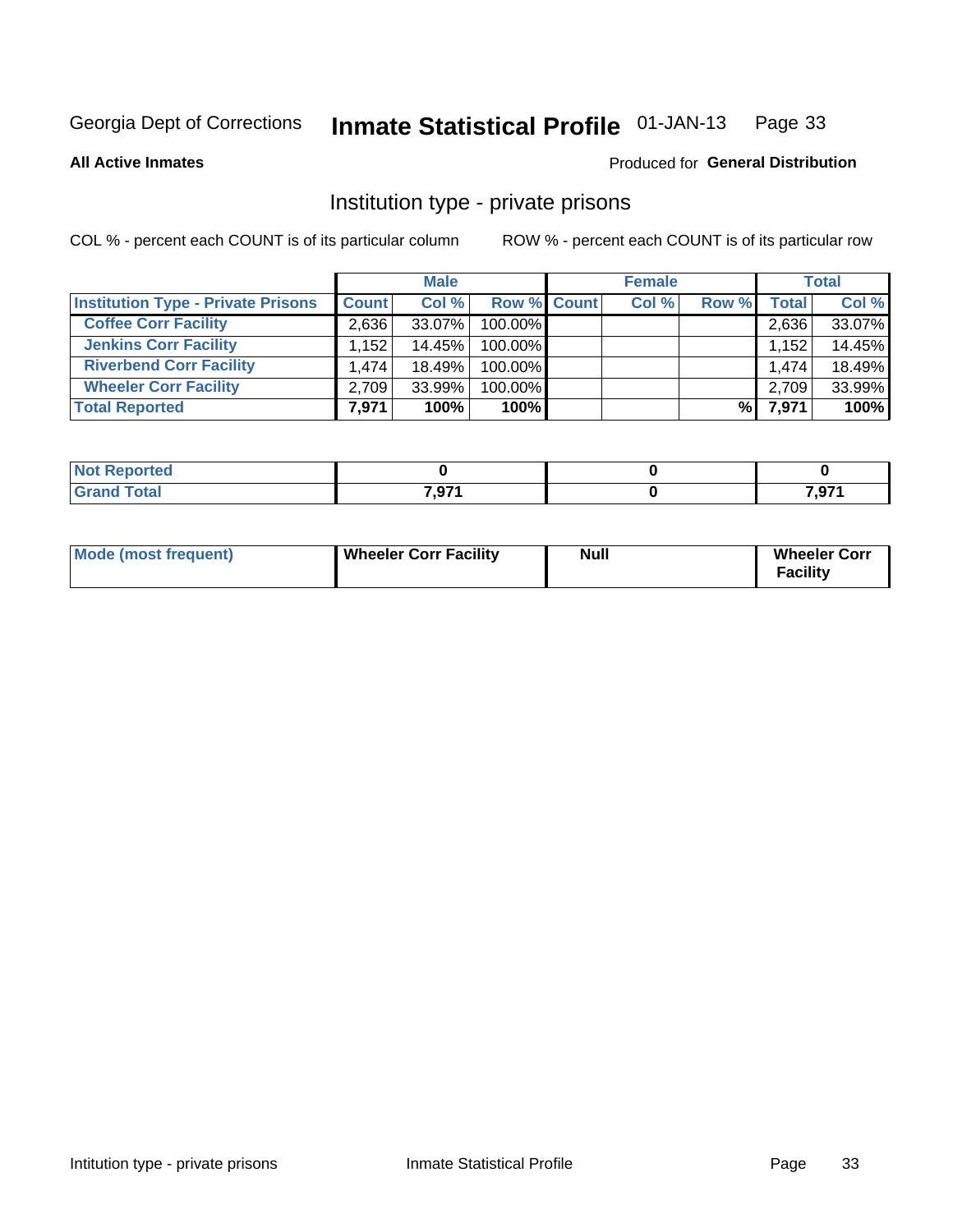#### Inmate Statistical Profile 01-JAN-13 Page 34

**All Active Inmates** 

**Produced for General Distribution** 

# Institution type - pre-release centers

COL % - percent each COUNT is of its particular column

|                                                   | <b>Male</b> |             | <b>Female</b> |             | <b>Total</b> |
|---------------------------------------------------|-------------|-------------|---------------|-------------|--------------|
| <b>Institution Type - Prison Annexe   Count  </b> | Col %       | Row % Count | Col %         | Row % Total | Col %        |
| <b>Total Reported</b>                             |             |             |               |             |              |

| <b>Reported</b><br>I NOT |  |  |
|--------------------------|--|--|
| <b>Total</b><br>$C$ ren  |  |  |

| $^{\prime}$ Mo <sub>t</sub><br>frequent)<br>⊥(most | <b>Null</b> | Noll<br><b>vull</b> | <b>Null</b> |
|----------------------------------------------------|-------------|---------------------|-------------|
|                                                    |             |                     |             |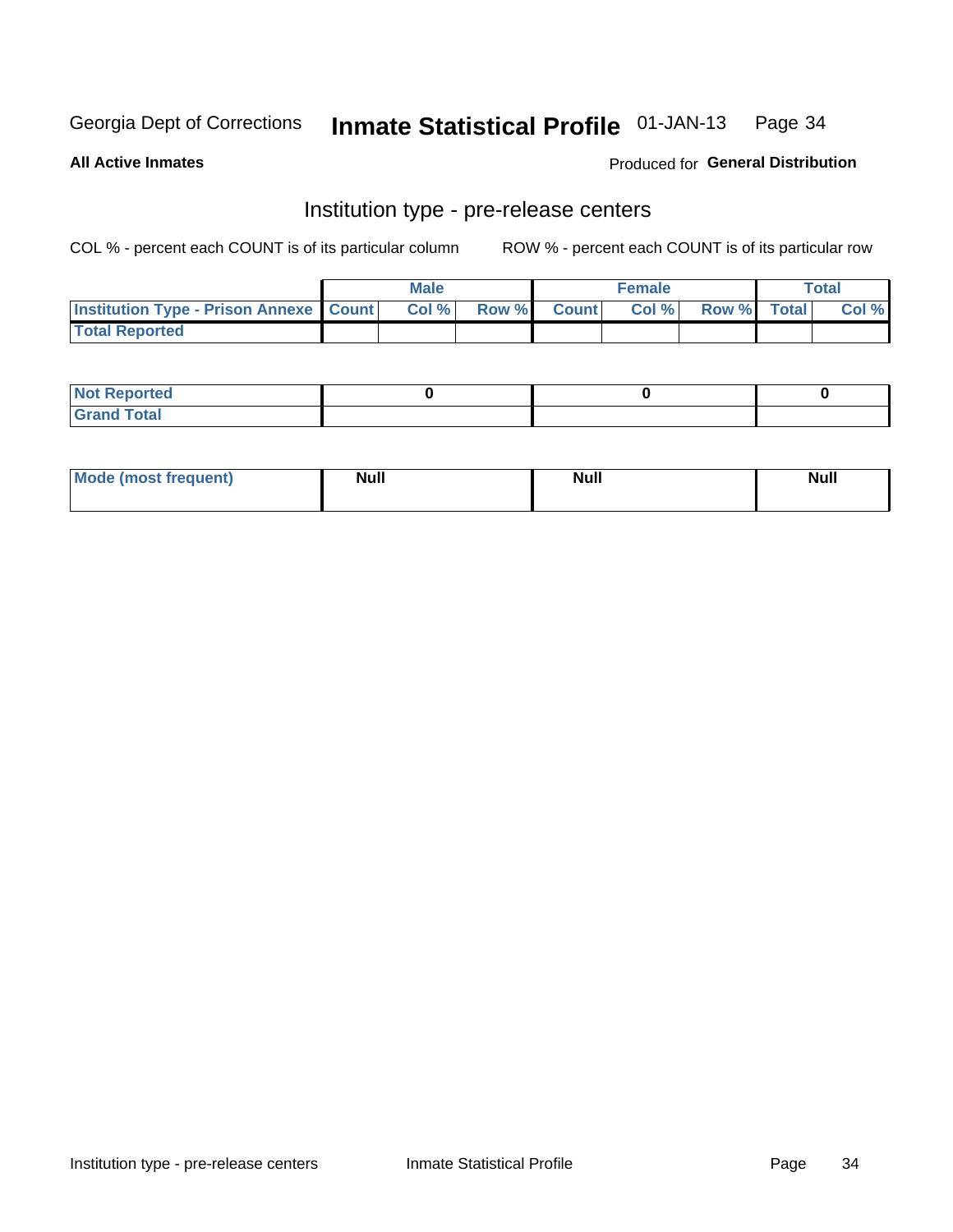#### Inmate Statistical Profile 01-JAN-13 Page 35

**All Active Inmates** 

### Produced for General Distribution

# Institution type - inmate boot camp

COL % - percent each COUNT is of its particular column

|                                      |              | <b>Male</b> |       |        | <b>Female</b> |             | Total |
|--------------------------------------|--------------|-------------|-------|--------|---------------|-------------|-------|
| <b>Institution Type - Boot Camps</b> | <b>Count</b> | Col %       | Row % | Countl | Col %         | Row % Total | Col % |
| <b>Total Rported</b>                 |              |             |       |        |               |             |       |

| <b>Not Reported</b>                   |  |  |
|---------------------------------------|--|--|
| <b>Total</b><br><b>C HAM</b><br>_____ |  |  |

| <b>AhoM</b>       | <b>Null</b> | <b>Null</b> | Ab d' |
|-------------------|-------------|-------------|-------|
| <b>"requent</b> ) |             |             |       |
|                   |             |             |       |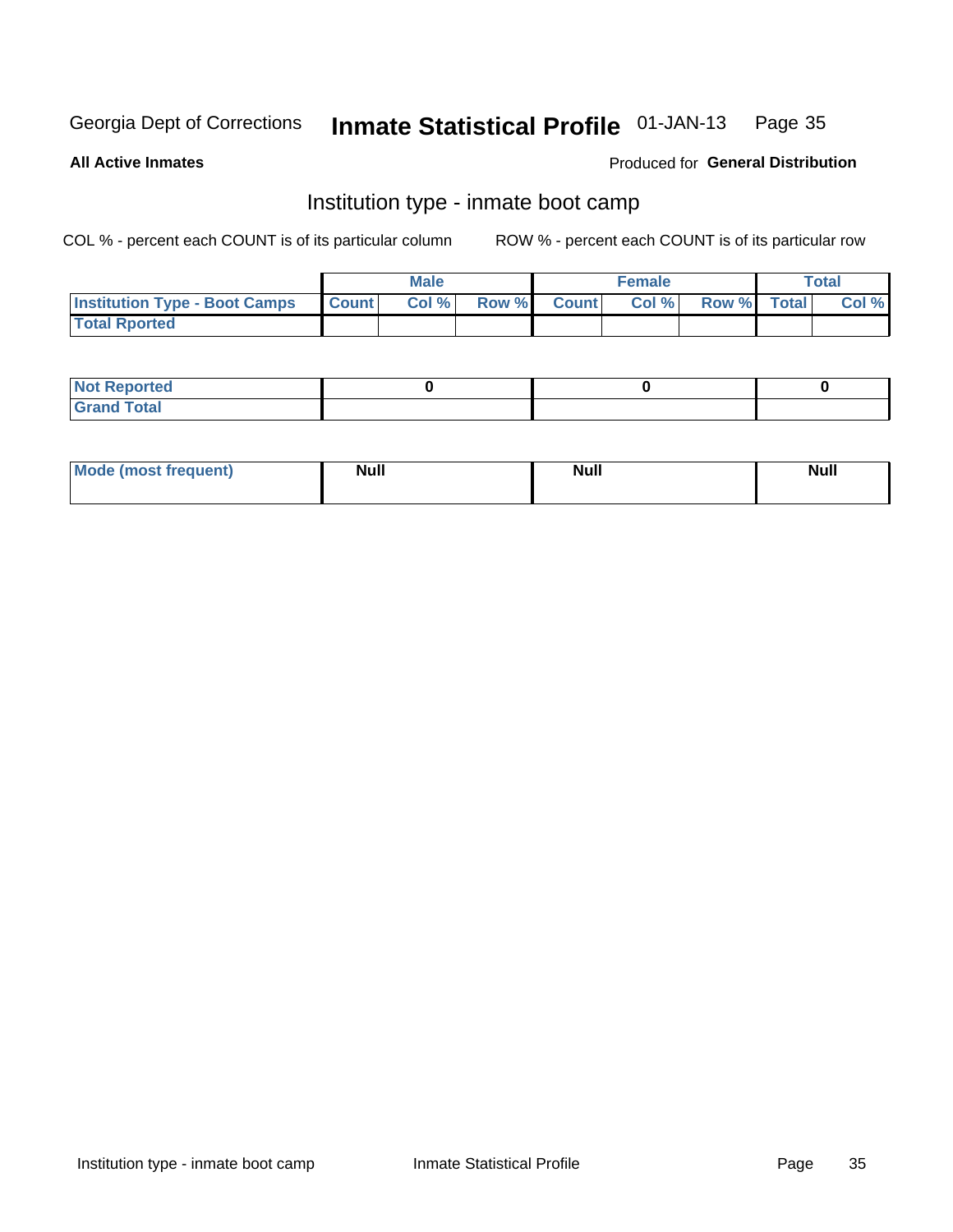#### Inmate Statistical Profile 01-JAN-13 Page 36

### **All Active Inmates**

### Produced for General Distribution

# Number of disciplinary reports

COL % - percent each COUNT is of its particular column

|                                       |              | <b>Male</b> |        |       | <b>Female</b> |          |              | <b>Total</b> |
|---------------------------------------|--------------|-------------|--------|-------|---------------|----------|--------------|--------------|
| <b>Number of Disciplinary Reports</b> | <b>Count</b> | Col %       | Row %  | Count | Col %         | Row %    | <b>Total</b> | Col %        |
| $\bf{0}$                              | 24,353       | 45.63%      | 90.77% | 2,475 | 63.94%        | 9.23%    | 26,828       | 46.87%       |
|                                       | 6,589        | 12.35%      | 93.81% | 435   | 11.24%        | 6.19%    | 7,024        | 12.27%       |
| $\overline{2}$                        | 4,079        | 7.64%       | 95.06% | 212   | 5.48%         | 4.94%    | 4,291        | 7.50%        |
| 3                                     | 2,629        | 4.93%       | 95.53% | 123   | 3.18%         | 4.47%    | 2,752        | 4.81%        |
| 4                                     | 1,941        | 3.64%       | 95.19% | 98    | 2.53%         | 4.81%    | 2,039        | 3.56%        |
| 5                                     | 1,643        | 3.08%       | 96.03% | 68    | 1.76%         | $3.97\%$ | 1,711        | 2.99%        |
| <b>More Than 5</b>                    | 12,139       | 22.74%      | 96.35% | 460   | 11.88%        | 3.65%    | 12,599       | 22.01%       |
| <b>Total Reported</b>                 | 53,373       | 100%        | 93.24% | 3,871 | 100.0%        | 6.76%    | 57,244       | 100.0%       |

| <b>Poorted</b><br><b>NOT</b> |                                               |       |      |
|------------------------------|-----------------------------------------------|-------|------|
| Total                        | $F^{\alpha}$ $\gamma \gamma \gamma$<br>33.373 | 3,871 | ,244 |

| Mean (average)       | E 94<br>.J.Z . | 2.60 | 5.03 |
|----------------------|----------------|------|------|
| Median (middle)      |                |      |      |
| Mode (most frequent) |                |      |      |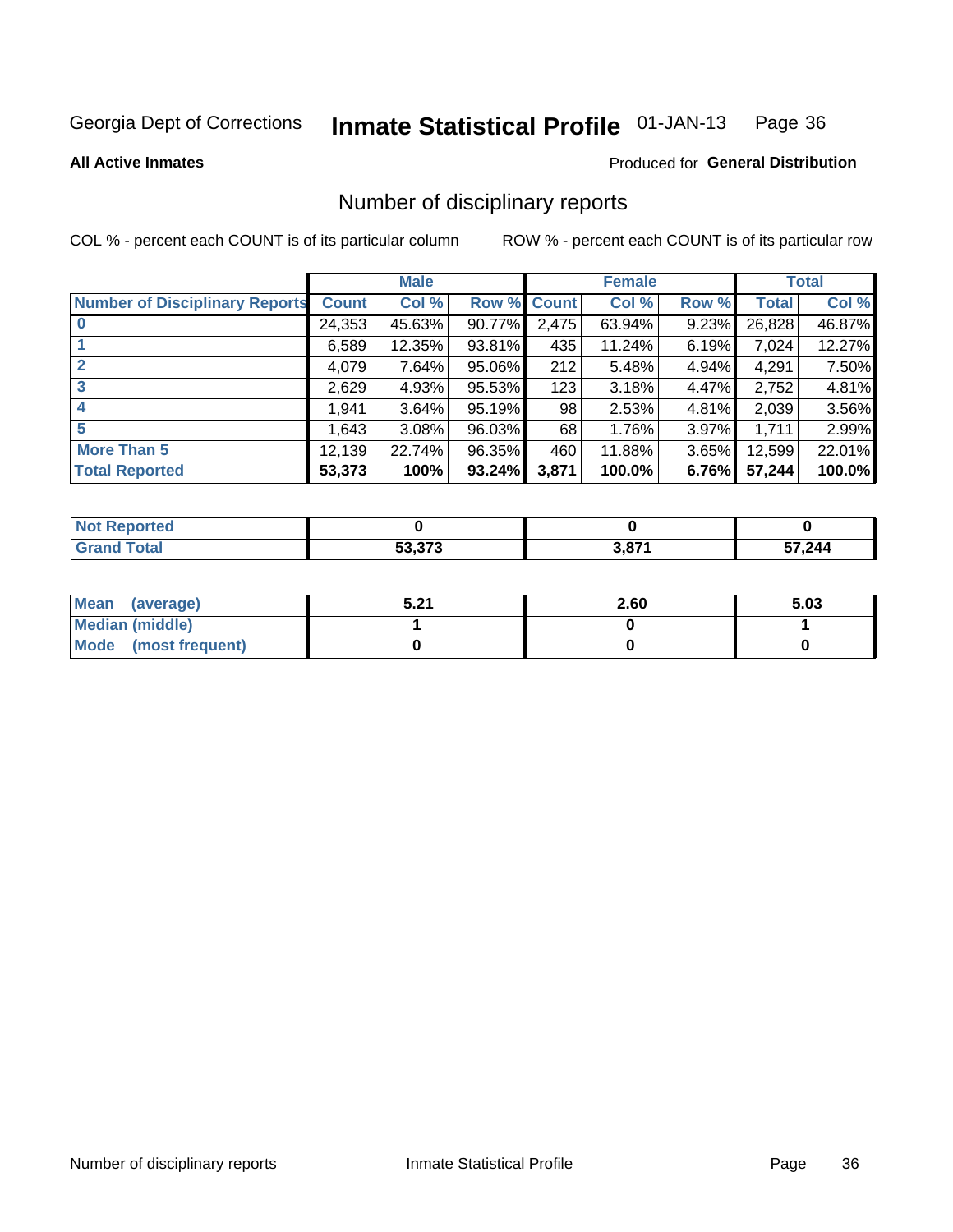### Inmate Statistical Profile 01-JAN-13 Page 37

**All Active Inmates** 

# **Produced for General Distribution**

# Number of transfers

COL % - percent each COUNT is of its particular column

|                            |              | <b>Male</b> |           |             | <b>Female</b> |          |              | <b>Total</b> |
|----------------------------|--------------|-------------|-----------|-------------|---------------|----------|--------------|--------------|
| <b>Number of Transfers</b> | <b>Count</b> | Col %       |           | Row % Count | Col %         | Row %    | <b>Total</b> | Col %        |
|                            | 5,239        | 9.82%       | 83.32%    | 1,049       | 27.10%        | 16.68%   | 6,288        | 10.98%       |
|                            | 482          | $0.90\%$    | 88.60%    | 62          | 1.60%         | 11.40%   | 544          | 0.95%        |
| $\mathbf{2}$               | 15,373       | 28.80%      | 91.92%    | 1,351       | 34.90%        | 8.08%    | 16,724       | 29.22%       |
| 3                          | 2,650        | 4.97%       | 89.71%    | 304         | 7.85%         | 10.29%   | 2,954        | 5.16%        |
| 4                          | 6,772        | 12.69%      | 94.87%    | 366         | 9.45%         | 5.13%    | 7,138        | 12.47%       |
| 5                          | 2,891        | 5.42%       | 95.07%    | 150         | 3.87%         | 4.93%    | 3,041        | 5.31%        |
| <b>More Than 5</b>         | 19,966       | 37.41%      | $97.13\%$ | 589         | 15.22%        | 2.87%    | 20,555       | 35.91%       |
| <b>Total Reported</b>      | 53,373       | 100%        | 93.24%    | 3,871       | 100%          | $6.76\%$ | 57,244       | 100%         |

| <b>Not R</b><br>Reported |                                               |       |        |
|--------------------------|-----------------------------------------------|-------|--------|
| Total                    | $F^{\alpha}$ $\gamma \gamma \gamma$<br>33.373 | 3,871 | 57,244 |

| Mean (average)         | 5.84 | 2.82 | 5.64 |
|------------------------|------|------|------|
| <b>Median (middle)</b> |      |      |      |
| Mode (most frequent)   |      |      |      |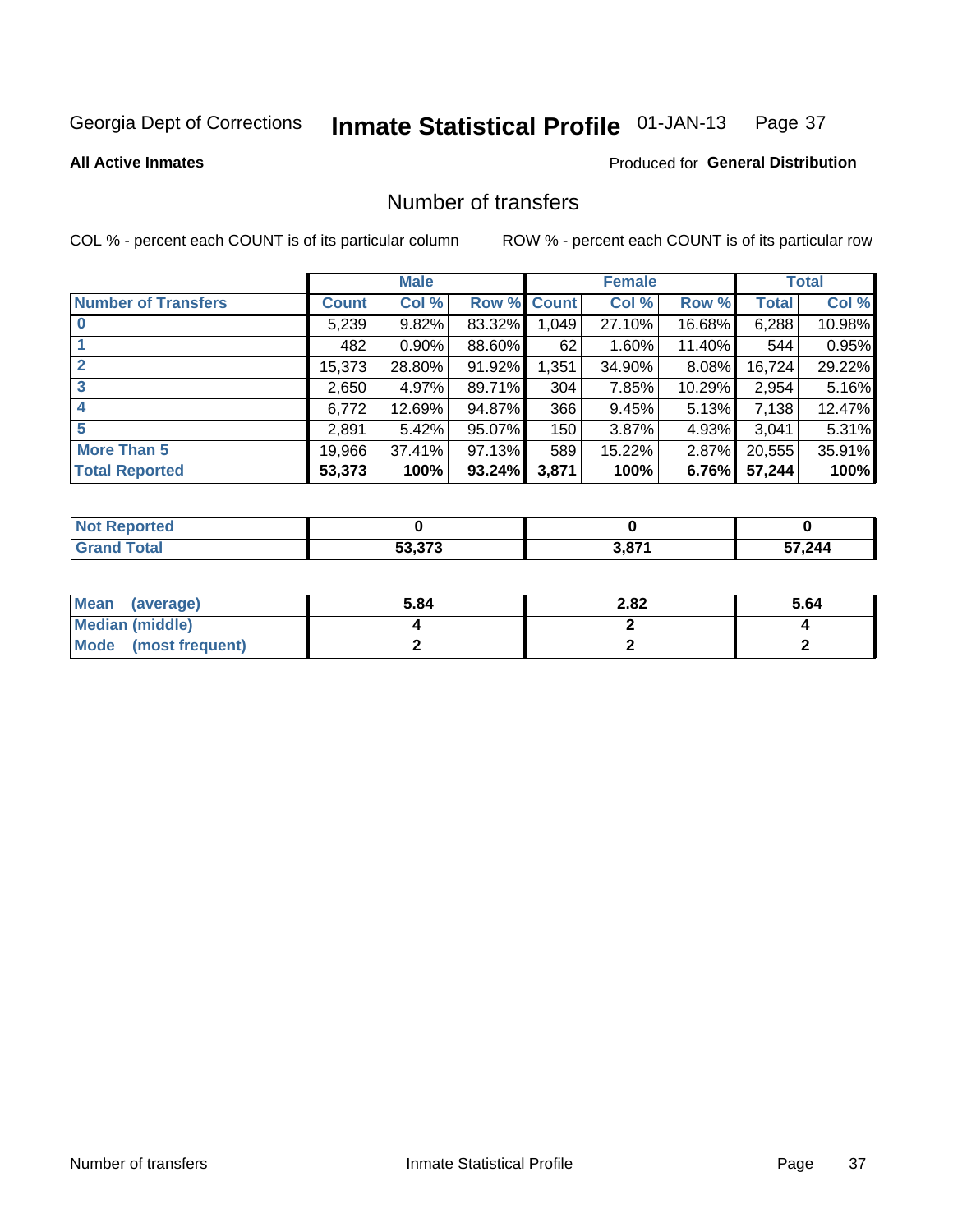### Inmate Statistical Profile 01-JAN-13 Page 38

**All Active Inmates** 

Produced for General Distribution

# Number of escapes

COL % - percent each COUNT is of its particular column

|                          |              | <b>Male</b> |             |       | <b>Female</b> |       |        | <b>Total</b> |
|--------------------------|--------------|-------------|-------------|-------|---------------|-------|--------|--------------|
| <b>Number of Escapes</b> | <b>Count</b> | Col %       | Row % Count |       | Col %         | Row % | Total  | Col %        |
|                          | 52,758       | 98.85%      | 93.19%      | 3,857 | 99.64%        | 6.81% | 56,615 | 98.90%       |
|                          | 538          | 1.01%       | 97.46%      | 14    | $0.36\%$      | 2.54% | 552    | 0.96%        |
|                          | 67           | 0.13%       | 100.00%     |       |               |       | 67     | 0.12%        |
|                          | 8            | 0.01%       | 100.00%     |       |               |       |        | 0.01%        |
|                          |              | 0.01%       | 100.00%     |       |               |       |        | 0.01%        |
| <b>Total Reported</b>    | 53,373       | 100%        | $93.24\%$   | 3,871 | 100%          | 6.76% | 57,244 | 100%         |

| <b>Not Reported</b> |                          |      |       |
|---------------------|--------------------------|------|-------|
| <b>Grand Total</b>  | E2.272<br><u>ეა.ა/ ა</u> | 2074 | 7.244 |

| Mean (average)         |  | .0 <sup>4</sup> |
|------------------------|--|-----------------|
| <b>Median (middle)</b> |  |                 |
| Mode (most frequent)   |  |                 |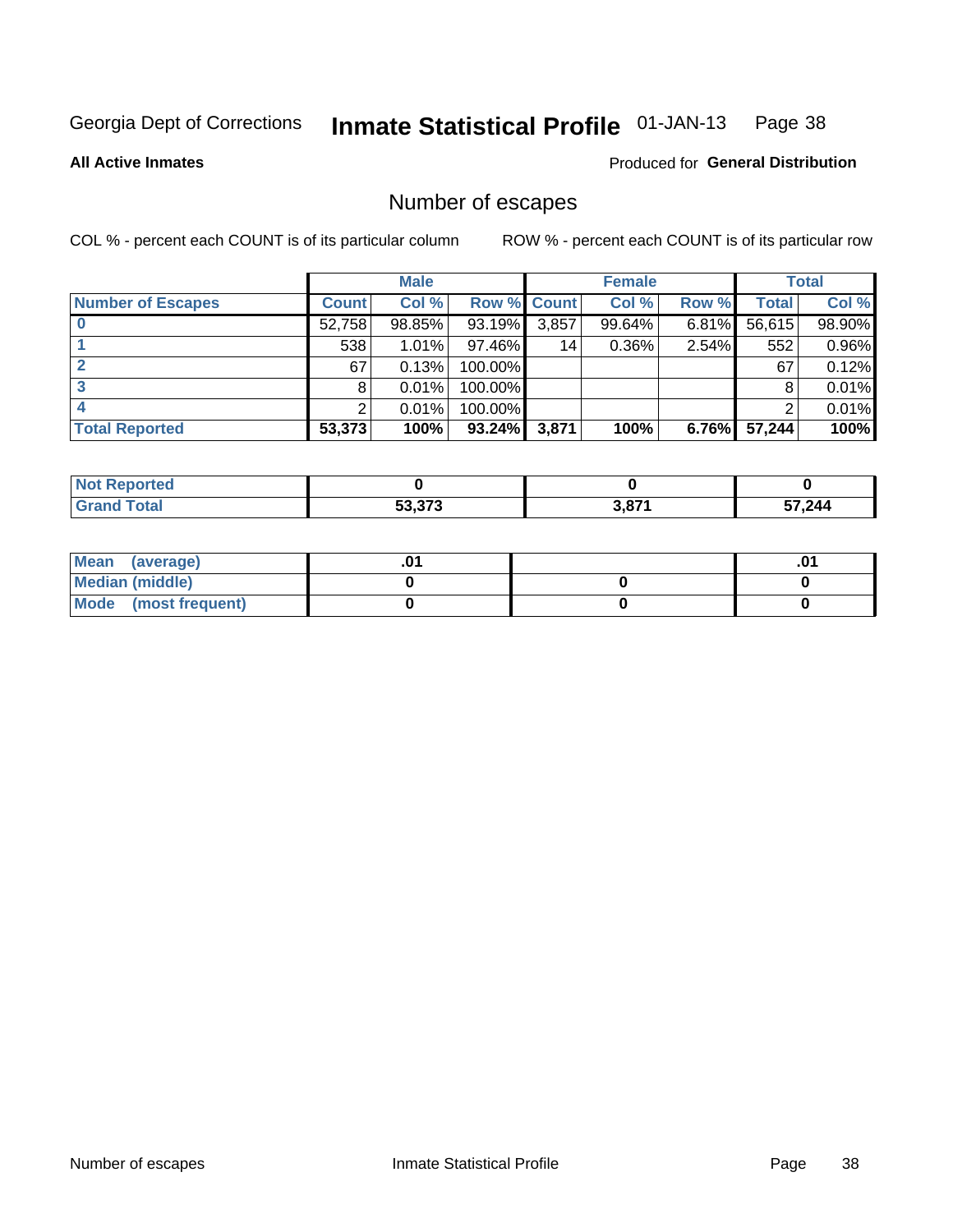### Inmate Statistical Profile 01-JAN-13 Page 39

**All Active Inmates** 

### Produced for General Distribution

# Split sentences - Probation to follow

COL % - percent each COUNT is of its particular column

|                            |              | <b>Male</b> |                    |     | <b>Female</b> |          |                 | <b>Total</b> |
|----------------------------|--------------|-------------|--------------------|-----|---------------|----------|-----------------|--------------|
| <b>Probation to follow</b> | <b>Count</b> | Col%        | <b>Row % Count</b> |     | Col %         | Row %    | Total           | Col %        |
| <b>Yes</b>                 | 35.441       | 66.40%      | $92.47\%$ 2.888    |     | 74.61%        |          | 7.53% 38,329    | 66.96%       |
| <b>No</b>                  | 17.932       | $33.60\%$   | 94.80%             | 983 | 25.39%        | $5.20\%$ | 18,915          | 33.04%       |
| <b>Total Reported</b>      | 53,373       | 100%        | $93.24\%$ 3,871    |     | 100%          |          | $6.76\%$ 57,244 | 100%         |

| $F^{\wedge}$ $\sim$ $\sim$<br>. | 871 | .<br>7.244<br>$\sim$<br>$\sim$ $\sim$ $\sim$ $\sim$ $\sim$ $\sim$ |
|---------------------------------|-----|-------------------------------------------------------------------|
|                                 |     |                                                                   |

| requent<br>′es<br>Yes<br><b>YAC</b><br>. |  | $Moo$ |  |  |  |
|------------------------------------------|--|-------|--|--|--|
|------------------------------------------|--|-------|--|--|--|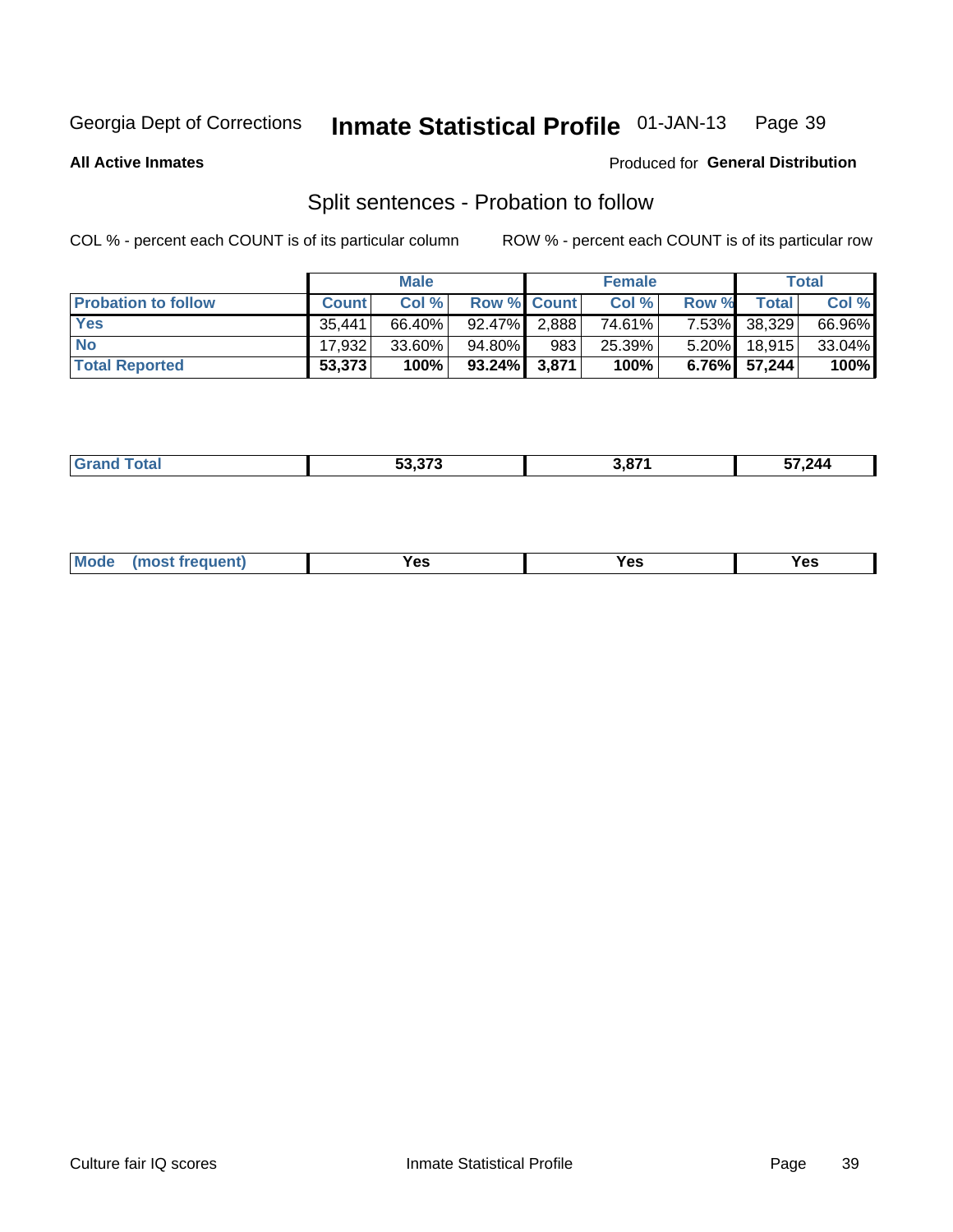### Inmate Statistical Profile 01-JAN-13 Page 40

**All Active Inmates** 

### Produced for General Distribution

# Probable future release type of still active inmates

COL % - percent each COUNT is of its particular column

|                                         |              | <b>Male</b> |                    |     | <b>Female</b> |          | <b>Total</b> |        |
|-----------------------------------------|--------------|-------------|--------------------|-----|---------------|----------|--------------|--------|
| <b>Probable Future Release Type</b>     | <b>Count</b> | Col %       | <b>Row % Count</b> |     | Col %         | Row %    | <b>Total</b> | Col %  |
| <b>Paroled with probation to follow</b> | 9,041        | 17.17%      | $92.00\%$          | 786 | 20.58%        | 8.00%    | 9,827        | 17.40% |
| Paroled w/o probation to follow         | 2,900        | 5.51%       | 94.77%             | 160 | 4.19%         | 5.23%    | 3,060        | 5.42%  |
| <b>Maxout with probation to follow</b>  | 25,026       | 47.52%      | 92.47% 2.039       |     | 53.38%        | 7.53%    | 27,065       | 47.92% |
| <b>Maxout w/o probation to follow</b>   | 7,961        | 15.12%      | 94.15%             | 495 | 12.96%        | 5.85%    | 8,456        | 14.97% |
| Life, LWOP or death sentence            | 7.737        | 14.69%      | 95.79%             | 340 | 8.90%         | $4.21\%$ | 8,077        | 14.30% |
| <b>Total Reported</b>                   | 52,665       | 100%        | $93.24\%$ 3,820    |     | 100%          | 6.76%    | 56,485       | 100%   |

| eleased     |        |      |        |
|-------------|--------|------|--------|
| <b>otal</b> | 52,665 | ,820 | 56,485 |

| Mode (most frequent) | Maxout with PROB follow   Maxout with PROB follow   Maxout with PROB |        |
|----------------------|----------------------------------------------------------------------|--------|
|                      |                                                                      | follow |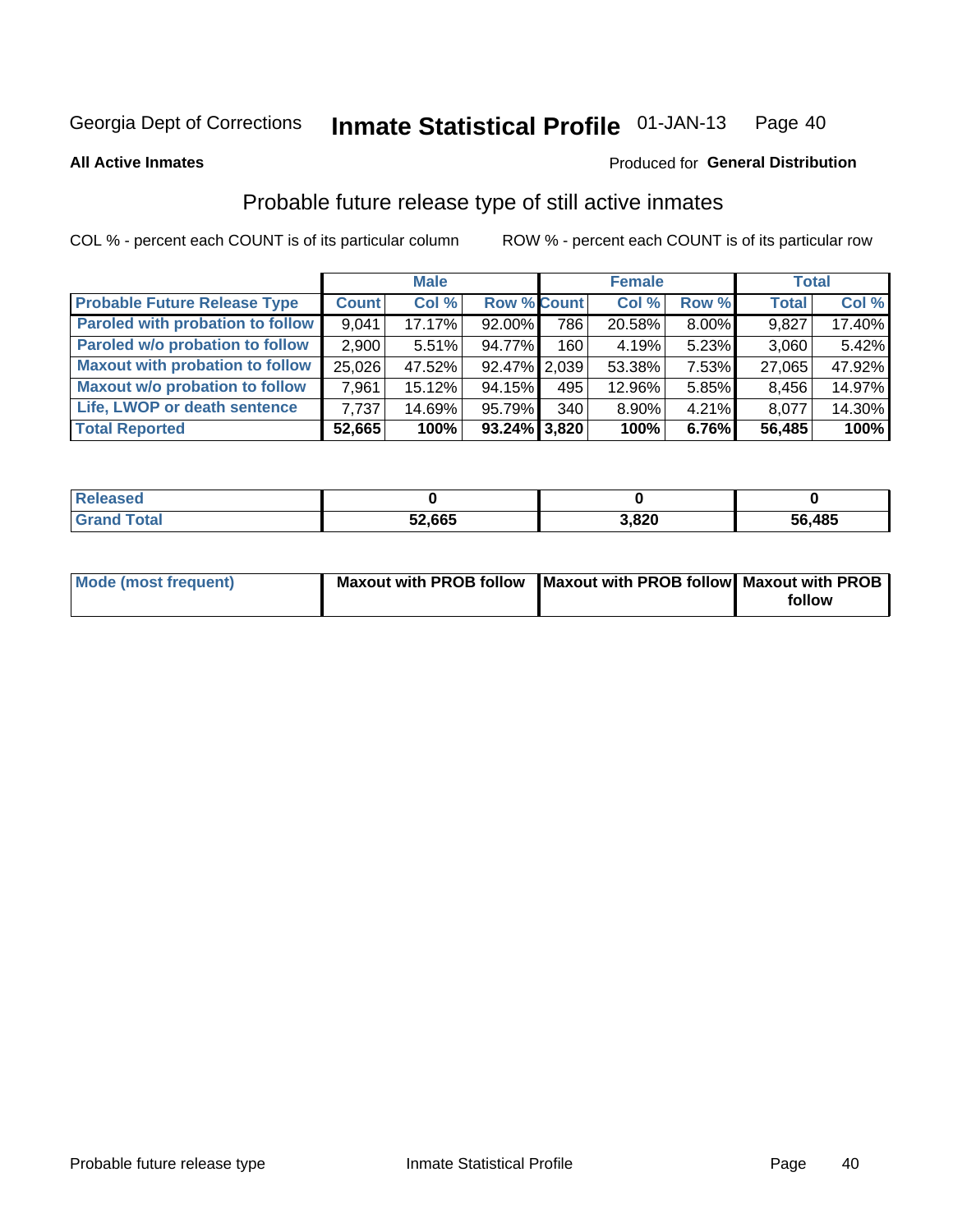# **All Active Inmates**

# Produced for General Distribution

# Time served in current (or last) institution

COL % - percent each COUNT is of its particular column

|                            |              | <b>Male</b> |        |              | <b>Female</b> |        |              | <b>Total</b> |
|----------------------------|--------------|-------------|--------|--------------|---------------|--------|--------------|--------------|
| <b>Time In Institution</b> | <b>Count</b> | Col %       | Row %  | <b>Count</b> | Col %         | Row %  | <b>Total</b> | Col %        |
| 0 to 3 months              | 13,210       | 24.75%      | 91.92% | 1,161        | 29.99%        | 8.08%  | 14,371       | 25.10%       |
| 3.01 to 6 months           | 8,231        | 15.42%      | 93.81% | 543          | 14.03%        | 6.19%  | 8,774        | 15.33%       |
| 6.01 to 9 months           | 6,682        | 12.52%      | 94.21% | 411          | 10.62%        | 5.79%  | 7,093        | 12.39%       |
| 9.01 to 12 months          | 5,263        | 9.86%       | 94.29% | 319          | 8.24%         | 5.71%  | 5,582        | 9.75%        |
| 12.01 to 18 months         | 6,335        | 11.87%      | 94.54% | 366          | 9.45%         | 5.46%  | 6,701        | 11.71%       |
| <b>18.01 to 24 months</b>  | 3,764        | 7.05%       | 88.11% | 508          | 13.12%        | 11.89% | 4,272        | 7.46%        |
| $2.01$ to 3 years          | 4,191        | 7.85%       | 94.37% | 250          | 6.46%         | 5.63%  | 4,441        | 7.76%        |
| $3.01$ to 4 years          | 2,144        | 4.02%       | 95.37% | 104          | 2.69%         | 4.63%  | 2,248        | 3.93%        |
| 4.01 to 5 years            | 1,229        | 2.30%       | 94.90% | 66           | 1.70%         | 5.10%  | 1,295        | 2.26%        |
| 5.01 to 6 years            | 562          | 1.05%       | 95.74% | 25           | 0.65%         | 4.26%  | 587          | 1.03%        |
| 6.01 to 7 years            | 397          | 0.74%       | 92.33% | 33           | 0.85%         | 7.67%  | 430          | 0.75%        |
| 7.01 to 8 years            | 281          | 0.53%       | 87.00% | 42           | 1.08%         | 13.00% | 323          | 0.56%        |
| 8.01 to 9 years            | 175          | 0.33%       | 94.59% | 10           | 0.26%         | 5.41%  | 185          | 0.32%        |
| 9.01 to 10 years           | 130          | 0.24%       | 97.74% | 3            | 0.08%         | 2.26%  | 133          | 0.23%        |
| Over 10 years              | 779          | 1.46%       | 96.29% | 30           | 0.77%         | 3.71%  | 809          | 1.41%        |
| <b>Total Reported</b>      | 53,373       | 100%        | 93.24% | 3,871        | 100%          | 6.76%  | 57,244       | 100%         |

| <b>Reported</b><br><b>Not</b> |        |     |      |
|-------------------------------|--------|-----|------|
| <b>otal</b>                   | 53,373 | 074 | ,244 |

| <b>Mean</b><br>(average) | 20 months | 15 months | 19 months |  |
|--------------------------|-----------|-----------|-----------|--|
| Median (middle)          | 8 months  | 7 months  | 8 months  |  |
| Mode<br>(most frequent)  | 0 months  | months    | ∖ months  |  |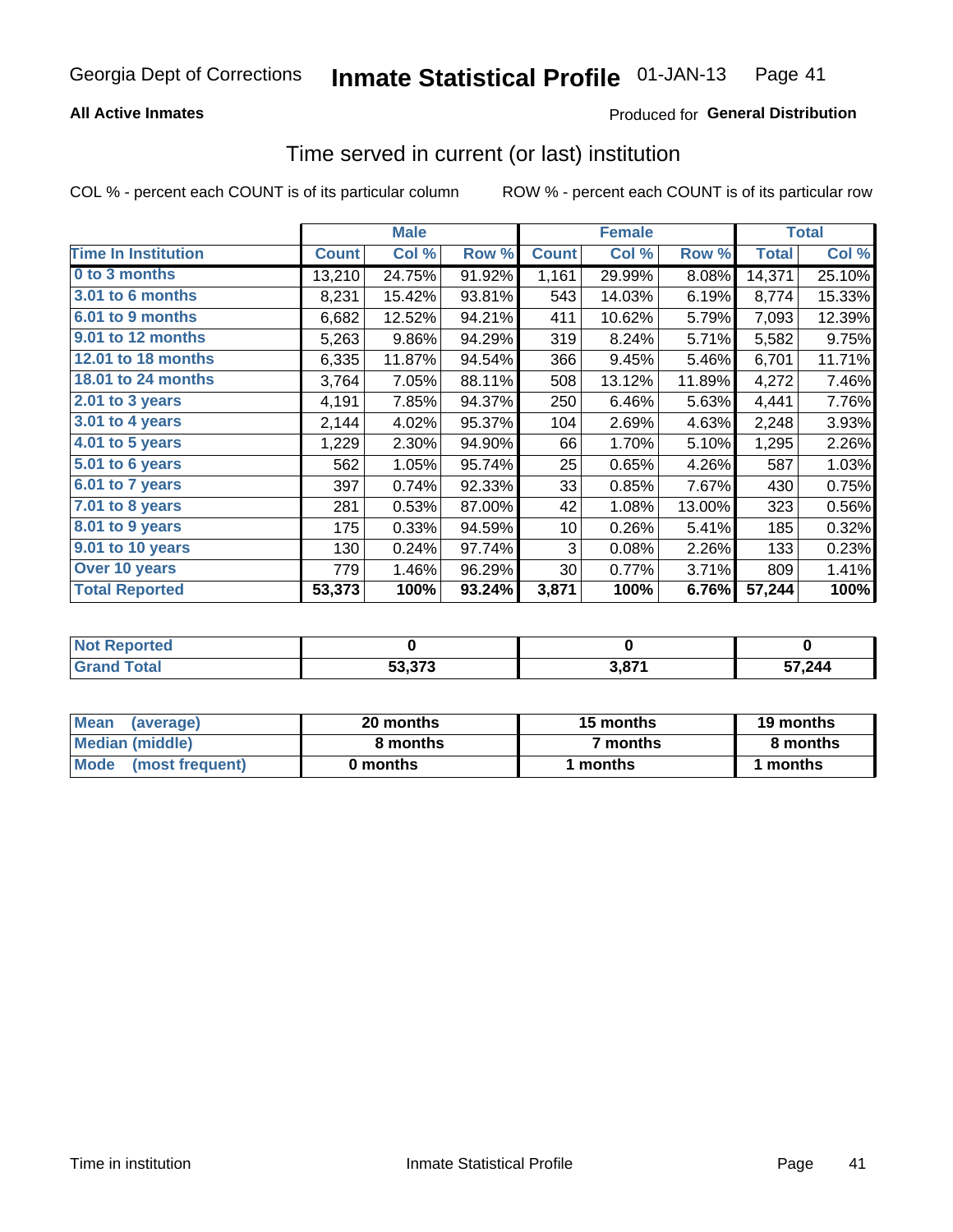### Inmate Statistical Profile 01-JAN-13 Page 42

### **All Active Inmates**

### Produced for General Distribution

# Highest grade level attained

COL % - percent each COUNT is of its particular column

|                              |              | <b>Male</b> |         |                | <b>Female</b> |        |              | <b>Total</b> |
|------------------------------|--------------|-------------|---------|----------------|---------------|--------|--------------|--------------|
| <b>Grade Level</b>           | <b>Count</b> | Col %       | Row %   | <b>Count</b>   | Col %         | Row %  | <b>Total</b> | Col %        |
| No school at all             | 23           | 0.05%       | 100.00% |                |               |        | 23           | 0.04%        |
| Grade 1                      | 40           | 0.08%       | 95.24%  | $\overline{2}$ | 0.05%         | 4.76%  | 42           | 0.08%        |
| Grade 2                      | 85           | 0.17%       | 96.59%  | 3              | 0.08%         | 3.41%  | 88           | 0.16%        |
| Grade 3                      | 122          | 0.24%       | 94.57%  | 7              | 0.19%         | 5.43%  | 129          | 0.24%        |
| Grade 4                      | 133          | 0.26%       | 97.08%  | 4              | 0.11%         | 2.92%  | 137          | 0.25%        |
| <b>Grade 5</b>               | 190          | 0.37%       | 92.68%  | 15             | 0.41%         | 7.32%  | 205          | 0.38%        |
| Grade 6                      | 693          | 1.36%       | 95.98%  | 29             | 0.78%         | 4.02%  | 722          | 1.32%        |
| <b>Grade 7</b>               | 928          | 1.82%       | 93.64%  | 63             | 1.70%         | 6.36%  | 991          | 1.82%        |
| Grade 8                      | 3,380        | 6.65%       | 93.06%  | 252            | 6.81%         | 6.94%  | 3,632        | 6.66%        |
| <b>Grade 9</b>               | 6,255        | 12.30%      | 94.60%  | 357            | 9.65%         | 5.40%  | 6,612        | 12.12%       |
| Grade 10                     | 8,382        | 16.48%      | 95.33%  | 411            | 11.11%        | 4.67%  | 8,793        | 16.12%       |
| Grade 11                     | 8,358        | 16.43%      | 95.13%  | 428            | 11.57%        | 4.87%  | 8,786        | 16.10%       |
| <b>Grade 12 or GED</b>       | 16,886       | 33.20%      | 93.23%  | 1,226          | 33.15%        | 6.77%  | 18,112       | 33.20%       |
| <b>Some tech school</b>      | 306          | 0.60%       | 71.83%  | 120            | 3.24%         | 28.17% | 426          | 0.78%        |
| <b>Completed tech school</b> | 310          | 0.61%       | 75.06%  | 103            | 2.79%         | 24.94% | 413          | 0.76%        |
| College, 1 year              | 1,462        | 2.87%       | 87.28%  | 213            | 5.76%         | 12.72% | 1,675        | 3.07%        |
| College, 2 year              | 1,963        | 3.86%       | 87.44%  | 282            | 7.63%         | 12.56% | 2,245        | 4.12%        |
| College, 3 year              | 513          | 1.01%       | 88.60%  | 66             | 1.78%         | 11.40% | 579          | 1.06%        |
| <b>Bachelor's degree</b>     | 656          | 1.29%       | 87.70%  | 92             | 2.49%         | 12.30% | 748          | 1.37%        |
| <b>Master's degree</b>       | 124          | 0.24%       | 86.11%  | 20             | 0.54%         | 13.89% | 144          | 0.26%        |
| Ph.D. degree                 | 21           | 0.04%       | 100.00% |                |               |        | 21           | 0.04%        |
| Law degree                   | 19           | 0.04%       | 86.36%  | 3              | 0.08%         | 13.64% | 22           | 0.04%        |
| <b>Medical degree</b>        | 8            | 0.02%       | 80.00%  | $\overline{2}$ | 0.05%         | 20.00% | 10           | 0.02%        |
| <b>Total Reported</b>        | 50,857       | 100%        | 93.22%  | 3,698          | 100%          | 6.78%  | 54,555       | 100.0%       |

| rteo | 2,516                                    | ィラヘ<br>.<br>$\sim$ | 2,689  |
|------|------------------------------------------|--------------------|--------|
|      | $F^{\alpha}$ $\gamma^{\alpha}$<br>33.373 | <b>2074</b><br>J.U | 57,244 |

| Mean<br>(average)              | 10.83           | 11.39           | 10.87                    |
|--------------------------------|-----------------|-----------------|--------------------------|
| Median (middle)                | Grade 11        | Grade 12 or GED | Grade 11                 |
| <b>Mode</b><br>(most frequent) | Grade 12 or GED | Grade 12 or GED | <b>I</b> Grade 12 or GED |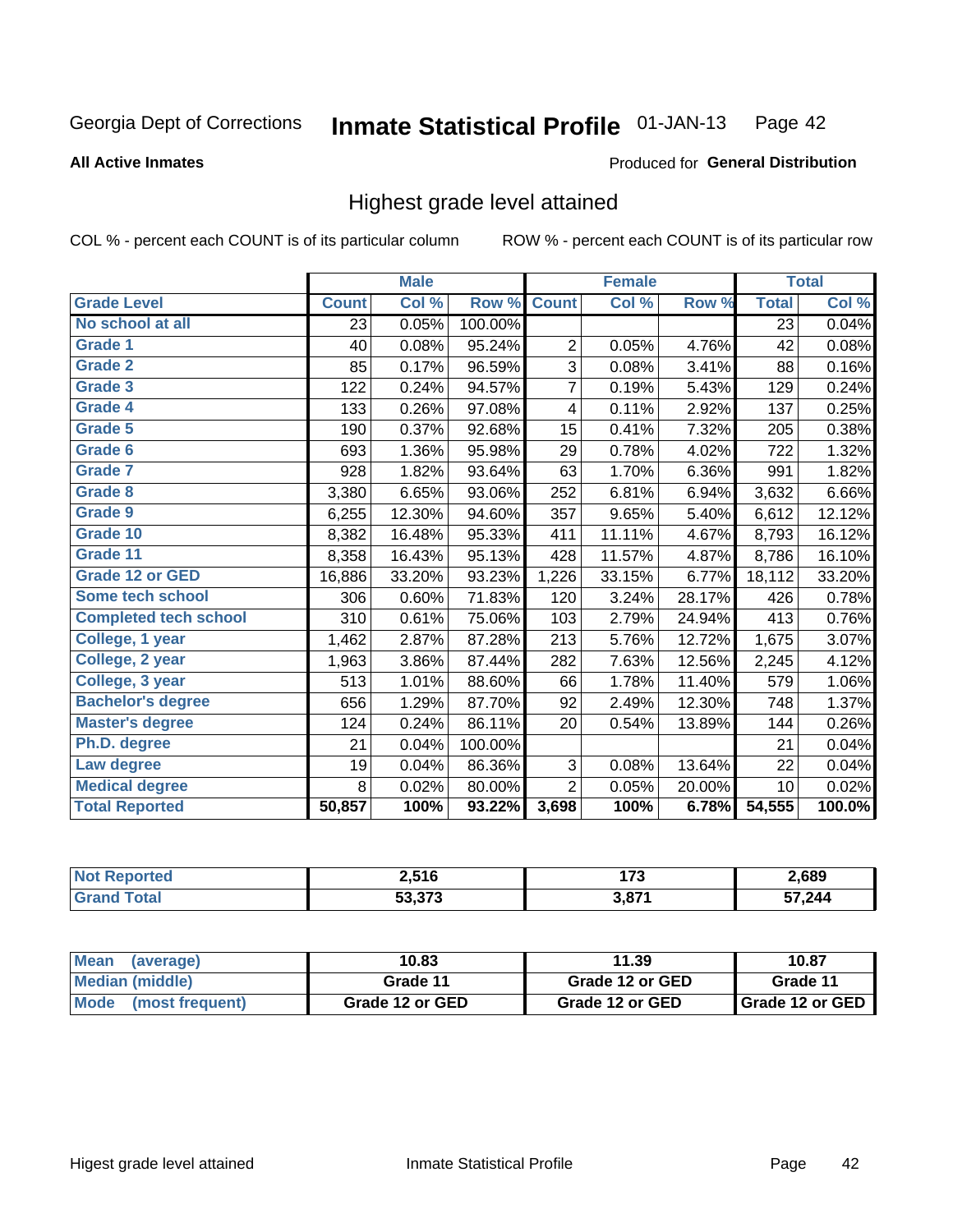### Inmate Statistical Profile 01-JAN-13 Page 43

**All Active Inmates** 

### Produced for General Distribution

# Culture fair IQ scores

COL % - percent each COUNT is of its particular column

|                       |              | <b>Male</b> |                    |       | <b>Female</b> |        |              | <b>Total</b> |
|-----------------------|--------------|-------------|--------------------|-------|---------------|--------|--------------|--------------|
| <b>IQ Scores</b>      | <b>Count</b> | Col %       | <b>Row % Count</b> |       | Col %         | Row %  | <b>Total</b> | Col %        |
| $60 - 69$             | 851          | 3.21%       | 97.48%             | 22    | 1.92%         | 2.52%  | 873          | 3.15%        |
| $70 - 79$             | 2,116        | 7.97%       | 95.57%             | 98    | 8.56%         | 4.43%  | 2,214        | 8.00%        |
| $80 - 89$             | 4,044        | 15.24%      | 93.61%             | 276   | 24.10%        | 6.39%  | 4,320        | 15.60%       |
| $90 - 99$             | 6,876        | 25.91%      | 94.80%             | 377   | 32.93%        | 5.20%  | 7,253        | 26.20%       |
| $100 - 109$           | 7,055        | 26.58%      | 97.74%             | 163   | 14.24%        | 2.26%  | 7,218        | 26.07%       |
| $110 - 119$           | 4,582        | 17.26%      | 98.14%             | 87    | 7.60%         | 1.86%  | 4,669        | 16.86%       |
| $120 - 129$           | 962          | 3.62%       | 93.58%             | 66    | 5.76%         | 6.42%  | 1,028        | 3.71%        |
| $130 - 139$           | 45           | 0.17%       | 52.94%             | 40    | 3.49%         | 47.06% | 85           | 0.31%        |
| 140 & Up              | 11           | 0.04%       | 40.74%             | 16    | 1.40%         | 59.26% | 27           | 0.10%        |
| <b>Total Reported</b> | 26,542       | 100%        | 95.86%             | 1,145 | 100%          | 4.14%  | 27,687       | 100%         |

| <b>Not Reported</b>         | 26,380 | 2,632 | 29,012 |
|-----------------------------|--------|-------|--------|
| <b>Not Valid (under 60)</b> | 451    | 94    | 545    |
| <b>Grand Total</b>          | 53,373 | 3,871 | 57,244 |

| Mean<br>(average)       | 98  | כח | 98 |
|-------------------------|-----|----|----|
| <b>Median (middle)</b>  | 99  | 94 | 99 |
| Mode<br>(most frequent) | 103 | 94 | 99 |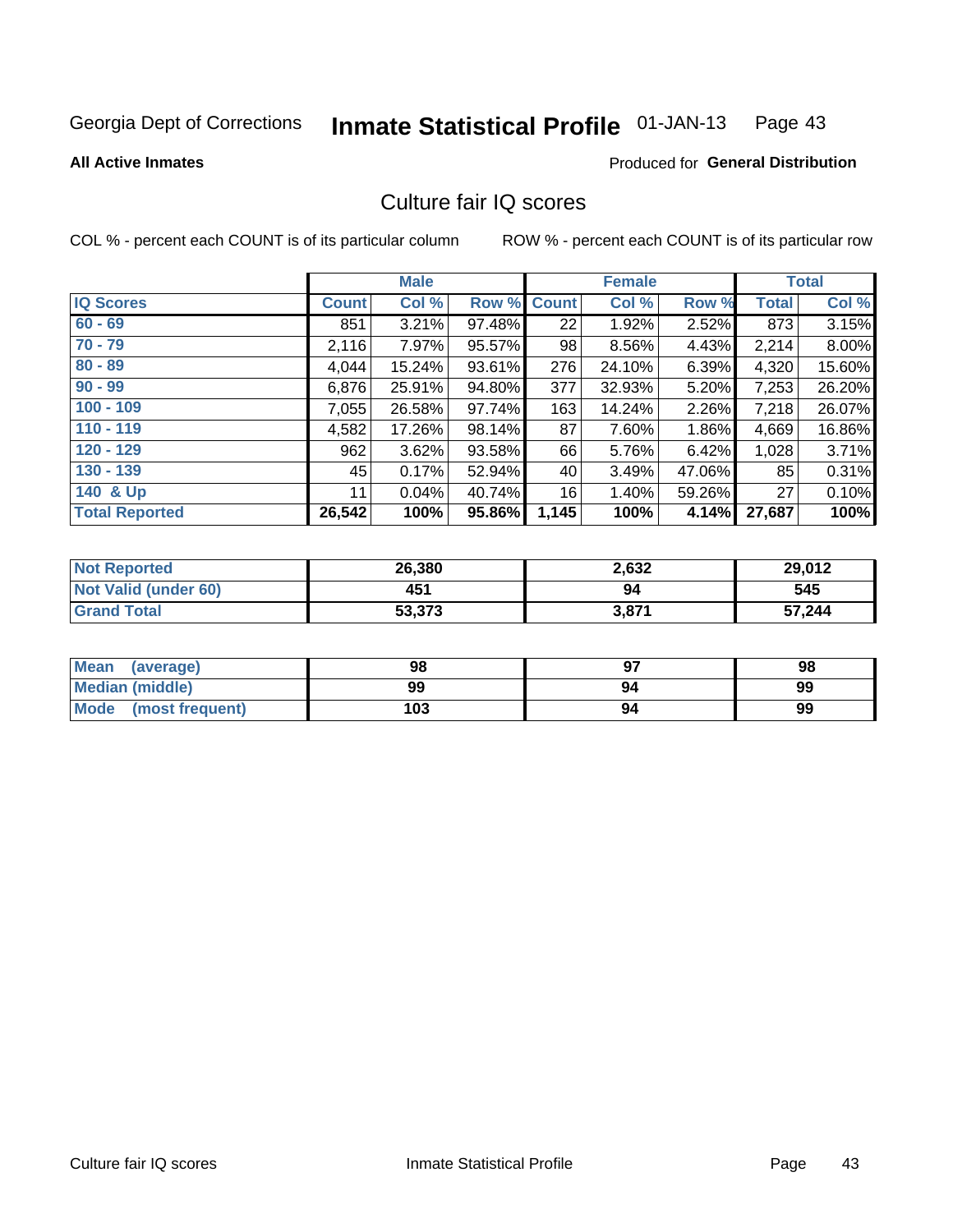**All Active Inmates** 

### Inmate Statistical Profile 01-JAN-13 Page 44

### Produced for General Distribution

# Wide Range Achievement Test (WRAT) reading score

COL % - percent each COUNT is of its particular column

|                           |         | <b>Male</b> |        |              | <b>Female</b> |        |              | <b>Total</b> |
|---------------------------|---------|-------------|--------|--------------|---------------|--------|--------------|--------------|
| <b>WRAT Reading Score</b> | Count l | Col %       | Row %  | <b>Count</b> | Col %         | Row %  | <b>Total</b> | Col %        |
| $0.1$ to $0.9$            | 567     | 2.11%       | 98.78% | 7            | 0.56%         | 1.22%  | 574          | 2.04%        |
| 1.0 to 1.9                | 655     | 2.43%       | 98.05% | 13           | 1.05%         | 1.95%  | 668          | 2.37%        |
| 2.0 to 2.9                | 1,214   | 4.51%       | 97.59% | 30           | 2.42%         | 2.41%  | 1,244        | 4.42%        |
| 3.0 to 3.9                | 2,256   | 8.38%       | 97.54% | 57           | 4.60%         | 2.46%  | 2,313        | 8.21%        |
| 4.0 to 4.9                | 2,568   | 9.54%       | 96.43% | 95           | 7.66%         | 3.57%  | 2,663        | 9.46%        |
| 5.0 to 5.9                | 2,270   | 8.43%       | 97.22% | 65           | 5.24%         | 2.78%  | 2,335        | 8.29%        |
| 6.0 to 6.9                | 2,312   | 8.59%       | 96.29% | 89           | 7.18%         | 3.71%  | 2,401        | 8.53%        |
| 7.0 to 7.9                | 1,109   | 4.12%       | 95.77% | 49           | 3.95%         | 4.23%  | 1,158        | 4.11%        |
| 8.0 to 8.9                | 2,167   | 8.05%       | 96.35% | 82           | 6.61%         | 3.65%  | 2,249        | 7.99%        |
| 9.0 to 9.9                | 1,751   | 6.50%       | 96.63% | 61           | 4.92%         | 3.37%  | 1,812        | 6.43%        |
| 10.0 to 10.9              | 1,462   | 5.43%       | 95.31% | 72           | 5.81%         | 4.69%  | 1,534        | 5.45%        |
| 11.0 to 11.9              | 1,820   | 6.76%       | 94.64% | 103          | 8.31%         | 5.36%  | 1,923        | 6.83%        |
| 12.0 to 12.9              | 5,496   | 20.42%      | 93.79% | 364          | 29.35%        | 6.21%  | 5,860        | 20.81%       |
| 13                        | 1,272   | 4.73%       | 89.26% | 153          | 12.34%        | 10.74% | 1,425        | 5.06%        |
| <b>Total Reported</b>     | 26,919  | 100%        | 95.60% | 1,240        | 100%          | 4.40%  | 28,159       | 100%         |

| <b>orteg</b><br><b>NOT</b> | 26,454 | 2,631 | 29,085 |
|----------------------------|--------|-------|--------|
| $\sim$ fol                 | 53,373 | 3,87' | 57,244 |

| <b>Mean</b><br>(average) | 8.04       | 9.55  | 9.11<br>. O. I . |
|--------------------------|------------|-------|------------------|
| Median (middle)          | י ה<br>0.Z | 11.05 | O.A              |
| Mode<br>(most frequent)  | 12.8       | 12.9  | 12.8             |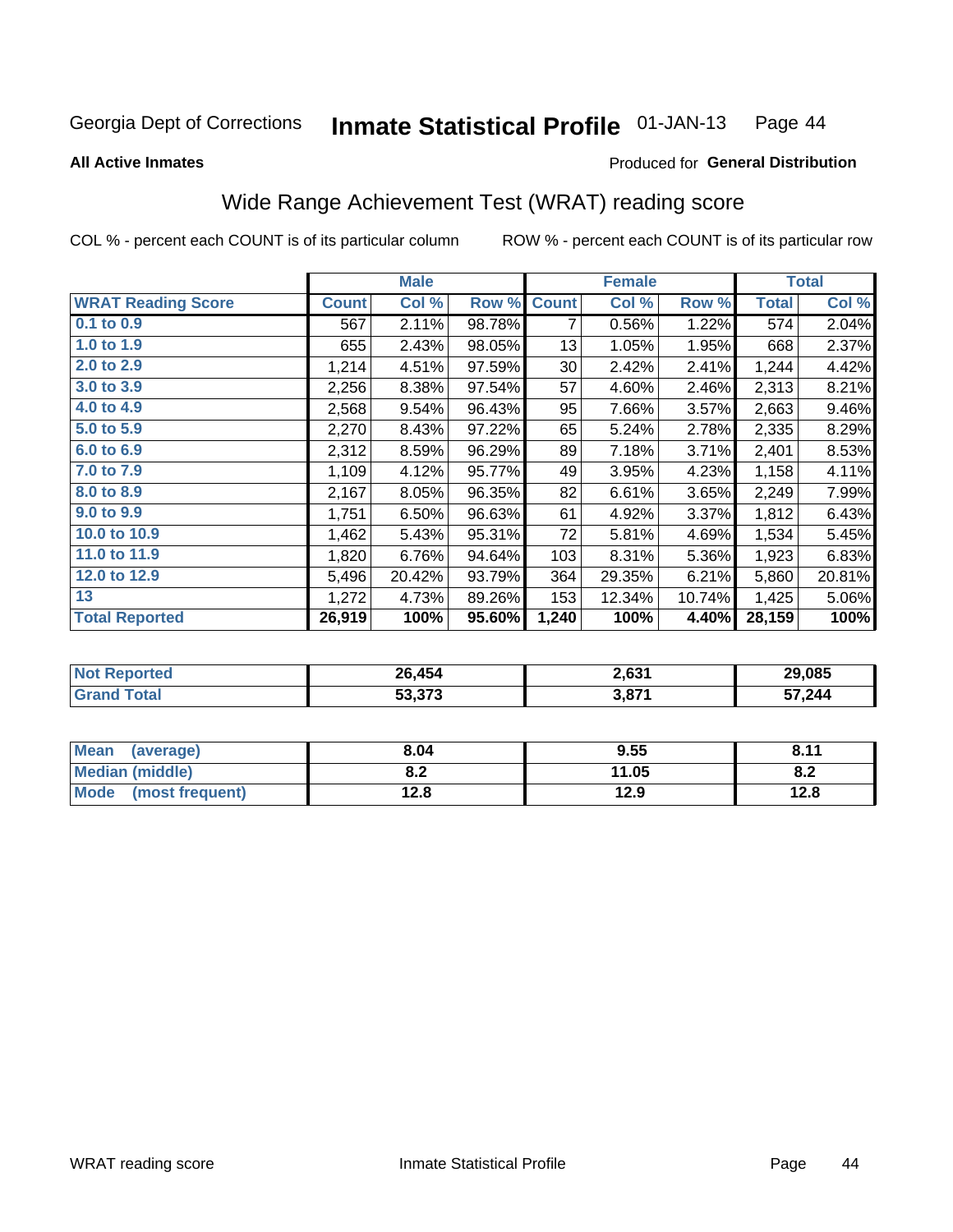### Inmate Statistical Profile 01-JAN-13 Page 45

**All Active Inmates** 

### Produced for General Distribution

# Wide Range Achievement Test (WRAT) math score

COL % - percent each COUNT is of its particular column

|                              |              | <b>Male</b> |        |              | <b>Female</b> |        |              | <b>Total</b> |
|------------------------------|--------------|-------------|--------|--------------|---------------|--------|--------------|--------------|
| <b>WRAT Mathematic Score</b> | <b>Count</b> | Col %       | Row %  | <b>Count</b> | Col %         | Row %  | <b>Total</b> | Col %        |
| $0.1$ to $0.9$               | 81           | $0.30\%$    | 98.78% | 1            | 0.08%         | 1.22%  | 82           | 0.29%        |
| 1.0 to 1.9                   | 194          | 0.72%       | 97.98% | 4            | 0.32%         | 2.02%  | 198          | 0.70%        |
| 2.0 to 2.9                   | 656          | 2.44%       | 96.61% | 23           | 1.85%         | 3.39%  | 679          | 2.41%        |
| 3.0 to 3.9                   | 1,616        | 6.00%       | 97.23% | 46           | 3.71%         | 2.77%  | 1,662        | 5.90%        |
| 4.0 to 4.9                   | 3,173        | 11.79%      | 96.86% | 103          | 8.31%         | 3.14%  | 3,276        | 11.63%       |
| 5.0 to 5.9                   | 3,918        | 14.55%      | 96.55% | 140          | 11.29%        | 3.45%  | 4,058        | 14.41%       |
| 6.0 to 6.9                   | 6,045        | 22.45%      | 96.18% | 240          | 19.35%        | 3.82%  | 6,285        | 22.32%       |
| 7.0 to 7.9                   | 3,099        | 11.51%      | 96.27% | 120          | 9.68%         | 3.73%  | 3,219        | 11.43%       |
| 8.0 to 8.9                   | 2,294        | 8.52%       | 94.17% | 142          | 11.45%        | 5.83%  | 2,436        | 8.65%        |
| 9.0 to 9.9                   | 1,833        | 6.81%       | 94.88% | 99           | 7.98%         | 5.12%  | 1,932        | 6.86%        |
| 10.0 to 10.9                 | 876          | 3.25%       | 96.80% | 29           | 2.34%         | 3.20%  | 905          | 3.21%        |
| 11.0 to 11.9                 | 956          | 3.55%       | 92.19% | 81           | 6.53%         | 7.81%  | 1,037        | 3.68%        |
| 12.0 to 12.9                 | 2,023        | 7.51%       | 91.66% | 184          | 14.84%        | 8.34%  | 2,207        | 7.84%        |
| 13                           | 158          | 0.59%       | 84.95% | 28           | 2.26%         | 15.05% | 186          | 0.66%        |
| <b>Total Reported</b>        | 26,922       | 100%        | 95.60% | 1,240        | 100%          | 4.40%  | 28,162       | 100%         |

| <b>Not Reported</b> | 26,451 | 2,631 | 29,082 |
|---------------------|--------|-------|--------|
| <b>Grand Total</b>  | 53,373 | 3,871 | 57,244 |

| <b>Mean</b><br>(average)       | 7.09 | 8.06 | 7.13 |
|--------------------------------|------|------|------|
| <b>Median (middle)</b>         | כ.ס  |      | 0.O  |
| <b>Mode</b><br>(most frequent) | 6.9  | 12.9 | დ.g  |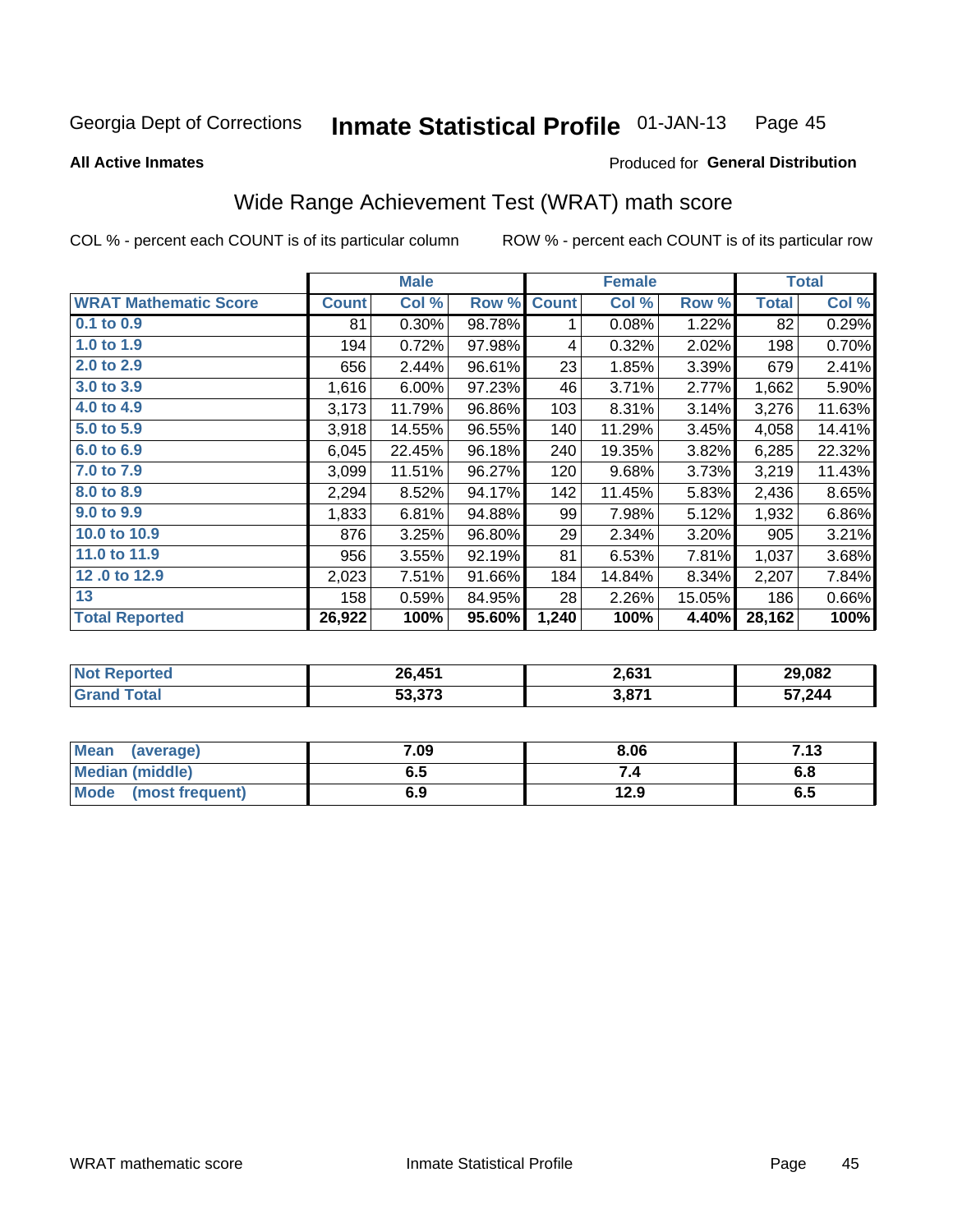### Inmate Statistical Profile 01-JAN-13 Page 46

### **All Active Inmates**

### Produced for General Distribution

# Wide Range Achievement Test (WRAT) spelling score

COL % - percent each COUNT is of its particular column

|                            |              | <b>Male</b> |        |              | <b>Female</b> |        |              | <b>Total</b> |
|----------------------------|--------------|-------------|--------|--------------|---------------|--------|--------------|--------------|
| <b>WRAT Spelling Score</b> | <b>Count</b> | Col %       | Row %  | <b>Count</b> | Col %         | Row %  | <b>Total</b> | Col %        |
| $0.1$ to $0.9$             | 591          | 2.20%       | 99.16% | 5            | 0.40%         | 0.84%  | 596          | 2.12%        |
| 1.0 to 1.9                 | 1,023        | 3.80%       | 98.75% | 13           | 1.05%         | 1.25%  | 1,036        | 3.68%        |
| 2.0 to 2.9                 | 1,734        | 6.44%       | 98.41% | 28           | 2.26%         | 1.59%  | 1,762        | 6.26%        |
| 3.0 to 3.9                 | 2,230        | 8.28%       | 98.32% | 38           | 3.06%         | 1.68%  | 2,268        | 8.05%        |
| 4.0 to 4.9                 | 2,276        | 8.45%       | 97.39% | 61           | 4.92%         | 2.61%  | 2,337        | 8.30%        |
| 5.0 to 5.9                 | 3,168        | 11.77%      | 96.88% | 102          | 8.23%         | 3.12%  | 3,270        | 11.61%       |
| 6.0 to 6.9                 | 2,879        | 10.69%      | 96.55% | 103          | 8.31%         | 3.45%  | 2,982        | 10.59%       |
| 7.0 to 7.9                 | 2,272        | 8.44%       | 95.58% | 105          | 8.47%         | 4.42%  | 2,377        | 8.44%        |
| 8.0 to 8.9                 | 2,094        | 7.78%       | 95.40% | 101          | 8.15%         | 4.60%  | 2,195        | 7.79%        |
| 9.0 to 9.9                 | 1,659        | 6.16%       | 95.45% | 79           | 6.37%         | 4.55%  | 1,738        | 6.17%        |
| 10.0 to 10.9               | 1,518        | 5.64%       | 95.53% | 71           | 5.73%         | 4.47%  | 1,589        | 5.64%        |
| 11.0 to 11.9               | 1,432        | 5.32%       | 93.66% | 97           | 7.82%         | 6.34%  | 1,529        | 5.43%        |
| 12.0 to 12.9               | 3,459        | 12.85%      | 90.91% | 346          | 27.90%        | 9.09%  | 3,805        | 13.51%       |
| 13                         | 585          | 2.17%       | 86.54% | 91           | 7.34%         | 13.46% | 676          | 2.40%        |
| <b>Total Reported</b>      | 26,920       | 100%        | 95.60% | 1,240        | 100.0%        | 4.40%  | 28,160       | 100%         |

| Reported<br>'Not | 26,453                   | 2,631 | 29.084 |
|------------------|--------------------------|-------|--------|
| ota              | につ つフつ<br><u>ეა.ა/ ა</u> | 3,87' | 57,244 |

| <b>Mean</b><br>(average)       | ר ה<br>.∠∠   | 9.32 | フっく<br>ا د. ا               |
|--------------------------------|--------------|------|-----------------------------|
| Median (middle)                |              | 9.6  | <u>. . </u><br>$\mathbf{v}$ |
| <b>Mode</b><br>(most frequent) | 12 Q<br>12.J | 12.9 | 12.9                        |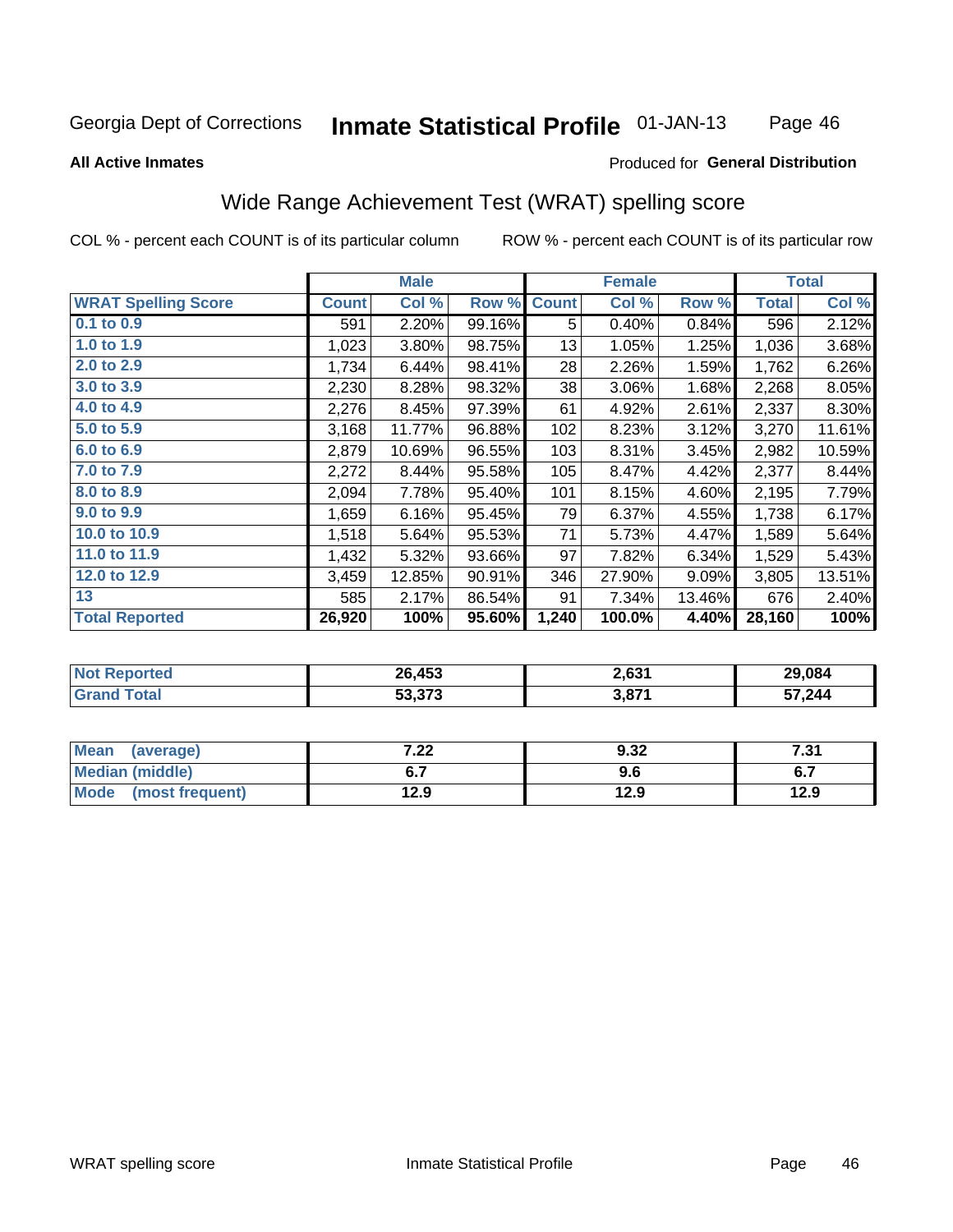## **All Active Inmates**

## Produced for General Distribution

# Scope of substance abuse - summary

COL % - percent each COUNT is of its particular column

|                        |              | <b>Male</b> |           |              | <b>Female</b> |          |              | <b>Total</b> |
|------------------------|--------------|-------------|-----------|--------------|---------------|----------|--------------|--------------|
| <b>Substance Abuse</b> | <b>Count</b> | Col %       | Row %     | <b>Count</b> | Col %         | Row %    | <b>Total</b> | Col %        |
| <b>None</b>            | 39.726       | 74.43%      | 92.33%    | 3,300        | 85.25%        | 7.67%    | 43,026       | 75.16%       |
| Drugs only             | 7.333        | $13.74\%$   | 94.39%    | 436          | 11.26%        | $5.61\%$ | 7,769        | 13.57%       |
| <b>Alcohol only</b>    | .611         | $3.02\%$    | 98.05%    | 32           | 0.83%         | 1.95%    | 1,643        | 2.87%        |
| Drugs and alcohol      | 4,703        | 8.81%       | 97.86%    | 103          | $2.66\%$      | 2.14%    | 4,806        | 8.40%        |
| <b>Total Reported</b>  | 53,373       | 100%        | $93.24\%$ | 3,871        | 100%          | 6.76%    | 57,244       | 100%         |

| <b>Not Reported</b> |        |       |        |
|---------------------|--------|-------|--------|
| <b>Grand Total</b>  | 53.373 | 3,871 | 57,244 |

| Mode<br><b>None</b><br><b>None</b><br>None<br>nos<br>auenti<br>___<br>$ -$ |
|----------------------------------------------------------------------------|
|----------------------------------------------------------------------------|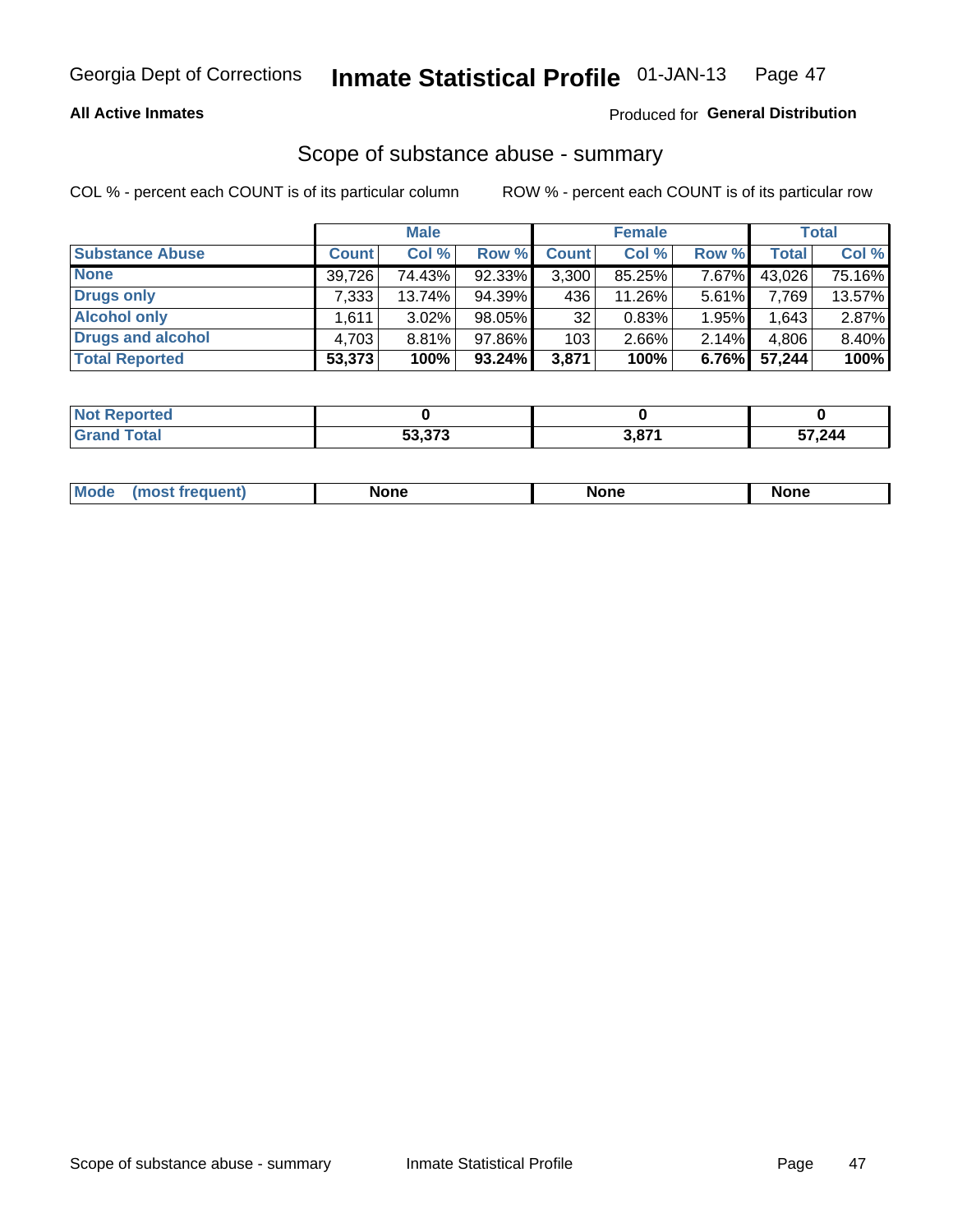# **All Active Inmates**

# **Produced for General Distribution**

# Scope of substance abuse - detail

COL % - percent each COUNT is of its particular column

|                                      |              | <b>Male</b> |         |              | <b>Female</b> |       |        | <b>Total</b> |
|--------------------------------------|--------------|-------------|---------|--------------|---------------|-------|--------|--------------|
| <b>Substance Abuse</b>               | <b>Count</b> | Col %       | Row %   | <b>Count</b> | Col %         | Row % | Total  | Col %        |
| No drug or alcohol problems          | 39,726       | 74.43%      | 92.33%  | 3,300        | 85.25%        | 7.67% | 43,026 | 75.16%       |
| Drug addiction but no alcohol        | 134          | 0.25%       | 90.54%  | 14           | 0.36%         | 9.46% | 148    | 0.26%        |
| <b>Drug addiction and alcohol</b>    | 66           | 0.12%       | 98.51%  |              | 0.03%         | 1.49% | 67     | 0.12%        |
| abuse                                |              |             |         |              |               |       |        |              |
| <b>Drug addiction and alcoholism</b> | 48           | 0.09%       | 100.00% |              |               |       | 48     | 0.08%        |
| No drug problem but alcohol          | 1,342        | 2.51%       | 98.97%  | 14           | 0.36%         | 1.03% | 1,356  | 2.37%        |
| <b>labuse</b>                        |              |             |         |              |               |       |        |              |
| No drug problem but alcoholism       | 269          | 0.50%       | 93.73%  | 18           | 0.46%         | 6.27% | 287    | 0.50%        |
| Drug experiment but no alcohol       | 3,743        | 7.01%       | 97.07%  | 113          | 2.92%         | 2.93% | 3,856  | 6.74%        |
| Drug experiment & alcohol            | 755          | 1.41%       | 98.44%  | 12           | 0.31%         | 1.56% | 767    | 1.34%        |
| abuse                                |              |             |         |              |               |       |        |              |
| Drug experiment & alcoholism         | 243          | 0.46%       | 96.05%  | 10           | 0.26%         | 3.95% | 253    | 0.44%        |
| Drug abuse but no alcohol            | 3,456        | 6.48%       | 91.79%  | 309          | 7.98%         | 8.21% | 3,765  | 6.58%        |
| Drug abuse and alcohol abuse         | 3,029        | 5.68%       | 98.63%  | 42           | 1.08%         | 1.37% | 3,071  | 5.36%        |
| Drug abuse and alcoholism            | 562          | 1.05%       | 93.67%  | 38           | 0.98%         | 6.33% | 600    | 1.05%        |
| <b>Total Reported</b>                | 53,373       | 100%        | 93.24%  | 3,871        | 100%          | 6.76% | 57,244 | 100%         |

| oorted<br>NOT |        |              |        |
|---------------|--------|--------------|--------|
| <b>otal</b>   | 53,373 | 2074<br>J,O. | 57,244 |

| Mode (most frequent) | No drug or alcohol problems No drug or alcohol problems No drug or alcohol |          |
|----------------------|----------------------------------------------------------------------------|----------|
|                      |                                                                            | problems |
|                      |                                                                            |          |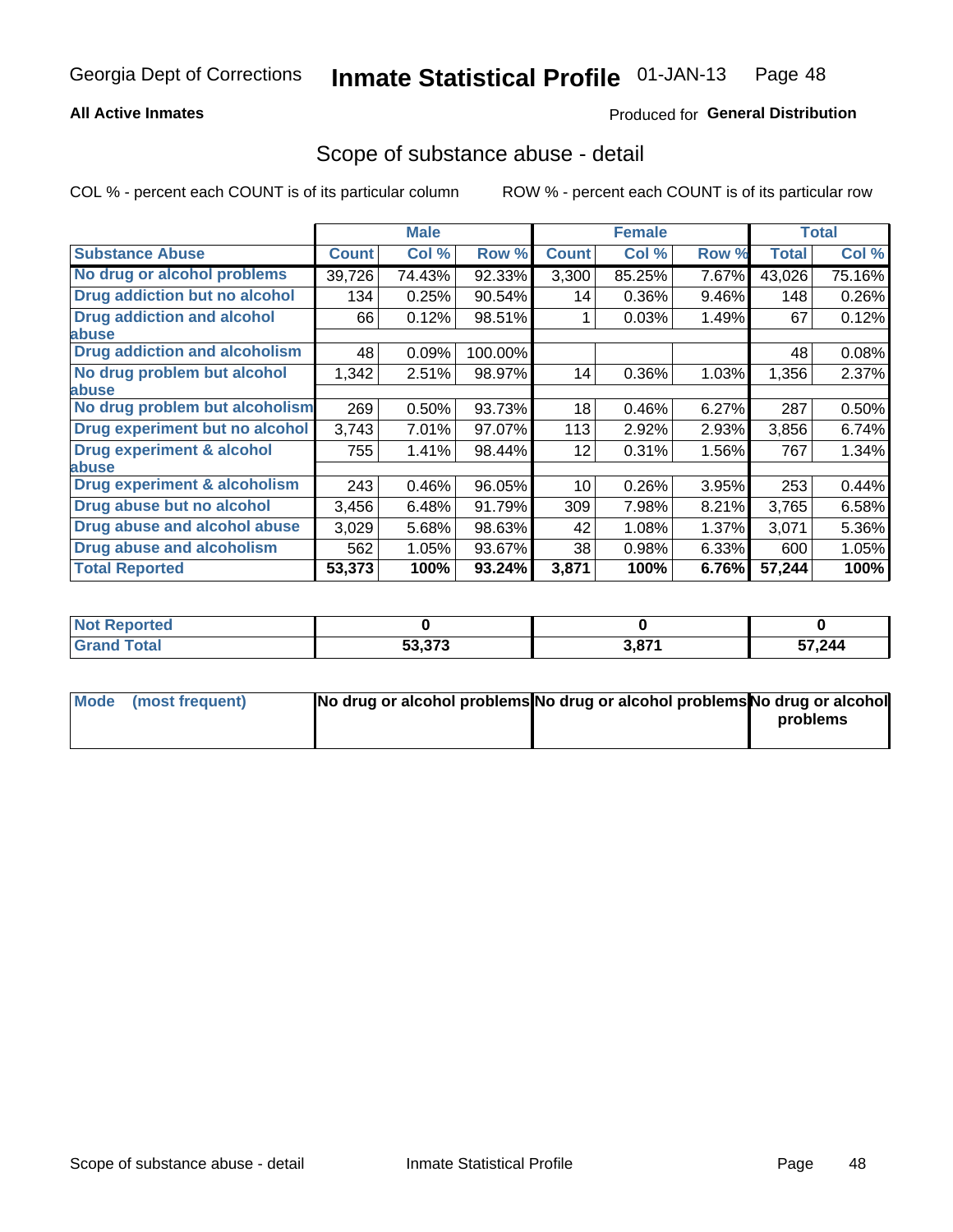### Inmate Statistical Profile 01-JAN-13 Page 49

**All Active Inmates** 

# **Produced for General Distribution**

# Current / last mental health treatment level

COL % - percent each COUNT is of its particular column

|                                    |              | <b>Male</b> |         |              | <b>Female</b> |          |              | <b>Total</b> |
|------------------------------------|--------------|-------------|---------|--------------|---------------|----------|--------------|--------------|
| <b>Mental Health Treatment Lev</b> | <b>Count</b> | Col %       | Row %   | <b>Count</b> | Col %         | Row %    | <b>Total</b> | Col %        |
| 1 No problem at current time       | 7,708        | 50.15%      | 91.08%  | 755          | 31.08%        | 8.92%    | 8,463        | 47.54%       |
| 2 Receiving outpatient             | 5,544        | 36.07%      | 77.43%  | 1,616        | 66.53%        | 22.57%   | 7,160        | 40.22%       |
| <b>Treatment</b>                   |              |             |         |              |               |          |              |              |
| 3 Inpatient, moderate              | 1,741        | 11.33%      | 97.70%  | 41           | 1.69%         | $2.30\%$ | 1,782        | 10.01%       |
| <b>Treatment</b>                   |              |             |         |              |               |          |              |              |
| 4 Inpatient, intensive             | 353          | 2.30%       | 95.41%  | 17           | 0.70%         | 4.59%    | 370          | 2.08%        |
| <b>Treatment</b>                   |              |             |         |              |               |          |              |              |
| <b>5 Undergoing crisis</b>         | 19           | 0.12%       | 100.00% |              |               |          | 19           | 0.11%        |
| <b>stabilization</b>               |              |             |         |              |               |          |              |              |
| <b>6 Hospital for criminally</b>   | 6            | 0.04%       | 100.00% |              |               |          | 6            | 0.03%        |
| <b>Tinsane</b>                     |              |             |         |              |               |          |              |              |
| <b>Total Evaluated</b>             | 15,371       | 100%        | 86.35%  | 2,429        | 100%          | 13.65%   | 17,800       | 100%         |

| <b>Never had MH evaluation</b> | 38,002 | .442          | 39,444 |
|--------------------------------|--------|---------------|--------|
| $\mathsf{Total}$               | 53,373 | 074<br>ו וס.כ | 57,244 |

| Median (middle) | No problem at current time | <b>Receiving outpatient</b><br>treatment | <b>Receiving</b><br>outpatient<br>treatment |
|-----------------|----------------------------|------------------------------------------|---------------------------------------------|
| <b>Mode</b>     | No problem at current time | <b>Receiving outpatient</b>              | No problem at                               |
| (most frequent) |                            | treatment                                | current time                                |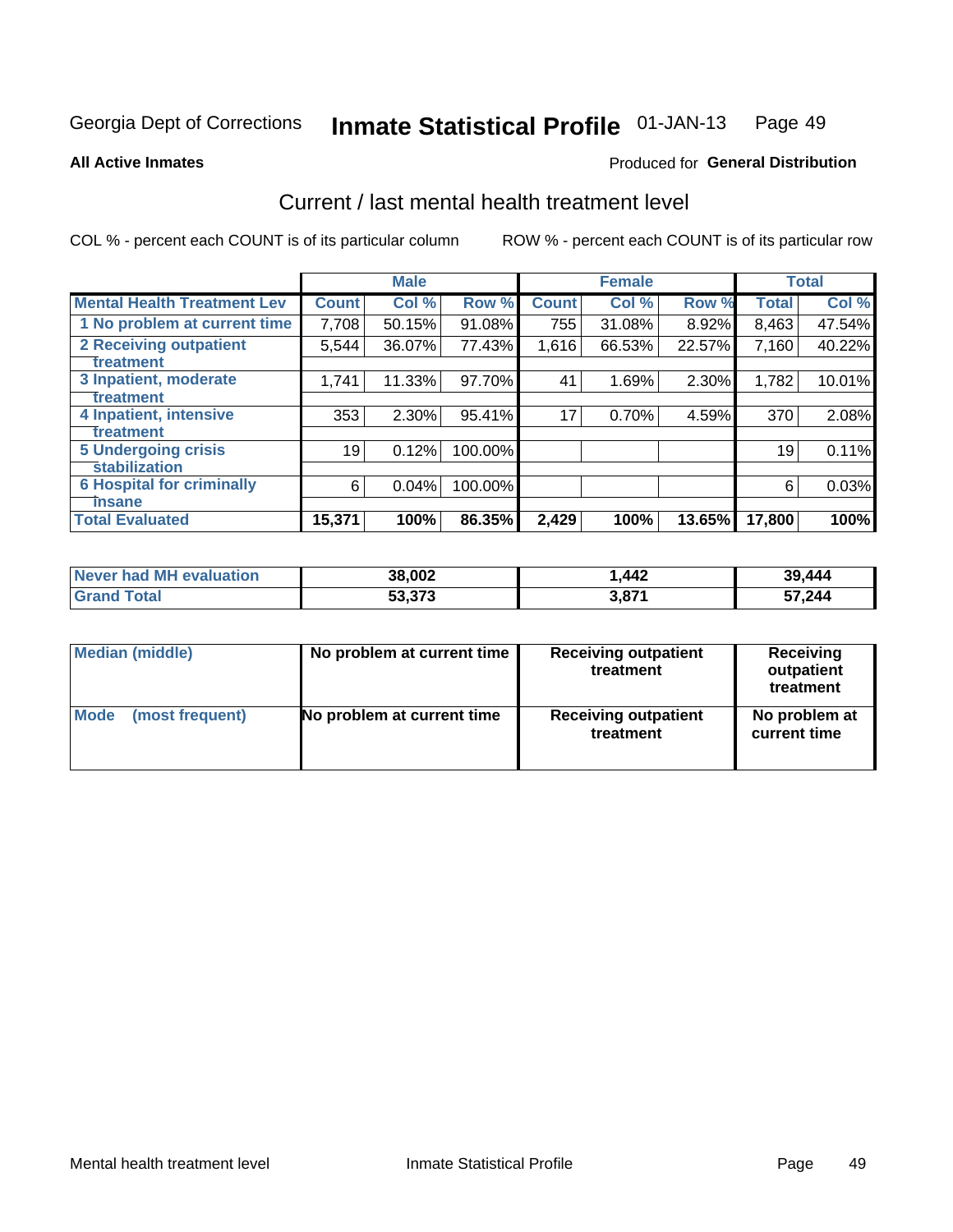# **All Active Inmates**

# Produced for General Distribution

# PULHESDWIT medical scale - 'P' overall condition ('P'hysical)

COL % - percent each COUNT is of its particular column

|                                  |                | <b>Male</b> |         |              | <b>Female</b> |         |              | <b>Total</b> |
|----------------------------------|----------------|-------------|---------|--------------|---------------|---------|--------------|--------------|
| 'P' Overall Condition            | <b>Count</b>   | Col %       | Row %   | <b>Count</b> | Col %         | Row %   | <b>Total</b> | Col %        |
| 1 No medical illness             | 35,467         | 74.29%      | 94.81%  | 1,940        | 59.90%        | 5.19%   | 37,407       | 73.37%       |
| 2 Well-controlled chronic        | 11,070         | 23.19%      | 90.17%  | 1,207        | 37.26%        | 9.83%   | 12,277       | 24.08%       |
| <b>illness</b>                   |                |             |         |              |               |         |              |              |
| 3 Poorly-controlled chronic      | 1,116          | $2.34\%$    | 96.79%  | 37           | 1.14%         | 3.21%   | 1,153        | 2.26%        |
| <b>illness</b>                   |                |             |         |              |               |         |              |              |
| 4 Significant problems requiring | 81             | 0.17%       | 88.04%  | 11           | 0.34%         | 11.96%  | 92           | 0.18%        |
| special housing                  |                |             |         |              |               |         |              |              |
| 5 Terminal illness, < 6 months   | 9 <sub>1</sub> | 0.02%       | 100.00% |              |               |         | 9            | 0.02%        |
| to live                          |                |             |         |              |               |         |              |              |
| 6 Inmate is pregnant             |                |             |         | 44           | 1.36%         | 100.00% | 44           | 0.09%        |
| <b>Total Reported</b>            | 47,743         | 100%        | 93.65%  | 3,239        | 100%          | 6.35%   | 50,982       | 100%         |

| тео | 5,630  | con<br>⊾כס | 6,262  |
|-----|--------|------------|--------|
|     | ra aya | 074        | 57,244 |

| Mode | (most frequent) | 1 No medical illness | 1 No medical illness | 1 No medical<br>illness |
|------|-----------------|----------------------|----------------------|-------------------------|
|------|-----------------|----------------------|----------------------|-------------------------|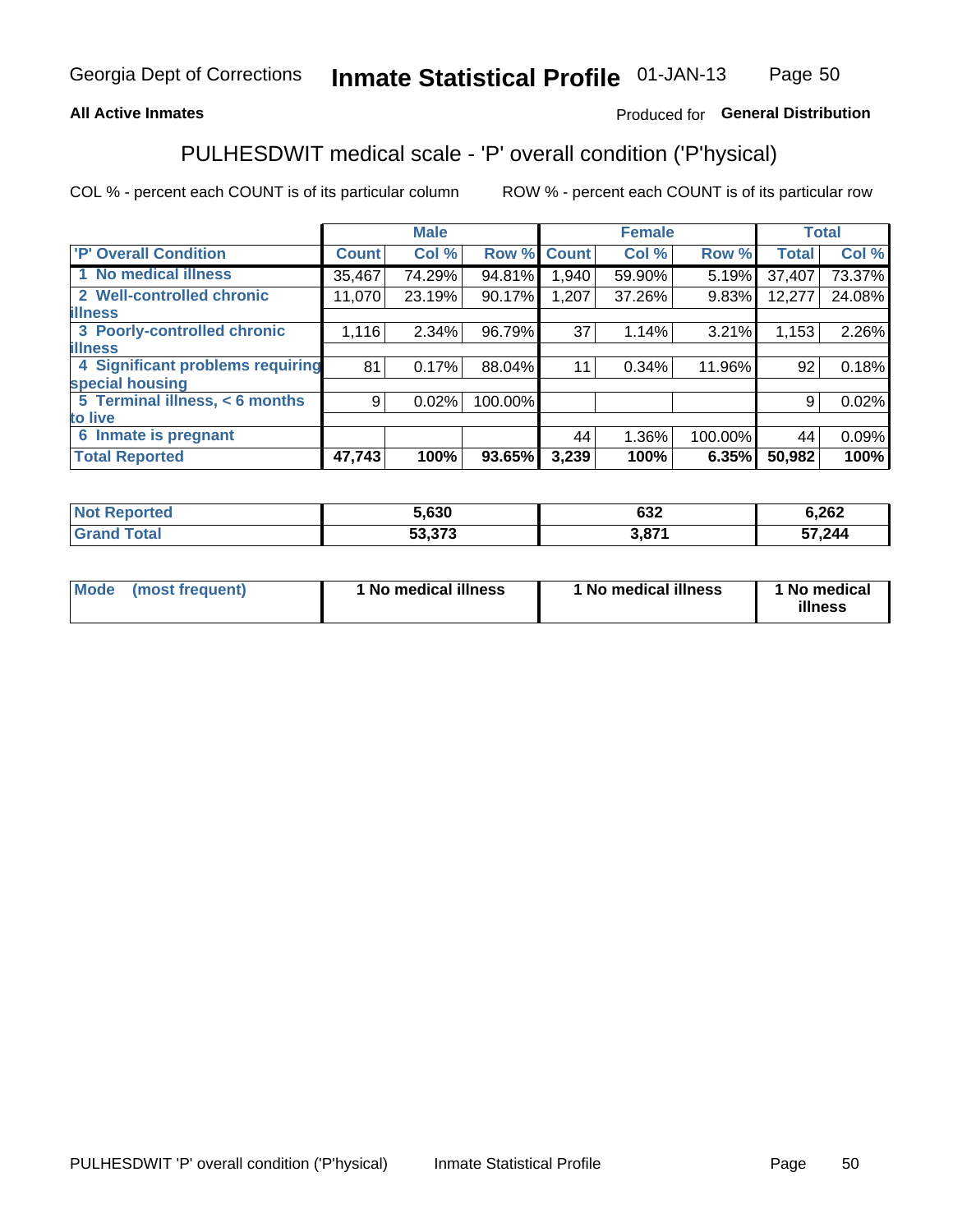### **All Active Inmates**

# Produced for General Distribution

# PULHESDWIT medical scale - 'U' upper body

COL % - percent each COUNT is of its particular column

|                              |              | <b>Male</b> |         |              | <b>Female</b> |       |              | <b>Total</b> |
|------------------------------|--------------|-------------|---------|--------------|---------------|-------|--------------|--------------|
| <b>U' Upper Body</b>         | <b>Count</b> | Col %       | Row %   | <b>Count</b> | Col %         | Row % | <b>Total</b> | Col %        |
| 1 Upper bones, joints,       | 45,509       | 95.49%      | 93.71%  | 3,053        | 94.20%        | 6.29% | 48,562       | 95.41%       |
| muscles all OK               |              |             |         |              |               |       |              |              |
| 2 One or both arms minimally | 1,793        | 3.76%       | 91.34%  | 170          | 5.25%         | 8.66% | 1,963        | 3.86%        |
| limited                      |              |             |         |              |               |       |              |              |
| 3 One or both arms           | 304          | 0.64%       | 95.30%  | 15           | 0.46%         | 4.70% | 319          | 0.63%        |
| <b>moderately limited</b>    |              |             |         |              |               |       |              |              |
| 4 One arm disabled,          | 44           | 0.09%       | 93.62%  | 3            | 0.09%         | 6.38% | 47           | 0.09%        |
| paralyzed, or amputated      |              |             |         |              |               |       |              |              |
| 5 Both arms disabled,        | 6            | 0.01%       | 100.00% |              |               |       | 6            | 0.01%        |
| paralyzed, or amputated      |              |             |         |              |               |       |              |              |
| <b>Total Reported</b>        | 47,656       | 100%        | 93.63%  | 3,241        | 100%          | 6.37% | 50,897       | 100%         |

| Reported<br>' NOT            | ライフ<br>v.                | 630 | 6,347  |
|------------------------------|--------------------------|-----|--------|
| <b>Total</b><br><b>Grand</b> | こへ ヘラヘ<br><u>აა ას ა</u> | 074 | 57,244 |

|  | Mode (most frequent) | 1 Upper bones, joints,<br>muscles all OK | 1 Upper bones, joints,<br>muscles all OK | 1 Upper bones,<br>ljoints, muscles all<br>ΟK |
|--|----------------------|------------------------------------------|------------------------------------------|----------------------------------------------|
|--|----------------------|------------------------------------------|------------------------------------------|----------------------------------------------|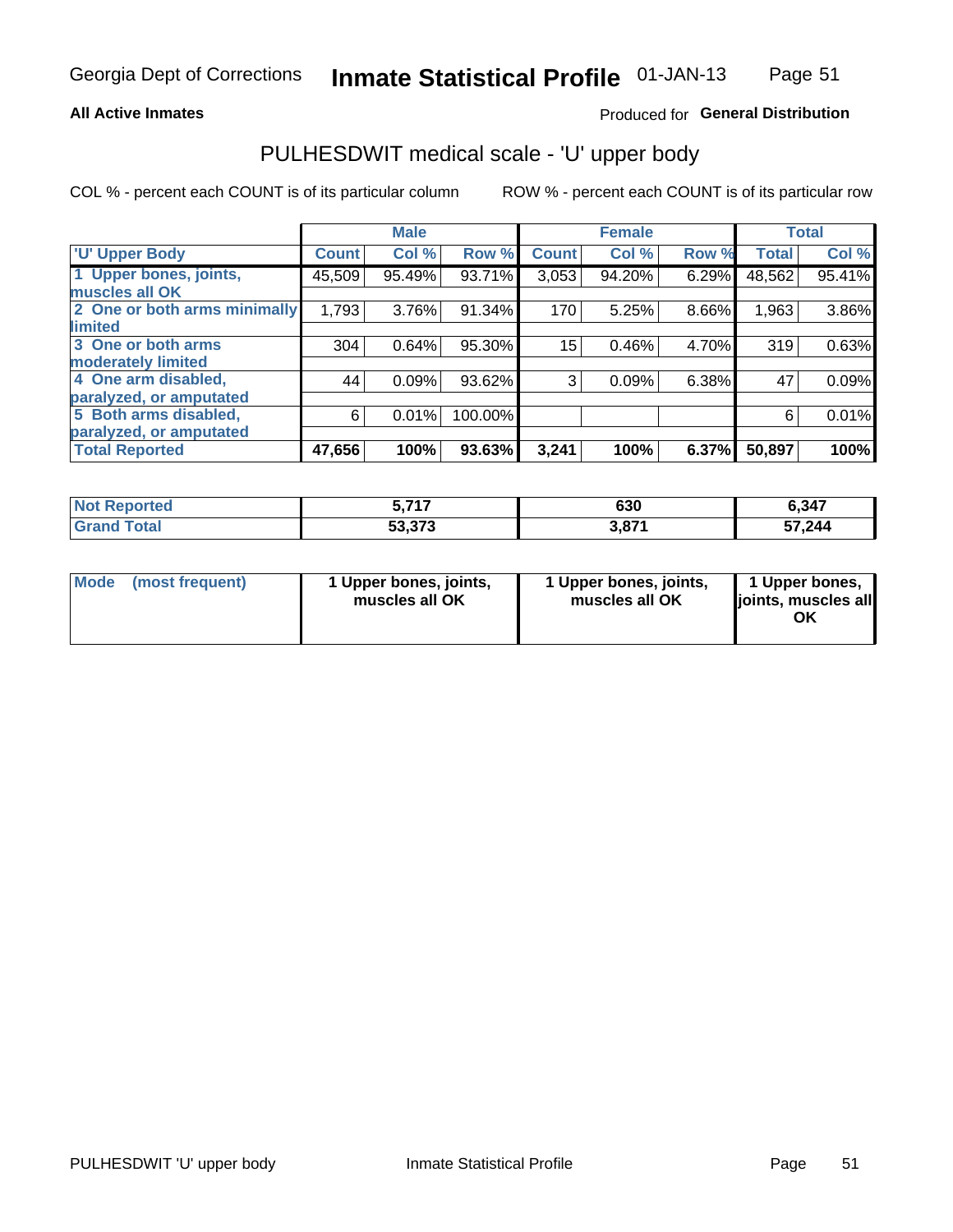### **All Active Inmates**

# Produced for General Distribution

# PULHESDWIT medical scale - 'L' lower body

COL % - percent each COUNT is of its particular column

|                                |              | <b>Male</b> |           |              | <b>Female</b> |       |              | <b>Total</b> |
|--------------------------------|--------------|-------------|-----------|--------------|---------------|-------|--------------|--------------|
| 'L' Lower Body                 | <b>Count</b> | Col %       | Row %     | <b>Count</b> | Col %         | Row % | <b>Total</b> | Col %        |
| 1 Lower bones, joints,         | 42,276       | 88.70%      | 93.98%    | 2,707        | 83.55%        | 6.02% | 44,983       | 88.37%       |
| muscles all OK                 |              |             |           |              |               |       |              |              |
| 2 One or both legs minimally   | 4,575        | 9.60%       | $90.01\%$ | 508          | 15.68%        | 9.99% | 5,083        | 9.99%        |
| limited                        |              |             |           |              |               |       |              |              |
| 3 One or both legs             | 690          | 1.45%       | 97.32%    | 19           | 0.59%         | 2.68% | 709          | 1.39%        |
| moderately limited             |              |             |           |              |               |       |              |              |
| 4 One leg disabled, paralyzed, | 114          | 0.24%       | 95.00%    | 6            | 0.19%         | 5.00% | 120          | 0.24%        |
| or amputated                   |              |             |           |              |               |       |              |              |
| 5 Both legs disabled,          | 7            | 0.01%       | 100.00%   |              |               |       |              | 0.01%        |
| paralyzed, or amputated        |              |             |           |              |               |       |              |              |
| <b>Total Reported</b>          | 47,662       | 100%        | 93.63%    | 3,240        | 100%          | 6.37% | 50,902       | 100%         |

| <b>Not Reported</b>          | <b>744</b><br>. | CO <sub>4</sub><br>OJ. | 6,342  |
|------------------------------|-----------------|------------------------|--------|
| <b>Total</b><br><b>Grand</b> | 53,373          | 074<br>ו וס,כ          | 57,244 |

|  | Mode (most frequent) | 1 Lower bones, joints,<br>muscles all OK | 1 Lower bones, joints,<br>muscles all OK | 1 Lower bones,<br>joints, muscles all<br>ΟK |
|--|----------------------|------------------------------------------|------------------------------------------|---------------------------------------------|
|--|----------------------|------------------------------------------|------------------------------------------|---------------------------------------------|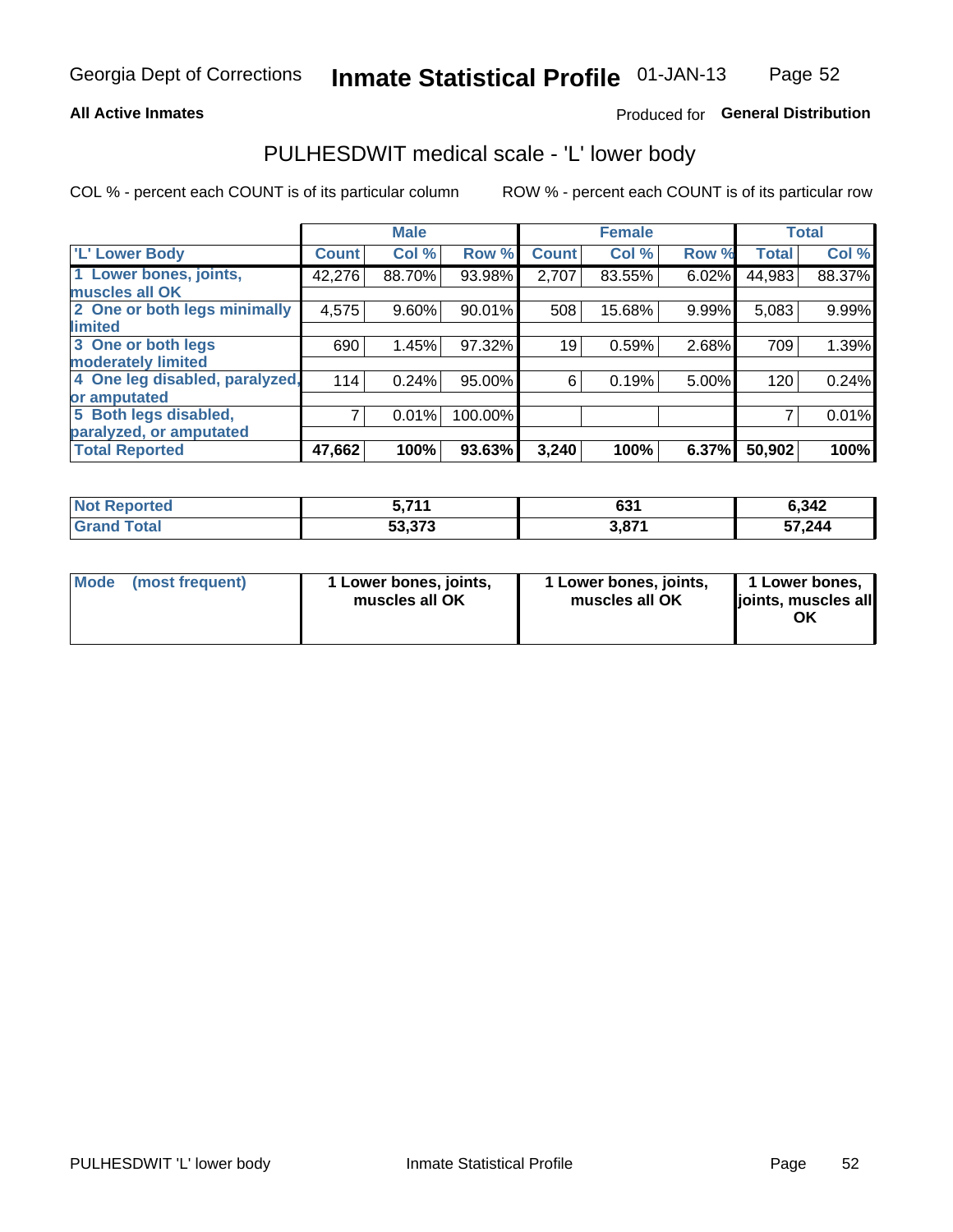### **All Active Inmates**

# Produced for General Distribution

# PULHESDWIT medical scale - 'H' hearing

COL % - percent each COUNT is of its particular column

|                                |               | <b>Male</b> |         |             | <b>Female</b> |       | <b>Total</b> |        |
|--------------------------------|---------------|-------------|---------|-------------|---------------|-------|--------------|--------|
| <b>H'</b> Hearing              | <b>Count!</b> | Col %       |         | Row % Count | Col %         | Row % | <b>Total</b> | Col %  |
| 1 Normal hearing both ears     | 47,045        | 98.74%      | 93.63%  | 3,200       | 98.80%        | 6.37% | 50,245       | 98.74% |
| 2 Some loss in one ear with    | 471           | 0.99%       | 93.08%  | 35          | 1.08%         | 6.92% | 506          | 0.99%  |
| other OK, or mild loss in both |               |             |         |             |               |       |              |        |
| 3 Total loss in one ear with   | 94            | 0.20%       | 95.92%  | 4           | 0.12%         | 4.08% | 98           | 0.19%  |
| mild loss in other             |               |             |         |             |               |       |              |        |
| 4 Severe loss in both ears     | 23            | 0.05%       | 100.00% |             |               |       | 23           | 0.05%  |
| 5 Total loss in both ears,     | 14            | 0.03%       | 100.00% |             |               |       | 14           | 0.03%  |
| requiring special housing      |               |             |         |             |               |       |              |        |
| <b>Total Reported</b>          | 47,647        | 100%        | 93.63%  | 3,239       | 100%          | 6.37% | 50,886       | 100%   |

| <b>Not Renc</b><br>≅norted and | 5,726                   | $\sim$<br>אטט | 6,358  |
|--------------------------------|-------------------------|---------------|--------|
| <b>Total</b>                   | E20272<br><u>53.373</u> | 2074          | 57,244 |

| Mode (most frequent) | 1 Normal hearing both ears 1 Normal hearing both ears 1 Normal hearing | both ears |
|----------------------|------------------------------------------------------------------------|-----------|
|                      |                                                                        |           |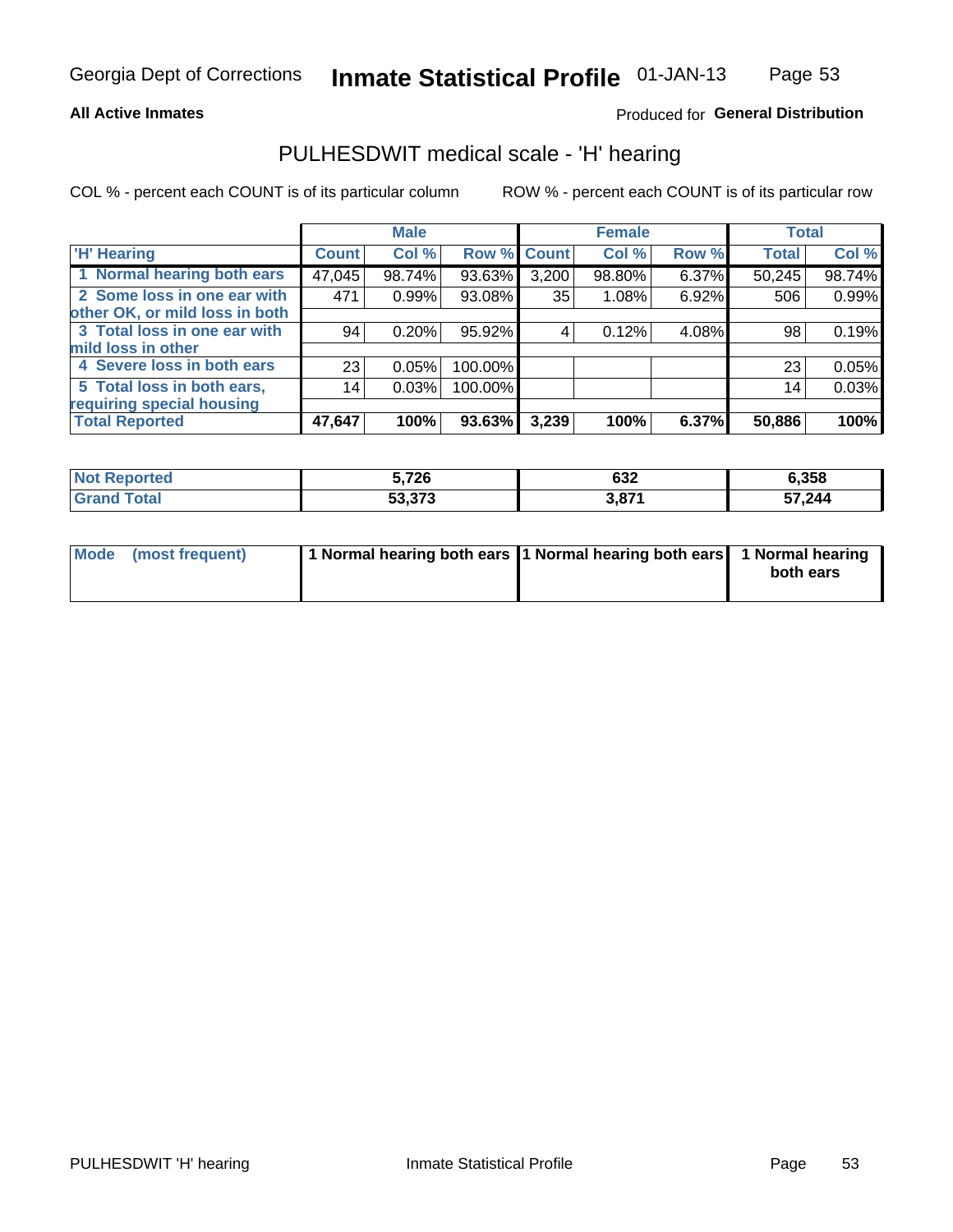### **All Active Inmates**

# Produced for General Distribution

# PULHESDWIT medical scale - 'E' vision

COL % - percent each COUNT is of its particular column

|                                 |              | <b>Male</b> |        |              | <b>Female</b> |        |              | <b>Total</b> |
|---------------------------------|--------------|-------------|--------|--------------|---------------|--------|--------------|--------------|
| <b>E' Vision</b>                | <b>Count</b> | Col %       | Row %  | <b>Count</b> | Col %         | Row %  | <b>Total</b> | Col %        |
| 1 Correctable to 20/40 in both  | 37,369       | 79.93%      | 95.83% | .627         | 50.45%        | 4.17%  | 38,996       | 78.03%       |
| eyes                            |              |             |        |              |               |        |              |              |
| 2 Correctable to 20/70 in one   | 8,416        | 18.00%      | 84.85% | 1,503        | 46.60%        | 15.15% | 9,919        | 19.85%       |
| eye, may be blind in other      |              |             |        |              |               |        |              |              |
| 3 Correctable to 20/200 in one  | 835          | 1.79%       | 90.96% | 83           | 2.57%         | 9.04%  | 918          | 1.84%        |
| eye, may be blind in other      |              |             |        |              |               |        |              |              |
| 4 One eye not correctable to    | 124          | 0.27%       | 92.54% | 10           | 0.31%         | 7.46%  | 134          | 0.27%        |
| 20/200, other may be blind      |              |             |        |              |               |        |              |              |
| 5 Blind in both eyes, requiring | 9            | 0.02%       | 81.82% | 2            | 0.06%         | 18.18% | 11           | 0.02%        |
| special housing                 |              |             |        |              |               |        |              |              |
| <b>Total Reported</b>           | 46,753       | 100%        | 93.55% | 3,225        | 100%          | 6.45%  | 49,978       | 100.0%       |

| <b>Not Reported</b> | ჽ,620  | 646                  | 7,266  |
|---------------------|--------|----------------------|--------|
| Гоtа                | 53,373 | 2074<br>J.O <i>I</i> | 57,244 |

| Mode (most frequent) | 1 Correctable to 20/40 in both<br>eves | 1 Correctable to 20/40 in   1 Correctable to  <br>both eves | 20/40 in both eyes |
|----------------------|----------------------------------------|-------------------------------------------------------------|--------------------|
|                      |                                        |                                                             |                    |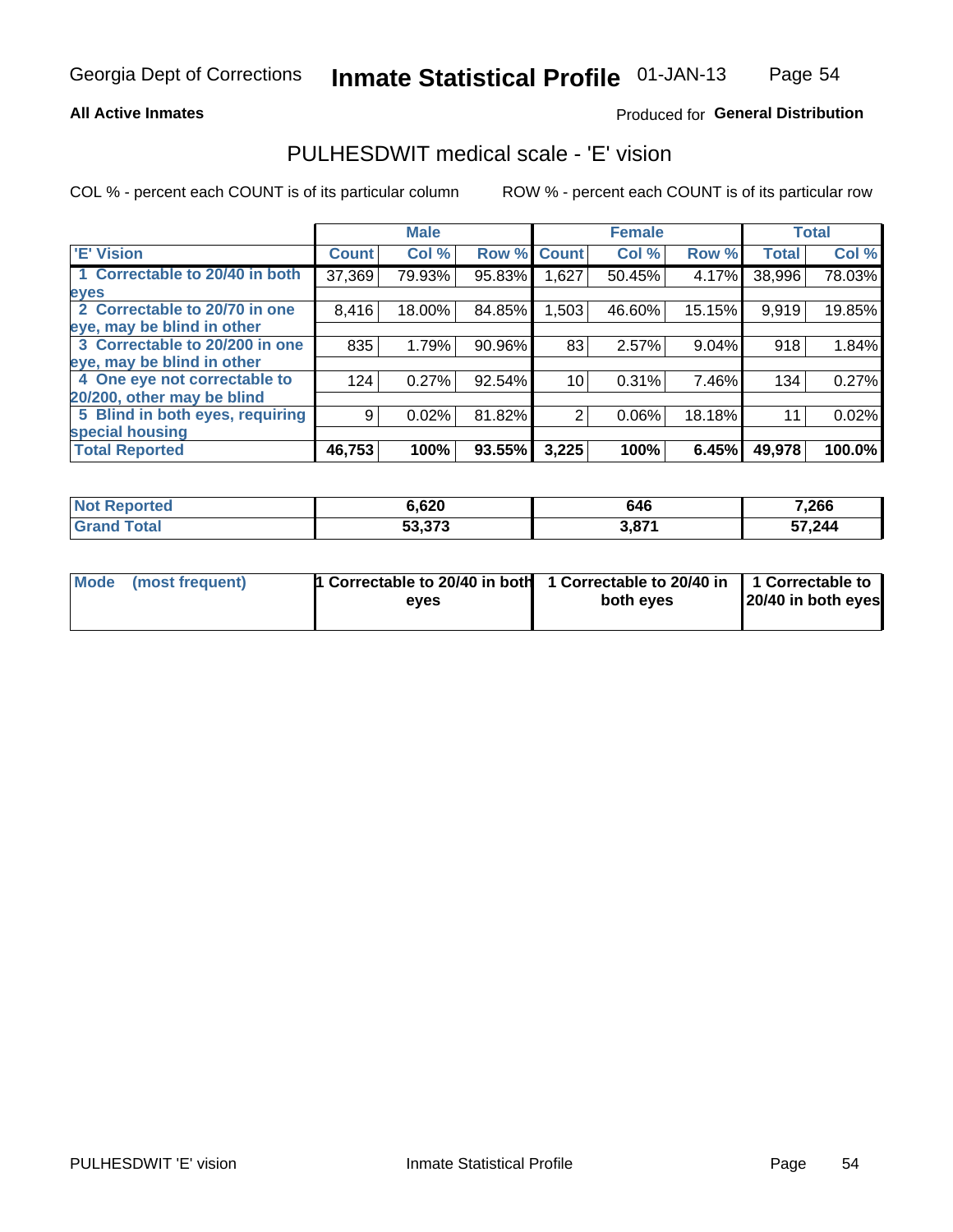## **All Active Inmates**

# Produced for General Distribution

# PULHESDWIT medical scale - 'S' pSychiatric

COL % - percent each COUNT is of its particular column

|                                        |              | <b>Male</b> |         |              | <b>Female</b> |          |              | <b>Total</b> |
|----------------------------------------|--------------|-------------|---------|--------------|---------------|----------|--------------|--------------|
| 'S' pSychiatric                        | <b>Count</b> | Col %       | Row %   | <b>Count</b> | Col %         | Row %    | <b>Total</b> | Col %        |
| 1 No impairment or disorders           | 40,397       | 86.31%      | 95.85%  | 1,748        | 55.23%        | 4.15%    | 42,145       | 84.34%       |
| 2 Stable, or in remission, or          | 4,972        | 10.62%      | 78.05%  | .398         | 44.17%        | 21.95%   | 6,370        | 12.75%       |
| mild impairment or retardation         |              |             |         |              |               |          |              |              |
| 3 Requires moderate inpatient          | 1,213        | 2.59%       | 98.86%  | 14           | 0.44%         | 1.14%    | 1,227        | 2.46%        |
| treatment                              |              |             |         |              |               |          |              |              |
| 4 Requires intensive inpatient         | 205          | 0.44%       | 97.62%  | 5            | 0.16%         | 2.38%    | 210          | 0.42%        |
| treatment                              |              |             |         |              |               |          |              |              |
| <b>5 Requires Crisis Stabilization</b> | 19           | 0.04%       | 100.00% |              |               |          | 19           | 0.04%        |
| Unit (CSU) inpatient care              |              |             |         |              |               |          |              |              |
| <b>Total Reported</b>                  | 46,806       | 100%        | 93.67%  | 3,165        | 100%          | $6.33\%$ | 49,971       | 100.0%       |

| <b>Not Reported</b> | 6,567  | 706   | 7.072<br>נוג, |
|---------------------|--------|-------|---------------|
| Gran<br>™otal       | 53,373 | 3,871 | 57,244        |

| Mode<br>1 No impairment or disorders<br>(most frequent) | 1 No impairment or<br>disorders | 1 No impairment or<br>disorders |
|---------------------------------------------------------|---------------------------------|---------------------------------|
|---------------------------------------------------------|---------------------------------|---------------------------------|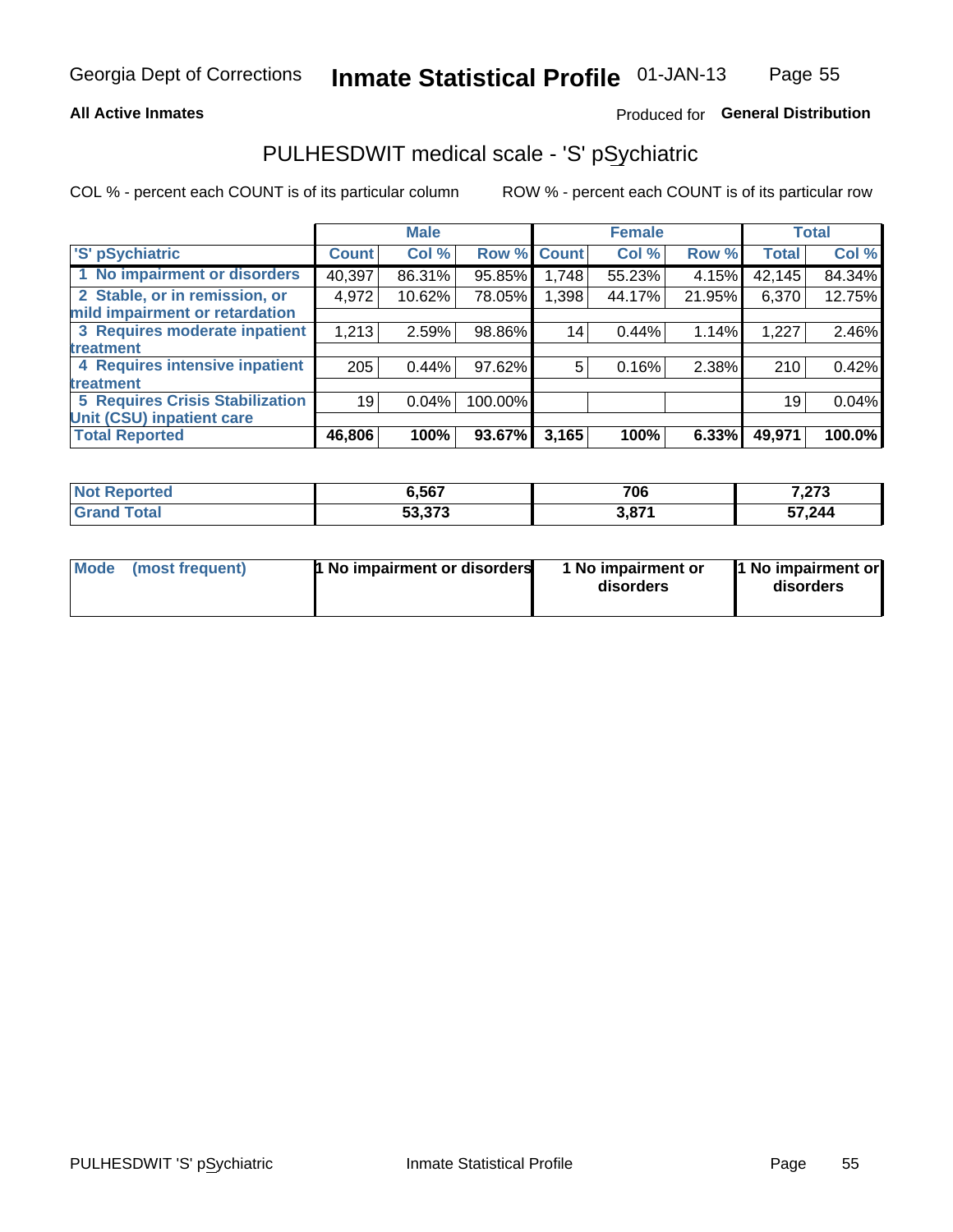### **All Active Inmates**

# Produced for General Distribution

# PULHESDWIT medical scale - 'D' dental

COL % - percent each COUNT is of its particular column

|                                 |                 | <b>Male</b> |         |              | <b>Female</b> |       |              | <b>Total</b> |
|---------------------------------|-----------------|-------------|---------|--------------|---------------|-------|--------------|--------------|
| 'D' Dental                      | <b>Count</b>    | Col %       | Row %   | <b>Count</b> | Col %         | Row % | <b>Total</b> | Col %        |
| 1 Minimal routine dental health | 24,287          | 54.03%      | 92.48%  | l,974        | 62.09%        | 7.52% | 26,261       | 54.57%       |
| <b>needs</b>                    |                 |             |         |              |               |       |              |              |
| 2 Moderate cavities and/or gum  | 15,602          | 34.71%      | 94.01%  | 994          | 31.27%        | 5.99% | 16,596       | 34.48%       |
| disease                         |                 |             |         |              |               |       |              |              |
| 3 Extensive gum disease         | 5,041           | 11.22%      | 96.00%  | 210          | 6.61%         | 4.00% | 5,251        | 10.91%       |
| and/or widespread decay         |                 |             |         |              |               |       |              |              |
| 4 Urgent need for dental        | 16 <sub>1</sub> | 0.04%       | 94.12%  |              | 0.03%         | 5.88% | 17           | 0.04%        |
| <b>Services</b>                 |                 |             |         |              |               |       |              |              |
| 5 Life-threatening disease or   |                 | 0.01%       | 100.00% |              |               |       | 2            | 0.01%        |
| extreme pain or infection       |                 |             |         |              |               |       |              |              |
| <b>Total Reported</b>           | 44,948          | 100%        | 93.39%  | 3,179        | 100%          | 6.61% | 48,127       | 100.0%       |

| <b>Not Reported</b> | 8,425  | 692   | <b>A</b> 47 |
|---------------------|--------|-------|-------------|
| <b>Grand Total</b>  | 53,373 | 3,871 | 57,244      |

| 1 Minimal routine dental<br>Mode<br>(most frequent)<br>health needs | 1 Minimal routine dental 1 Minimal routine<br>health needs | dental health<br>needs |
|---------------------------------------------------------------------|------------------------------------------------------------|------------------------|
|---------------------------------------------------------------------|------------------------------------------------------------|------------------------|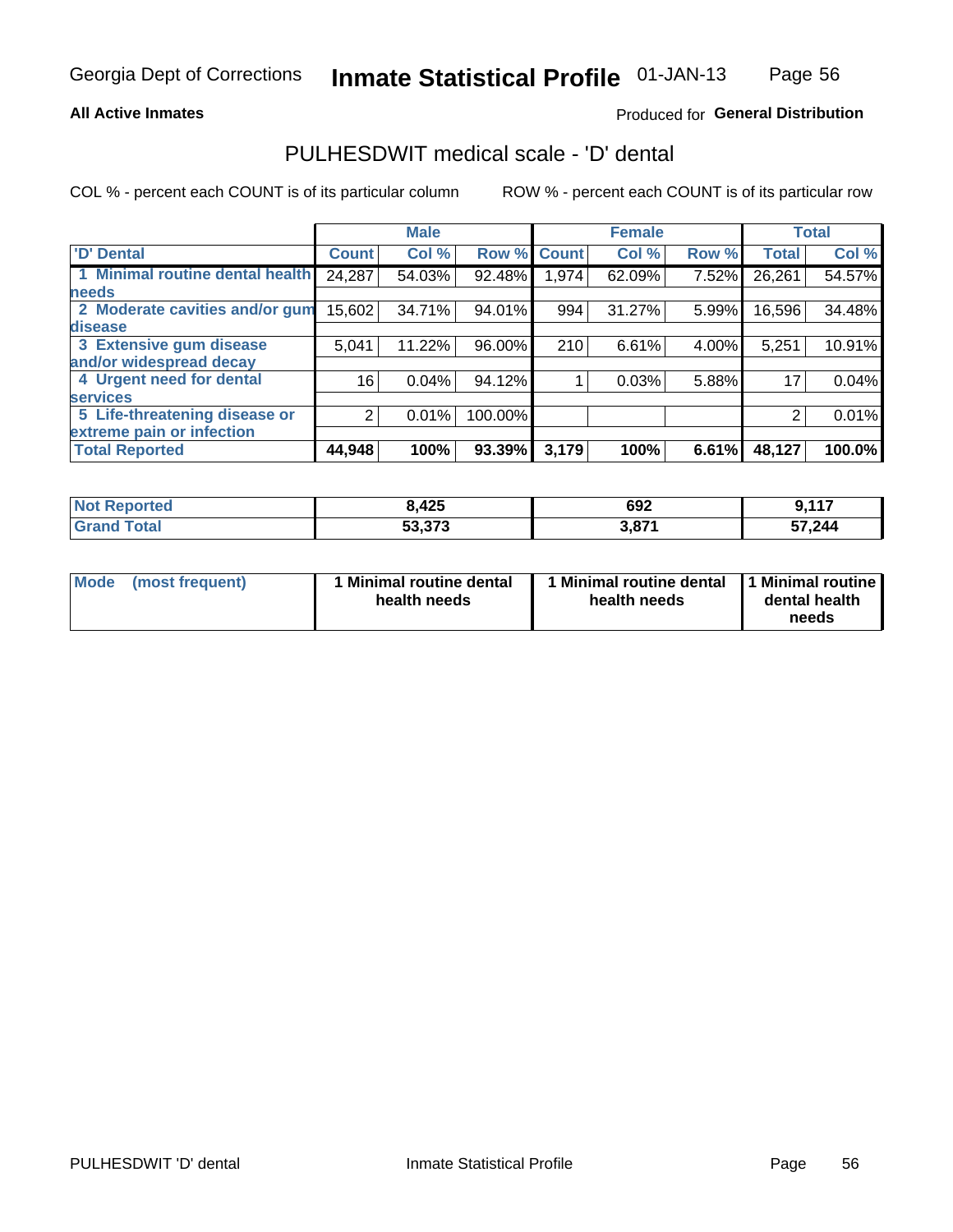## **All Active Inmates**

# Produced for General Distribution

# PULHESDWIT medical scale - 'W' work ability

COL % - percent each COUNT is of its particular column

|                                 |              | <b>Male</b> |             |       | <b>Female</b> |          |              | <b>Total</b> |
|---------------------------------|--------------|-------------|-------------|-------|---------------|----------|--------------|--------------|
| 'W' work ability                | <b>Count</b> | Col %       | Row % Count |       | Col %         | Row %    | <b>Total</b> | Col %        |
| 1 Unrestricted work or activity | 39,707       | 83.32%      | 93.65%      | 2,694 | 83.20%        | 6.35%    | 42,401       | 83.31%       |
| 2 Minor restrictions on type of | 6,243        | 13.10%      | 93.94%      | 403   | 12.45%        | 6.06%    | 6,646        | 13.06%       |
| <b>work</b>                     |              |             |             |       |               |          |              |              |
| 3 Moderate restrictions on type | 1,131        | 2.37%       | 94.49%      | 66    | 2.04%         | 5.51%    | 1,197        | 2.35%        |
| lof work                        |              |             |             |       |               |          |              |              |
| 4 Major restrictions on type of | 405          | 0.85%       | 90.20%      | 44    | 1.36%         | $9.80\%$ | 449          | 0.88%        |
| <b>work</b>                     |              |             |             |       |               |          |              |              |
| 5 Cannot work under any         | 172          | $0.36\%$    | 84.73%      | 31    | 0.96%         | 15.27%   | 203          | 0.40%        |
| <b>circumstances</b>            |              |             |             |       |               |          |              |              |
| <b>Total Reported</b>           | 47,658       | 100%        | 93.64%      | 3,238 | 100%          | 6.36%    | 50,896       | 100%         |

| NotR            | <b>745</b>    | ົາ   | 6,348  |
|-----------------|---------------|------|--------|
| <b>innorted</b> | . J           | ხაა  |        |
| Гоtal           | 52 272        | 2074 | 57,244 |
| r e             | <u>ეაკი ა</u> | J.O  |        |

| Mode            | 1 Unrestricted work or | 1 Unrestricted work or | 1 Unrestricted   |
|-----------------|------------------------|------------------------|------------------|
| (most frequent) | activity               | activity               | work or activity |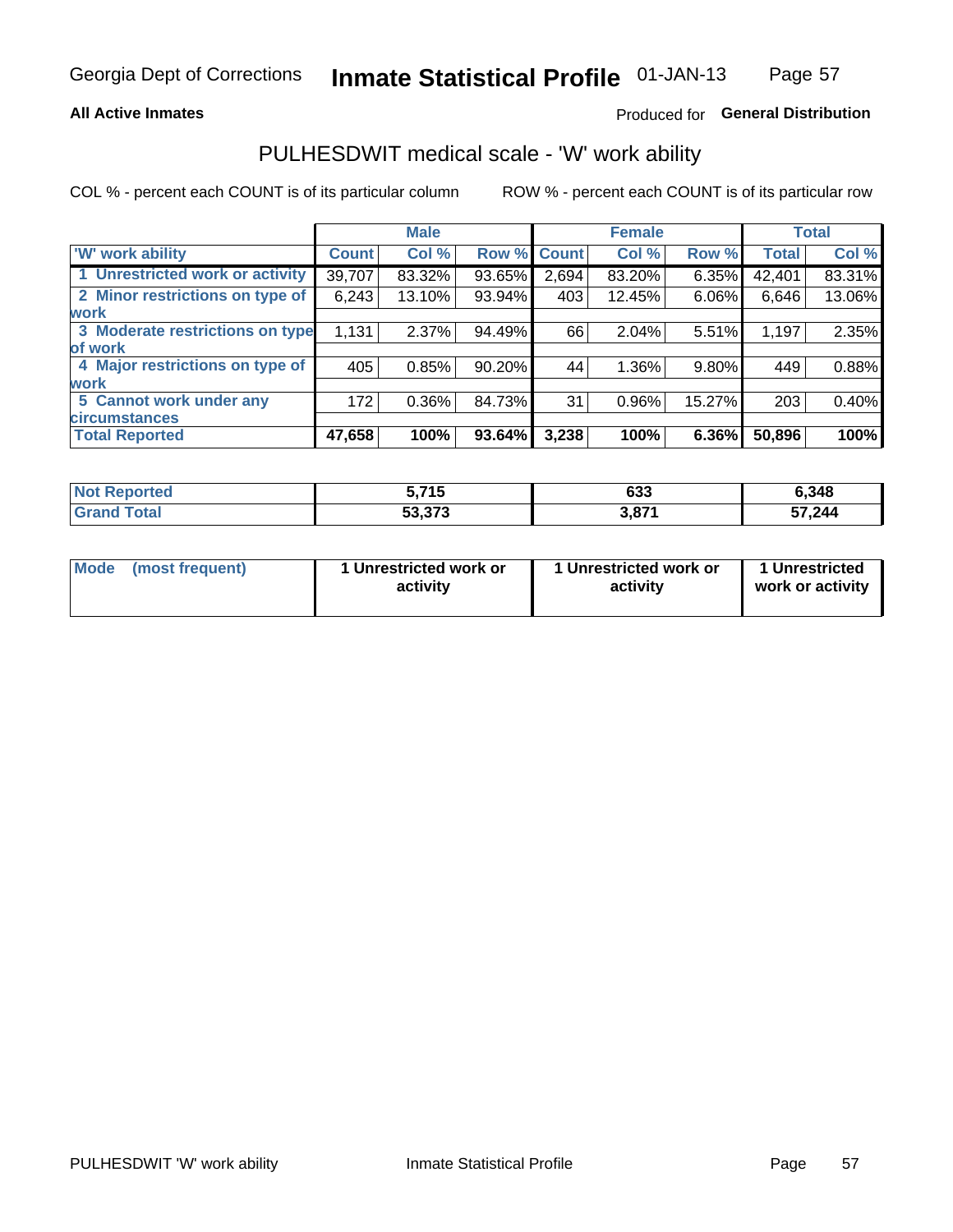### **All Active Inmates**

# Produced for General Distribution

# PULHESDWIT medical scale - 'I' impairment

COL % - percent each COUNT is of its particular column

|                                                              |              | <b>Male</b> |             |       | <b>Female</b> |       |              | <b>Total</b> |
|--------------------------------------------------------------|--------------|-------------|-------------|-------|---------------|-------|--------------|--------------|
| <b>T' Impairment</b>                                         | <b>Count</b> | Col %       | Row % Count |       | Col %         | Row % | <b>Total</b> | Col %        |
| 1 No impairments or<br>disabilities                          | 47,322       | 99.33%      | 93.65%      | 3,209 | 99.14%        | 6.35% | 50,531       | 99.32%       |
| 2 Wheelchair-bound but<br>otherwise OK                       | 224          | 0.47%       | 91.06%      | 22    | 0.68%         | 8.94% | 246          | 0.48%        |
| <b>3 Needs low-level Assisted</b><br>Living (level I)        | 35           | 0.07%       | 94.59%      | 2     | 0.06%         | 5.41% | 37           | 0.07%        |
| 4 Needs moderate Assisted<br>Living (level II)               | 11           | 0.02%       | 91.67%      |       | 0.03%         | 8.33% | 12           | 0.02%        |
| <b>5 Needs maximal Assisted</b><br><b>Living (level III)</b> | 49           | 0.10%       | 94.23%      | 3     | 0.09%         | 5.77% | 52           | 0.10%        |
| <b>Total Reported</b>                                        | 47,641       | 100%        | 93.64%      | 3,237 | 100%          | 6.36% | 50,878       | 100%         |

| ported | המד ה<br>ว, <i>เ ง</i> ∠   | 634 | 6,366  |
|--------|----------------------------|-----|--------|
| ™ota⊾  | $F^{\prime}$ 272<br>33.373 | 074 | 57,244 |

| Mode | (most frequent) | 1 No impairments or<br>disabilities | 1 No impairments or<br>disabilities | 1 No impairments<br>or disabilities |
|------|-----------------|-------------------------------------|-------------------------------------|-------------------------------------|
|------|-----------------|-------------------------------------|-------------------------------------|-------------------------------------|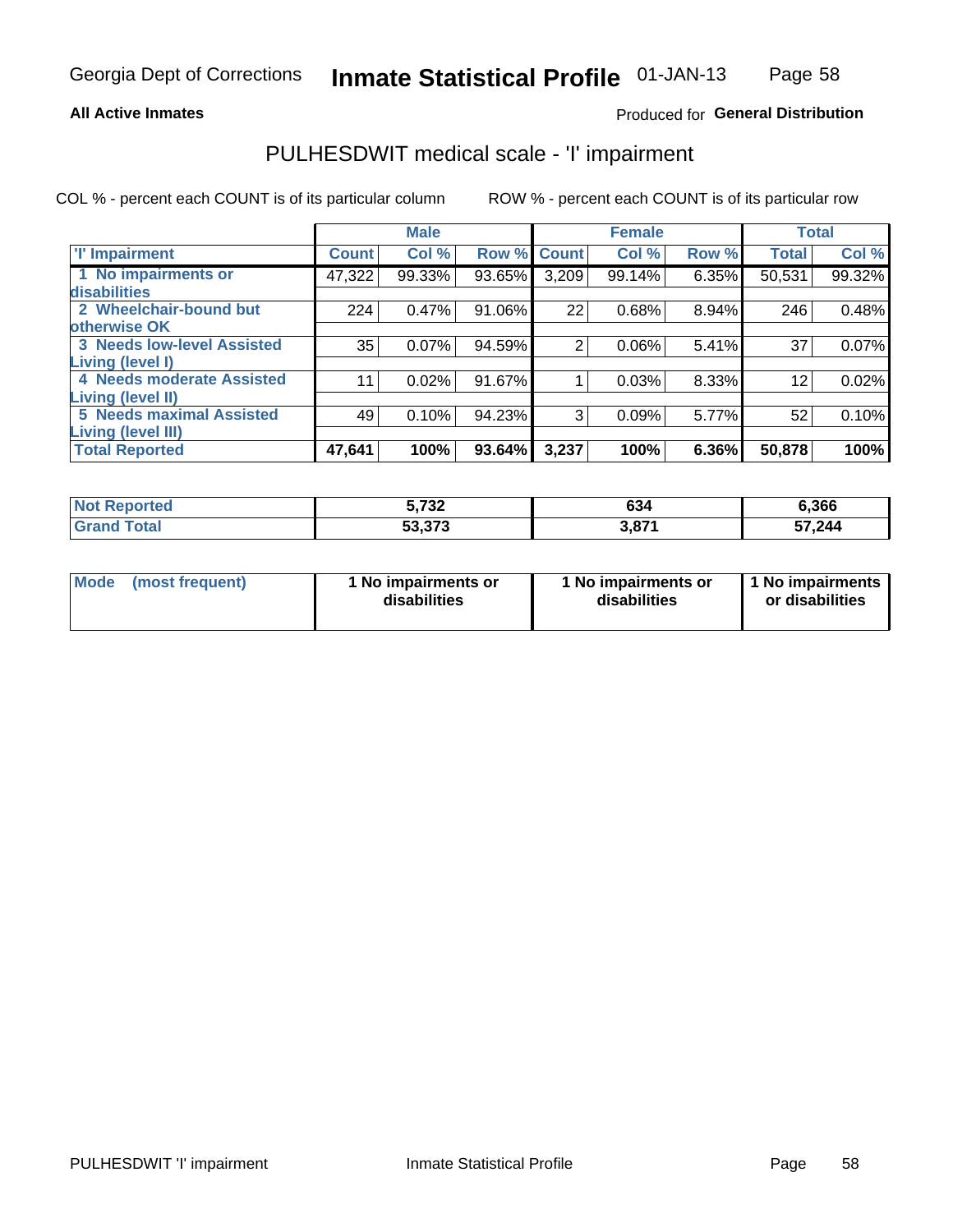## **All Active Inmates**

# Produced fo General Distribution

# PULHESDWIT medical scale - 'T' transportability

COL % - percent each COUNT is of its particular column

|                              |                    | <b>Male</b> |         |              | <b>Female</b> |        |              | <b>Total</b> |
|------------------------------|--------------------|-------------|---------|--------------|---------------|--------|--------------|--------------|
| <b>T' Transportability</b>   | Count <sup>!</sup> | Col %       | Row %   | <b>Count</b> | Col %         | Row %  | <b>Total</b> | Col %        |
| 1 Can be transported in any  | 47,408             | 99.48%      | 93.66%  | 3,209        | 99.60%        | 6.34%  | 50,617       | 99.48%       |
| ordinary approved vehicle    |                    |             |         |              |               |        |              |              |
| 2 Wheelchair-bound, not      | 58                 | 0.12%       | 89.23%  | 7            | 0.22%         | 10.77% | 65           | 0.13%        |
| needing special vehicle      |                    |             |         |              |               |        |              |              |
| 3 Wheelchair-bound, requires | 17                 | 0.04%       | 100.00% |              |               |        | 17           | 0.03%        |
| special vehicle              |                    |             |         |              |               |        |              |              |
| 4 Needs specially-equipped   | 5                  | 0.01%       | 100.00% |              |               |        | 5            | 0.01%        |
| medical vehicle              |                    |             |         |              |               |        |              |              |
| <b>5 Requires ambulance</b>  | 170                | 0.36%       | 96.59%  | 6            | 0.19%         | 3.41%  | 176          | 0.35%        |
| transport                    |                    |             |         |              |               |        |              |              |
| <b>Total Reported</b>        | 47,658             | 100%        | 93.67%  | 3,222        | 100%          | 6.33%  | 50,880       | 100%         |

| orted        | ミ フィド<br><br>.   | 649 | 6,364  |
|--------------|------------------|-----|--------|
| <b>Total</b> | よつ つつつ<br>33.373 | 074 | 57,244 |

|  | Mode (most frequent) | 1 Can be transported in any 1 Can be transported in any<br>ordinary approved vehicle   ordinary approved vehicle   transported in any |  | 1 Can be<br>  ordinary approved  <br>vehicle |
|--|----------------------|---------------------------------------------------------------------------------------------------------------------------------------|--|----------------------------------------------|
|--|----------------------|---------------------------------------------------------------------------------------------------------------------------------------|--|----------------------------------------------|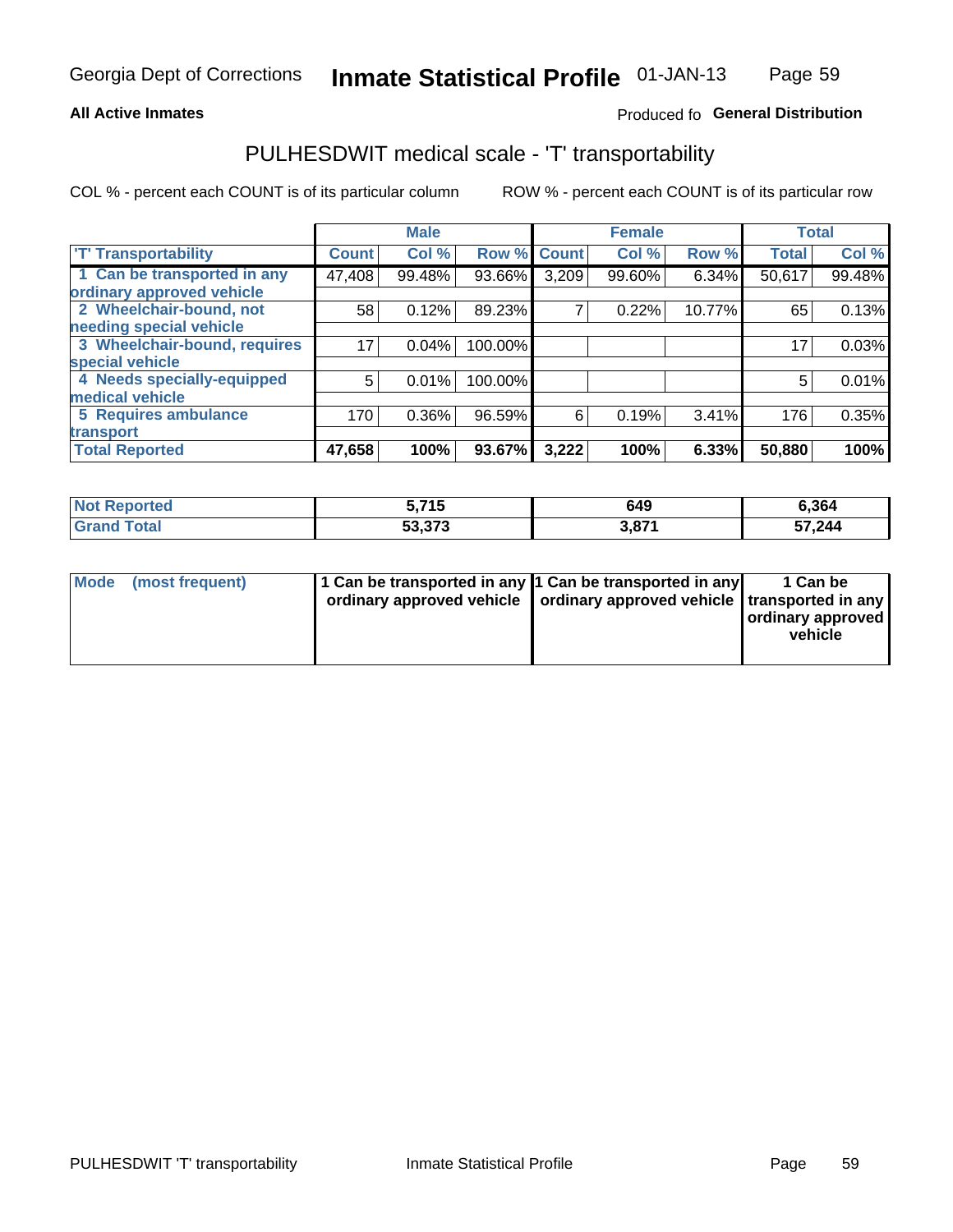## **All Active Inmates**

# Produced for General Distribution

# Criminality in family, self-reported

COL % - percent each COUNT is of its particular column

|                              |              | <b>Male</b> |           |              | <b>Female</b> |          |              | Total   |
|------------------------------|--------------|-------------|-----------|--------------|---------------|----------|--------------|---------|
| <b>Criminality In Family</b> | <b>Count</b> | Col%        | Row %     | <b>Count</b> | Col %         | Row %    | <b>Total</b> | Col %   |
| Yes, criminality in family   | 5.076        | 23.26%      | $93.22\%$ | 369          | 39.59%        | $6.78\%$ | 5.445        | 23.93%  |
| No criminality in family     | 16.744       | 76.74%      | 96.75%    | 563          | 60.41%        | $3.25\%$ | 17,307       | 76.07%  |
| <b>Total Reported</b>        | 21,820       | 100%        | 95.90%    | 932          | 100%          |          | 4.10% 22,752 | $100\%$ |

| <b>Not</b><br>Reported | 31,553 | 2,939                | 34,492 |
|------------------------|--------|----------------------|--------|
| ⊺ota                   | 53,373 | 074<br>э, о <i>г</i> | 57,244 |

|  | Mode (most frequent) | No criminality in family | No criminality in family | No criminality in<br>family |
|--|----------------------|--------------------------|--------------------------|-----------------------------|
|--|----------------------|--------------------------|--------------------------|-----------------------------|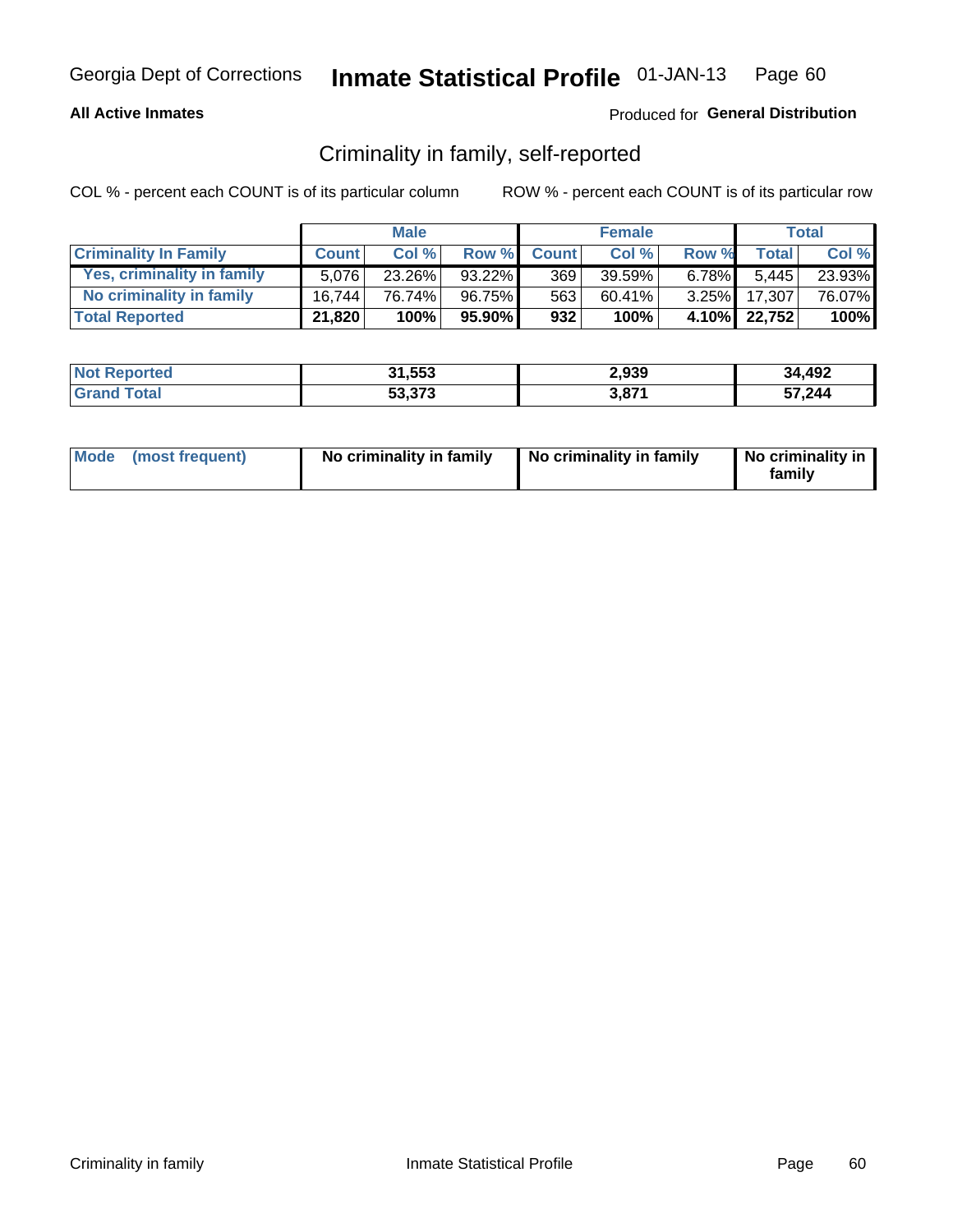# **All Active Inmates**

# Produced for General Distribution

# Alcoholism in family, self-reported

COL % - percent each COUNT is of its particular column

|                             |              | <b>Male</b> |              |              | <b>Female</b> |          |              | Total   |
|-----------------------------|--------------|-------------|--------------|--------------|---------------|----------|--------------|---------|
| <b>Alcoholism In Family</b> | <b>Count</b> | Col%        | <b>Row %</b> | <b>Count</b> | Col %         | Row %    | <b>Total</b> | Col %   |
| Yes, alcoholism in family   | 3.217        | $14.74\%$   | 93.27%       | 232          | 24.89%        | $6.73\%$ | 3.449        | 15.16%  |
| No alcoholism in family     | 18.603       | 85.26%      | 96.37%       | 700          | 75.11%        | $3.63\%$ | 19,303       | 84.84%  |
| <b>Total Reported</b>       | 21,820       | 100%        | 95.90%       | 932          | 100%          |          | 4.10% 22,752 | $100\%$ |

| <b>Not</b><br>Reported | 31,553 | 2,939                | 34,492 |
|------------------------|--------|----------------------|--------|
| ⊺ota                   | 53,373 | 074<br>э, о <i>г</i> | 57,244 |

|  | Mode (most frequent) | No alcoholism in family | No alcoholism in family | No alcoholism in<br>family |
|--|----------------------|-------------------------|-------------------------|----------------------------|
|--|----------------------|-------------------------|-------------------------|----------------------------|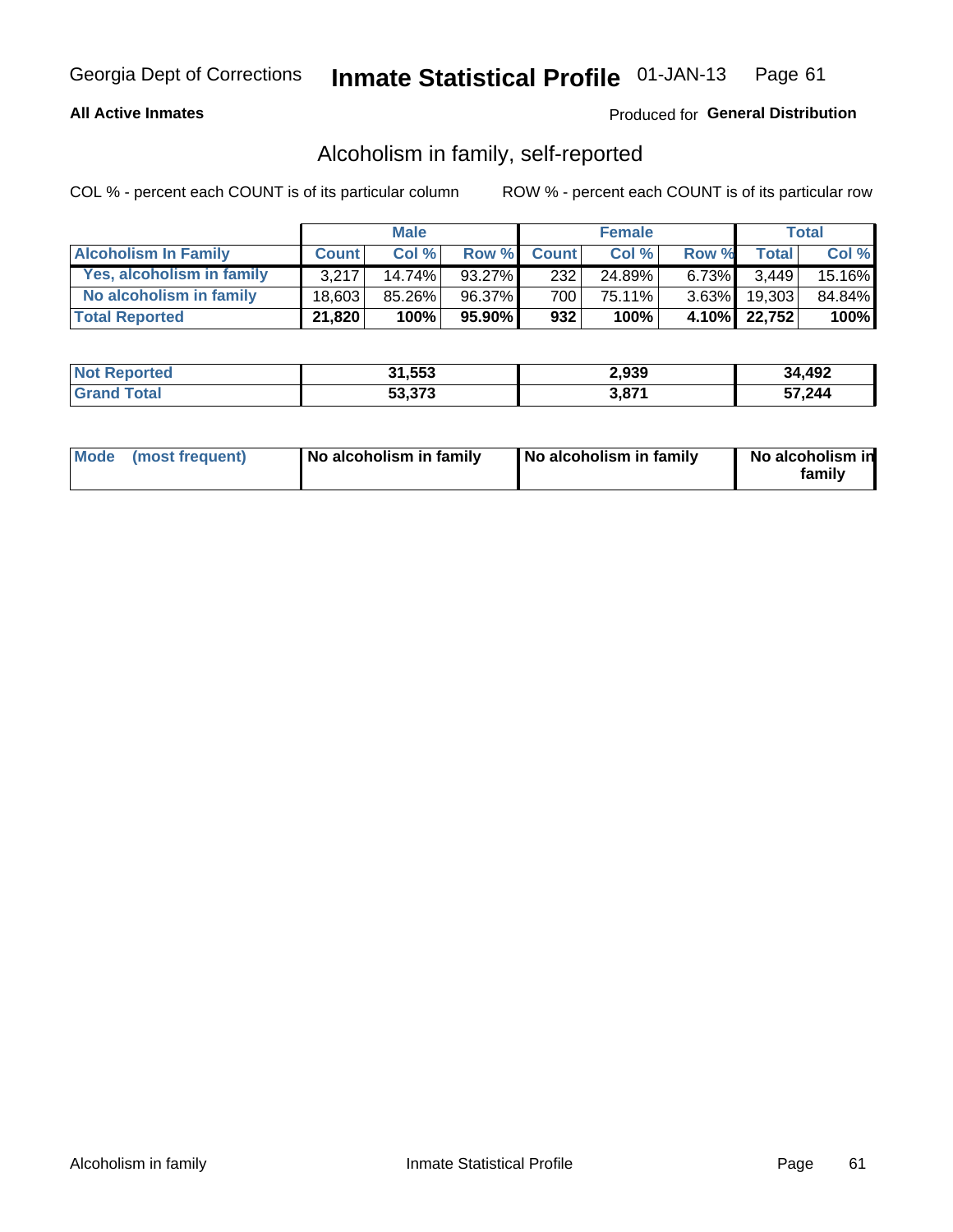# **All Active Inmates**

# Produced for General Distribution

# Drug abuse in family, self-reported

COL % - percent each COUNT is of its particular column

|                           |              | <b>Male</b> |           |                  | <b>Female</b> |           |              | Total    |
|---------------------------|--------------|-------------|-----------|------------------|---------------|-----------|--------------|----------|
| Drug Abuse In Family      | <b>Count</b> | Col%        | Row %     | <b>Count</b>     | Col%          | Row %     | Total        | Col %    |
| Yes, drug abuse in family | 1,785        | 8.18%       | 89.92%    | 200 <sub>1</sub> | 21.46%        | $10.08\%$ | 1,985        | $8.72\%$ |
| No drug abuse in family   | 20,035       | 91.82%      | 96.48%    | 732              | 78.54%        |           | 3.52% 20,767 | 91.28%   |
| <b>Total Reported</b>     | 21,820       | 100%        | $95.90\%$ | 932              | 100%          |           | 4.10% 22,752 | 100%     |

| <b>Not Reported</b> | 31,553 | 2,939       | 34,492 |
|---------------------|--------|-------------|--------|
| l Grand T<br>™otal  | 53,373 | 074<br>ס, כ | 57,244 |

|  | Mode (most frequent) | No drug abuse in family | No drug abuse in family | No drug abuse in<br>familv |
|--|----------------------|-------------------------|-------------------------|----------------------------|
|--|----------------------|-------------------------|-------------------------|----------------------------|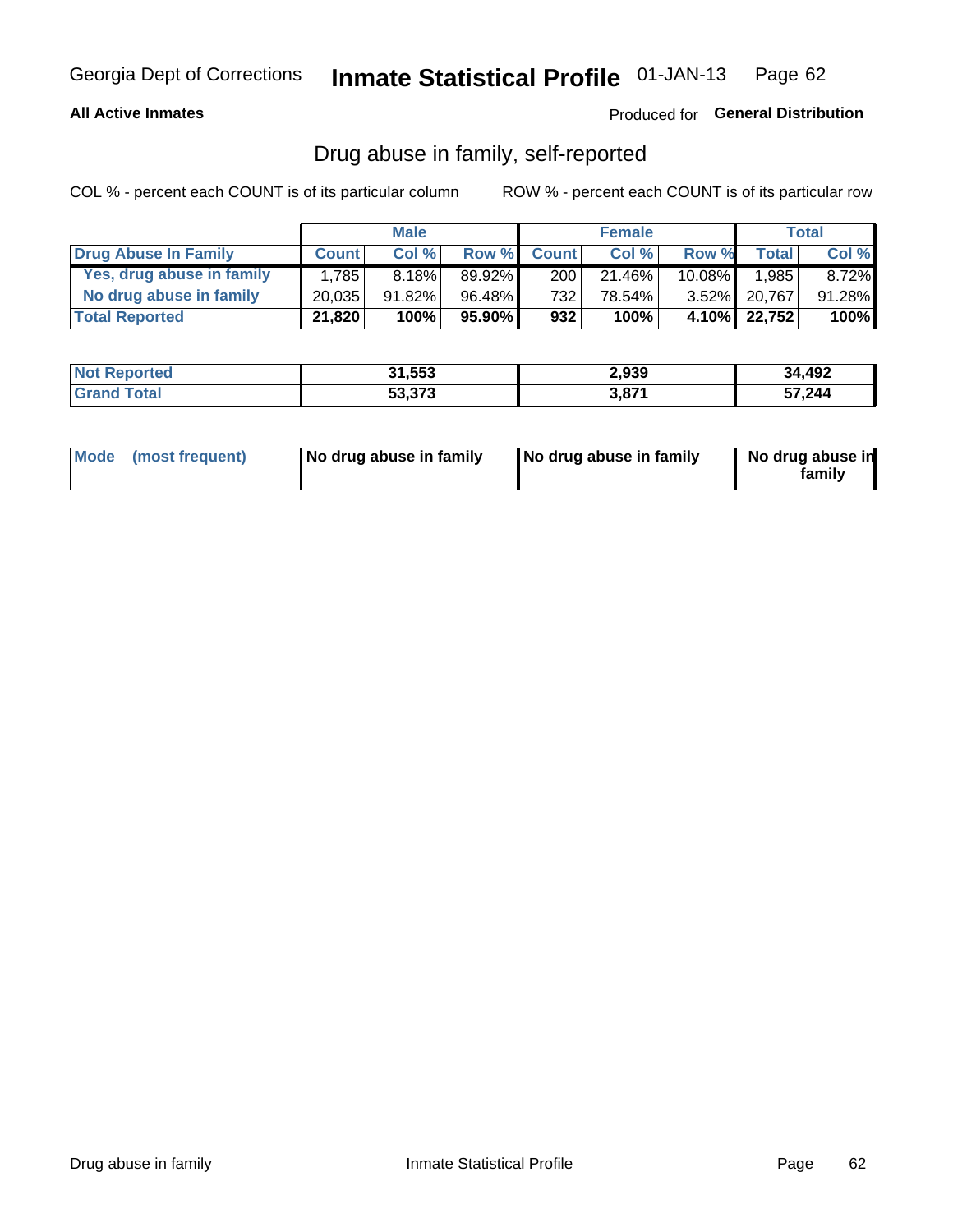## **All Active Inmates**

# Produced for General Distribution

# Subjected to frequent beatings, self-reported

COL % - percent each COUNT is of its particular column

|                            |              | <b>Male</b> |        |              | <b>Female</b> |          |              | Total  |
|----------------------------|--------------|-------------|--------|--------------|---------------|----------|--------------|--------|
| <b>Frequent beatings</b>   | <b>Count</b> | Col %       | Row %  | <b>Count</b> | Col %         | Row %    | <b>Total</b> | Col %  |
| Yes, subjected to frequent | 1.028        | 4.71%       | 85.95% | 168          | 18.03%        | 14.05%   | 1,196        | 5.26%  |
| <b>beatings</b>            |              |             |        |              |               |          |              |        |
| Not subjected to frequent  | 20,792       | 95.29%      | 96.46% | 764          | $81.97\%$     | $3.54\%$ | 21,556       | 94.74% |
| <b>beatings</b>            |              |             |        |              |               |          |              |        |
| <b>Total Reported</b>      | 21,820       | 100%        | 95.90% | 932          | 100%          | 4.10%    | 22,752       | 100%   |

| <b>Not</b><br>Reported | 31,553 | 2,939 | 34,492 |
|------------------------|--------|-------|--------|
| 'Grand Total           | 53,373 | 3,871 | 57,244 |

| Mode (most frequent) | Not subjected to frequent<br>beatings | Not subjected to frequent<br>beatings | Not subjected to<br><b>frequent beatings</b> |
|----------------------|---------------------------------------|---------------------------------------|----------------------------------------------|
|                      |                                       |                                       |                                              |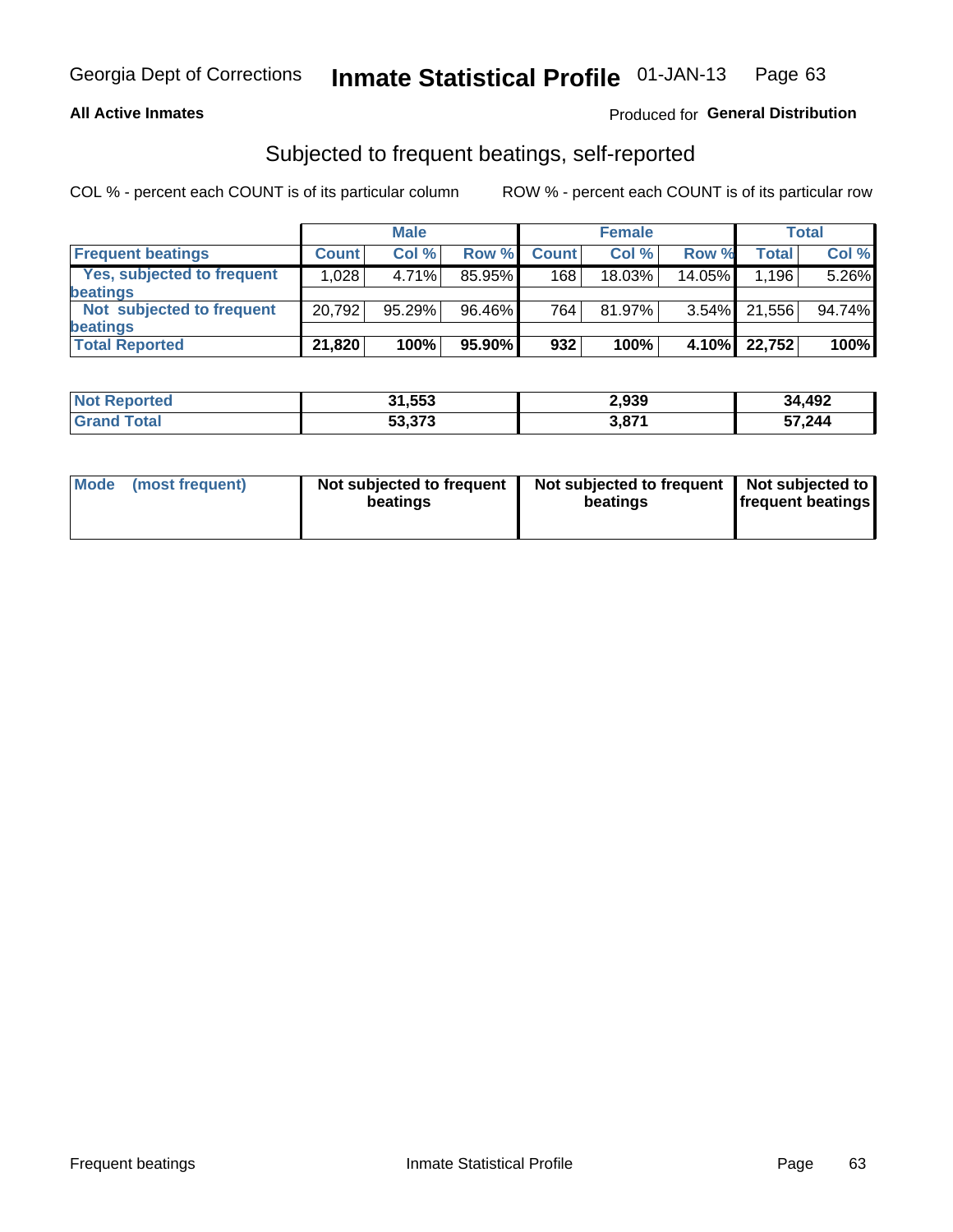## **All Active Inmates**

# Produced for General Distribution

# Father absent during inmate's childhood

COL % - percent each COUNT is of its particular column

|                           |              | <b>Male</b> |           |              | <b>Female</b> |          |              | Total  |
|---------------------------|--------------|-------------|-----------|--------------|---------------|----------|--------------|--------|
| <b>Father Absent</b>      | <b>Count</b> | Col%        | Row %     | <b>Count</b> | Col %         | Row %    | <b>Total</b> | Col %  |
| Yes, father was absent    | 10.569       | 48.44%      | 96.67%    | 364          | 39.06%        | $3.33\%$ | 10,933       | 48.05% |
| No, father was not absent | 11.251       | 51.56%      | $95.19\%$ | 568          | 60.94%        | $4.81\%$ | 11.819       | 51.95% |
| <b>Total Reported</b>     | 21,820       | 100%        | $95.90\%$ | 932          | 100%          |          | 4.10% 22,752 | 100%   |

| <b>Not Reported</b> | 31,553 | 2,939       | 34,492 |
|---------------------|--------|-------------|--------|
| <b>Srand Total</b>  | 53,373 | 074<br>/ס,כ | 57,244 |

|  | Mode (most frequent) | No, father was not absent No, father was not absent |  | No, father was not<br>absent |
|--|----------------------|-----------------------------------------------------|--|------------------------------|
|--|----------------------|-----------------------------------------------------|--|------------------------------|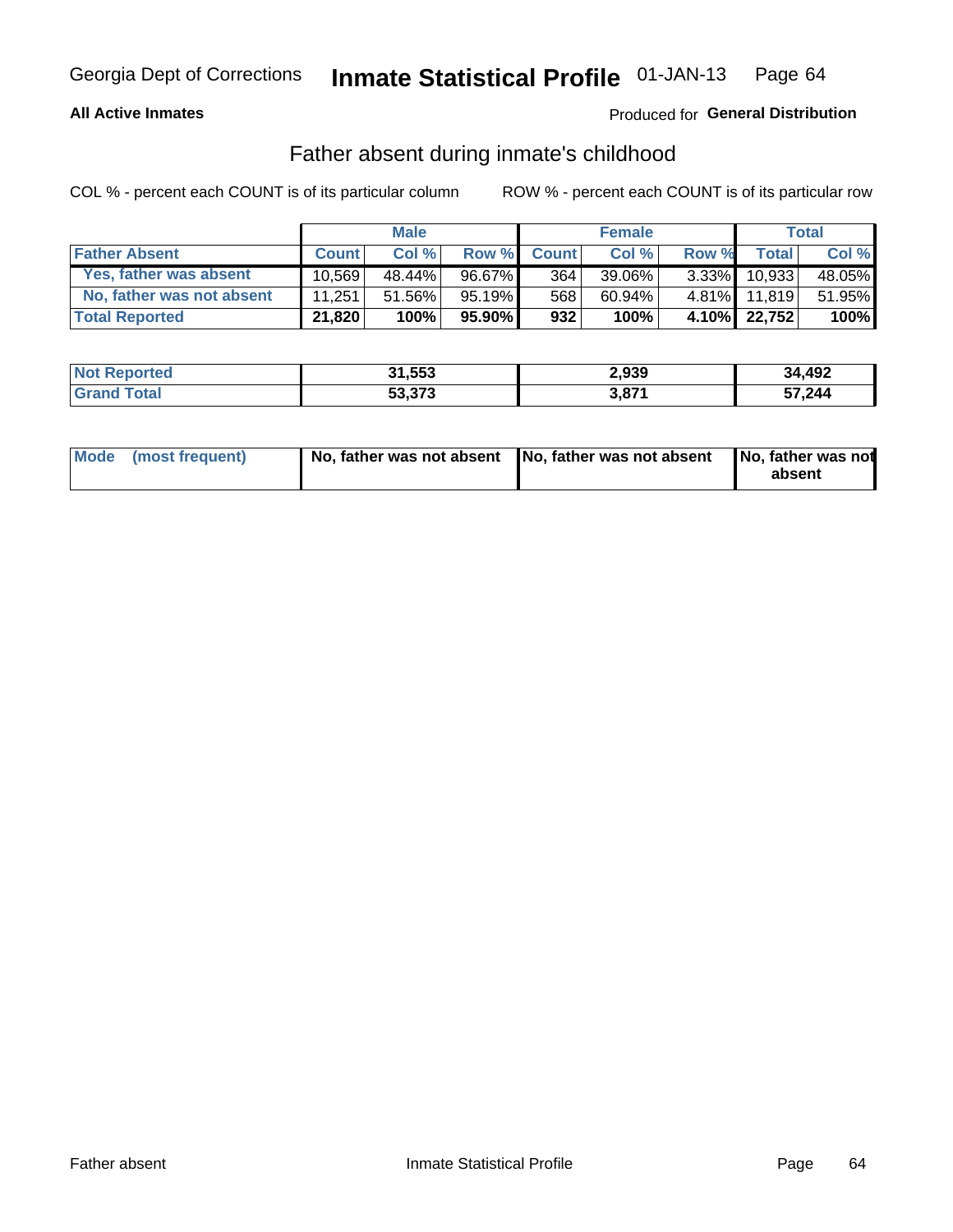## **All Active Inmates**

# Produced for General Distribution

# Mother absent during inmate's childhood

COL % - percent each COUNT is of its particular column

|                           | <b>Male</b>  |        |           | <b>Female</b> |        |          | <b>Total</b> |        |
|---------------------------|--------------|--------|-----------|---------------|--------|----------|--------------|--------|
| <b>Mother Absent</b>      | <b>Count</b> | Col%   | Row %     | <b>Count</b>  | Col %  | Row %    | <b>Total</b> | Col %  |
| Yes, mother was absent    | 2.762        | 12.66% | 95.47%l   | 131           | 14.06% | 4.53%I   | 2,893        | 12.72% |
| No, mother was not absent | 19.058       | 87.34% | 95.97%    | 801           | 85.94% | $4.03\%$ | 19.859       | 87.28% |
| <b>Total Reported</b>     | 21,820       | 100%   | $95.90\%$ | 932           | 100%   |          | 4.10% 22,752 | 100%   |

| <b>Not</b><br>Reported | 31,553 | 2,939                | 34,492 |
|------------------------|--------|----------------------|--------|
| ⊺ota                   | 53,373 | 074<br>э, о <i>г</i> | 57,244 |

| Mode (most frequent) | No, mother was not absent   No, mother was not absent   No, mother was | not absent |
|----------------------|------------------------------------------------------------------------|------------|
|----------------------|------------------------------------------------------------------------|------------|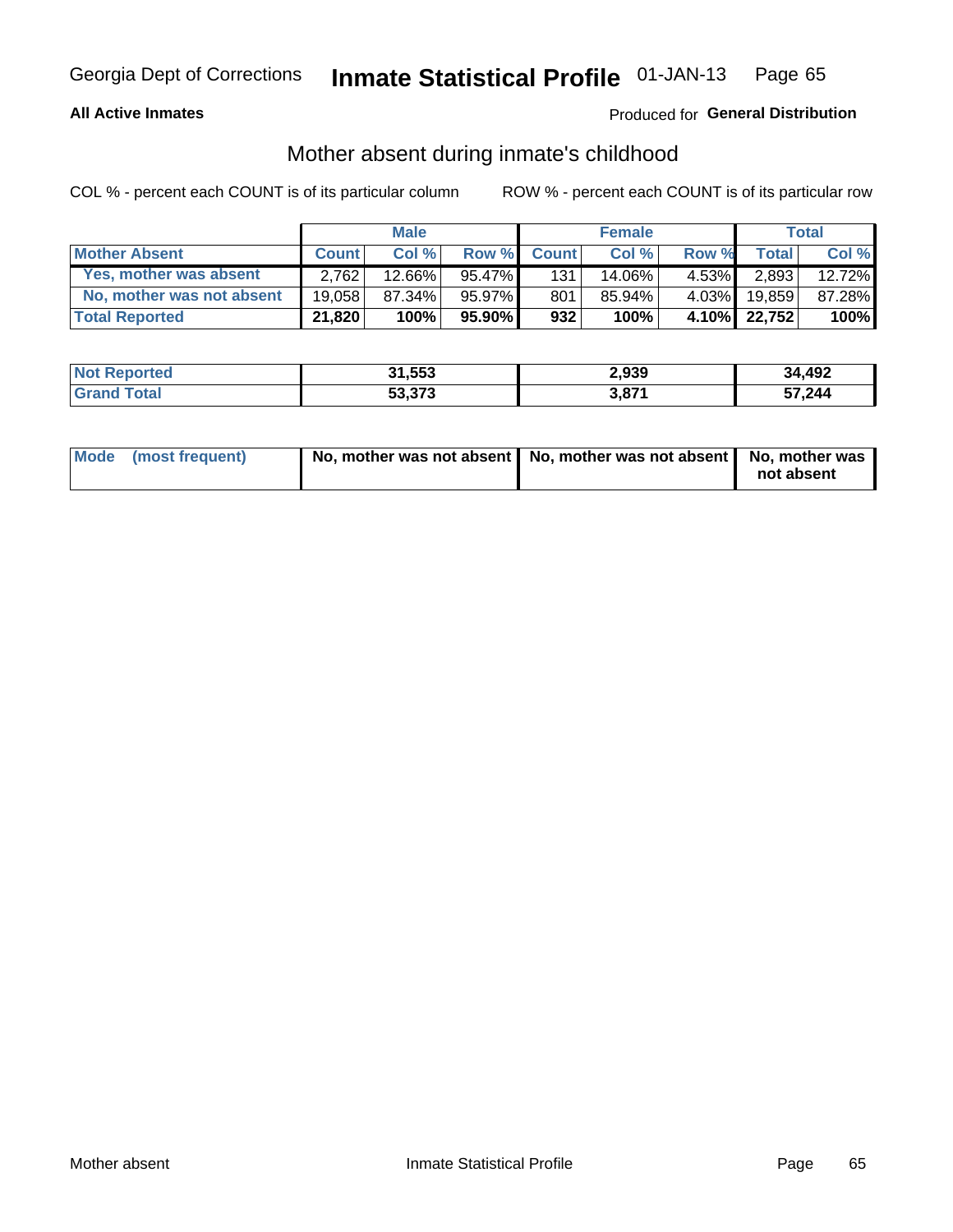# **All Active Inmates**

# Produced for General Distribution

# Inmate diagnosed as manipulative

COL % - percent each COUNT is of its particular column

|                       | <b>Male</b>  |        |        | <b>Female</b> |        |          | Total        |        |
|-----------------------|--------------|--------|--------|---------------|--------|----------|--------------|--------|
| <b>Manipulative</b>   | <b>Count</b> | Col %  | Row %  | <b>Count</b>  | Col%   | Row %    | <b>Total</b> | Col %  |
| Yes, manipulative     | 4.236        | 20.29% | 99.60% | 17            | 1.83%  | $0.40\%$ | 4.253        | 19.50% |
| No, not manipulative  | 16.646       | 79.71% | 94.79% | 914           | 98.17% | $5.21\%$ | 17.560       | 80.50% |
| <b>Total Reported</b> | 20,882       | 100%   | 95.73% | 931           | 100%   | $4.27\%$ | 21,813       | 100%   |

| <b>Not Reported</b>   | 32,491 | 2,940                | 35,431 |
|-----------------------|--------|----------------------|--------|
| <b>Grand</b><br>™otal | 53,373 | <b>2 074</b><br>3.01 | 57,244 |

|  | Mode (most frequent) | No, not manipulative | No, not manipulative | No. not<br><b>I</b> manipulative |
|--|----------------------|----------------------|----------------------|----------------------------------|
|--|----------------------|----------------------|----------------------|----------------------------------|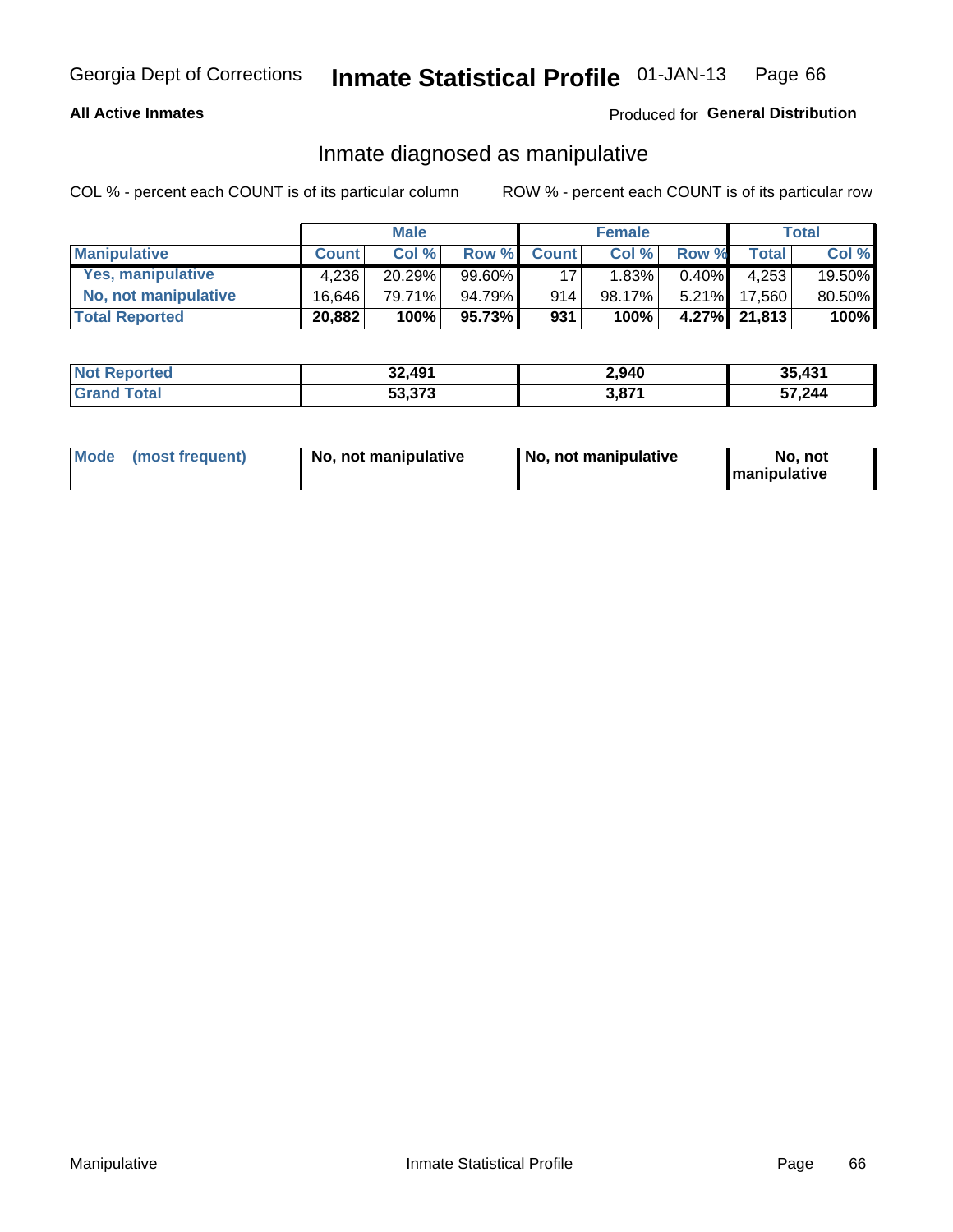# **All Active Inmates**

# Produced for General Distribution

# Inmate diagnosed as assaultive

COL % - percent each COUNT is of its particular column

|                       | <b>Male</b>  |           |        | <b>Female</b> |        |          | <b>Total</b> |        |
|-----------------------|--------------|-----------|--------|---------------|--------|----------|--------------|--------|
| <b>Assaultive</b>     | <b>Count</b> | Col %     | Row %  | <b>Count</b>  | Col %  | Row %    | Total        | Col %  |
| Yes, assaultive       | 11.995       | $57.44\%$ | 95.72% | 536           | 57.57% | $4.28\%$ | 12,531       | 57.45% |
| No, not assaultive    | 8,887        | 42.56%    | 95.74% | 395           | 42.43% | $4.26\%$ | 9,282        | 42.55% |
| <b>Total Reported</b> | 20,882       | 100%      | 95.73% | 931           | 100%   |          | 4.27% 21,813 | 100%   |

| <b>Not Reported</b> | 32,491 | 2,940             | 35,431 |
|---------------------|--------|-------------------|--------|
| <b>Srand Total</b>  | 53,373 | 3,87 <sup>4</sup> | 57,244 |

| Mode (most frequent)<br>Yes, assaultive | Yes, assaultive | <b>Yes, assaultive</b> |
|-----------------------------------------|-----------------|------------------------|
|-----------------------------------------|-----------------|------------------------|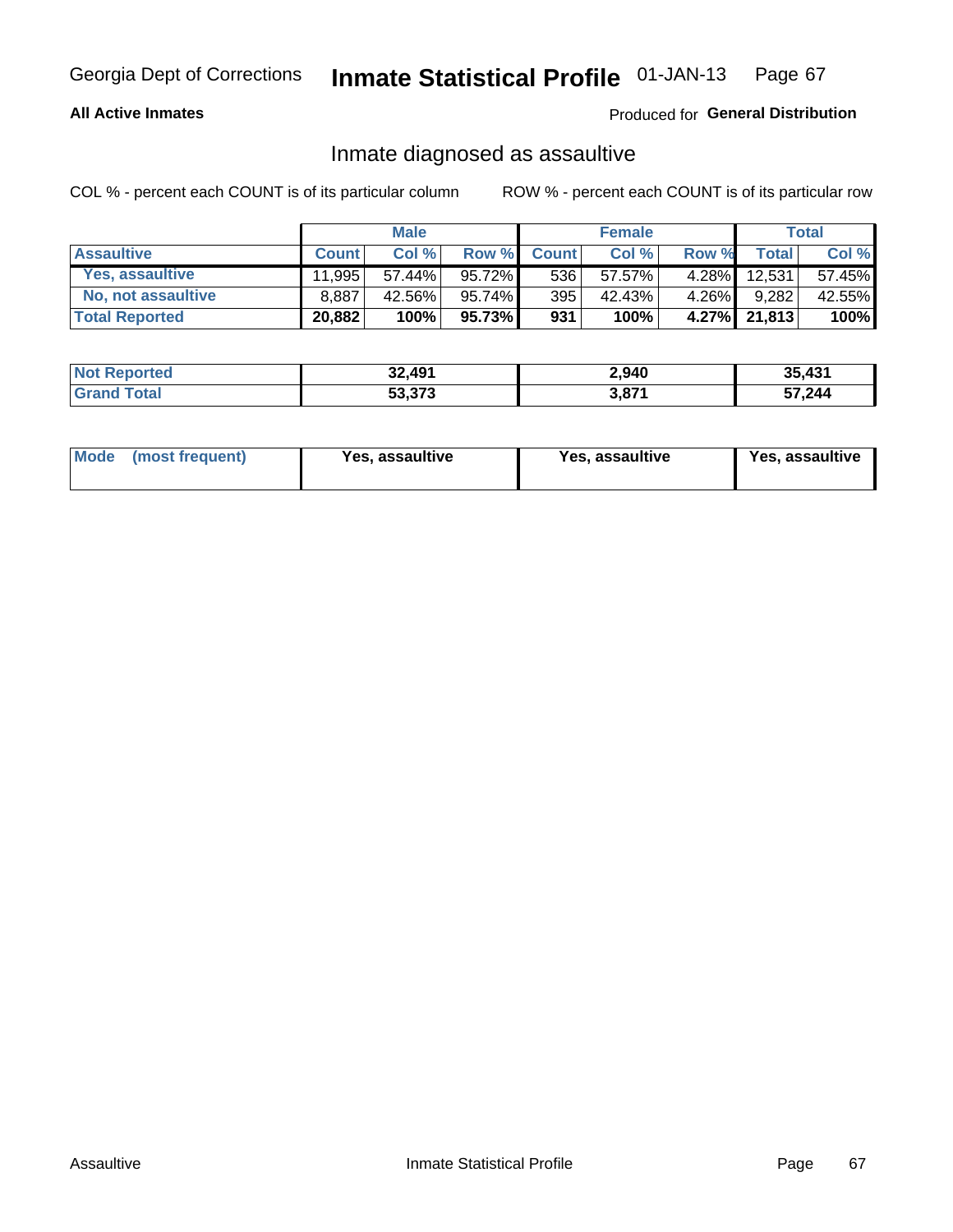### Inmate Statistical Profile 01-JAN-13 Page 68

**All Active Inmates** 

### Produced for General Distribution

# Number of prior Georgia incarcerations

COL % - percent each COUNT is of its particular column

|                                       |              | <b>Male</b> |             |       | <b>Female</b> |       |        | <b>Total</b> |
|---------------------------------------|--------------|-------------|-------------|-------|---------------|-------|--------|--------------|
| <b>Num of Prior GA Incarcerations</b> | <b>Count</b> | Col %       | Row % Count |       | Col %         | Row % | Total  | Col %        |
| $\bf{0}$                              | 30,934       | 57.96%      | 91.76%      | 2,779 | 71.79%        | 8.24% | 33,713 | 58.89%       |
|                                       | 9,524        | 17.84%      | 95.13%      | 488   | 12.61%        | 4.87% | 10,012 | 17.49%       |
| $\mathbf{2}$                          | 5,276        | 9.89%       | 95.41%      | 254   | 6.56%         | 4.59% | 5,530  | 9.66%        |
| 3                                     | 3,079        | 5.77%       | 95.24%      | 154   | 3.98%         | 4.76% | 3,233  | 5.65%        |
| 4                                     | 1,887        | 3.54%       | 95.93%      | 80    | 2.07%         | 4.07% | 1,967  | 3.44%        |
| 5                                     | 1,116        | 2.09%       | 96.46%      | 41    | 1.06%         | 3.54% | 1,157  | 2.02%        |
| <b>More Than 5</b>                    | 1,557        | 2.92%       | 95.40%      | 75    | 1.94%         | 4.60% | 1,632  | 2.85%        |
| <b>Total Reported</b>                 | 53,373       | 100%        | 93.24%      | 3,871 | 100.0%        | 6.76% | 57,244 | 100%         |

| <b>Not</b><br>Reported |        |                |        |
|------------------------|--------|----------------|--------|
| Total<br>Gra           | 53,373 | 2071<br>ו וס,כ | 57,244 |

| Mean (average)       | .00 | .oa | .98 |
|----------------------|-----|-----|-----|
| Median (middle)      |     |     |     |
| Mode (most frequent) |     |     |     |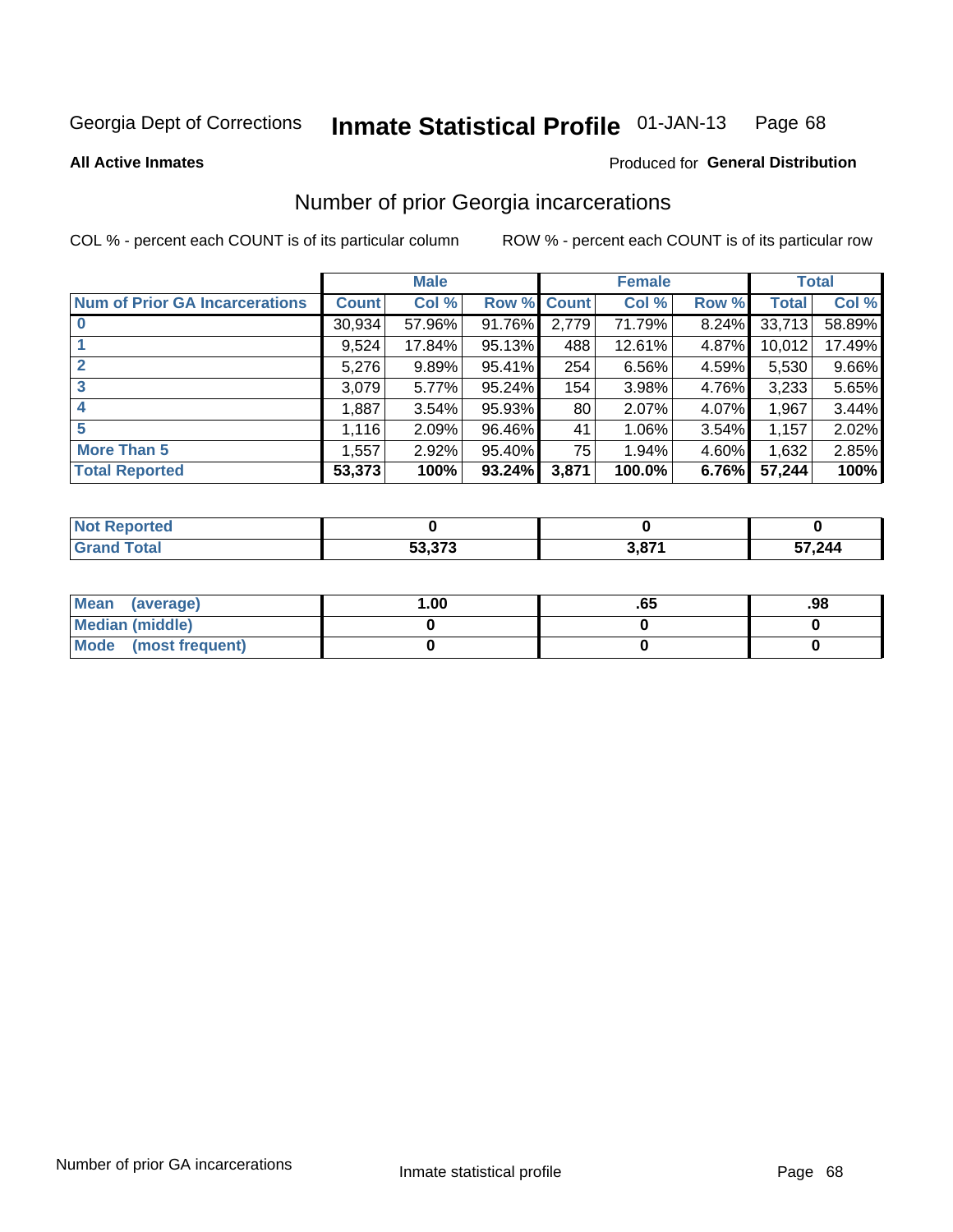#### **Inmate Statistical Profile 01-JAN-13** Page 69

### **All Active Inmates**

### Produced for General Distribution

# Prison sentence in years

COL % - percent each COUNT is of its particular column

ROW % - percent each COUNT is of its particular row

|                                 | <b>Male</b>  |        |         | <b>Female</b> |        |        | <b>Total</b>   |        |
|---------------------------------|--------------|--------|---------|---------------|--------|--------|----------------|--------|
| <b>Prison Sentence In Years</b> | <b>Count</b> | Col %  | Row %   | <b>Count</b>  | Col %  | Row %  | <b>Total</b>   | Col %  |
| $0 - 1$                         | 1,580        | 2.96%  | 91.17%  | 153           | 3.95%  | 8.83%  | 1,733          | 3.03%  |
| $1.1 - 2$                       | 3,345        | 6.27%  | 91.07%  | 328           | 8.47%  | 8.93%  | 3,673          | 6.42%  |
| $2.1 - 3$                       | 3,937        | 7.38%  | 89.19%  | 477           | 12.32% | 10.81% | 4,414          | 7.71%  |
| $3.1 - 4$                       | 3,195        | 5.99%  | 90.82%  | 323           | 8.34%  | 9.18%  | 3,518          | 6.15%  |
| $4.1 - 5$                       | 5,266        | 9.87%  | 91.23%  | 506           | 13.07% | 8.77%  | 5,772          | 10.08% |
| $5.1 - 6$                       | 2,397        | 4.49%  | 90.25%  | 259           | 6.69%  | 9.75%  | 2,656          | 4.64%  |
| $6.1 - 7$                       | 2,314        | 4.34%  | 91.90%  | 204           | 5.27%  | 8.10%  | 2,518          | 4.40%  |
| $7.1 - 8$                       | 2,126        | 3.98%  | 92.11%  | 182           | 4.70%  | 7.89%  | 2,308          | 4.03%  |
| $8.1 - 9$                       | 1,486        | 2.78%  | 93.34%  | 106           | 2.74%  | 6.66%  | 1,592          | 2.78%  |
| $9.1 - 10$                      | 5,855        | 10.97% | 93.89%  | 381           | 9.84%  | 6.11%  | 6,236          | 10.89% |
| $10.1 - 12$                     | 2,776        | 5.20%  | 94.65%  | 157           | 4.06%  | 5.35%  | 2,933          | 5.12%  |
| $12.1 - 15$                     | 4,006        | 7.51%  | 95.45%  | 191           | 4.93%  | 4.55%  | 4,197          | 7.33%  |
| $15.1 - 20$                     | 3,953        | 7.41%  | 95.88%  | 170           | 4.39%  | 4.12%  | 4,123          | 7.20%  |
| 20.1 - Over                     | 3,372        | 6.32%  | 97.32%  | 93            | 2.40%  | 2.68%  | 3,465          | 6.05%  |
| <b>Life</b>                     | 6,905        | 12.94% | 95.54%  | 322           | 8.32%  | 4.46%  | 7,227          | 12.62% |
| <b>Life Without Parole</b>      | 764          | 1.43%  | 97.70%  | 18            | 0.46%  | 2.30%  | 782            | 1.37%  |
| <b>Death</b>                    | 94           | 0.18%  | 98.95%  |               | 0.03%  | 1.05%  | 95             | 0.17%  |
| <b>Youthful Offenders</b>       | 2            | 0.01%  | 100.00% |               |        |        | $\overline{2}$ | 0.01%  |
| <b>Total Reported</b>           | 53,373       | 100%   | 93.24%  | 3,871         | 100%   | 6.76%  | 57,244         | 100%   |

| ported<br>I NOT |                           |     |        |  |
|-----------------|---------------------------|-----|--------|--|
| hat             | $F^{\alpha}$ $F^{\alpha}$ | 074 | 57,244 |  |

### **Determinate (numeric) sentences only**

| <b>Mes</b> | <b>тъ</b><br>14.91 | 14.82 |
|------------|--------------------|-------|
|            |                    |       |

All sentences (including determinate), with life, life without parole, and death sentences figured at 45 years

| Me | በር<br>.<br>____ | <br>___ | 24.01 |
|----|-----------------|---------|-------|
|    |                 |         |       |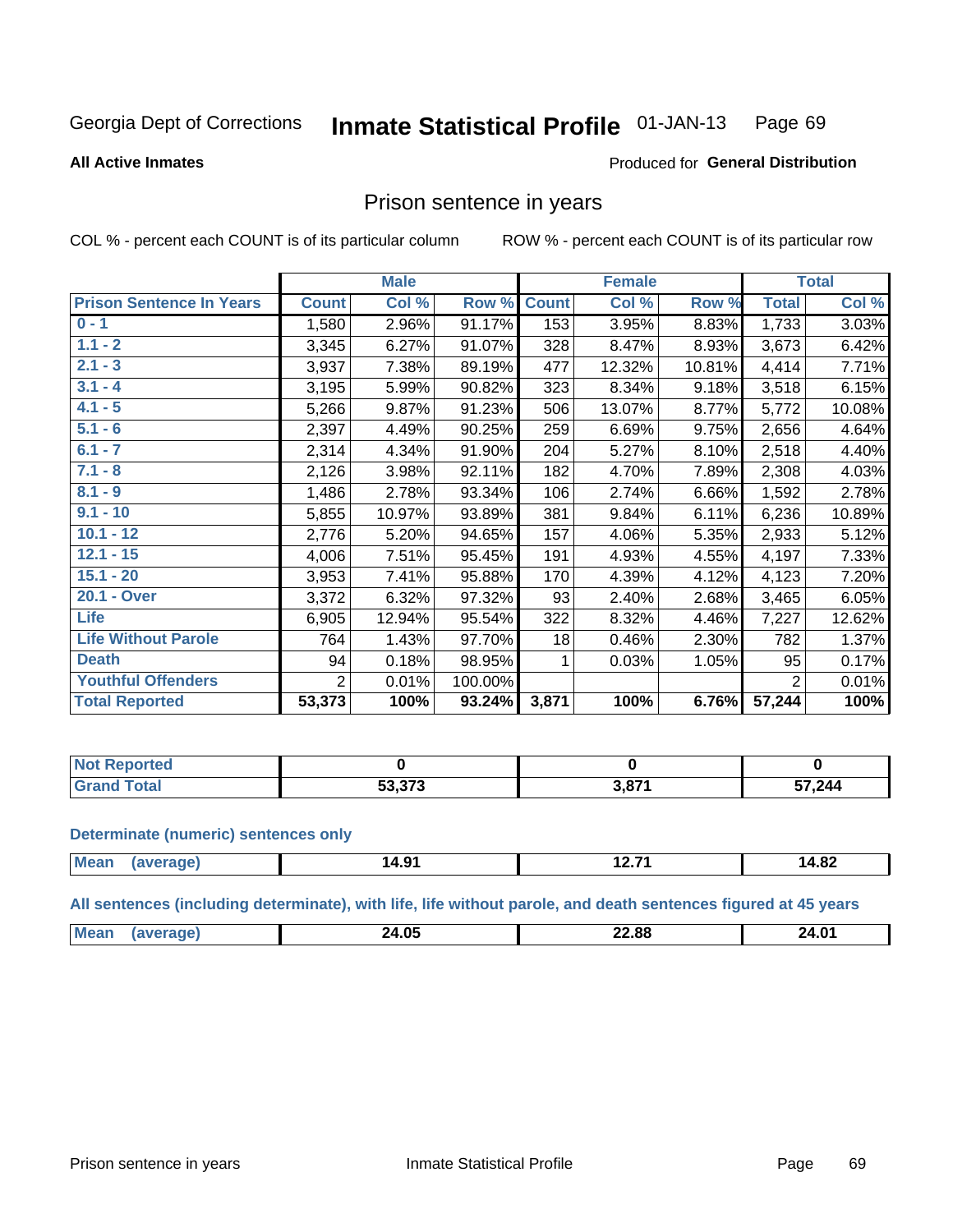#### Inmate Statistical Profile 01-JAN-13 Page 70

### **All Active Inmates**

### Produced for General Distribution

# Primary offense, broken out into felonies vs misdemeanors

COL % - percent each COUNT is of its particular column

|                                  | <b>Male</b>  |        |           | <b>Female</b>      |        |       | Total  |        |
|----------------------------------|--------------|--------|-----------|--------------------|--------|-------|--------|--------|
| <b>Felonies and Misdemeanors</b> | <b>Count</b> | Col%   |           | <b>Row % Count</b> | Col%   | Row % | Total, | Col %  |
| <b>Felonies</b>                  | 53,203       | 99.81% | $93.23\%$ | 3.864              | 99.87% | 6.77% | 57,067 | 99.82% |
| <b>Misdemeanors</b>              | 100          | 19%    | 95.24%    |                    | .13% ' | 4.76% | 105    | 18%    |
| <b>Total Reported</b>            | 53,303       | 100%   | $93.23\%$ | 3,869              | 100%   | 6.77% | 57.172 | 100%   |

| <b>Not Reported</b>    | $-$                      |        | -~     |
|------------------------|--------------------------|--------|--------|
| <b>∣Grand</b><br>Гоtal | .n n 70<br><u>53.373</u> | 53,305 | 57,244 |

| Mo | ____ | 11 C.S<br>. | onies<br>. |
|----|------|-------------|------------|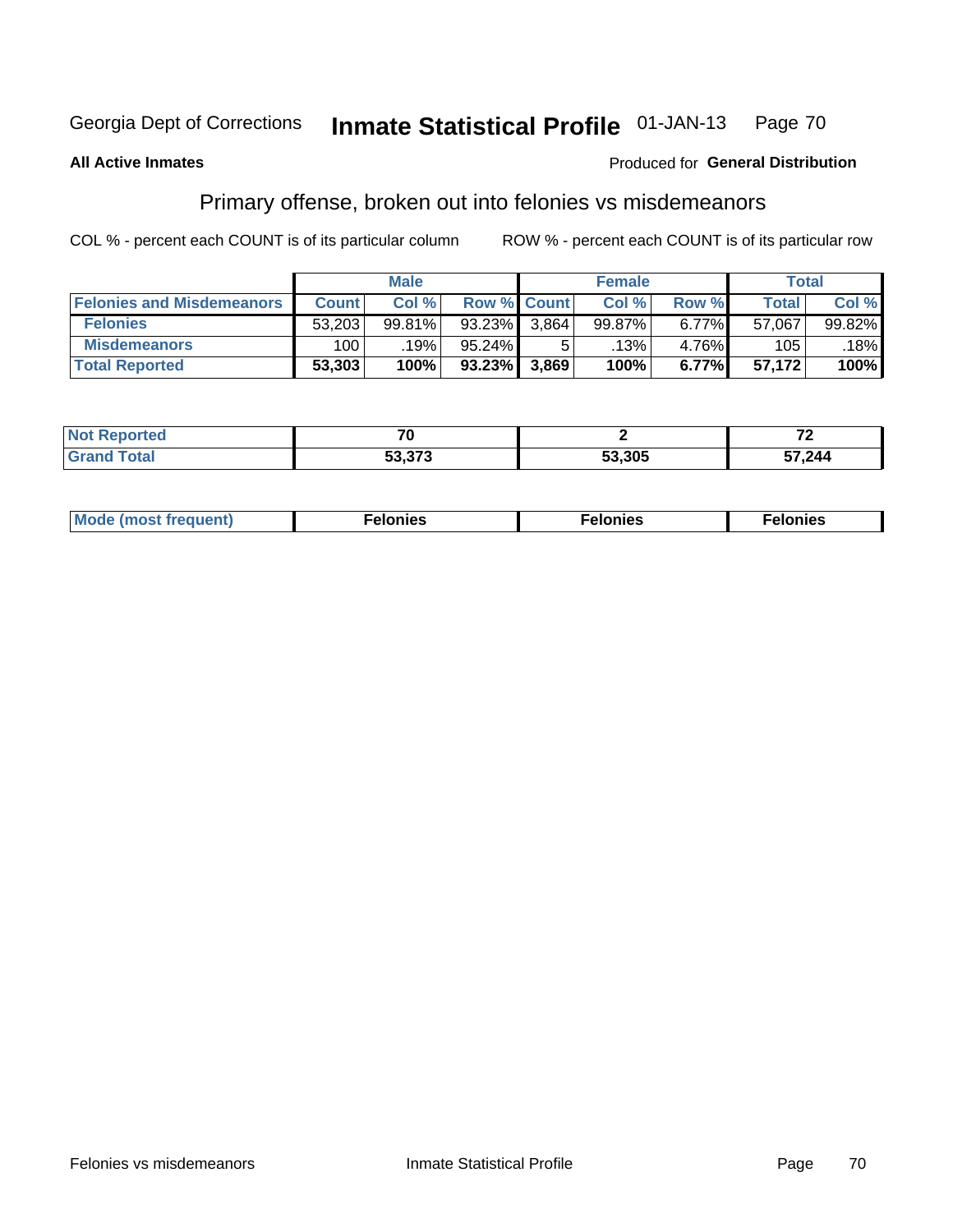# Georgia Dept of Corrections **Inmate Statistical Profile** 01-JAN-13 Page 71

### **All Active Inmates**

### Produced for **General Distribution**

# Primary offense, broken out into six broad crime categories

COL % - percent each COUNT is of its particular column ROW % - percent each COUNT is of its particular row

|                                 | <b>Male</b>  |        |           | <b>Female</b>      |          |          | <b>Total</b> |        |
|---------------------------------|--------------|--------|-----------|--------------------|----------|----------|--------------|--------|
| <b>Crime Categories</b>         | <b>Count</b> | Col %  |           | <b>Row % Count</b> | Col %    | Row %    | <b>Total</b> | Col %  |
| <b>Violent</b>                  | 25,056       | 47.17% | 94.22%    | 1,537              | 39.89%   | 5.78%    | 26,593       | 46.67% |
| <b>Sex Crime</b><br>2           | 8,150        | 15.34% | 98.62%    | 114                | $2.96\%$ | 1.38%    | 8,264        | 14.50% |
| $\mathbf{3}$<br><b>Property</b> | 10,796       | 20.32% | 89.55%    | 1,260              | 32.70%   | 10.45%   | 12,056       | 21.16% |
| <b>Drug</b><br>4                | 6,877        | 12.95% | 89.65%    | 794                | 20.61%   | 10.35%   | 7,671        | 13.46% |
| <b>Habit/DUI</b><br>5           | 107          | .20%   | 91.45%    | 10 <sup>1</sup>    | .26%     | 8.55%    | 117          | .21%   |
| <b>Other</b><br>6               | 2,138        | 4.02%  | 93.94%    | 138                | 3.58%    | $6.06\%$ | 2,276        | 3.99%  |
| <b>Total Reported</b>           | 53,124       | 100%   | $93.24\%$ | 3,853              | 100%     | 6.76%    | 56,977       | 100%   |

| τeα<br>NO | 249                             |     | 267<br>20 I |  |  |
|-----------|---------------------------------|-----|-------------|--|--|
|           | $\sim$<br>г^<br>ეა.ა <i>I</i> ა | 074 | 57,244      |  |  |

| Mo<br>uent)<br>nos | .<br>/iolent | <br>Violent | - --<br><b>Tiolent</b> |
|--------------------|--------------|-------------|------------------------|
|                    |              |             |                        |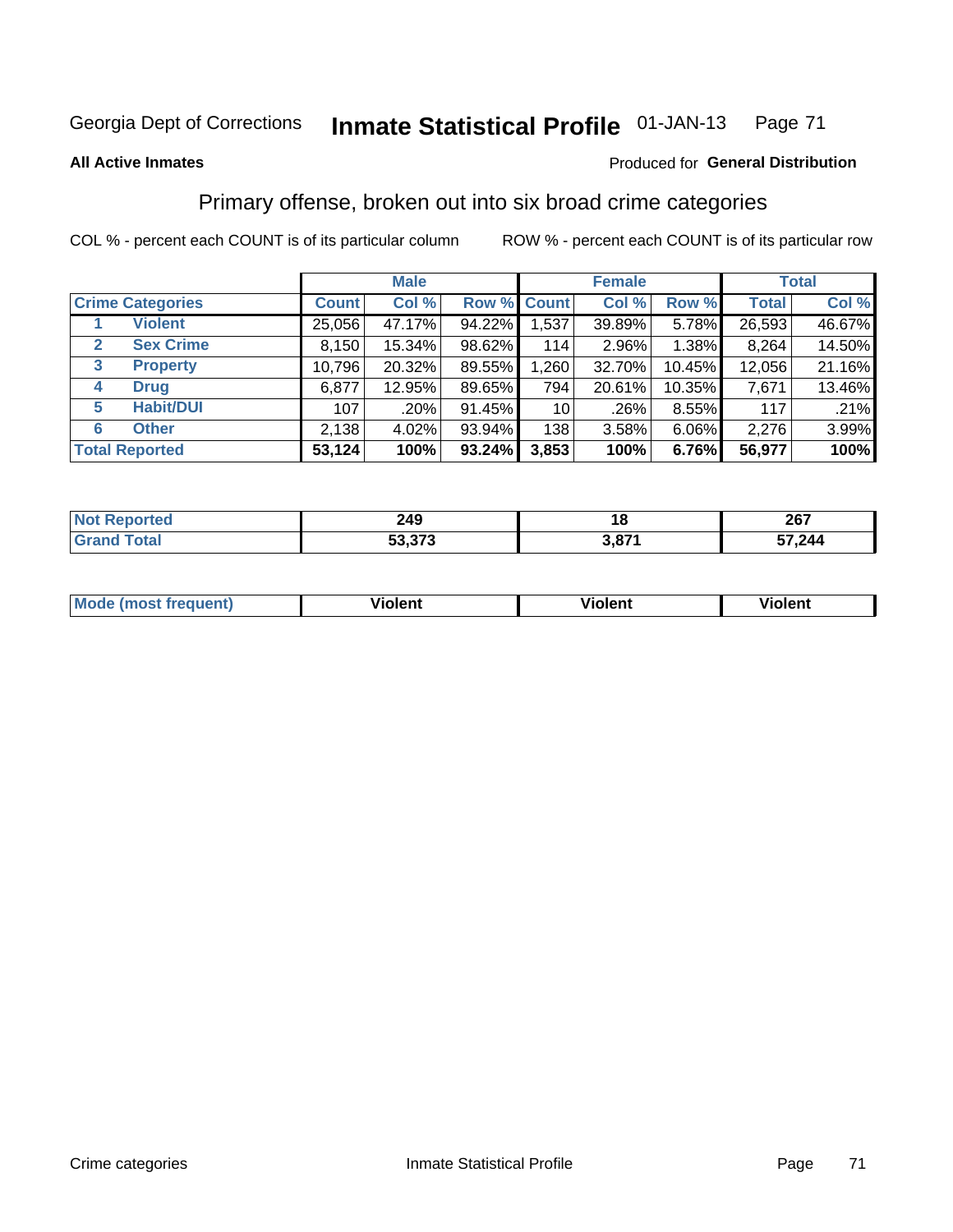# Georgia Dept of Corrections **Inmate Statistical Profile** 01-JAN-13 Page 72

Produced for **General Distribution**

### **All Active Inmates**

# Primary offense, detailed offense code

COL % - percent each COUNT is of its particular column ROW % - percent each COUNT is of its particular row

|   |                                             |                         | <b>Male</b> |         |                | <b>Female</b> |        |                  | <b>Total</b> |
|---|---------------------------------------------|-------------------------|-------------|---------|----------------|---------------|--------|------------------|--------------|
|   | <b>Primary Offense</b>                      | <b>Count</b>            | Col %       | Row %   | <b>Count</b>   | Col %         | Row %  | <b>Total</b>     | Col %        |
| F | <b>Abandonment Of Child</b>                 | $\overline{3}$          | .01%        | 100.00% |                |               |        | $\overline{3}$   | .01%         |
| F | <b>Abuse, Neglect</b><br><b>Elder/Disab</b> | 1                       | .01%        | 100.00% |                |               |        | 1                | .01%         |
| F | <b>Agg Aslt W Intnt To Rape</b>             | 58                      | .11%        | 100.00% |                |               |        | 58               | .10%         |
| F | <b>Agg Sex Battery Atmpt</b>                | 1                       | .01%        | 100.00% |                |               |        | 1                | .01%         |
| F | <b>Aggrav Assault</b>                       | 5,101                   | 9.57%       | 94.90%  | 274            | 7.08%         | 5.10%  | 5,375            | 9.40%        |
| F | <b>Aggrav Assault Peace</b><br><b>Ofcr</b>  | 280                     | .53%        | 94.59%  | 16             | .41%          | 5.41%  | 296              | .52%         |
| F | <b>Aggrav Battery</b>                       | 1,093                   | 2.05%       | 93.66%  | 74             | 1.91%         | 6.34%  | 1,167            | 2.04%        |
| F | <b>Aggrav Battery Peace</b><br><b>Ofcr</b>  | 22                      | .04%        | 95.65%  | $\mathbf{1}$   | .03%          | 4.35%  | 23               | .04%         |
| F | <b>Aggrav Ch Molest, Atmpt</b>              | 4                       | .01%        | 100.00% |                |               |        | 4                | .01%         |
| F | <b>Aggrav Child Molestation</b>             | 1,265                   | 2.37%       | 98.52%  | 19             | .49%          | 1.48%  | 1,284            | 2.25%        |
| F | <b>Aggrav Cruelty To</b><br><b>Animals</b>  | 9                       | .02%        | 90.00%  | $\mathbf{1}$   | .03%          | 10.00% | 10               | .02%         |
| F | <b>Aggrav Sexual Battery</b>                | 186                     | .35%        | 99.47%  | $\mathbf{1}$   | .03%          | .53%   | 187              | .33%         |
| F | <b>Aggrav Sodomy</b>                        | 209                     | .39%        | 99.05%  | $\overline{2}$ | .05%          | .95%   | $\overline{2}11$ | .37%         |
| F | <b>Aggrav Stalking</b>                      | 282                     | .53%        | 96.25%  | 11             | .28%          | 3.75%  | 293              | .51%         |
| F | <b>Aggravated Assault On</b><br>$65+$       | $\overline{\mathbf{4}}$ | .01%        | 100.00% |                |               |        | 4                | .01%         |
| F | <b>Aiding Escape</b>                        | $\overline{2}$          | .01%        | 100.00% |                |               |        | $\overline{2}$   | .01%         |
| F | <b>Aircraft Hijacking</b>                   | 3                       | .01%        | 100.00% |                |               |        | 3                | .01%         |
| F | <b>Alter Id</b>                             | $\overline{2}$          | .01%        | 100.00% |                |               |        | $\overline{2}$   | .01%         |
| F | <b>Armed Robbery</b>                        | 5,523                   | 10.36%      | 96.74%  | 186            | 4.81%         | 3.26%  | 5,709            | 9.99%        |
| F | <b>Arson 1st Degree</b>                     | 75                      | .14%        | 77.32%  | 22             | .57%          | 22.68% | 97               | .17%         |
| F | <b>Arson 2nd Degree</b>                     | 4                       | .01%        | 57.14%  | 3              | .08%          | 42.86% | 7                | .01%         |
| F | <b>Arson 3rd Degree</b>                     | 3                       | .01%        | 100.00% |                |               |        | 3                | .01%         |
| F | <b>Arson Misc</b>                           | $\overline{2}$          | .01%        | 100.00% |                |               |        | $\overline{2}$   | .01%         |
| F | <b>Atmpt Aggrav Assault</b>                 | 9                       | .02%        | 100.00% |                |               |        | $\boldsymbol{9}$ | .02%         |
| F | <b>Atmpt Aggrav Sodomy</b>                  | 4                       | .01%        | 100.00% |                |               |        | $\overline{4}$   | .01%         |
| F | <b>Atmpt Armed Robbery</b>                  | 100                     | .19%        | 96.15%  | $\overline{4}$ | .10%          | 3.85%  | 104              | .18%         |
| F | <b>Atmpt Burglary</b>                       | 27                      | .05%        | 100.00% |                |               |        | 27               | .05%         |
| F | <b>Atmpt Child Molestation</b>              | 25                      | .05%        | 100.00% |                |               |        | 25               | .04%         |
| F | <b>Atmpt Cruelty To</b><br><b>Children</b>  | 1                       | .01%        | 100.00% |                |               |        | 1                | .01%         |
| F | <b>Atmpt Kidnap</b>                         | $\overline{7}$          | .01%        | 100.00% |                |               |        | $\overline{7}$   | .01%         |
| F | <b>Atmpt Murder</b>                         | 44                      | .08%        | 93.62%  | 3              | .08%          | 6.38%  | 47               | .08%         |
| F | <b>Atmpt Rape</b>                           | 42                      | .08%        | 97.67%  | $\mathbf{1}$   | .03%          | 2.33%  | 43               | .08%         |
| F | <b>Atmpt Robbery</b>                        | 57                      | .11%        | 93.44%  | $\overline{4}$ | .10%          | 6.56%  | 61               | .11%         |
| F | <b>Atmpt Theft By Taking</b>                | $\overline{7}$          | .01%        | 100.00% |                |               |        | $\overline{7}$   | .01%         |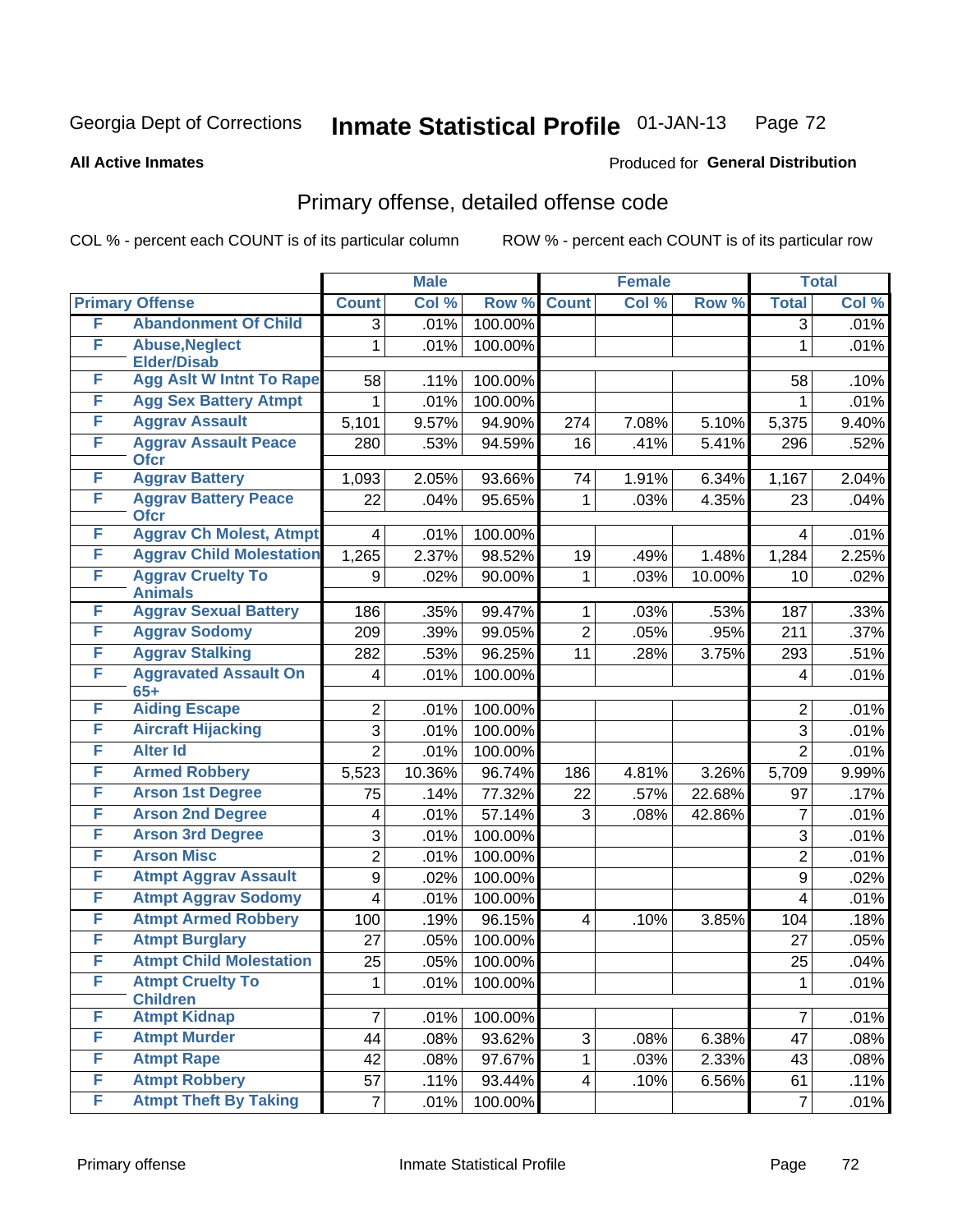#### **All Active Inmates**

# Produced for **General Distribution**

### Primary offense, detailed offense code

|   |                                             |                  | <b>Male</b> |         |                | <b>Female</b> |         |                | <b>Total</b> |
|---|---------------------------------------------|------------------|-------------|---------|----------------|---------------|---------|----------------|--------------|
|   | <b>Primary Offense</b>                      | <b>Count</b>     | Col %       | Row %   | <b>Count</b>   | Col %         | Row %   | <b>Total</b>   | Col %        |
| F | <b>Atmpt Viol Substance</b>                 | 27               | .05%        | 81.82%  | 6              | .16%          | 18.18%  | 33             | .06%         |
| F | <b>Act</b><br><b>Att/Consprcy Commt</b>     | 45               |             | 84.91%  | 8              | .21%          | 15.09%  |                | .09%         |
|   | C/S/Of                                      |                  | .08%        |         |                |               |         | 53             |              |
| F | <b>Bad Checks</b>                           | 6                | .01%        | 54.55%  | 5              | .13%          | 45.45%  | 11             | .02%         |
| F | <b>Bail Jumping</b>                         | 3                | .01%        | 100.00% |                |               |         | 3              | .01%         |
| F | <b>Barratry</b>                             | 1                | .01%        | 100.00% |                |               |         | $\mathbf{1}$   | .01%         |
| F | <b>Bestiality</b>                           | 1                | .01%        | 50.00%  | 1              | .03%          | 50.00%  | $\overline{2}$ | .01%         |
| F | <b>Bigamy</b>                               | 1                | .01%        | 100.00% |                |               |         | $\mathbf{1}$   | .01%         |
| F | <b>Bribery Of Contestant</b>                | 1                | .01%        | 100.00% |                |               |         | 1              | .01%         |
| F | <b>Burglary</b>                             | 6,442            | 12.09%      | 96.19%  | 255            | 6.59%         | 3.81%   | 6,697          | 11.71%       |
| F | <b>Carry Concealed Weapon</b>               | 5                | .01%        | 100.00% |                |               |         | 5              | .01%         |
| F | <b>Carry Weapon At School</b>               | $\overline{7}$   | .01%        | 100.00% |                |               |         | $\overline{7}$ | .01%         |
| F | <b>Child Molestation</b>                    | 2,643            | 4.96%       | 97.96%  | 55             | 1.42%         | 2.04%   | 2,698          | 4.72%        |
| F | <b>Cnspire Traffic Cntrl Sub</b>            | 17               | .03%        | 89.47%  | 2              | .05%          | 10.53%  | 19             | .03%         |
| F | <b>Cntrbtng Delingency</b>                  |                  |             |         | 1              | .03%          | 100.00% | 1              | .01%         |
| F | <b>Minor</b><br><b>Computer Pornography</b> |                  |             |         |                |               |         |                | .12%         |
| F | <b>Computer Theft</b>                       | 70               | .13%        | 100.00% |                |               |         | 70             |              |
| F | <b>Computer Trespass</b>                    | 8                | .02%        | 42.11%  | 11             | .28%          | 57.89%  | 19             | .03%         |
| F | <b>Conceal Contraband</b>                   | 1                | .01%        | 100.00% |                |               |         | 1              | .01%         |
| F | <b>Conceal Death Of</b>                     | 1                | .01%        | 100.00% |                |               |         | 1              | .01%         |
|   | <b>Another</b>                              | 10               | .02%        | 83.33%  | $\overline{2}$ | .05%          | 16.67%  | 12             | .02%         |
| F | <b>Conspiracy</b>                           | 47               | .09%        | 90.38%  | 5              | .13%          | 9.62%   | 52             | .09%         |
| F | <b>Convsn Paymnts Real</b>                  | 1                | .01%        | 100.00% |                |               |         | $\mathbf{1}$   | .01%         |
|   | <b>Propy</b>                                |                  |             |         |                |               |         |                |              |
| F | <b>Convynce Handle</b>                      |                  |             |         | $\mathbf{1}$   | .03%          | 100.00% | 1              | .01%         |
| F | <b>Contrabnd</b><br><b>Crmnl Atmpt</b>      | $\boldsymbol{2}$ | .01%        | 100.00% |                |               |         | $\overline{2}$ | .01%         |
| F | <b>Crmnl Damage 1st</b>                     | 42               | .08%        | 95.45%  | $\overline{2}$ | .05%          | 4.55%   | 44             | .08%         |
|   | <b>Degree</b>                               |                  |             |         |                |               |         |                |              |
| F | <b>Crmnl Damage 2nd</b><br><b>Degree</b>    | 100              | .19%        | 90.91%  | 10             | .26%          | 9.09%   | 110            | .19%         |
| F | <b>Crmnl Interfere Govt</b><br><b>Prop</b>  | 27               | .05%        | 96.43%  | $\mathbf{1}$   | .03%          | 3.57%   | 28             | .05%         |
| F | <b>Crmnl Poss Explosives</b>                | 1                | .01%        | 100.00% |                |               |         | 1              | .01%         |
| F | <b>Crmnl Solicitation</b>                   | $\mathbf 1$      | .01%        | 50.00%  | 1              | .03%          | 50.00%  | $\overline{2}$ | .01%         |
| F | <b>Crmnl Trespassing</b>                    | 1                | .01%        | 100.00% |                |               |         | 1              | .01%         |
| F | <b>Cruelty To Animals</b>                   | 3                | .01%        | 100.00% |                |               |         | 3              | .01%         |
| F | <b>Cruelty To Children</b>                  | 286              | .54%        | 73.33%  | 104            | 2.69%         | 26.67%  | 390            | .68%         |
| F | <b>Cruelty To Elder Person</b>              | 17               | .03%        | 68.00%  | 8 <sup>1</sup> | .21%          | 32.00%  | 25             | .04%         |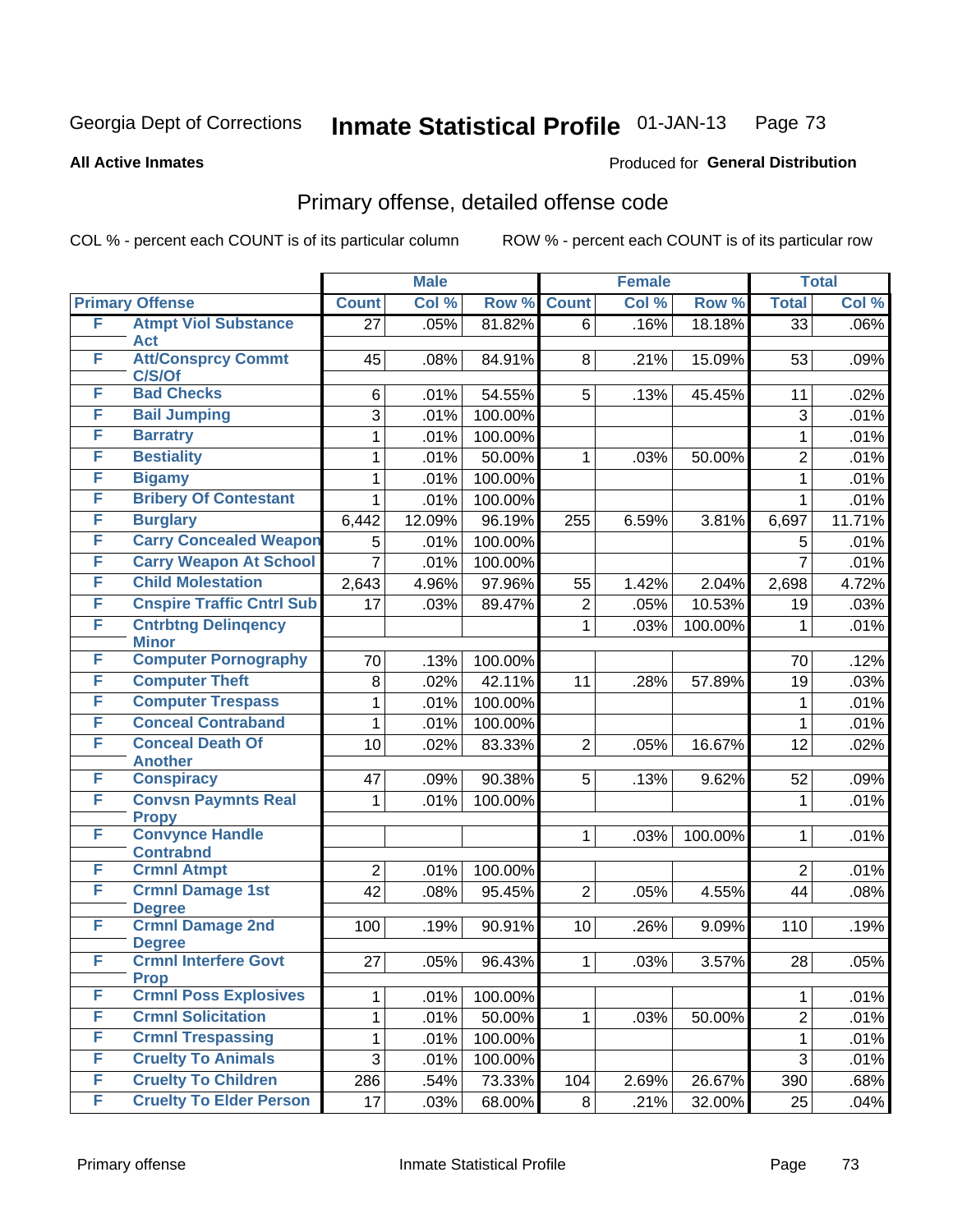Produced for **General Distribution**

#### **All Active Inmates**

### Primary offense, detailed offense code

|   |                                                           |                         | <b>Male</b> |         |                | <b>Female</b> |                |                 | <b>Total</b> |
|---|-----------------------------------------------------------|-------------------------|-------------|---------|----------------|---------------|----------------|-----------------|--------------|
|   | <b>Primary Offense</b>                                    | <b>Count</b>            | Col %       | Row %   | <b>Count</b>   | Col %         | Row %          | <b>Total</b>    | Col %        |
| F | <b>Defrauding State</b>                                   | 2                       | .01%        | 100.00% |                |               |                | 2               | .01%         |
| F | <b>Destroy/Injur Police Dog</b>                           | 1                       | .01%        | 100.00% |                |               |                | 1               | .01%         |
| F | <b>Distributing Obscene Mat</b>                           | 1                       | .01%        | 100.00% |                |               |                | 1               | .01%         |
| F | <b>Dogfighting</b>                                        | $\mathbf{1}$            | .01%        | 100.00% |                |               |                | 1               | .01%         |
| F | <b>Drvng Habtl Violator</b>                               | 9                       | .02%        | 81.82%  | $\overline{2}$ | .05%          | 18.18%         | 11              | .02%         |
| F | <b>Eavesdrop &amp;</b>                                    | $\overline{2}$          | .01%        | 100.00% |                |               |                | $\overline{2}$  | .01%         |
| F | <b>Surveillance</b>                                       |                         |             |         |                |               |                |                 |              |
| F | <b>Entering Vehicle</b><br><b>Entice Child, Attempted</b> | 101                     | .19%        | 98.06%  | $\overline{2}$ | .05%          | 1.94%          | 103             | .18%         |
| F |                                                           | 5                       | .01%        | 100.00% |                |               |                | 5               | .01%         |
|   | <b>Enticing Child-Indec</b><br><b>Purp</b>                | 73                      | .14%        | 94.81%  | 4              | .10%          | 5.19%          | 77              | .13%         |
| F | <b>Escape</b>                                             | 21                      | .04%        | 87.50%  | 3              | .08%          | 12.50%         | 24              | .04%         |
| F | <b>False Certificates</b>                                 | 1                       | .01%        | 50.00%  | 1              | .03%          | 50.00%         | $\overline{2}$  | .01%         |
| F | <b>False Impris Color Legal</b>                           | 1                       | .01%        | 100.00% |                |               |                | 1               | .01%         |
| F | <b>False Imprisonment</b>                                 | 191                     | .36%        | 97.45%  | 5              | .13%          | 2.55%          | 196             | .34%         |
| F | <b>False Public Alarm</b>                                 | 1                       | .01%        | 100.00% |                |               |                | 1               | .01%         |
| F | <b>False Statements Govt</b>                              | 21                      | .04%        | 72.41%  | 8              | .21%          | 27.59%         | 29              | .05%         |
| F | <b>False Swearing</b>                                     | 3                       | .01%        | 60.00%  | $\overline{2}$ | .05%          | 40.00%         | 5               | .01%         |
| F | <b>False Swearng Writtn</b>                               | 3                       | .01%        | 100.00% |                |               |                | 3               | .01%         |
| F | <b>Stmt</b><br><b>Family Violence Battery</b>             |                         |             |         |                |               |                |                 |              |
| F | <b>Feticide</b>                                           | 130                     | .24%        | 99.24%  | 1              | .03%          | .76%<br>50.00% | 131             | .23%         |
| F | <b>Feticide By Vehicle</b>                                | 1                       | .01%        | 50.00%  | 1              | .03%          |                | $\overline{2}$  | .01%         |
| F | <b>Financial Identity Fraud</b>                           | 1                       | .01%        | 25.00%  | $\overline{3}$ | .08%          | 75.00%         | 4               | .01%         |
| F | <b>Fleeing/Eluding Police</b>                             | 42                      | .08%        | 63.64%  | 24             | .62%          | 36.36%         | 66              | .12%         |
| F |                                                           | 215                     | .40%        | 93.07%  | 16             | .41%          | 6.93%          | 231             | .40%         |
| F | <b>Forgery 1st Degree</b>                                 | 1,153                   | 2.16%       | 72.11%  | 446            | 11.53%        | 27.89%         | 1,599           | 2.80%        |
|   | <b>Forgery 2nd Degree</b>                                 | 23                      | .04%        | 85.19%  | 4              | .10%          | 14.81%         | 27              | .05%         |
| F | <b>Fraudulent Access</b><br><b>Compute</b>                | 5                       | .01%        | 100.00% |                |               |                | 5               | .01%         |
| F | <b>Fraudulent Checks</b>                                  | 3                       | .01%        | 75.00%  | $\mathbf 1$    | .03%          | 25.00%         | $\overline{4}$  | .01%         |
| F | <b>Fraudulent Credit Card</b>                             | 64                      | .12%        | 74.42%  | 22             | .57%          | 25.58%         | 86              | .15%         |
| F | <b>Gang Participation</b>                                 | 36                      | .07%        | 100.00% |                |               |                | 36              | .06%         |
| F | <b>Guard Line</b>                                         | 13                      | .02%        | 76.47%  | 4              | .10%          | 23.53%         | $\overline{17}$ | .03%         |
|   | <b>W/Weapon/Drugs</b>                                     |                         |             |         |                |               |                |                 |              |
| F | <b>Habit Traf Viol/Impaired</b>                           | 17                      | .03%        | 89.47%  | $\overline{2}$ | .05%          | 10.53%         | 19              | .03%         |
| F | <b>Habit Traf Viol/Other</b>                              | 21                      | .04%        | 100.00% |                |               |                | 21              | .04%         |
| F | <b>Hijacking Motor Vehicle</b>                            | 40                      | .08%        | 100.00% |                |               |                | 40              | .07%         |
| F | <b>Hindering Appreh Or Pun</b>                            | $\overline{\mathbf{4}}$ | .01%        | 66.67%  | $\overline{c}$ | .05%          | 33.33%         | 6               | .01%         |
| F | <b>Hit-Run W/Injury/Fatality</b>                          | $\boldsymbol{9}$        | .02%        | 90.00%  | $\mathbf{1}$   | .03%          | 10.00%         | 10              | .02%         |
| F | <b>Homicide By Vessel</b>                                 | 21                      | .04%        | 84.00%  | 4              | .10%          | 16.00%         | 25              | .04%         |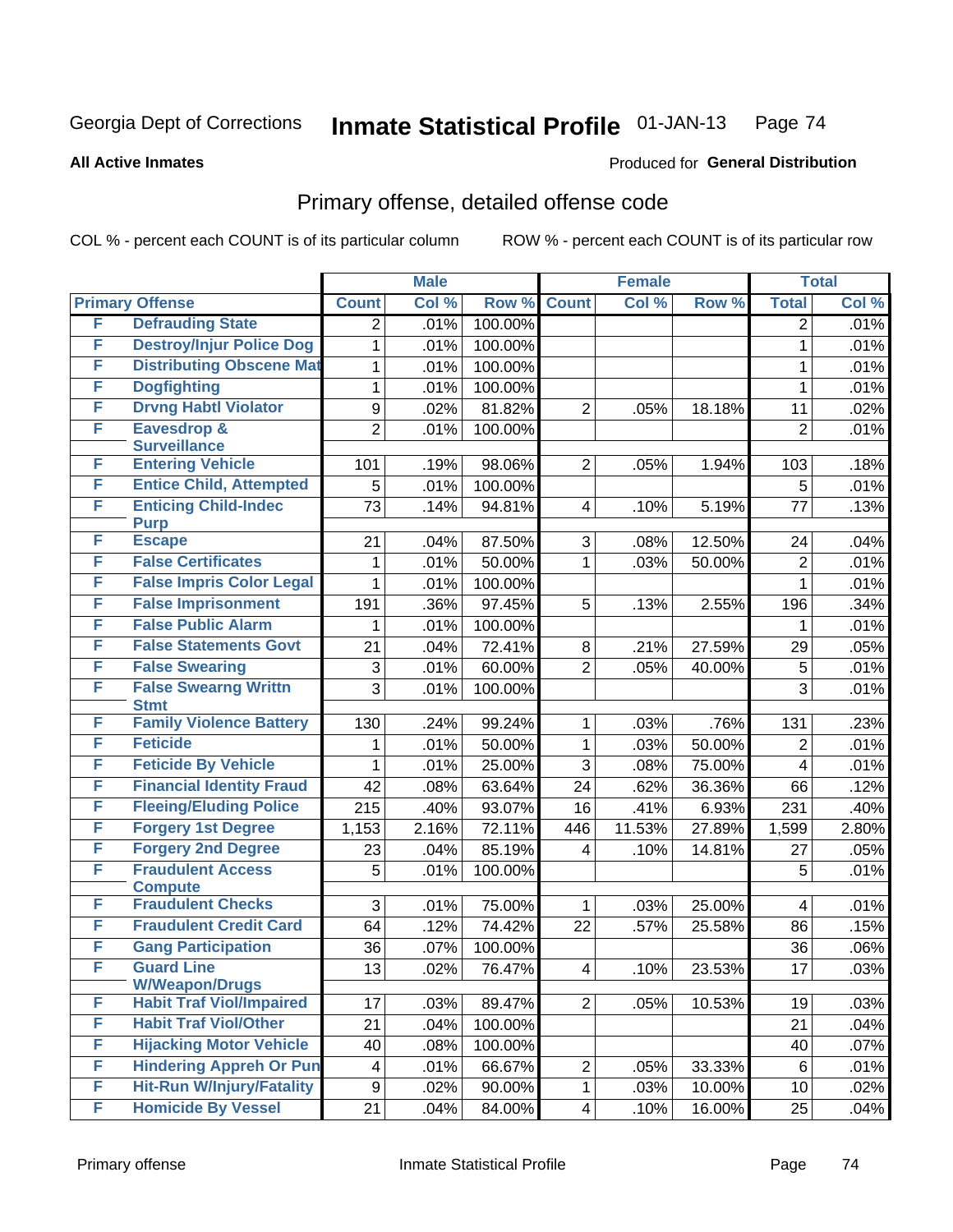**All Active Inmates**

#### Produced for **General Distribution**

### Primary offense, detailed offense code

|   |                                                   |                         | <b>Male</b> |         |                | <b>Female</b> |         |                | <b>Total</b> |
|---|---------------------------------------------------|-------------------------|-------------|---------|----------------|---------------|---------|----------------|--------------|
|   | <b>Primary Offense</b>                            | <b>Count</b>            | Col %       | Row %   | <b>Count</b>   | Col %         | Row %   | <b>Total</b>   | Col %        |
| F | <b>Illegal Attm To Obt Drugs</b>                  | 8                       | .02%        | 57.14%  | 6              | .16%          | 42.86%  | 14             | .02%         |
| F | <b>Impersonating Officer</b>                      | 1                       | .01%        | 100.00% |                |               |         | 1              | .01%         |
| F | <b>Impersonation</b>                              | $\overline{2}$          | .01%        | 66.67%  | 1              | .03%          | 33.33%  | $\overline{3}$ | .01%         |
| F | <b>Incest</b>                                     | 181                     | .34%        | 98.37%  | $\overline{3}$ | .08%          | 1.63%   | 184            | .32%         |
| F | <b>Incest, Atmpt</b>                              | $\overline{2}$          | .01%        | 100.00% |                |               |         | $\overline{2}$ | .01%         |
| F | <b>Injury By Vehicle</b>                          | 100                     | .19%        | 84.03%  | 19             | .49%          | 15.97%  | 119            | .21%         |
| F | <b>Interference With</b>                          | 17                      | .03%        | 94.44%  | 1              | .03%          | 5.56%   | 18             | .03%         |
| F | <b>Custody</b><br><b>Involuntary Manslaughter</b> | 135                     | .25%        | 85.44%  | 23             | .59%          | 14.56%  | 158            | .28%         |
| F | <b>Kidnapping</b>                                 | 1,552                   | 2.91%       | 96.94%  | 49             | 1.27%         | 3.06%   | 1,601          | 2.80%        |
| F | <b>Livestock Theft</b>                            | 2                       | .01%        | 100.00% |                |               |         | 2              | .01%         |
| F | <b>Machine Gun Activities</b>                     | 1                       | .01%        | 100.00% |                |               |         | 1              | .01%         |
| F | <b>Malicious Conf Sane</b>                        |                         |             |         | 1              | .03%          | 100.00% | 1              | .01%         |
|   | <b>Pers</b>                                       |                         |             |         |                |               |         |                |              |
| F | <b>Manf Methamph 200-399</b>                      | $\overline{\mathbf{4}}$ | .01%        | 50.00%  | 4              | .10%          | 50.00%  | 8              | .01%         |
|   | Gm                                                |                         |             |         |                |               |         |                |              |
| F | <b>Manf Methamph 28-199</b><br>Gm                 | 25                      | .05%        | 83.33%  | 5              | .13%          | 16.67%  | 30             | .05%         |
| F | Manf Methamph 400+ Gm                             | $\overline{2}$          | .01%        | 100.00% |                |               |         | $\overline{2}$ | .01%         |
| F | <b>Manf Methamph Unspec</b>                       | 225                     | .42%        | 89.64%  | 26             | .67%          | 10.36%  | 251            | .44%         |
|   | <b>Amt</b>                                        |                         |             |         |                |               |         |                |              |
| F | <b>Manufact Meth Near</b><br><b>Child</b>         | 14                      | .03%        | 73.68%  | 5              | .13%          | 26.32%  | 19             | .03%         |
| F | <b>Misc Assault/Battery</b>                       | 12                      | .02%        | 100.00% |                |               |         | 12             | .02%         |
| F | <b>Misc CorrectionI Inst Off</b>                  | 4                       | .01%        | 100.00% |                |               |         | 4              | .01%         |
| F | <b>Misc Criminal Damage</b>                       | 1                       | .01%        | 100.00% |                |               |         | 1              | .01%         |
| F | <b>Misc Drugs Trafficking</b>                     | 21                      | .04%        | 91.30%  | $\overline{2}$ | .05%          | 8.70%   | 23             | .04%         |
| F | <b>Misc Forgery</b>                               | 1                       | .01%        | 100.00% |                |               |         | 1              | .01%         |
| F | <b>Misc Fraud</b>                                 | 10                      | .02%        | 62.50%  | 6              | .16%          | 37.50%  | 16             | .03%         |
| F | <b>Misc Homicide Offense</b>                      | 10                      | .02%        | 90.91%  | 1              | .03%          | 9.09%   | 11             | .02%         |
| F | <b>Misc Invasion Of Privacy</b>                   | 1                       | .01%        | 100.00% |                |               |         | 1              | .01%         |
| F | <b>Misc Mrals/Pblic H/Safty</b>                   | 3                       | .01%        | 100.00% |                |               |         | 3              | .01%         |
| F | <b>Misc Obscenity</b>                             | $\overline{3}$          | .01%        | 100.00% |                |               |         | $\overline{3}$ | .01%         |
| F | <b>Misc Public Order</b>                          | 3                       | .01%        | 100.00% |                |               |         | 3              | .01%         |
| F | <b>Misc Sexual Offense</b>                        | 19                      | .04%        | 100.00% |                |               |         | 19             | .03%         |
| F | <b>Murder</b>                                     | 5,283                   | 9.91%       | 94.36%  | 316            | 8.17%         | 5.64%   | 5,599          | 9.79%        |
| F | <b>Murder, Conspire To</b>                        | 6                       | .01%        | 85.71%  | 1              | .03%          | 14.29%  | 7              | .01%         |
| F | <b>Commit</b>                                     |                         |             |         |                |               |         |                |              |
|   | <b>Mutiny In Penal Inst</b>                       | $\overline{2}$          | .01%        | 100.00% |                |               |         | $\overline{2}$ | .01%         |
| F | <b>Obstr Of Law Enf Officer</b>                   | 524                     | .98%        | 92.25%  | 44             | 1.14%         | 7.75%   | 568            | .99%         |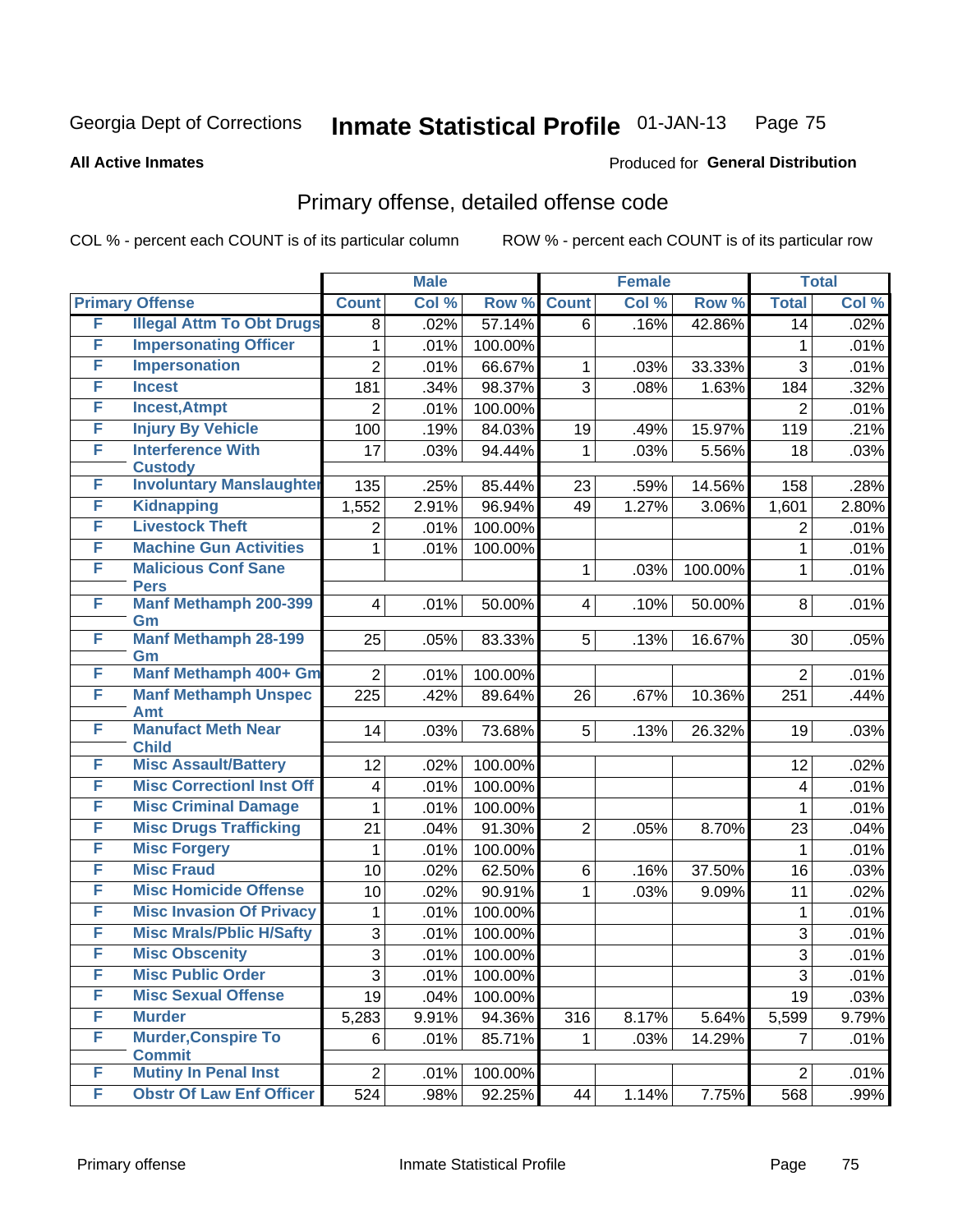#### **All Active Inmates**

### Produced for **General Distribution**

### Primary offense, detailed offense code

|   |                                                 |              | <b>Male</b> |         |                | <b>Female</b> |         |                | <b>Total</b> |
|---|-------------------------------------------------|--------------|-------------|---------|----------------|---------------|---------|----------------|--------------|
|   | <b>Primary Offense</b>                          | <b>Count</b> | Col %       | Row %   | <b>Count</b>   | Col %         | Row %   | <b>Total</b>   | Col %        |
| F | <b>Pandering By</b>                             | 1            | .01%        | 100.00% |                |               |         | 1              | .01%         |
|   | <b>Compulsion</b>                               |              |             |         |                |               |         |                |              |
| F | <b>Peeping Tom</b>                              | 19           | .04%        | 100.00% |                |               |         | 19             | .03%         |
| F | <b>Perjury</b>                                  |              |             |         | 1              | .03%          | 100.00% | $\mathbf{1}$   | .01%         |
| F | <b>Pimping A Minor Under</b><br>18              | 7            | .01%        | 100.00% |                |               |         | $\overline{7}$ | .01%         |
| F | <b>Poss Contraband</b>                          | 3            | .01%        | 100.00% |                |               |         | 3              | .01%         |
|   | <b>Articles</b>                                 |              |             |         |                |               |         |                |              |
| F | <b>Poss Dep Stim Cntrf</b>                      | 65           | .12%        | 79.27%  | 17             | .44%          | 20.73%  | 82             | .14%         |
| F | <b>Drugs</b><br><b>Poss Drug Related Matri</b>  | 13           | .02%        | 72.22%  |                |               | 27.78%  | 18             | .03%         |
| F | <b>Poss Ephedrine</b>                           |              |             |         | 5              | .13%          |         |                |              |
| F | <b>Poss Firearm 1st</b>                         | 10           | .02%        | 71.43%  | 4              | .10%          | 28.57%  | 14             | .02%         |
|   | <b>Offender</b>                                 | 86           | .16%        | 97.73%  | $\overline{2}$ | .05%          | 2.27%   | 88             | .15%         |
| F | <b>Poss Firearm Convct</b>                      | 938          | 1.76%       | 96.90%  | 30             | .78%          | 3.10%   | 968            | 1.69%        |
|   | <b>Felon</b>                                    |              |             |         |                |               |         |                |              |
| F | <b>Poss Knife During Crime</b>                  | 3            | .01%        | 100.00% |                |               |         | 3              | .01%         |
| F | <b>Poss Mda/Extsy</b>                           | 11           | .02%        | 91.67%  | 1              | .03%          | 8.33%   | 12             | .02%         |
| F | <b>Poss Methamphetamine</b>                     | 404          | .76%        | 79.06%  | 107            | 2.77%         | 20.94%  | 511            | .89%         |
| F | <b>Poss Narcotics Opiates</b>                   | 58           | .11%        | 86.57%  | 9              | .23%          | 13.43%  | 67             | .12%         |
| F | <b>Poss Of Certain</b>                          | 25           | .05%        | 86.21%  | 4              | .10%          | 13.79%  | 29             | .05%         |
|   | <b>Weapons</b>                                  |              |             |         |                |               |         |                |              |
| F | <b>Poss Of Cocaine</b>                          | 797          | 1.50%       | 84.61%  | 145            | 3.75%         | 15.39%  | 942            | 1.65%        |
| F | <b>Poss Of Firearm Dur</b><br><b>Crime</b>      | 474          | .89%        | 95.76%  | 21             | .54%          | 4.24%   | 495            | .87%         |
| F | <b>Poss Of Lsd</b>                              | 1            | .01%        | 100.00% |                |               |         | 1              | .01%         |
| F | <b>Poss Of Marijuana</b>                        | 108          | .20%        | 94.74%  | 6              | .16%          | 5.26%   | 114            | .20%         |
| F | <b>Poss Tools Commit</b>                        | 34           | .06%        | 100.00% |                |               |         | 34             | .06%         |
|   | <b>Crime</b>                                    |              |             |         |                |               |         |                |              |
| F | <b>Poss W Int Dis Other</b>                     | 100          | .19%        | 84.75%  | 18             | .47%          | 15.25%  | 118            | .21%         |
|   | <b>Drug</b>                                     |              |             |         |                |               |         |                |              |
| F | <b>Poss W Int Dist Cocaine</b>                  | 502          | .94%        | 94.36%  | 30             | .78%          | 5.64%   | 532            | .93%         |
| F | <b>Poss W Int Dist</b>                          | 864          | 1.62%       | 95.79%  | 38             | .98%          | 4.21%   | 902            | 1.58%        |
| F | <b>Marijuana</b><br><b>Poss W Int Dist Meth</b> | 267          | .50%        | 81.90%  | 59             | 1.52%         | 18.10%  | 326            | .57%         |
| F | <b>Poss Wpn, Drugs By</b>                       | 40           | .08%        | 93.02%  | 3              | .08%          | 6.98%   | 43             | .08%         |
|   | <b>Prisnr</b>                                   |              |             |         |                |               |         |                |              |
| F | Racketeering                                    | 56           | .11%        | 71.79%  | 22             | .57%          | 28.21%  | 78             | .14%         |
| F | Rape                                            | 1,766        | 3.31%       | 99.77%  | 4              | .10%          | .23%    | 1,770          | 3.10%        |
| F | <b>Reck Cond Infected</b>                       | 11           | .02%        | 78.57%  | 3 <sup>1</sup> | .08%          | 21.43%  | 14             | .02%         |
|   | <b>Person</b>                                   |              |             |         |                |               |         |                |              |
| F | <b>Reckless Abandonment</b>                     | 3            | .01%        | 100.00% |                |               |         | 3              | $.01\%$      |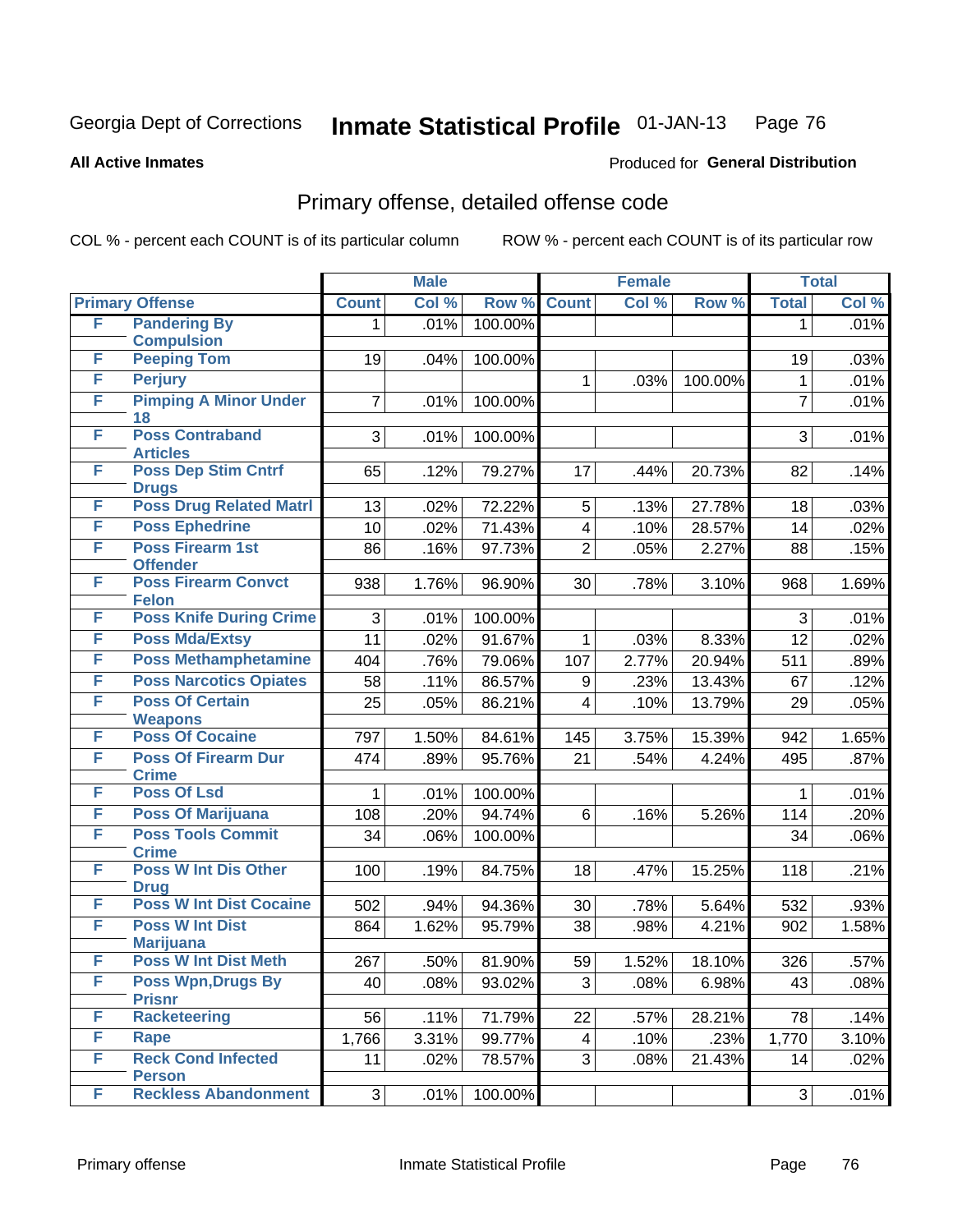#### **All Active Inmates**

### Produced for **General Distribution**

### Primary offense, detailed offense code

|   |                                            |                | <b>Male</b> |         |                | <b>Female</b> |         |                | <b>Total</b> |
|---|--------------------------------------------|----------------|-------------|---------|----------------|---------------|---------|----------------|--------------|
|   | <b>Primary Offense</b>                     | <b>Count</b>   | Col %       | Row %   | <b>Count</b>   | Col %         | Row %   | <b>Total</b>   | Col %        |
| F | <b>Recv Gds, Srvs Fraud</b>                |                |             |         | 1              | .03%          | 100.00% | 1              | .01%         |
|   | <b>Obtnd</b>                               |                |             |         |                |               |         |                |              |
| F | Removal Baggage, Cargo<br><b>Etc</b>       | 1              | .01%        | 100.00% |                |               |         | 1              | .01%         |
| F | <b>Robbery</b>                             | 1,728          | 3.24%       | 93.20%  | 126            | 3.26%         | 6.80%   | 1,854          | 3.24%        |
| F | <b>Robbery By Force</b>                    | 287            | .54%        | 90.25%  | 31             | .80%          | 9.75%   | 318            | .56%         |
| F | <b>Robbery By Intimidation</b>             | 284            | .53%        | 91.91%  | 25             | .65%          | 8.09%   | 309            | .54%         |
| F | <b>Robbery By Sudden</b>                   | 143            | .27%        | 91.08%  | 14             | .36%          | 8.92%   | 157            | .27%         |
|   | <b>Snatch</b>                              |                |             |         |                |               |         |                |              |
| F | <b>S/D Of Alcoholic Intox</b>              | 1              | .01%        | 100.00% |                |               |         | 1              | .01%         |
| F | <b>S/D Cocaine</b>                         | 925            | 1.74%       | 94.29%  | 56             | 1.45%         | 5.71%   | 981            | 1.72%        |
| F | <b>S/D Cont Sub Public</b>                 | 48             | .09%        | 97.96%  | 1              | .03%          | 2.04%   | 49             | .09%         |
| F | <b>S/D Cont Sub School</b>                 | 49             | .09%        | 96.08%  | $\overline{2}$ | .05%          | 3.92%   | 51             | .09%         |
| F | <b>S/D Dep Stim Cntrf Drugs</b>            | 73             | .14%        | 74.49%  | 25             | .65%          | 25.51%  | 98             | .17%         |
| F | <b>S/D Narcotics Opiates</b>               | 34             | .06%        | 77.27%  | 10             | .26%          | 22.73%  | 44             | .08%         |
| F | <b>S/D Of Marijuana</b>                    | 400            | .75%        | 96.39%  | 15             | .39%          | 3.61%   | 415            | .73%         |
| F | <b>Sale Mda/Extsy</b>                      | 6              | .01%        | 85.71%  | 1              | .03%          | 14.29%  | $\overline{7}$ | .01%         |
| F | <b>Sale Methamphetamine</b>                | 115            | .22%        | 75.16%  | 38             | .98%          | 24.84%  | 153            | .27%         |
| F | <b>Sex Exploitation Child</b>              | 155            | .29%        | 98.10%  | 3              | .08%          | 1.90%   | 158            | .28%         |
| F | <b>Sex Offender Fail Registr</b>           | 387            | .73%        | 99.74%  | 1              | .03%          | .26%    | 388            | .68%         |
| F | <b>Sex Offender Fail To</b>                | 10             | .02%        | 100.00% |                |               |         | 10             | .02%         |
|   | <b>Move</b>                                |                |             |         |                |               |         |                |              |
| F | Sexl/Asslt/Agn/Pers/Cstd                   | 9              | .02%        | 100.00% |                |               |         | 9              | .02%         |
| F | <b>Sexual Battery</b>                      | 201            | .38%        | 100.00% |                |               |         | 201            | .35%         |
| F | <b>Simple Battery</b>                      | 15             | .03%        | 88.24%  | $\overline{2}$ | .05%          | 11.76%  | 17             | .03%         |
| F | <b>Sodomy</b>                              | 20             | .04%        | 100.00% |                |               |         | 20             | .03%         |
| F | <b>Solicit Sodomy From</b><br><b>Minor</b> | 4              | .01%        | 100.00% |                |               |         | 4              | .01%         |
| F | <b>Stalking</b>                            | 3              | .01%        | 100.00% |                |               |         | 3              | .01%         |
| F | <b>Statutory Rape</b>                      | 824            | 1.55%       | 97.63%  | 20             | .52%          | 2.37%   | 844            | 1.48%        |
| F | <b>Statutory Rape, Atmpt</b>               | $\overline{2}$ | .01%        | 100.00% |                |               |         | $\overline{2}$ | .01%         |
| F | <b>Tampering With</b>                      | 12             | .02%        | 75.00%  | 4              | .10%          | 25.00%  | 16             | .03%         |
|   | <b>Evidence</b>                            |                |             |         |                |               |         |                |              |
| F | <b>Terrorist Threats &amp; Acts</b>        | 437            | .82%        | 96.47%  | 16             | .41%          | 3.53%   | 453            | .79%         |
| F | <b>Theft Bring Prop In State</b>           | 8              | .02%        | 100.00% |                |               |         | 8              | .01%         |
| F | <b>Theft By Conversion</b>                 | 23             | .04%        | 85.19%  | 4              | .10%          | 14.81%  | 27             | .05%         |
| F | <b>Theft By Deception</b>                  | 48             | .09%        | 82.76%  | 10             | .26%          | 17.24%  | 58             | .10%         |
| F | <b>Theft By Extortion</b>                  | 1              | .01%        | 100.00% |                |               |         | 1              | .01%         |
| F | <b>Theft By Rec Stolen Prop</b>            | 888            | 1.67%       | 94.27%  | 54             | 1.40%         | 5.73%   | 942            | 1.65%        |
| F | <b>Theft By Shoplifting</b>                | 405            | .76%        | 69.71%  | 176            | 4.55%         | 30.29%  | 581            | 1.02%        |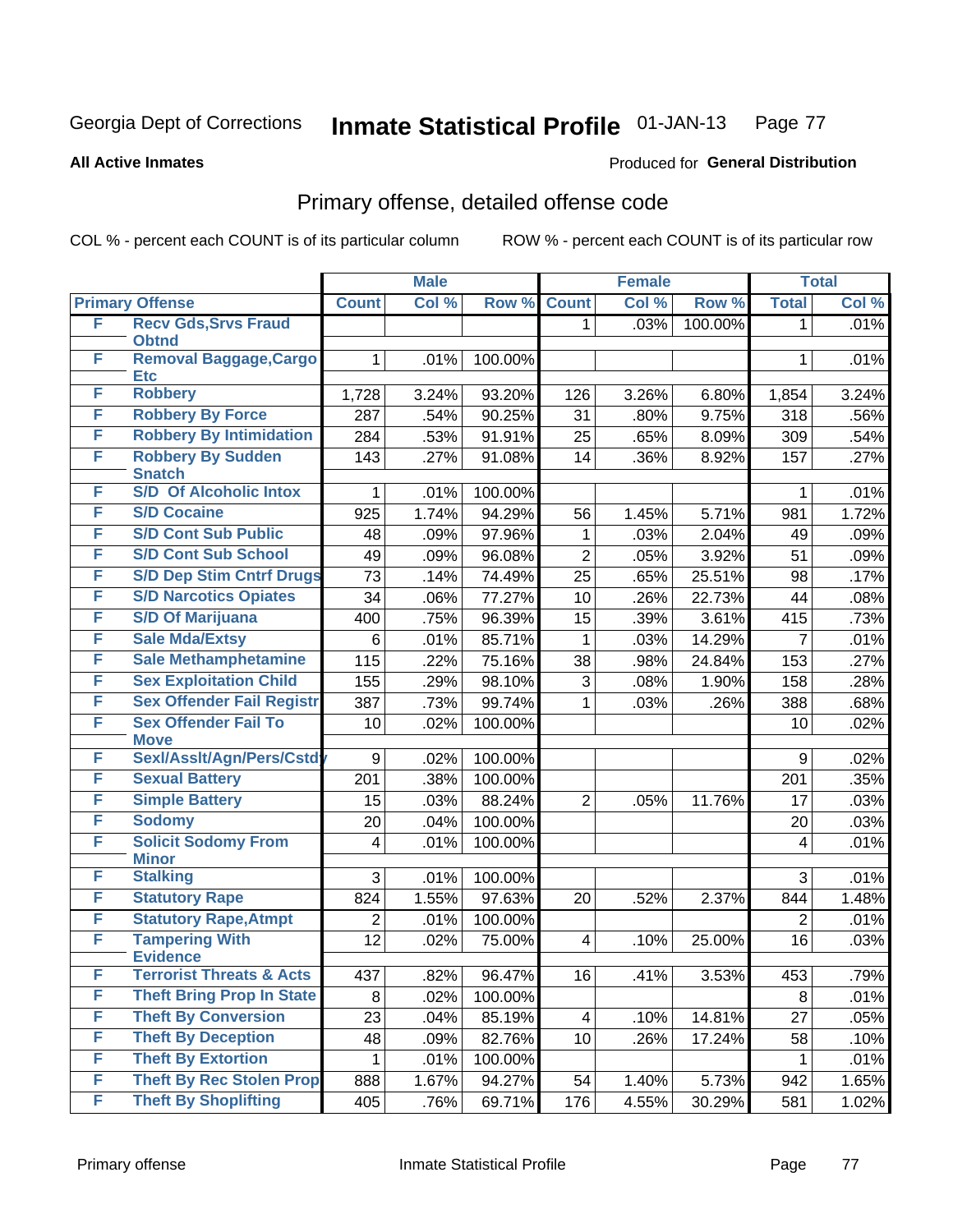Produced for **General Distribution**

#### **All Active Inmates**

# Primary offense, detailed offense code

|   |                                            |                  | <b>Male</b> |         |                | <b>Female</b> |        |                | <b>Total</b> |
|---|--------------------------------------------|------------------|-------------|---------|----------------|---------------|--------|----------------|--------------|
|   | <b>Primary Offense</b>                     | <b>Count</b>     | Col %       | Row %   | <b>Count</b>   | Col %         | Row %  | <b>Total</b>   | Col %        |
| F | <b>Theft By Taking</b>                     | 1,092            | 2.05%       | 86.26%  | 174            | 4.50%         | 13.74% | 1,266          | 2.21%        |
| F | <b>Theft Credit Card</b>                   | 18               | .03%        | 81.82%  | 4              | .10%          | 18.18% | 22             | .04%         |
| F | <b>Theft Motorveh Or Part</b>              | 76               | .14%        | 95.00%  | 4              | .10%          | 5.00%  | 80             | .14%         |
| F | <b>Theft Of Lost Property</b>              | 5                | .01%        | 100.00% |                |               |        | 5              | .01%         |
| F | <b>Theft Of Services</b>                   | 7                | .01%        | 100.00% |                |               |        | $\overline{7}$ | .01%         |
| F | <b>Theft Recv Prop Out</b><br><b>State</b> | 1                | .01%        | 100.00% |                |               |        | 1              | .01%         |
| F | <b>Traf Amphtmine 28-199</b><br>Gm         | 3                | .01%        | 100.00% |                |               |        | 3              | .01%         |
| F | <b>Traf Amphtmine 400+ Gm</b>              | $\overline{2}$   | .01%        | 100.00% |                |               |        | $\overline{2}$ | .01%         |
| F | <b>Traf Cocaine 201-400</b><br>Gm          | 215              | .40%        | 94.30%  | 13             | .34%          | 5.70%  | 228            | .40%         |
| F | <b>Traf Cocaine 401+ Gm</b>                | 144              | .27%        | 93.51%  | 10             | .26%          | 6.49%  | 154            | .27%         |
| F | <b>Traf Cocaine Less 200</b><br>Gm         | 406              | .76%        | 97.13%  | 12             | .31%          | 2.87%  | 418            | .73%         |
| F | Traf Marijna 10-2000 Lb                    | 113              | .21%        | 93.39%  | 8              | .21%          | 6.61%  | 121            | .21%         |
| F | Traf Marijna 10001+ Lb                     | 4                | .01%        | 80.00%  | 1              | .03%          | 20.00% | 5              | .01%         |
| F | Traf Marijna 2001-10k Lb                   | 3                | .01%        | 100.00% |                |               |        | 3              | .01%         |
| F | <b>Traf Mda/Extsy 200-</b><br>399gm        | 8                | .02%        | 80.00%  | $\overline{2}$ | .05%          | 20.00% | 10             | .02%         |
| F | <b>Traf Mda/Extsy 28-199gm</b>             | 19               | .04%        | 90.48%  | $\overline{2}$ | .05%          | 9.52%  | 21             | .04%         |
| F | Traf Mda/Extsy 400+Gm                      | $\overline{4}$   | .01%        | 100.00% |                |               |        | 4              | .01%         |
| F | <b>Traf Methamph 200-399</b><br>Gm         | 64               | .12%        | 91.43%  | 6              | .16%          | 8.57%  | 70             | .12%         |
| F | <b>Traf Methamph 28-199</b><br>Gm          | 217              | .41%        | 87.15%  | 32             | .83%          | 12.85% | 249            | .44%         |
| F | Traf Methamph 400+ Gm                      | 45               | .08%        | 93.75%  | 3              | .08%          | 6.25%  | 48             | .08%         |
| F | <b>Traf Methamph Unspec</b><br>Amt         | 74               | .14%        | 91.36%  | $\overline{7}$ | .18%          | 8.64%  | 81             | .14%         |
| F | <b>Traf Narcotic 15-28 Gm</b>              | 9                | .02%        | 100.00% |                |               |        | 9              | .02%         |
| F | <b>Traf Narcotic 29+ Gm</b>                | 7                | .01%        | 100.00% |                |               |        | $\overline{7}$ | .01%         |
| F | <b>Traf Narcotic Less 14 Gm</b>            | $\boldsymbol{9}$ | .02%        | 90.00%  | 1              | .03%          | 10.00% | 10             | .02%         |
| F | <b>Unauth Dist Recrd</b><br><b>Devices</b> | 3                | .01%        | 100.00% |                |               |        | 3              | .01%         |
| F | <b>Unknown Offense</b>                     | 20               | .04%        | 83.33%  | 4              | .10%          | 16.67% | 24             | .04%         |
| F | <b>Uniwfl Mfg/Del/Dist N-C S</b>           | 22               | .04%        | 91.67%  | $\overline{2}$ | .05%          | 8.33%  | 24             | .04%         |
| F | <b>Use Comm Facity Vio C</b><br><b>Sub</b> | 6                | .01%        | 75.00%  | $\overline{2}$ | .05%          | 25.00% | 8              | .01%         |
| F | <b>Vehicular Homicide</b>                  | 309              | .58%        | 85.60%  | 52             | 1.34%         | 14.40% | 361            | .63%         |
| F | <b>Viol Dngrous Drgs Act</b>               | 154              | .29%        | 86.03%  | 25             | .65%          | 13.97% | 179            | .31%         |
| F | <b>Viol Ga Cntrl Sbst Act</b>              | 126              | .24%        | 85.71%  | 21             | .54%          | 14.29% | 147            | .26%         |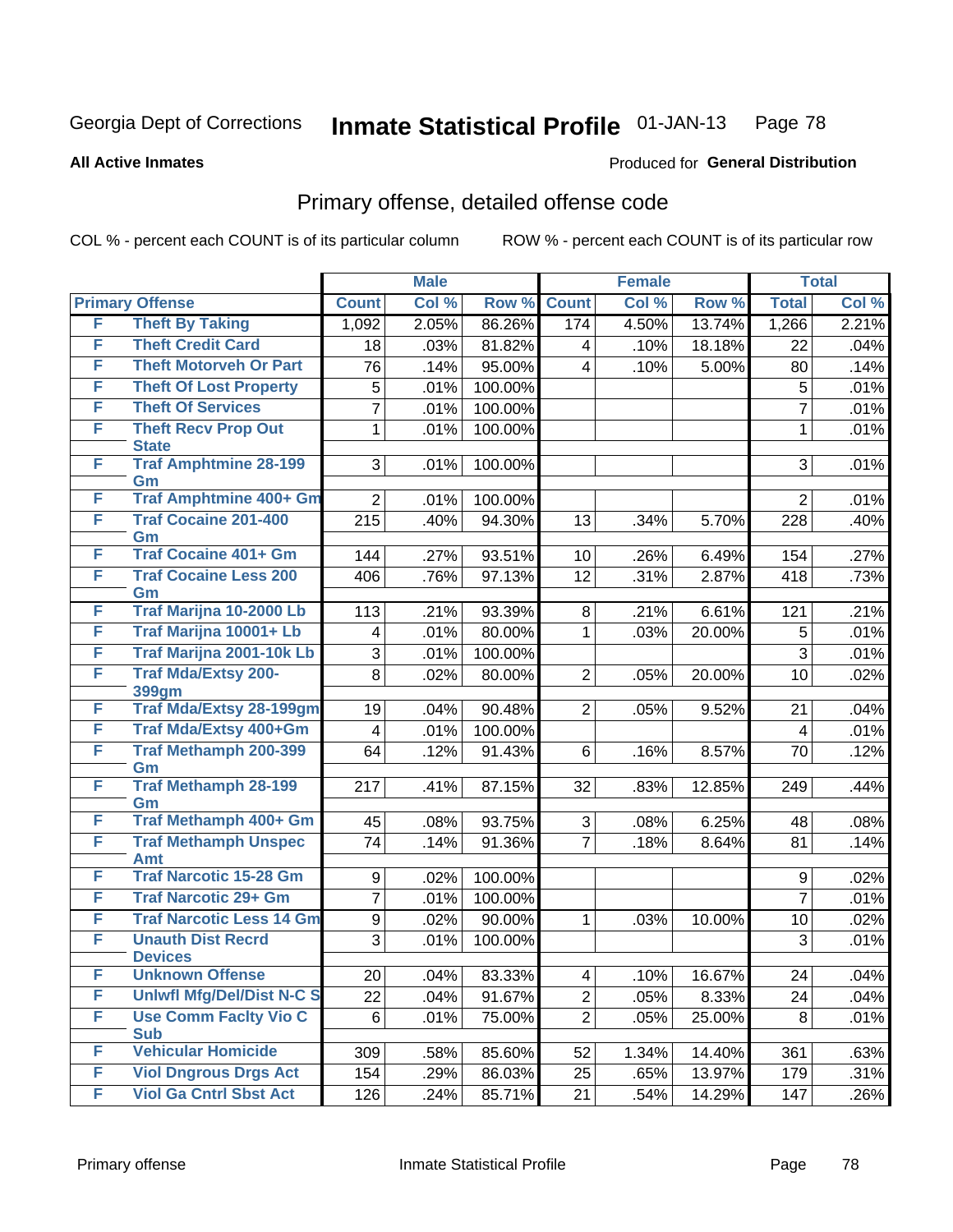#### **All Active Inmates**

### Produced for **General Distribution**

### Primary offense, detailed offense code

|   |                                           |                | <b>Male</b> |         |              | <b>Female</b> |         |                | <b>Total</b> |
|---|-------------------------------------------|----------------|-------------|---------|--------------|---------------|---------|----------------|--------------|
|   | <b>Primary Offense</b>                    | <b>Count</b>   | Col %       | Row %   | <b>Count</b> | Col %         | Row %   | <b>Total</b>   | Col %        |
| F | <b>Viol Ga Securities Act</b>             | 1.             | .01%        | 100.00% |              |               |         | 1              | .01%         |
| F | <b>Viol Motor Vehicle Laws</b>            | 41             | .08%        | 91.11%  | 4            | .10%          | 8.89%   | 45             | .08%         |
| F | <b>Viol Oath Public Offcr</b>             | 1              | .01%        | 100.00% |              |               |         | 1              | .01%         |
| F | <b>Violatn Othr States Law</b>            | 10             | .02%        | 90.91%  | $\mathbf 1$  | .03%          | 9.09%   | 11             | .02%         |
| F | <b>Vol Manslaughter Of</b>                | 1              | .01%        | 50.00%  | 1            | .03%          | 50.00%  | $\overline{2}$ | .01%         |
|   | <b>Fetus</b>                              |                |             |         |              |               |         |                |              |
| F | <b>Voluntary Manslaughter</b>             | 1,071          | 2.01%       | 88.59%  | 138          | 3.57%         | 11.41%  | 1,209          | 2.11%        |
| M | <b>Abandonment Of Dep</b><br><b>Child</b> | 5              | .01%        | 100.00% |              |               |         | 5              | .01%         |
| М | <b>Abusive Language</b>                   | 1              | .01%        | 100.00% |              |               |         | 1              | .01%         |
| M | <b>Agg Assault With</b>                   | 1              | .01%        | 100.00% |              |               |         | $\mathbf{1}$   | .01%         |
|   | <b>Firearm</b>                            |                |             |         |              |               |         |                |              |
| Μ | <b>Agg Assault With Knife</b>             | 1              | .01%        | 100.00% |              |               |         | 1              | .01%         |
| M | <b>Assault &amp; Battery</b>              | 7              | .01%        | 100.00% |              |               |         | $\overline{7}$ | .01%         |
| M | <b>Bad Checks</b>                         | $\overline{2}$ | .01%        | 66.67%  | 1            | .03%          | 33.33%  | 3              | .01%         |
| Μ | <b>Burglary</b>                           | $\overline{7}$ | .01%        | 100.00% |              |               |         | $\overline{7}$ | .01%         |
| M | <b>Cheating &amp; Swindling</b>           | 1              | .01%        | 100.00% |              |               |         | 1              | .01%         |
| M | <b>Cpwl &amp; Concealed</b>               | 3              | .01%        | 100.00% |              |               |         | 3              | .01%         |
| Μ | <b>Weapon</b><br><b>Crmnl Attempt</b>     | 1              | .01%        | 100.00% |              |               |         | 1              | .01%         |
| M | <b>Crmnl Intfer Govt Prop</b>             | 1              | .01%        | 100.00% |              |               |         | 1              | .01%         |
| Μ | <b>Cruelty To Children</b>                | 1              | .01%        | 50.00%  | 1            | .03%          | 50.00%  | $\overline{2}$ | .01%         |
| M | <b>Dui</b>                                | 10             | .02%        | 90.91%  | 1            | .03%          | 9.09%   | 11             | .02%         |
| Μ | <b>Escape</b>                             | 5              | .01%        | 100.00% |              |               |         | $\sqrt{5}$     | .01%         |
| M | <b>Forgery</b>                            | $\overline{2}$ | .01%        | 100.00% |              |               |         | $\overline{2}$ | .01%         |
| M | <b>Fraudulent Checks</b>                  | 1              | .01%        | 100.00% |              |               |         | $\mathbf{1}$   | .01%         |
| M | <b>Misc Misdemeanor</b>                   | 1              | .01%        | 100.00% |              |               |         |                | .01%         |
| Μ | <b>Other Misdemeanor</b>                  | 8              | .02%        | 100.00% |              |               |         | 1<br>8         | .01%         |
| M | <b>Pointing Gun At Another</b>            | 1              | .01%        | 100.00% |              |               |         | 1              | .01%         |
| M | <b>Prostitution</b>                       |                |             |         | 1            | .03%          | 100.00% | 1              | .01%         |
| M | <b>Public Drunkenness</b>                 | $\overline{2}$ | .01%        | 100.00% |              |               |         | $\overline{2}$ | .01%         |
| Μ | <b>Public Indecency</b>                   | $\overline{5}$ | .01%        | 100.00% |              |               |         | 5              | .01%         |
| M | <b>Simple Battery</b>                     | $\mathbf{1}$   | .01%        | 50.00%  | $\mathbf 1$  | .03%          | 50.00%  | $\overline{c}$ | .01%         |
| M | <b>Theft By Deception &lt;</b>            | 1              | .01%        | 100.00% |              |               |         | 1              | .01%         |
|   | \$500                                     |                |             |         |              |               |         |                |              |
| M | <b>Theft By Taking -</b>                  | 23             | .04%        | 100.00% |              |               |         | 23             | .04%         |
|   | Larceny                                   |                |             |         |              |               |         |                |              |
| Μ | <b>Theft Motor Vehicle, Parts</b>         | 1              | .01%        | 100.00% |              |               |         | 1              | .01%         |
| M | <b>Vagrancy</b>                           | 3              | .01%        | 100.00% |              |               |         | 3              | .01%         |
| M | <b>Viol Motor Veh Law</b>                 | $\overline{2}$ | .01%        | 100.00% |              |               |         | $\overline{2}$ | .01%         |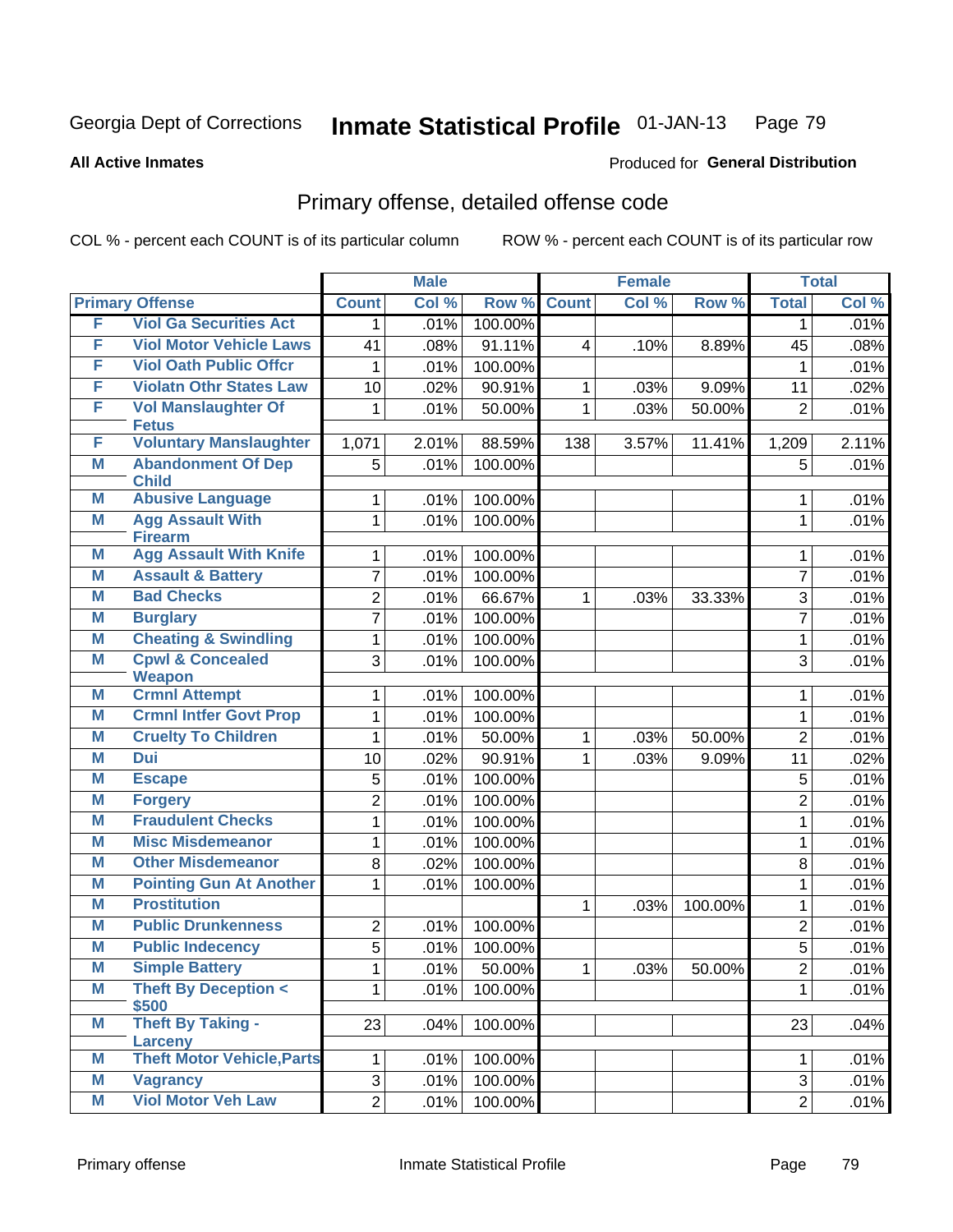**All Active Inmates**

#### Produced for **General Distribution**

### Primary offense, detailed offense code

|                              |              | <b>Male</b> |             |       | <b>Female</b> |       |                 | <b>Total</b> |
|------------------------------|--------------|-------------|-------------|-------|---------------|-------|-----------------|--------------|
| <b>Primary Offense</b>       | <b>Count</b> | Col %       | Row % Count |       | Col %         | Row % | Total           | Col %        |
| <b>Wife Beating</b><br>М     |              | .01%        | 100.00%     |       |               |       |                 | $.01\%$      |
| <b>Worthless Checks</b><br>M |              | .01% l      | 100.00%     |       |               |       |                 | $.01\%$      |
| <b>Total Rported</b>         | 53,303       | 101%        | $93.23\%$   | 3,869 | 100%          |       | $6.77\%$ 57,172 | 101%         |

| Reported    | - 7 C                                                 |             | 70<br>. . |
|-------------|-------------------------------------------------------|-------------|-----------|
| <b>otal</b> | $F^{\alpha}$ $\gamma \gamma \gamma$<br><u>ეა.ა/ ა</u> | <b>2074</b> | 57,244    |

| Mode (most frequent) | 1601 Burglary | 1701 Forgery 1st Degree | 1601 Burglary |
|----------------------|---------------|-------------------------|---------------|
|----------------------|---------------|-------------------------|---------------|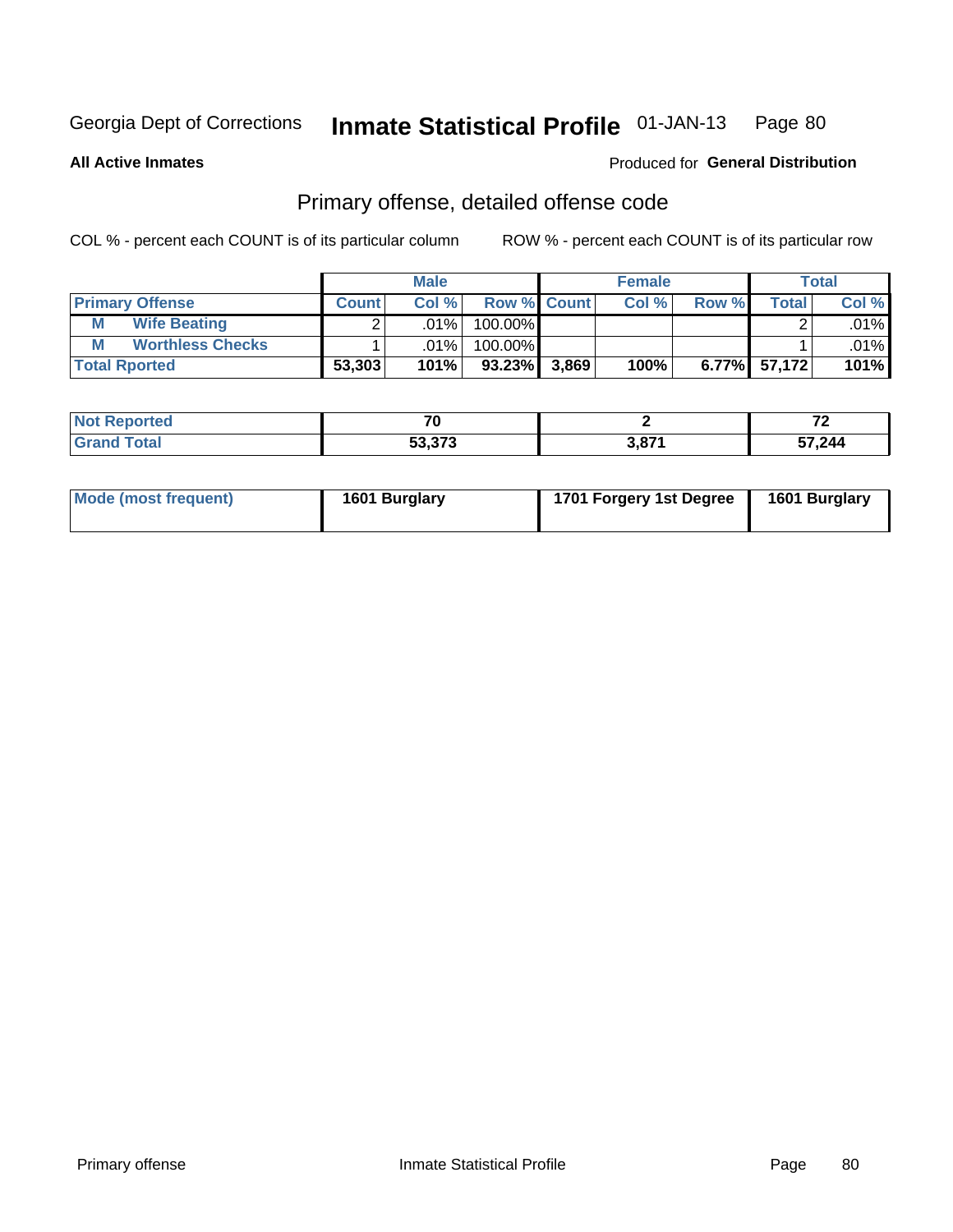#### **All Active Inmates**

### Produced for **General Distribution**

### County of conviction of primary offense

|     |                             |              | <b>Male</b> |         |                  | <b>Female</b> |        |                  | <b>Total</b> |
|-----|-----------------------------|--------------|-------------|---------|------------------|---------------|--------|------------------|--------------|
|     | <b>County of Conviction</b> | <b>Count</b> | Col %       | Row %   | <b>Count</b>     | Col %         | Row %  | <b>Total</b>     | Col %        |
| 000 | <b>Unknown</b>              | 249          | .47%        | 93.26%  | 18               | .46%          | 6.74%  | $\overline{267}$ | .47%         |
| 001 | <b>Appling County</b>       | 97           | .18%        | 95.10%  | 5                | .13%          | 4.90%  | 102              | .18%         |
| 002 | <b>Atkinson County</b>      | 56           | .10%        | 93.33%  | 4                | .10%          | 6.67%  | 60               | .10%         |
| 003 | <b>Bacon County</b>         | 69           | .13%        | 94.52%  | 4                | .10%          | 5.48%  | 73               | .13%         |
| 004 | <b>Baker County</b>         | 15           | .03%        | 100.00% |                  |               |        | 15               | .03%         |
| 005 | <b>Baldwin County</b>       | 340          | .64%        | 94.71%  | 19               | .49%          | 5.29%  | 359              | .63%         |
| 006 | <b>Banks County</b>         | 63           | .12%        | 95.45%  | 3                | .08%          | 4.55%  | 66               | .12%         |
| 007 | <b>Barrow County</b>        | 267          | .50%        | 91.44%  | 25               | .65%          | 8.56%  | 292              | .51%         |
| 008 | <b>Bartow County</b>        | 699          | 1.31%       | 88.15%  | 94               | 2.43%         | 11.85% | 793              | 1.39%        |
| 009 | <b>Ben Hill County</b>      | 225          | .42%        | 94.54%  | 13               | .34%          | 5.46%  | 238              | .42%         |
| 010 | <b>Berrien County</b>       | 98           | .18%        | 91.59%  | $\boldsymbol{9}$ | .23%          | 8.41%  | 107              | .19%         |
| 011 | <b>Bibb County</b>          | 1,117        | 2.09%       | 95.06%  | 58               | 1.50%         | 4.94%  | 1,175            | 2.05%        |
| 012 | <b>Bleckley County</b>      | 76           | .14%        | 90.48%  | 8                | .21%          | 9.52%  | 84               | .15%         |
| 013 | <b>Brantley County</b>      | 63           | .12%        | 90.00%  | $\overline{7}$   | .18%          | 10.00% | 70               | .12%         |
| 014 | <b>Brooks County</b>        | 69           | .13%        | 95.83%  | 3                | .08%          | 4.17%  | 72               | .13%         |
| 015 | <b>Bryan County</b>         | 124          | .23%        | 99.20%  | 1                | .03%          | .80%   | 125              | .22%         |
| 016 | <b>Bulloch County</b>       | 542          | 1.02%       | 92.18%  | 46               | 1.19%         | 7.82%  | 588              | 1.03%        |
| 017 | <b>Burke County</b>         | 230          | .43%        | 96.64%  | 8                | .21%          | 3.36%  | 238              | .42%         |
| 018 | <b>Butts County</b>         | 177          | .33%        | 97.79%  | 4                | .10%          | 2.21%  | 181              | .32%         |
| 019 | <b>Calhoun County</b>       | 40           | .07%        | 83.33%  | 8                | .21%          | 16.67% | 48               | .08%         |
| 020 | <b>Camden County</b>        | 159          | .30%        | 92.44%  | 13               | .34%          | 7.56%  | 172              | .30%         |
| 021 | <b>Candler County</b>       | 129          | .24%        | 91.49%  | 12               | .31%          | 8.51%  | 141              | .25%         |
| 022 | <b>Carroll County</b>       | 634          | 1.19%       | 90.44%  | 67               | 1.73%         | 9.56%  | 701              | 1.22%        |
| 023 | <b>Catoosa County</b>       | 361          | .68%        | 88.92%  | 45               | 1.16%         | 11.08% | 406              | .71%         |
| 024 | <b>Charlton County</b>      | 55           | .10%        | 93.22%  | 4                | .10%          | 6.78%  | 59               | .10%         |
| 025 | <b>Chatham County</b>       | 2,361        | 4.42%       | 96.05%  | 97               | 2.51%         | 3.95%  | 2,458            | 4.29%        |
| 026 | <b>Chattahoochee County</b> | 35           | .07%        | 92.11%  | 3                | .08%          | 7.89%  | 38               | .07%         |
| 027 | <b>Chattooga County</b>     | 258          | .48%        | 87.76%  | 36               | .93%          | 12.24% | 294              | .51%         |
| 028 | <b>Cherokee County</b>      | 563          | 1.05%       | 93.68%  | 38               | .98%          | 6.32%  | 601              | 1.05%        |
| 029 | <b>Clarke County</b>        | 468          | .88%        | 95.32%  | 23               | .59%          | 4.68%  | 491              | .86%         |
| 030 | <b>Clay County</b>          | 36           | .07%        | 92.31%  | 3                | .08%          | 7.69%  | 39               | .07%         |
| 031 | <b>Clayton County</b>       | 1,604        | 3.01%       | 93.64%  | 109              | 2.82%         | 6.36%  | 1,713            | 2.99%        |
| 032 | <b>Clinch County</b>        | 68           | .13%        | 98.55%  | $\mathbf{1}$     | .03%          | 1.45%  | 69               | .12%         |
| 033 | <b>Cobb County</b>          | 2,709        | 5.08%       | 91.18%  | 262              | 6.77%         | 8.82%  | 2,971            | 5.19%        |
| 034 | <b>Coffee County</b>        | 267          | .50%        | 93.36%  | 19               | .49%          | 6.64%  | 286              | .50%         |
| 035 | <b>Colquitt County</b>      | 276          | .52%        | 94.52%  | 16               | .41%          | 5.48%  | 292              | .51%         |
| 036 | <b>Columbia County</b>      | 370          | .69%        | 91.81%  | 33               | .85%          | 8.19%  | 403              | .70%         |
| 037 | <b>Cook County</b>          | 138          | .26%        | 95.17%  | $\overline{7}$   | .18%          | 4.83%  | 145              | .25%         |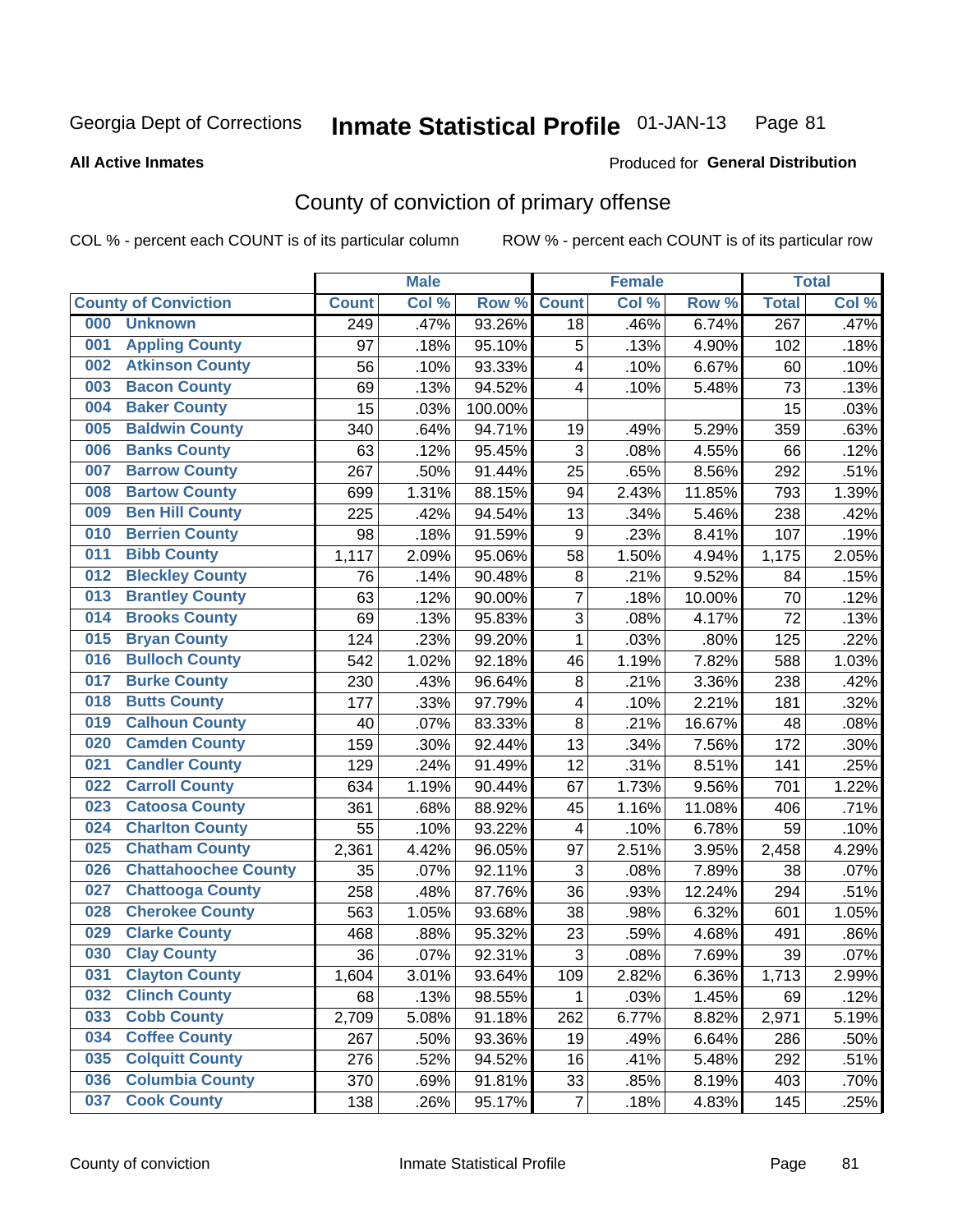**All Active Inmates**

#### Produced for **General Distribution**

### County of conviction of primary offense

|                                |              | <b>Male</b> |         |                | <b>Female</b> |        |              | <b>Total</b> |
|--------------------------------|--------------|-------------|---------|----------------|---------------|--------|--------------|--------------|
| <b>County of Conviction</b>    | <b>Count</b> | Col %       | Row %   | <b>Count</b>   | Col %         | Row %  | <b>Total</b> | Col %        |
| <b>Coweta County</b><br>038    | 556          | 1.04%       | 92.21%  | 47             | 1.21%         | 7.79%  | 603          | 1.05%        |
| <b>Crawford County</b><br>039  | 18           | .03%        | 100.00% |                |               |        | 18           | .03%         |
| <b>Crisp County</b><br>040     | 287          | .54%        | 93.79%  | 19             | .49%          | 6.21%  | 306          | .53%         |
| <b>Dade County</b><br>041      | 123          | .23%        | 92.48%  | 10             | .26%          | 7.52%  | 133          | .23%         |
| <b>Dawson County</b><br>042    | 123          | .23%        | 91.79%  | 11             | .28%          | 8.21%  | 134          | .23%         |
| 043<br><b>Decatur County</b>   | 336          | .63%        | 91.80%  | 30             | .77%          | 8.20%  | 366          | .64%         |
| <b>Dekalb County</b><br>044    | 3,292        | 6.17%       | 95.17%  | 167            | 4.31%         | 4.83%  | 3,459        | 6.04%        |
| <b>Dodge County</b><br>045     | 162          | .30%        | 95.86%  | $\overline{7}$ | .18%          | 4.14%  | 169          | .30%         |
| <b>Dooly County</b><br>046     | 93           | .17%        | 94.90%  | 5              | .13%          | 5.10%  | 98           | .17%         |
| <b>Dougherty County</b><br>047 | 1,052        | 1.97%       | 94.60%  | 60             | 1.55%         | 5.40%  | 1,112        | 1.94%        |
| <b>Douglas County</b><br>048   | 1,334        | 2.50%       | 89.47%  | 157            | 4.06%         | 10.53% | 1,491        | 2.60%        |
| <b>Early County</b><br>049     | 97           | .18%        | 95.10%  | 5              | .13%          | 4.90%  | 102          | .18%         |
| <b>Echols County</b><br>050    | 10           | .02%        | 90.91%  | 1              | .03%          | 9.09%  | 11           | .02%         |
| <b>Effingham County</b><br>051 | 207          | .39%        | 94.09%  | 13             | .34%          | 5.91%  | 220          | .38%         |
| <b>Elbert County</b><br>052    | 135          | .25%        | 93.75%  | 9              | .23%          | 6.25%  | 144          | .25%         |
| <b>Emanuel County</b><br>053   | 163          | .31%        | 91.57%  | 15             | .39%          | 8.43%  | 178          | .31%         |
| <b>Evans County</b><br>054     | 101          | .19%        | 98.06%  | $\overline{2}$ | .05%          | 1.94%  | 103          | .18%         |
| <b>Fannin County</b><br>055    | 100          | .19%        | 89.29%  | 12             | .31%          | 10.71% | 112          | .20%         |
| <b>Fayette County</b><br>056   | 424          | .79%        | 89.83%  | 48             | 1.24%         | 10.17% | 472          | .82%         |
| <b>Floyd County</b><br>057     | 820          | 1.54%       | 89.91%  | 92             | 2.38%         | 10.09% | 912          | 1.59%        |
| <b>Forsyth County</b><br>058   | 361          | .68%        | 87.41%  | 52             | 1.34%         | 12.59% | 413          | .72%         |
| <b>Franklin County</b><br>059  | 132          | .25%        | 93.62%  | 9              | .23%          | 6.38%  | 141          | .25%         |
| <b>Fulton County</b><br>060    | 5,085        | 9.53%       | 95.64%  | 232            | 5.99%         | 4.36%  | 5,317        | 9.29%        |
| <b>Gilmer County</b><br>061    | 126          | .24%        | 94.74%  | $\overline{7}$ | .18%          | 5.26%  | 133          | .23%         |
| <b>Glascock County</b><br>062  | 10           | .02%        | 90.91%  | $\mathbf{1}$   | .03%          | 9.09%  | 11           | .02%         |
| 063<br><b>Glynn County</b>     | 432          | .81%        | 94.95%  | 23             | .59%          | 5.05%  | 455          | .79%         |
| <b>Gordon County</b><br>064    | 347          | .65%        | 88.30%  | 46             | 1.19%         | 11.70% | 393          | .69%         |
| 065<br><b>Grady County</b>     | 238          | .45%        | 94.44%  | 14             | .36%          | 5.56%  | 252          | .44%         |
| <b>Greene County</b><br>066    | 146          | .27%        | 93.59%  | 10             | .26%          | 6.41%  | 156          | .27%         |
| <b>Gwinnett County</b><br>067  | 2,517        | 4.72%       | 93.02%  | 189            | 4.88%         | 6.98%  | 2,706        | 4.73%        |
| <b>Habersham County</b><br>068 | 110          | .21%        | 95.65%  | 5              | .13%          | 4.35%  | 115          | .20%         |
| 069<br><b>Hall County</b>      | 753          | 1.41%       | 91.38%  | 71             | 1.83%         | 8.62%  | 824          | 1.44%        |
| <b>Hancock County</b><br>070   | 38           | .07%        | 97.44%  | 1              | .03%          | 2.56%  | 39           | .07%         |
| <b>Haralson County</b><br>071  | 94           | .18%        | 94.00%  | 6              | .15%          | 6.00%  | 100          | .17%         |
| <b>Harris County</b><br>072    | 123          | .23%        | 95.35%  | 6              | .15%          | 4.65%  | 129          | .23%         |
| <b>Hart County</b><br>073      | 122          | .23%        | 96.06%  | 5              | .13%          | 3.94%  | 127          | .22%         |
| <b>Heard County</b><br>074     | 53           | .10%        | 89.83%  | 6              | .15%          | 10.17% | 59           | .10%         |
| <b>Henry County</b><br>075     | 620          | 1.16%       | 91.58%  | 57             | 1.47%         | 8.42%  | 677          | 1.18%        |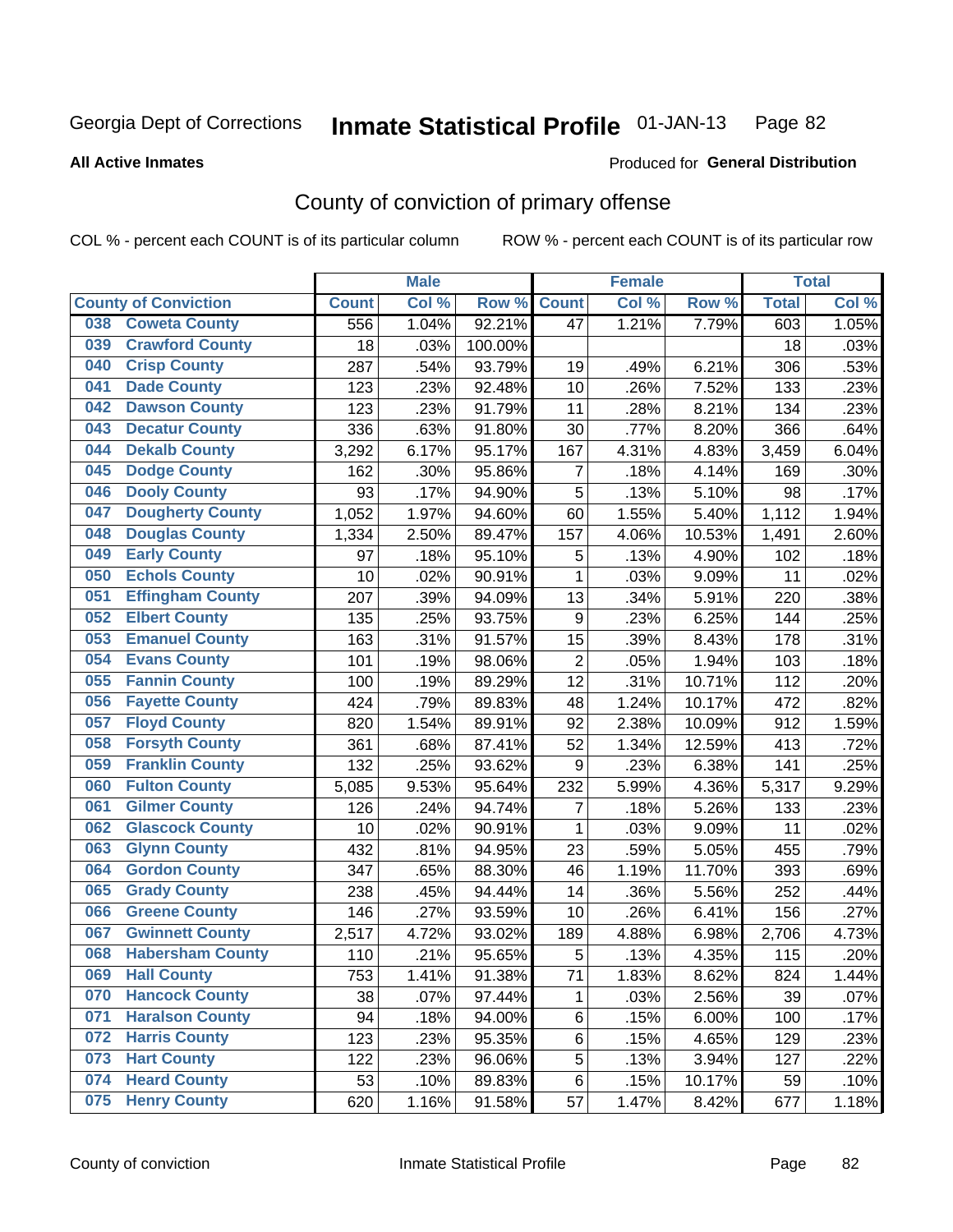**All Active Inmates**

#### Produced for **General Distribution**

### County of conviction of primary offense

|     |                             |              | <b>Male</b> |         |                           | <b>Female</b> |        |                    | <b>Total</b> |
|-----|-----------------------------|--------------|-------------|---------|---------------------------|---------------|--------|--------------------|--------------|
|     | <b>County of Conviction</b> | <b>Count</b> | Col %       | Row %   | <b>Count</b>              | Col %         | Row %  | <b>Total</b>       | Col %        |
| 076 | <b>Houston County</b>       | 705          | 1.32%       | 94.13%  | 44                        | 1.14%         | 5.87%  | 749                | 1.31%        |
| 077 | <b>Irwin County</b>         | 80           | .15%        | 95.24%  | 4                         | .10%          | 4.76%  | 84                 | .15%         |
| 078 | <b>Jackson County</b>       | 245          | .46%        | 90.07%  | 27                        | .70%          | 9.93%  | 272                | .48%         |
| 079 | <b>Jasper County</b>        | 70           | .13%        | 92.11%  | 6                         | .15%          | 7.89%  | 76                 | .13%         |
| 080 | <b>Jeff Davis County</b>    | 75           | .14%        | 94.94%  | 4                         | .10%          | 5.06%  | 79                 | .14%         |
| 081 | <b>Jefferson County</b>     | 172          | .32%        | 97.18%  | 5                         | .13%          | 2.82%  | 177                | .31%         |
| 082 | <b>Jenkins County</b>       | 71           | .13%        | 93.42%  | $\sqrt{5}$                | .13%          | 6.58%  | 76                 | .13%         |
| 083 | <b>Johnson County</b>       | 50           | .09%        | 94.34%  | 3                         | .08%          | 5.66%  | 53                 | .09%         |
| 084 | <b>Jones County</b>         | 224          | .42%        | 89.96%  | 25                        | .65%          | 10.04% | 249                | .43%         |
| 085 | <b>Lamar County</b>         | 75           | .14%        | 92.59%  | 6                         | .15%          | 7.41%  | 81                 | .14%         |
| 086 | <b>Lanier County</b>        | 52           | .10%        | 96.30%  | $\overline{2}$            | .05%          | 3.70%  | 54                 | .09%         |
| 087 | <b>Laurens County</b>       | 336          | .63%        | 93.07%  | 25                        | .65%          | 6.93%  | 361                | .63%         |
| 088 | <b>Lee County</b>           | 72           | .13%        | 91.14%  | $\overline{7}$            | .18%          | 8.86%  | 79                 | .14%         |
| 089 | <b>Liberty County</b>       | 314          | .59%        | 94.01%  | 20                        | .52%          | 5.99%  | 334                | .58%         |
| 090 | <b>Lincoln County</b>       | 28           | .05%        | 90.32%  | $\ensuremath{\mathsf{3}}$ | .08%          | 9.68%  | 31                 | .05%         |
| 091 | <b>Long County</b>          | 77           | .14%        | 96.25%  | 3                         | .08%          | 3.75%  | 80                 | .14%         |
| 092 | <b>Lowndes County</b>       | 581          | 1.09%       | 94.78%  | 32                        | .83%          | 5.22%  | 613                | 1.07%        |
| 093 | <b>Lumpkin County</b>       | 108          | .20%        | 92.31%  | 9                         | .23%          | 7.69%  | 117                | .20%         |
| 094 | <b>Macon County</b>         | 69           | .13%        | 97.18%  | $\overline{2}$            | .05%          | 2.82%  | 71                 | .12%         |
| 095 | <b>Madison County</b>       | 101          | .19%        | 91.82%  | $\boldsymbol{9}$          | .23%          | 8.18%  | 110                | .19%         |
| 096 | <b>Marion County</b>        | 35           | .07%        | 97.22%  | $\mathbf{1}$              | .03%          | 2.78%  | 36                 | .06%         |
| 097 | <b>Mcduffie County</b>      | 213          | .40%        | 93.42%  | 15                        | .39%          | 6.58%  | 228                | .40%         |
| 098 | <b>Mcintosh County</b>      | 78           | .15%        | 97.50%  | $\overline{2}$            | .05%          | 2.50%  | 80                 | .14%         |
| 099 | <b>Meriwether County</b>    | 217          | .41%        | 95.59%  | 10                        | .26%          | 4.41%  | 227                | .40%         |
| 100 | <b>Miller County</b>        | 34           | .06%        | 100.00% |                           |               |        | 34                 | .06%         |
| 101 | <b>Mitchell County</b>      | 233          | .44%        | 91.73%  | 21                        | .54%          | 8.27%  | 254                | .44%         |
| 102 | <b>Monroe County</b>        | 175          | .33%        | 89.74%  | 20                        | .52%          | 10.26% | 195                | .34%         |
| 103 | <b>Montgomery County</b>    | 48           | .09%        | 94.12%  | $\mathfrak{S}$            | .08%          | 5.88%  | 51                 | .09%         |
| 104 | <b>Morgan County</b>        | 157          | .29%        | 91.28%  | 15                        | .39%          | 8.72%  | 172                | .30%         |
| 105 | <b>Murray County</b>        | 176          | .33%        | 90.26%  | 19                        | .49%          | 9.74%  | 195                | .34%         |
| 106 | <b>Muscogee County</b>      | 1,521        | 2.85%       | 95.24%  | 76                        | 1.96%         | 4.76%  | $\overline{1,597}$ | 2.79%        |
| 107 | <b>Newton County</b>        | 721          | 1.35%       | 91.15%  | 70                        | 1.81%         | 8.85%  | 791                | 1.38%        |
| 108 | <b>Oconee County</b>        | 52           | .10%        | 96.30%  | $\overline{2}$            | .05%          | 3.70%  | 54                 | .09%         |
| 109 | <b>Oglethorpe County</b>    | 64           | .12%        | 94.12%  | 4                         | .10%          | 5.88%  | 68                 | .12%         |
| 110 | <b>Paulding County</b>      | 315          | .59%        | 92.92%  | 24                        | .62%          | 7.08%  | 339                | .59%         |
| 111 | <b>Peach County</b>         | 90           | .17%        | 98.90%  | $\mathbf 1$               | .03%          | 1.10%  | 91                 | .16%         |
| 112 | <b>Pickens County</b>       | 109          | .20%        | 92.37%  | 9                         | .23%          | 7.63%  | 118                | .21%         |
| 113 | <b>Pierce County</b>        | 76           | .14%        | 97.44%  | $\overline{c}$            | .05%          | 2.56%  | 78                 | .14%         |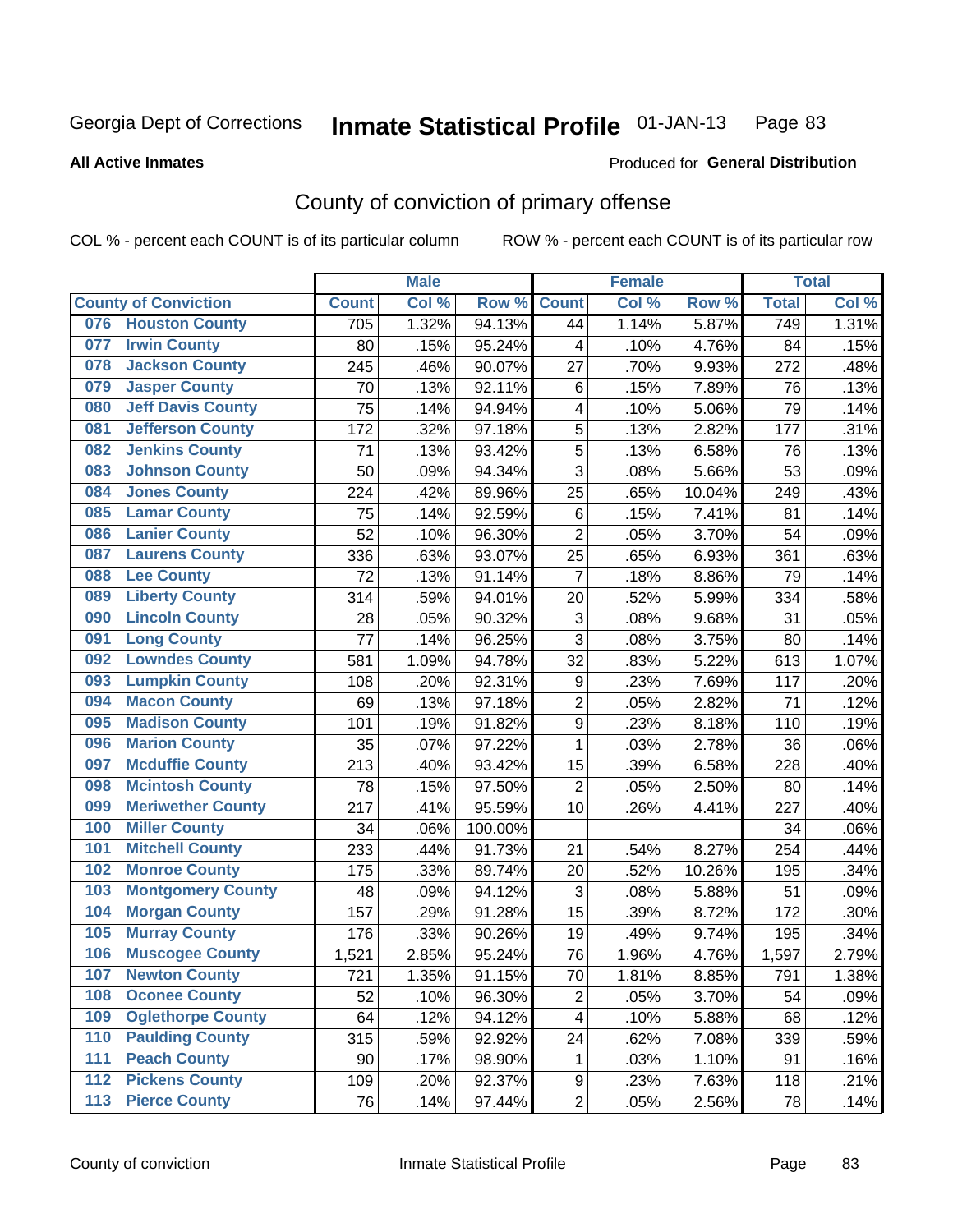**All Active Inmates**

#### Produced for **General Distribution**

### County of conviction of primary offense

|                                          |              | <b>Male</b> |         |                         | <b>Female</b> |        |              | <b>Total</b> |
|------------------------------------------|--------------|-------------|---------|-------------------------|---------------|--------|--------------|--------------|
| <b>County of Conviction</b>              | <b>Count</b> | Col %       | Row %   | <b>Count</b>            | Col %         | Row %  | <b>Total</b> | Col %        |
| 114 Pike County                          | 50           | .09%        | 90.91%  | $\overline{5}$          | .13%          | 9.09%  | 55           | .10%         |
| <b>Polk County</b><br>$\overline{115}$   | 175          | .33%        | 90.67%  | 18                      | .46%          | 9.33%  | 193          | .34%         |
| <b>Pulaski County</b><br>116             | 64           | .12%        | 92.75%  | 5                       | .13%          | 7.25%  | 69           | .12%         |
| 117<br><b>Putnam County</b>              | 167          | .31%        | 92.27%  | 14                      | .36%          | 7.73%  | 181          | .32%         |
| <b>Quitman County</b><br>118             | 22           | .04%        | 100.00% |                         |               |        | 22           | .04%         |
| <b>Rabun County</b><br>119               | 50           | .09%        | 87.72%  | $\overline{7}$          | .18%          | 12.28% | 57           | .10%         |
| <b>Randolph County</b><br>120            | 75           | .14%        | 96.15%  | 3                       | .08%          | 3.85%  | 78           | .14%         |
| <b>Richmond County</b><br>121            | 1,956        | 3.66%       | 94.13%  | 122                     | 3.15%         | 5.87%  | 2,078        | 3.63%        |
| <b>Rockdale County</b><br>122            | 462          | .87%        | 92.40%  | 38                      | .98%          | 7.60%  | 500          | .87%         |
| <b>Schley County</b><br>123              | 24           | .04%        | 100.00% |                         |               |        | 24           | .04%         |
| <b>Screven County</b><br>124             | 139          | .26%        | 93.92%  | 9                       | .23%          | 6.08%  | 148          | .26%         |
| <b>Seminole County</b><br>125            | 71           | .13%        | 88.75%  | 9                       | .23%          | 11.25% | 80           | .14%         |
| <b>Spalding County</b><br>126            | 593          | 1.11%       | 91.80%  | 53                      | 1.37%         | 8.20%  | 646          | 1.13%        |
| <b>Stephens County</b><br>127            | 167          | .31%        | 94.35%  | 10                      | .26%          | 5.65%  | 177          | .31%         |
| <b>Stewart County</b><br>128             | 35           | .07%        | 97.22%  | $\mathbf{1}$            | .03%          | 2.78%  | 36           | .06%         |
| <b>Sumter County</b><br>129              | 242          | .45%        | 95.28%  | 12                      | .31%          | 4.72%  | 254          | .44%         |
| <b>Talbot County</b><br>130              | 60           | .11%        | 95.24%  | 3                       | .08%          | 4.76%  | 63           | .11%         |
| <b>Taliaferro County</b><br>131          | 24           | .04%        | 82.76%  | 5                       | .13%          | 17.24% | 29           | .05%         |
| <b>Tattnall County</b><br>132            | 209          | .39%        | 94.14%  | 13                      | .34%          | 5.86%  | 222          | .39%         |
| <b>Taylor County</b><br>133              | 84           | .16%        | 95.45%  | 4                       | .10%          | 4.55%  | 88           | .15%         |
| <b>Telfair County</b><br>134             | 101          | .19%        | 92.66%  | 8                       | .21%          | 7.34%  | 109          | .19%         |
| <b>Terrell County</b><br>135             | 79           | .15%        | 98.75%  | $\mathbf{1}$            | .03%          | 1.25%  | 80           | .14%         |
| <b>Thomas County</b><br>136              | 231          | .43%        | 95.85%  | 10                      | .26%          | 4.15%  | 241          | .42%         |
| <b>Tift County</b><br>137                | 299          | .56%        | 96.76%  | 10                      | .26%          | 3.24%  | 309          | .54%         |
| <b>Toombs County</b><br>138              | 357          | .67%        | 90.15%  | 39                      | 1.01%         | 9.85%  | 396          | .69%         |
| <b>Towns County</b><br>139               | 36           | .07%        | 87.80%  | $\mathbf 5$             | .13%          | 12.20% | 41           | .07%         |
| <b>Treutlen County</b><br>140            | 89           | .17%        | 94.68%  | 5                       | .13%          | 5.32%  | 94           | .16%         |
| <b>Troup County</b><br>141               | 671          | 1.26%       | 92.04%  | 58                      | 1.50%         | 7.96%  | 729          | 1.27%        |
| <b>Turner County</b><br>142              | 71           | .13%        | 95.95%  | 3                       | .08%          | 4.05%  | 74           | .13%         |
| <b>Twiggs County</b><br>$\overline{143}$ | 78           | .15%        | 95.12%  | $\overline{\mathbf{4}}$ | .10%          | 4.88%  | 82           | .14%         |
| <b>Union County</b><br>144               | 82           | .15%        | 88.17%  | 11                      | .28%          | 11.83% | 93           | .16%         |
| 145<br><b>Upson County</b>               | 173          | .32%        | 95.05%  | 9                       | .23%          | 4.95%  | 182          | .32%         |
| <b>Walker County</b><br>146              | 423          | .79%        | 90.58%  | 44                      | 1.14%         | 9.42%  | 467          | .82%         |
| <b>Walton County</b><br>147              | 555          | 1.04%       | 91.28%  | 53                      | 1.37%         | 8.72%  | 608          | 1.06%        |
| <b>Ware County</b><br>148                | 345          | .65%        | 94.01%  | 22                      | .57%          | 5.99%  | 367          | .64%         |
| <b>Warren County</b><br>149              | 48           | .09%        | 96.00%  | $\overline{2}$          | .05%          | 4.00%  | 50           | .09%         |
| <b>Washington County</b><br>150          | 188          | .35%        | 89.95%  | 21                      | .54%          | 10.05% | 209          | .37%         |
| <b>Wayne County</b><br>151               | 122          | .23%        | 91.73%  | 11                      | .28%          | 8.27%  | 133          | .23%         |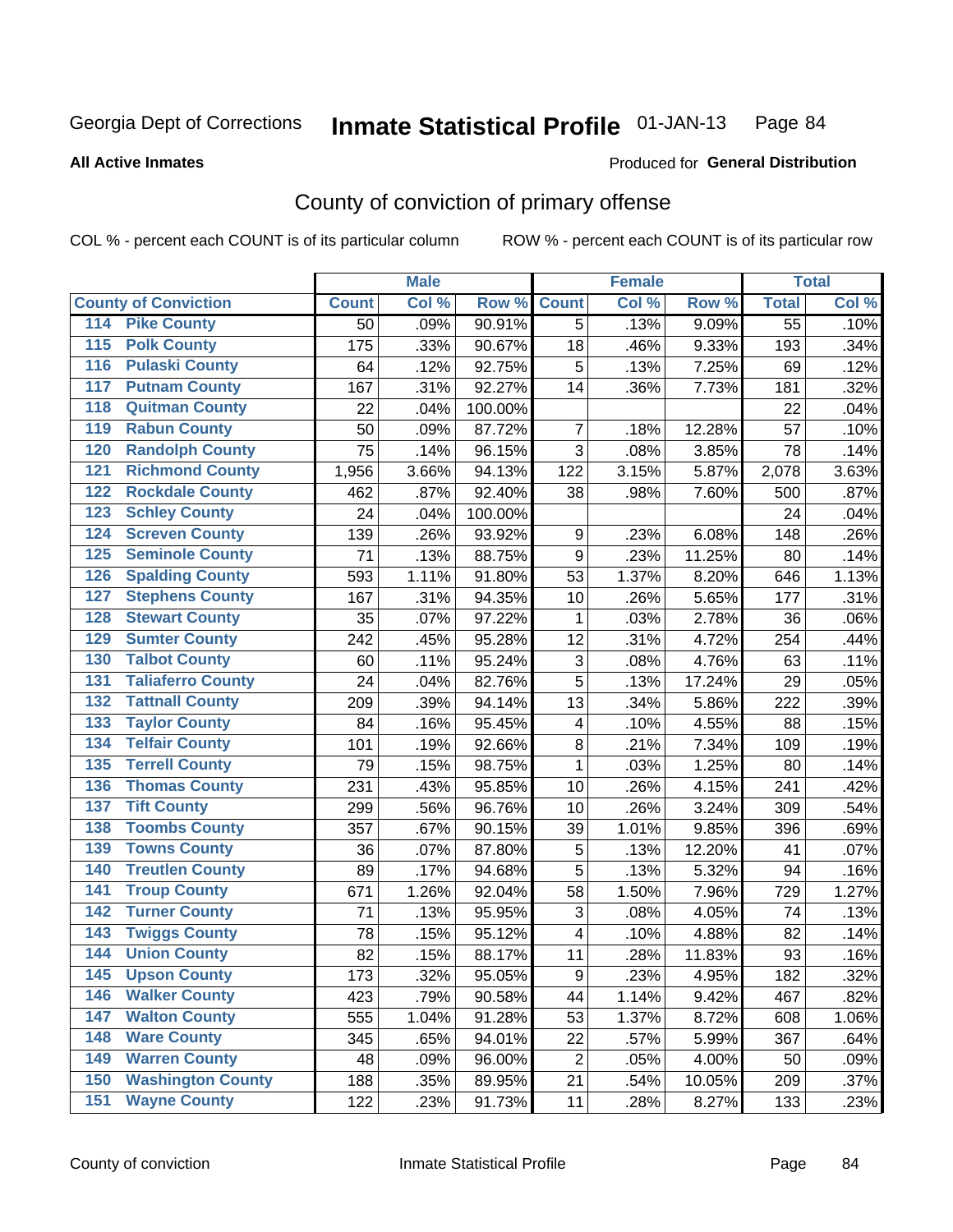**All Active Inmates**

#### Produced for **General Distribution**

### County of conviction of primary offense

|                                |              | <b>Male</b> |             |       | <b>Female</b> |        |              | <b>Total</b> |
|--------------------------------|--------------|-------------|-------------|-------|---------------|--------|--------------|--------------|
| <b>County of Conviction</b>    | <b>Count</b> | Col %       | Row % Count |       | Col %         | Row %  | <b>Total</b> | Col %        |
| <b>Webster County</b><br>152   | 10           | .02%        | 100.00%     |       |               |        | 10           | .02%         |
| <b>Wheeler County</b><br>153   | 36           | $.07\%$     | 92.31%      | 3     | .08%          | 7.69%  | 39           | .07%         |
| <b>White County</b><br>154     | 115          | .22%        | 87.79%      | 16    | .41%          | 12.21% | 131          | .23%         |
| <b>Whitfield County</b><br>155 | 647          | 1.21%       | 90.11%      | 71    | 1.83%         | 9.89%  | 718          | 1.25%        |
| <b>Wilcox County</b><br>156    | 50           | .09%        | 84.75%      | 9     | .23%          | 15.25% | 59           | .10%         |
| <b>Wilkes County</b><br>157    | 70           | .13%        | 92.11%      | 6     | .15%          | 7.89%  | 76           | .13%         |
| <b>Wilkinson County</b><br>158 | 48           | .09%        | 96.00%      | 2     | .05%          | 4.00%  | 50           | .09%         |
| <b>Worth County</b><br>159     | 114          | .21%        | 94.21%      |       | .18%          | 5.79%  | 121          | .21%         |
| <b>Total Rported</b>           | 53,373       | 100%        | 93.24%      | 3,871 | 100%          | 6.76%  | 57,244       | 100%         |

| <b>Not Reported</b> |        |       |        |
|---------------------|--------|-------|--------|
| <b>Grand Total</b>  | 53,373 | 3,871 | 57,244 |

| Mode (most frequent) | <b>Fulton County</b> | <b>Cobb County</b> | <b>Fulton County</b> |
|----------------------|----------------------|--------------------|----------------------|
|                      |                      |                    |                      |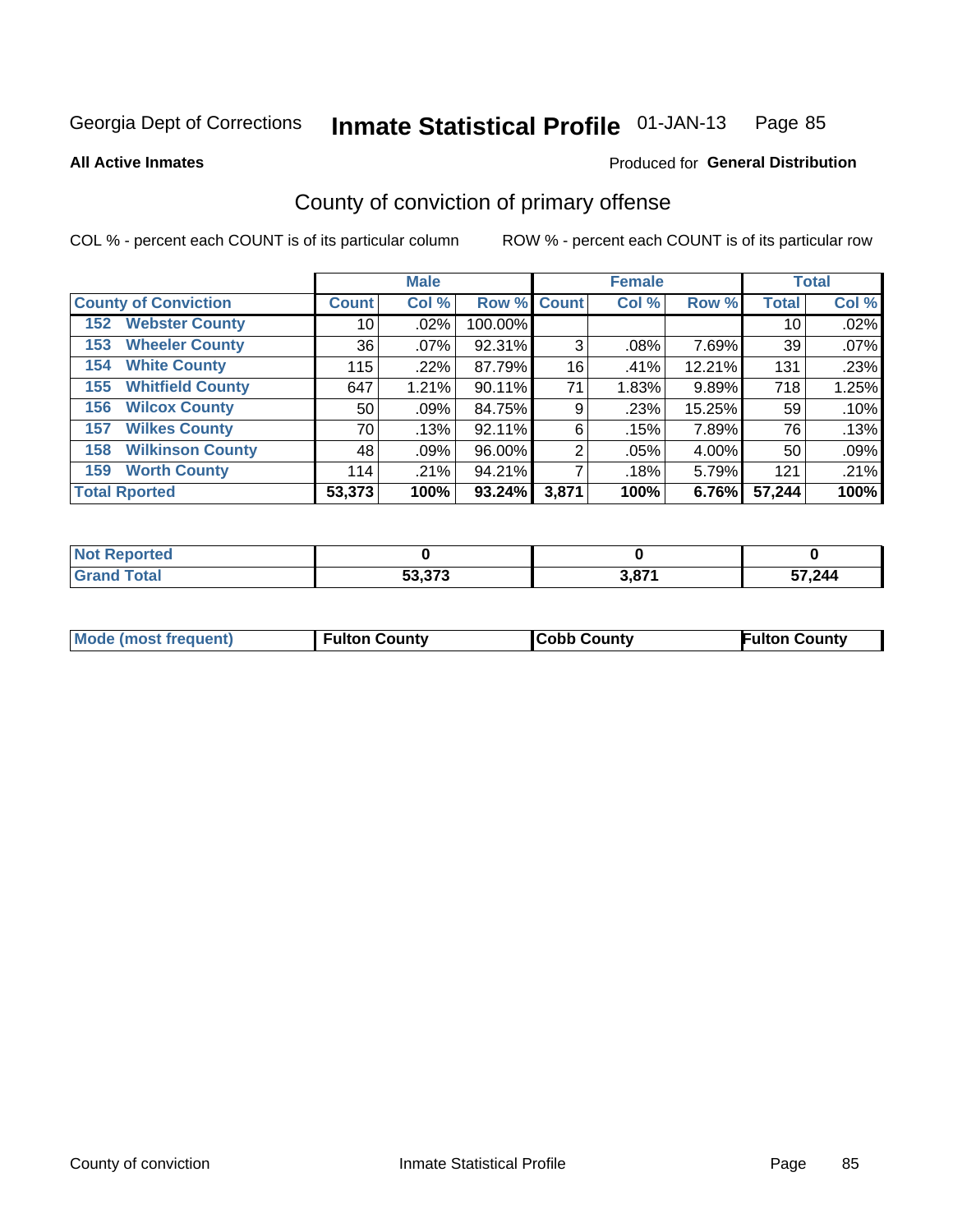**All Active Inmates**

#### Produced for **General Distribution**

### Circuit of conviction of primary offense

|                         |                                 |              | <b>Male</b> |        |              | <b>Female</b> |        |              | <b>Total</b> |
|-------------------------|---------------------------------|--------------|-------------|--------|--------------|---------------|--------|--------------|--------------|
|                         | <b>Circuit of Conviction</b>    | <b>Count</b> | Col %       | Row %  | <b>Count</b> | Col %         | Row %  | <b>Total</b> | Col %        |
| $\overline{1}$          | <b>Alapaha Circuit</b>          | 412          | .78%        | 94.71% | 23           | .60%          | 5.29%  | 435          | .76%         |
| $\overline{2}$          | <b>Alcovy Circuit</b>           | 1,276        | 2.40%       | 91.21% | 123          | 3.19%         | 8.79%  | 1,399        | 2.46%        |
| $\overline{\mathbf{3}}$ | <b>Atlanta Circuit</b>          | 5,085        | 9.57%       | 95.64% | 232          | 6.02%         | 4.36%  | 5,317        | 9.33%        |
| 4                       | <b>Atlantic Circuit</b>         | 903          | 1.70%       | 95.66% | 41           | 1.06%         | 4.34%  | 944          | 1.66%        |
| 5                       | <b>Augusta Circuit</b>          | 2,556        | 4.81%       | 94.01% | 163          | 4.23%         | 5.99%  | 2,719        | 4.77%        |
| $\overline{\mathbf{6}}$ | <b>Blue Ridge Circuit</b>       | 563          | 1.06%       | 93.68% | 38           | .99%          | 6.32%  | 601          | 1.05%        |
| $\overline{\mathbf{7}}$ | <b>Brunswick Circuit</b>        | 885          | 1.67%       | 94.05% | 56           | 1.45%         | 5.95%  | 941          | 1.65%        |
| 8                       | <b>Chattahoochee Circuit</b>    | 1,858        | 3.50%       | 95.23% | 93           | 2.41%         | 4.77%  | 1,951        | 3.42%        |
| $\overline{9}$          | <b>Cherokee Circuit</b>         | 1,046        | 1.97%       | 88.20% | 140          | 3.63%         | 11.80% | 1,186        | 2.08%        |
| 10                      | <b>Clayton Circuit</b>          | 1,604        | 3.02%       | 93.64% | 109          | 2.83%         | 6.36%  | 1,713        | 3.01%        |
| 11                      | <b>Cobb Circuit</b>             | 2,709        | 5.10%       | 91.18% | 262          | 6.80%         | 8.82%  | 2,971        | 5.21%        |
| 12                      | <b>Conasauga Circuit</b>        | 823          | 1.55%       | 90.14% | 90           | 2.34%         | 9.86%  | 913          | 1.60%        |
| 13                      | <b>Cordele Circuit</b>          | 655          | 1.23%       | 93.44% | 46           | 1.19%         | 6.56%  | 701          | 1.23%        |
| 14                      | <b>Coweta Circuit</b>           | 2,131        | 4.01%       | 91.89% | 188          | 4.88%         | 8.11%  | 2,319        | 4.07%        |
| 15                      | <b>Dougherty Circuit</b>        | 1,052        | 1.98%       | 94.60% | 60           | 1.56%         | 5.40%  | 1,112        | 1.95%        |
| 16                      | <b>Dublin Circuit</b>           | 553          | 1.04%       | 93.73% | 37           | .96%          | 6.27%  | 590          | 1.04%        |
| 17                      | <b>Eastern Circuit</b>          | 2,361        | 4.44%       | 96.05% | 97           | 2.52%         | 3.95%  | 2,458        | 4.31%        |
| 18                      | <b>Flint Circuit</b>            | 620          | 1.17%       | 91.58% | 57           | 1.48%         | 8.42%  | 677          | 1.19%        |
| 19                      | <b>Griffin Circuit</b>          | 1,240        | 2.33%       | 91.51% | 115          | 2.98%         | 8.49%  | 1,355        | 2.38%        |
| 20                      | <b>Gwinnett Circuit</b>         | 2,517        | 4.74%       | 93.02% | 189          | 4.91%         | 6.98%  | 2,706        | 4.75%        |
| $\overline{21}$         | <b>Houston Circuit</b>          | 705          | 1.33%       | 94.13% | 44           | 1.14%         | 5.87%  | 749          | 1.31%        |
| $\overline{22}$         | <b>Lookout Mountain Circuit</b> | 1,165        | 2.19%       | 89.62% | 135          | 3.50%         | 10.38% | 1,300        | 2.28%        |
| 23                      | <b>Macon Circuit</b>            | 1,225        | 2.31%       | 95.40% | 59           | 1.53%         | 4.60%  | 1,284        | 2.25%        |
| 24                      | <b>Middle Circuit</b>           | 1,009        | 1.90%       | 91.64% | 92           | 2.39%         | 8.36%  | 1,101        | 1.93%        |
| 25                      | <b>Mountain Circuit</b>         | 327          | .62%        | 93.70% | 22           | .57%          | 6.30%  | 349          | .61%         |
| 26                      | <b>Northeastern Circuit</b>     | 876          | 1.65%       | 91.44% | 82           | 2.13%         | 8.56%  | 958          | 1.68%        |
| $\overline{27}$         | <b>Northern Circuit</b>         | 554          | 1.04%       | 93.90% | 36           | .93%          | 6.10%  | 590          | 1.04%        |
| 28                      | <b>Ocmulgee Circuit</b>         | 1,190        | 2.24%       | 92.82% | 92           | 2.39%         | 7.18%  | 1,282        | 2.25%        |
| 29                      | <b>Oconee Circuit</b>           | 487          | .92%        | 93.47% | 34           | .88%          | 6.53%  | 521          | .91%         |
| 30                      | <b>Ogeechee Circuit</b>         | 959          | 1.81%       | 92.93% | 73           | 1.89%         | 7.07%  | 1,032        | 1.81%        |
| $\overline{31}$         | <b>Pataula Circuit</b>          | 414          | .78%        | 95.17% | 21           | .55%          | 4.83%  | 435          | .76%         |
| 32                      | <b>Piedmont Circuit</b>         | 575          | 1.08%       | 91.27% | 55           | 1.43%         | 8.73%  | 630          | 1.11%        |
| 33                      | <b>Rome Circuit</b>             | 820          | 1.54%       | 89.91% | 92           | 2.39%         | 10.09% | 912          | 1.60%        |
| 34                      | <b>South Georgia Circuit</b>    | 862          | 1.62%       | 92.19% | 73           | 1.89%         | 7.81%  | 935          | 1.64%        |
| 35                      | <b>Southern Circuit</b>         | 1,167        | 2.20%       | 94.96% | 62           | 1.61%         | 5.04%  | 1,229        | 2.16%        |
| 36                      | <b>Southwestern Circuit</b>     | 452          | .85%        | 95.36% | 22           | .57%          | 4.64%  | 474          | .83%         |
| 37                      | <b>Stone Mountain Circuit</b>   | 3,292        | 6.20%       | 95.17% | 167          | 4.33%         | 4.83%  | 3,459        | 6.07%        |
| 38                      | <b>Tallapoosa Circuit</b>       | 269          | .51%        | 91.81% | 24           | .62%          | 8.19%  | 293          | .51%         |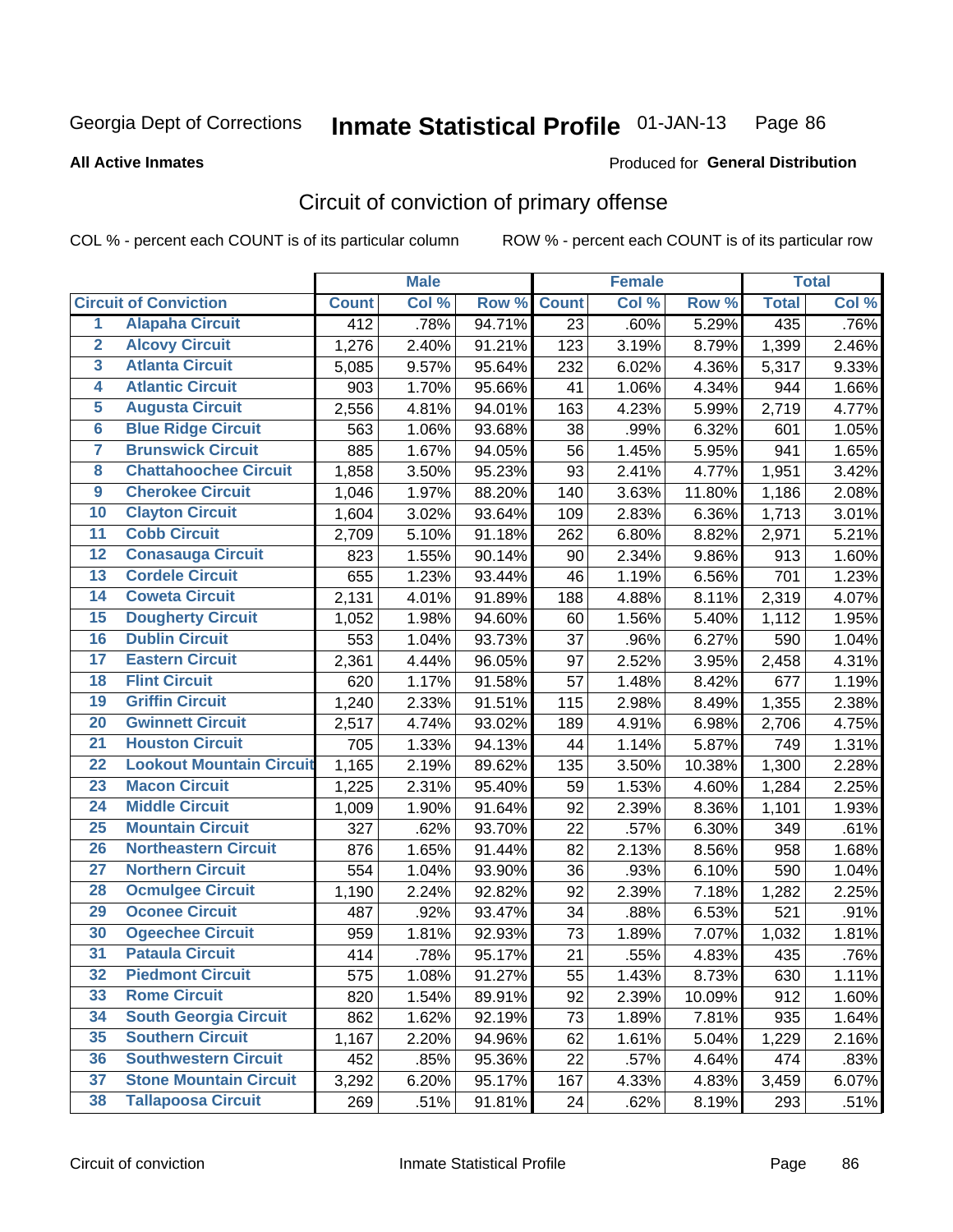**All Active Inmates**

#### Produced for **General Distribution**

### Circuit of conviction of primary offense

|                      |                              |              | <b>Male</b> |        |              | <b>Female</b> |        |              | <b>Total</b> |
|----------------------|------------------------------|--------------|-------------|--------|--------------|---------------|--------|--------------|--------------|
|                      | <b>Circuit of Conviction</b> | <b>Count</b> | Col %       | Row %  | <b>Count</b> | Col %         | Row %  | <b>Total</b> | Col %        |
| 39                   | <b>Tifton Circuit</b>        | 564          | 1.06%       | 95.92% | 24           | .62%          | 4.08%  | 588          | 1.03%        |
| 40                   | <b>Toombs Circuit</b>        | 393          | .74%        | 92.47% | 32           | .83%          | 7.53%  | 425          | .75%         |
| 41                   | <b>Waycross Circuit</b>      | 875          | 1.65%       | 93.78% | 58           | 1.51%         | 6.22%  | 933          | 1.64%        |
| 42                   | <b>Western Circuit</b>       | 520          | .98%        | 95.41% | 25           | .65%          | 4.59%  | 545          | .96%         |
| 43                   | <b>Rockdale Circuit</b>      | 462          | .87%        | 92.40% | 38           | .99%          | 7.60%  | 500          | .88%         |
| 44                   | <b>Douglas Circuit</b>       | 1,334        | 2.51%       | 89.47% | 157          | 4.07%         | 10.53% | 1,491        | 2.62%        |
| 45                   | <b>Appalachian Circuit</b>   | 335          | .63%        | 92.29% | 28           | .73%          | 7.71%  | 363          | .64%         |
| 46                   | <b>Enotah Circuit</b>        | 341          | .64%        | 89.27% | 41           | 1.06%         | 10.73% | 382          | .67%         |
| 47                   | <b>Bell-Forsyth Circuit</b>  | 361          | .68%        | 87.41% | 52           | 1.35%         | 12.59% | 413          | .72%         |
| 48                   | <b>Towaliga Circuit</b>      | 427          | $.80\%$     | 93.44% | 30           | .78%          | 6.56%  | 457          | .80%         |
| 49                   | <b>Paulding Circuit</b>      | 315          | .59%        | 92.92% | 24           | .62%          | 7.08%  | 339          | .59%         |
| <b>Total Rported</b> |                              | 53,124       | 100%        | 93.24% | 3,853        | 100%          | 6.76%  | 56,977       | 100%         |

| 11 H C | 249<br>$\sim$    | 1 Q         | 267<br>ZV I |
|--------|------------------|-------------|-------------|
|        | 52 272<br>33.373 | <b>2074</b> | , 244<br>ັ  |

| M | . | -----<br>oг | ----<br>пLс |
|---|---|-------------|-------------|
|   |   | <b>OUNN</b> |             |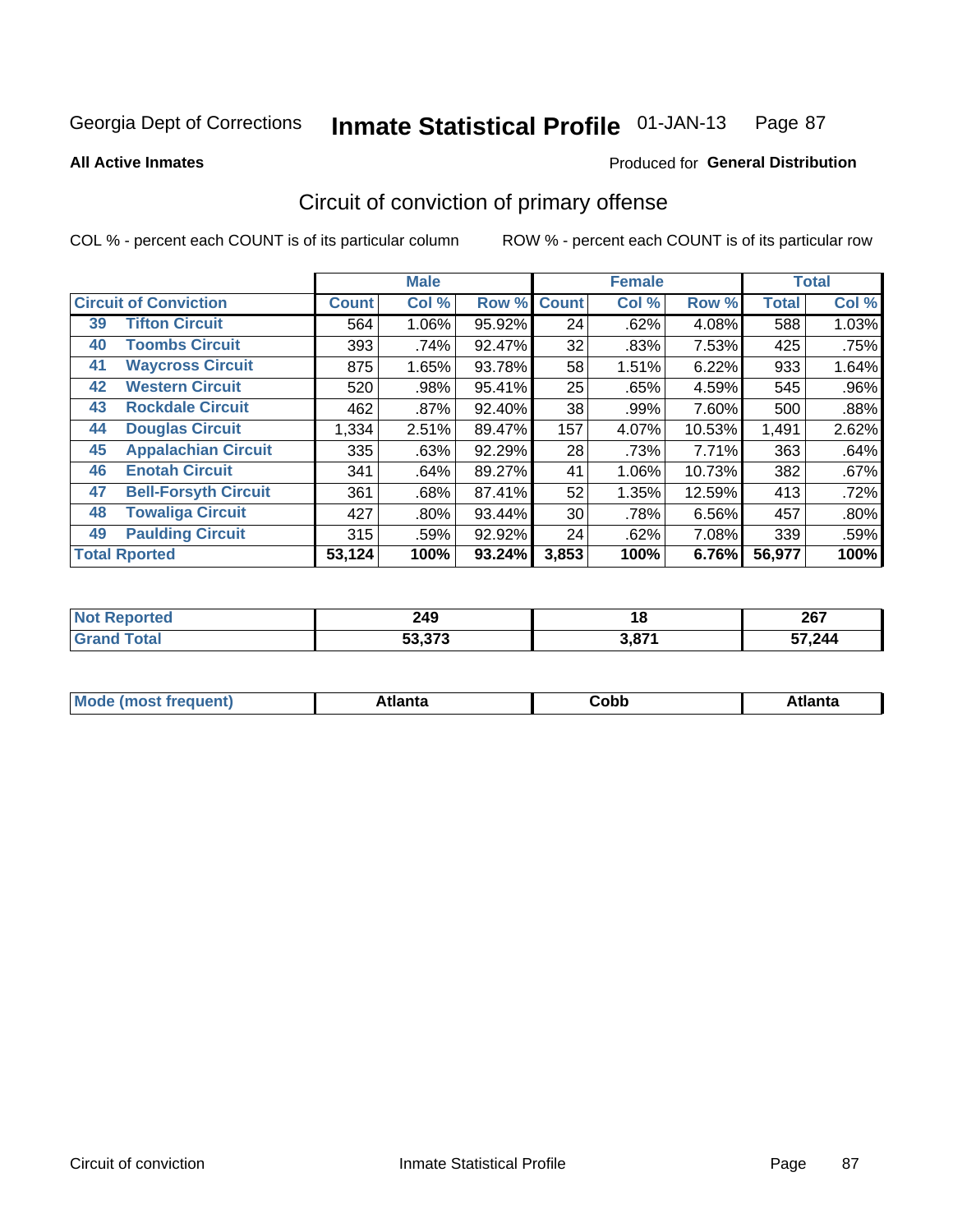#### **All Active Inmates**

### Produced for **General Distribution**

### Years served (jail + prison) in this incarceration

| <b>Years Served</b><br>Col %<br>Row %<br><b>Count</b><br>Less than one year<br>20.30%<br>10,836<br>91.31%<br>1 to 1.99 years<br>17.29%<br>91.85%<br>9,226<br>2 to 2.99 years<br>92.11%<br>5,978<br>11.20%<br>3 to 3.99 years<br>9.30%<br>92.83%<br>4,961<br>4 to 4.99 years<br>93.22%<br>3,712<br>6.95%<br>5 to 5.99 years<br>5.62%<br>94.30%<br>2,997<br>6 to 6.99 years<br>4.17%<br>94.36%<br>2,227<br>$7$ to $7.99$ years<br>1,650<br>3.09%<br>94.45%<br><b>8 to 8.99 years</b><br>2.62%<br>1,397<br>94.65%<br>9 to 9.99 years<br>1,368<br>2.56%<br>95.13%<br>10 to 10.99 years<br>1.82%<br>970<br>95.57%<br>11 to 11.99 years | <b>Count</b><br>1,031<br>819<br>512<br>383<br>270<br>181<br>133<br>97<br>79<br>70<br>45<br>31<br>30 | $\overline{\text{Col }^9}$<br>26.63%<br>21.16%<br>13.23%<br>9.89%<br>6.97%<br>4.68%<br>3.44%<br>2.51%<br>2.04%<br>1.81%<br>1.16%<br>0.80% | Row %<br>8.69%<br>8.15%<br>7.89%<br>7.17%<br>6.78%<br>5.70%<br>5.64%<br>5.55%<br>5.35%<br>4.87%<br>4.43% | <b>Total</b><br>11,867<br>10,045<br>6,490<br>5,344<br>3,982<br>3,178<br>2,360<br>1,747<br>1,476<br>1,438 | Col %<br>20.73%<br>17.55%<br>11.34%<br>9.34%<br>6.96%<br>5.55%<br>4.12%<br>3.05%<br>2.58%<br>2.51% |
|-----------------------------------------------------------------------------------------------------------------------------------------------------------------------------------------------------------------------------------------------------------------------------------------------------------------------------------------------------------------------------------------------------------------------------------------------------------------------------------------------------------------------------------------------------------------------------------------------------------------------------------|-----------------------------------------------------------------------------------------------------|-------------------------------------------------------------------------------------------------------------------------------------------|----------------------------------------------------------------------------------------------------------|----------------------------------------------------------------------------------------------------------|----------------------------------------------------------------------------------------------------|
|                                                                                                                                                                                                                                                                                                                                                                                                                                                                                                                                                                                                                                   |                                                                                                     |                                                                                                                                           |                                                                                                          |                                                                                                          |                                                                                                    |
|                                                                                                                                                                                                                                                                                                                                                                                                                                                                                                                                                                                                                                   |                                                                                                     |                                                                                                                                           |                                                                                                          |                                                                                                          |                                                                                                    |
|                                                                                                                                                                                                                                                                                                                                                                                                                                                                                                                                                                                                                                   |                                                                                                     |                                                                                                                                           |                                                                                                          |                                                                                                          |                                                                                                    |
|                                                                                                                                                                                                                                                                                                                                                                                                                                                                                                                                                                                                                                   |                                                                                                     |                                                                                                                                           |                                                                                                          |                                                                                                          |                                                                                                    |
|                                                                                                                                                                                                                                                                                                                                                                                                                                                                                                                                                                                                                                   |                                                                                                     |                                                                                                                                           |                                                                                                          |                                                                                                          |                                                                                                    |
|                                                                                                                                                                                                                                                                                                                                                                                                                                                                                                                                                                                                                                   |                                                                                                     |                                                                                                                                           |                                                                                                          |                                                                                                          |                                                                                                    |
|                                                                                                                                                                                                                                                                                                                                                                                                                                                                                                                                                                                                                                   |                                                                                                     |                                                                                                                                           |                                                                                                          |                                                                                                          |                                                                                                    |
|                                                                                                                                                                                                                                                                                                                                                                                                                                                                                                                                                                                                                                   |                                                                                                     |                                                                                                                                           |                                                                                                          |                                                                                                          |                                                                                                    |
|                                                                                                                                                                                                                                                                                                                                                                                                                                                                                                                                                                                                                                   |                                                                                                     |                                                                                                                                           |                                                                                                          |                                                                                                          |                                                                                                    |
|                                                                                                                                                                                                                                                                                                                                                                                                                                                                                                                                                                                                                                   |                                                                                                     |                                                                                                                                           |                                                                                                          |                                                                                                          |                                                                                                    |
|                                                                                                                                                                                                                                                                                                                                                                                                                                                                                                                                                                                                                                   |                                                                                                     |                                                                                                                                           |                                                                                                          |                                                                                                          |                                                                                                    |
|                                                                                                                                                                                                                                                                                                                                                                                                                                                                                                                                                                                                                                   |                                                                                                     |                                                                                                                                           |                                                                                                          | 1,015                                                                                                    | 1.77%                                                                                              |
| 925<br>1.73%<br>96.76%                                                                                                                                                                                                                                                                                                                                                                                                                                                                                                                                                                                                            |                                                                                                     |                                                                                                                                           | 3.24%                                                                                                    | 956                                                                                                      | 1.67%                                                                                              |
| 12 to 12.99 years<br>788<br>1.48%<br>96.33%                                                                                                                                                                                                                                                                                                                                                                                                                                                                                                                                                                                       |                                                                                                     | 0.77%                                                                                                                                     | 3.67%                                                                                                    | 818                                                                                                      | 1.43%                                                                                              |
| 13 to 13.99 years<br>708<br>1.33%<br>95.81%                                                                                                                                                                                                                                                                                                                                                                                                                                                                                                                                                                                       | 31                                                                                                  | 0.80%                                                                                                                                     | 4.19%                                                                                                    | 739                                                                                                      | 1.29%                                                                                              |
| 14 to 14.99 years<br>712<br>1.33%<br>95.44%                                                                                                                                                                                                                                                                                                                                                                                                                                                                                                                                                                                       | 34                                                                                                  | 0.88%                                                                                                                                     | 4.56%                                                                                                    | 746                                                                                                      | 1.30%                                                                                              |
| 15 to 15.99 years<br>1.24%<br>97.64%<br>661                                                                                                                                                                                                                                                                                                                                                                                                                                                                                                                                                                                       | 16                                                                                                  | 0.41%                                                                                                                                     | 2.36%                                                                                                    | 677                                                                                                      | 1.18%                                                                                              |
| 16 to 16.99 years<br>1.06%<br>97.42%<br>567                                                                                                                                                                                                                                                                                                                                                                                                                                                                                                                                                                                       | 15                                                                                                  | 0.39%                                                                                                                                     | 2.58%                                                                                                    | 582                                                                                                      | 1.02%                                                                                              |
| 17 to 17.99 years<br>535<br>1.00%<br>96.75%                                                                                                                                                                                                                                                                                                                                                                                                                                                                                                                                                                                       | 18                                                                                                  | 0.46%                                                                                                                                     | 3.25%                                                                                                    | 553                                                                                                      | 0.97%                                                                                              |
| 18 to 18.99 years<br>0.85%<br>96.79%<br>452                                                                                                                                                                                                                                                                                                                                                                                                                                                                                                                                                                                       | 15                                                                                                  | 0.39%                                                                                                                                     | 3.21%                                                                                                    | 467                                                                                                      | 0.82%                                                                                              |
| 19 to 19.99 years<br>432<br>0.81%<br>97.08%                                                                                                                                                                                                                                                                                                                                                                                                                                                                                                                                                                                       | 13                                                                                                  | 0.34%                                                                                                                                     | 2.92%                                                                                                    | 445                                                                                                      | 0.78%                                                                                              |
| 20 to 20.99 years<br>285<br>0.53%<br>96.61%                                                                                                                                                                                                                                                                                                                                                                                                                                                                                                                                                                                       | 10                                                                                                  | 0.26%                                                                                                                                     | 3.39%                                                                                                    | 295                                                                                                      | 0.52%                                                                                              |
| 21 to 21.99 years<br>302<br>0.57%<br>96.79%                                                                                                                                                                                                                                                                                                                                                                                                                                                                                                                                                                                       | 10                                                                                                  | 0.26%                                                                                                                                     | 3.21%                                                                                                    | 312                                                                                                      | 0.55%                                                                                              |
| 22 to 22.99 years<br>218<br>0.41%<br>96.89%                                                                                                                                                                                                                                                                                                                                                                                                                                                                                                                                                                                       | $\overline{7}$                                                                                      | 0.18%                                                                                                                                     | 3.11%                                                                                                    | 225                                                                                                      | 0.39%                                                                                              |
| 23 to 23.99 years<br>0.34%<br>181<br>98.37%                                                                                                                                                                                                                                                                                                                                                                                                                                                                                                                                                                                       | 3                                                                                                   | 0.08%                                                                                                                                     | 1.63%                                                                                                    | 184                                                                                                      | 0.32%                                                                                              |
| 24 to 24.99 years<br>178<br>0.33%<br>97.80%                                                                                                                                                                                                                                                                                                                                                                                                                                                                                                                                                                                       | 4                                                                                                   | 0.10%                                                                                                                                     | 2.20%                                                                                                    | 182                                                                                                      | 0.32%                                                                                              |
| 25 to 25.99 years<br>162<br>0.30%<br>99.39%                                                                                                                                                                                                                                                                                                                                                                                                                                                                                                                                                                                       | $\mathbf{1}$                                                                                        | 0.03%                                                                                                                                     | 0.61%                                                                                                    | 163                                                                                                      | 0.28%                                                                                              |
| 26 to 26.99 years<br>110<br>0.21%<br>99.10%                                                                                                                                                                                                                                                                                                                                                                                                                                                                                                                                                                                       | $\mathbf{1}$                                                                                        | 0.03%                                                                                                                                     | 0.90%                                                                                                    | 111                                                                                                      | 0.19%                                                                                              |
| 27 to 27.99 years<br>0.19%<br>98.11%<br>104                                                                                                                                                                                                                                                                                                                                                                                                                                                                                                                                                                                       | $\overline{c}$                                                                                      | 0.05%                                                                                                                                     | 1.89%                                                                                                    | 106                                                                                                      | 0.19%                                                                                              |
| 28 to 28.99 years<br>0.18%<br>95<br>97.94%                                                                                                                                                                                                                                                                                                                                                                                                                                                                                                                                                                                        | 2                                                                                                   | 0.05%                                                                                                                                     | 2.06%                                                                                                    | 97                                                                                                       | 0.17%                                                                                              |
| 29 to 29.99 years<br>0.11%<br>98.36%<br>60                                                                                                                                                                                                                                                                                                                                                                                                                                                                                                                                                                                        | 1                                                                                                   | 0.03%                                                                                                                                     | 1.64%                                                                                                    | 61                                                                                                       | 0.11%                                                                                              |
| Thirty + years<br>575<br>1.08%<br>98.80%                                                                                                                                                                                                                                                                                                                                                                                                                                                                                                                                                                                          | $\overline{7}$                                                                                      | 0.18%                                                                                                                                     | 1.20%                                                                                                    | 582                                                                                                      | 1.02%                                                                                              |
| <b>Total Reported</b><br>53,372<br>100%<br>93.24%                                                                                                                                                                                                                                                                                                                                                                                                                                                                                                                                                                                 | 3,871                                                                                               | 100%                                                                                                                                      | 6.76%                                                                                                    | $\overline{57,243}$                                                                                      | 100.0%                                                                                             |

|                                |                    |                    | vear          |
|--------------------------------|--------------------|--------------------|---------------|
| <b>Mode</b><br>(most frequent) | Less than one year | Less than one year | Less than one |
| Median (middle)                | 3.13               | 2.14               | 3.05          |
| <b>Mean</b><br>(average)       | 5.61               | 3.64               | 5.48          |
| <b>Grand Total</b>             | 53,373             | 3,871              | 57,244        |
| <b>Not Reported</b>            |                    |                    |               |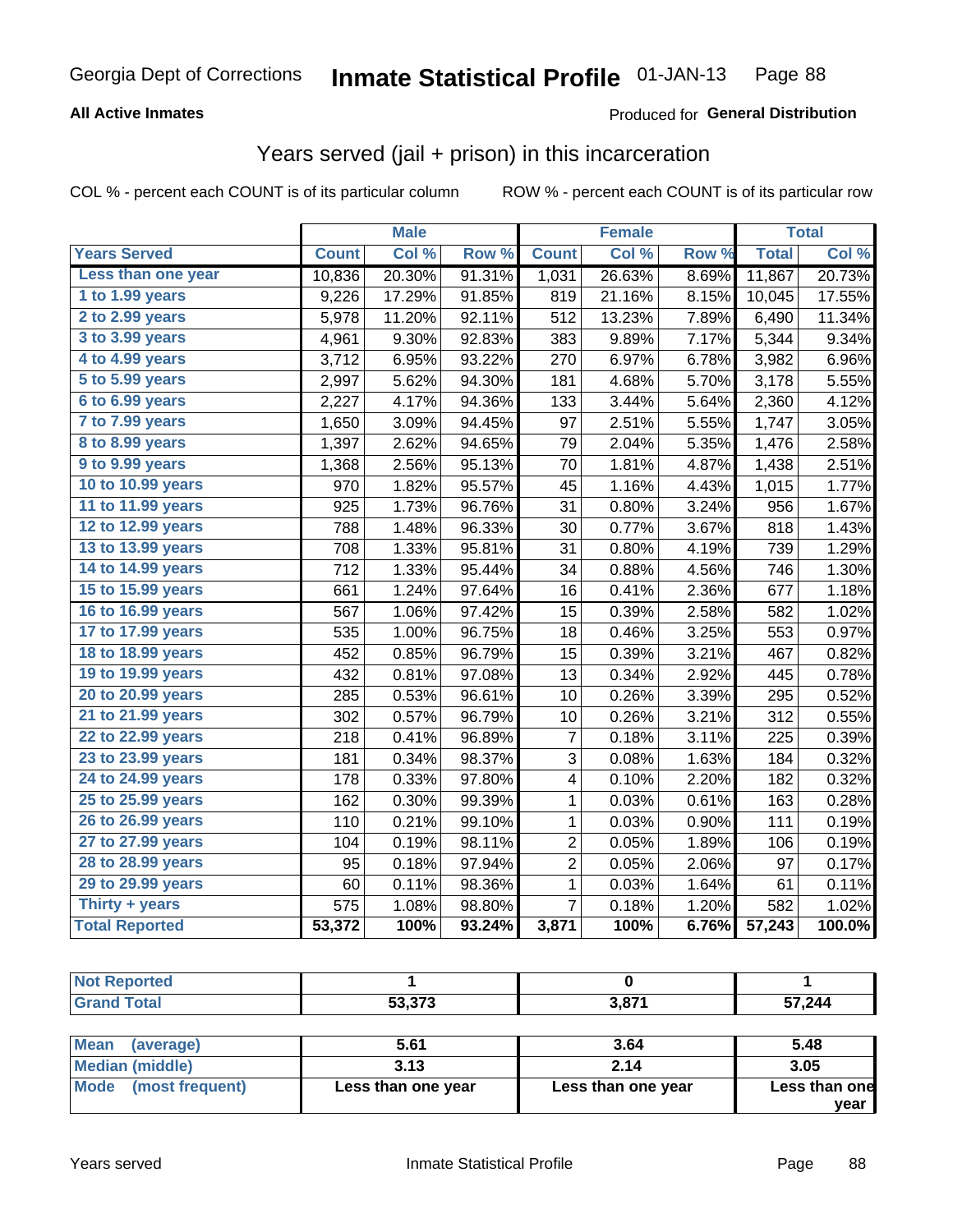#### **All Active Inmates**

Produced for **General Distribution**

### Results of most recent HIV tests

|                         |              | <b>Male</b> |           |              | <b>Female</b> |          |        | <b>Total</b> |
|-------------------------|--------------|-------------|-----------|--------------|---------------|----------|--------|--------------|
| <b>HIV Test Results</b> | <b>Count</b> | Col %       | Row %I    | <b>Count</b> | Col %         | Row %    | Total  | Col %        |
| <b>Positive</b>         | 775          | 1.57%       | 91.93%    | 68           | $2.01\%$      | 8.07%    | 843    | 1.60%        |
| <b>Negative</b>         | 48,649       | 98.43%      | $93.62\%$ | 3,314        | $97.99\%$     | 6.38%    | 51,963 | 98.40%       |
| <b>Indeterminate</b>    | ว            | 0.01%       | 100.00%   |              |               |          |        | 0.01%        |
| <b>Total Reported</b>   | 49,427       | 100%        | 93.60%    | 3,382        | 100%          | $6.40\%$ | 52,809 | 100.0%       |

| <b>Not Reported</b> | 3,946  | 489                  | 12 E<br>66.4J |
|---------------------|--------|----------------------|---------------|
| Total<br>Gran       | 53,373 | <b>074</b><br>3,07 L | 57,244        |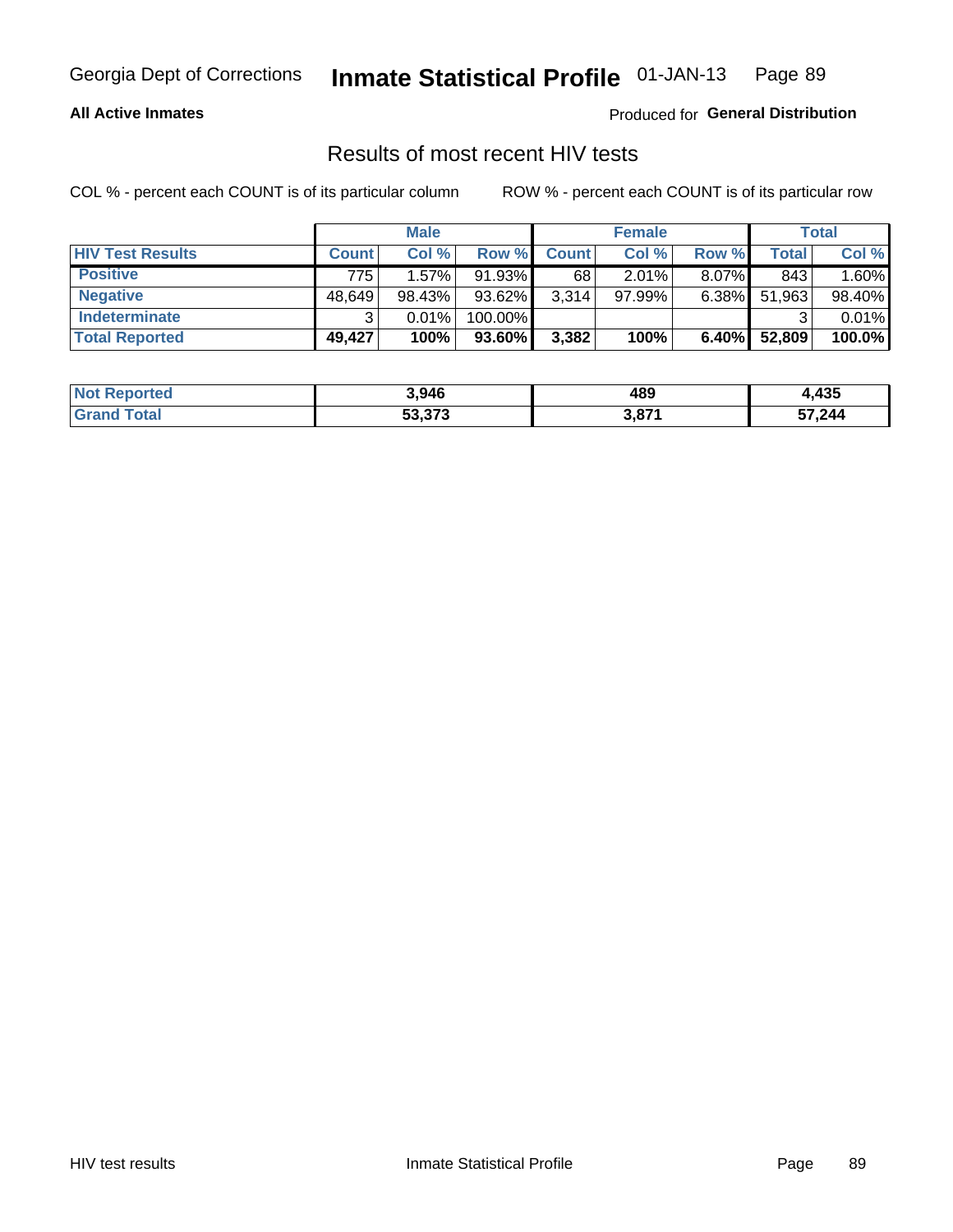#### **All Active Inmates**

### Produced for **General Distribution**

### Results of most recent tuberculosis test

|                                  | <b>Male</b>  |           |         | <b>Female</b> |           |          | Total        |        |
|----------------------------------|--------------|-----------|---------|---------------|-----------|----------|--------------|--------|
| <b>Tuberculosis Test Results</b> | <b>Count</b> | Col%      | Row %   | <b>Count</b>  | Col %     | Row %    | <b>Total</b> | Col %  |
| <b>Positive on current test</b>  | 9.115        | 18.37%    | 97.86%  | 199           | 5.95%     | $2.14\%$ | 9,314        | 17.59% |
| <b>Positive on previous test</b> | 45           | $0.09\%$  | 100.00% |               |           |          | 45           | 0.08%  |
| <b>Negative</b>                  | 40.448       | $81.54\%$ | 92.78%  | 3,148         | $94.05\%$ | $7.22\%$ | 43,596       | 82.33% |
| <b>Total Reported</b>            | 49,608       | 100%      | 93.68%  | 3,347         | 100%      | $6.32\%$ | 52,955       | 100%   |

| <b>Not Reported</b> | 3,765  | 524                    | 4,289  |
|---------------------|--------|------------------------|--------|
| Total               | 53,373 | <b>D 074</b><br>э, о г | 57,244 |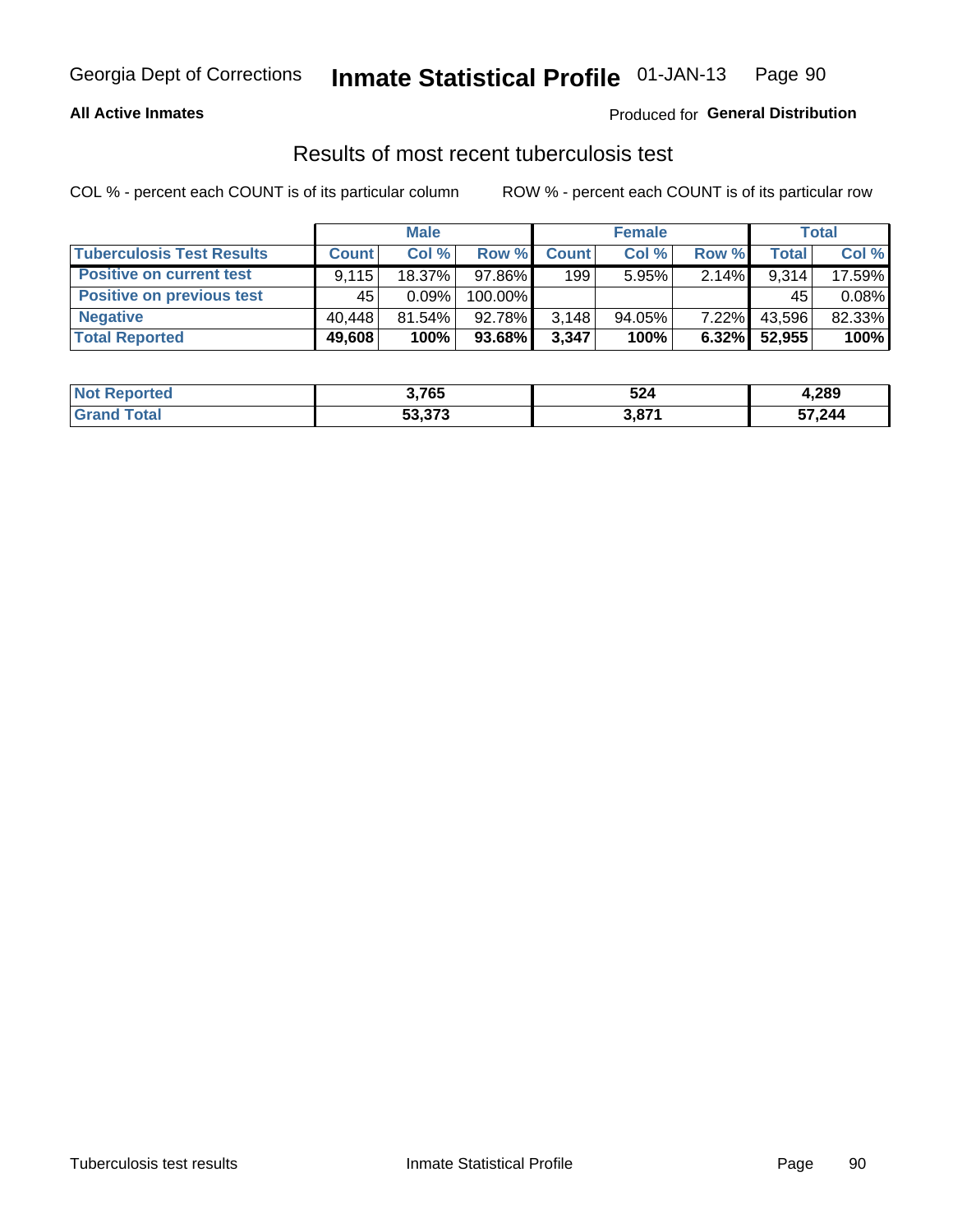#### **All Active Inmates**

Produced for **General Distribution**

### Results of most recent syphilis test

|                                 | <b>Male</b>  |        |           | <b>Female</b> |          |          | Total   |        |
|---------------------------------|--------------|--------|-----------|---------------|----------|----------|---------|--------|
| <b>Syphilis Test Results</b>    | <b>Count</b> | Col%   | Row %     | <b>Count</b>  | Col %    | Row %    | Total I | Col %  |
| <b>Positive on current test</b> | 382          | 1.39%  | $93.63\%$ | 26            | $1.94\%$ | $6.37\%$ | 408     | 1.42%  |
| <b>Negative</b>                 | 27.012       | 98.61% | 95.35%    | 1,317         | 98.06%   | 4.65%    | 28,329  | 98.58% |
| <b>Total Reported</b>           | 27,394       | 100%   | 95.33%    | 1,343         | 100%     | $4.67\%$ | 28,737  | 100%   |

| <b>Not Reported</b> | 25,979 | 2,528 | 28,507 |
|---------------------|--------|-------|--------|
| <b>Grand Total</b>  | 53,373 | 3,871 | 57,244 |